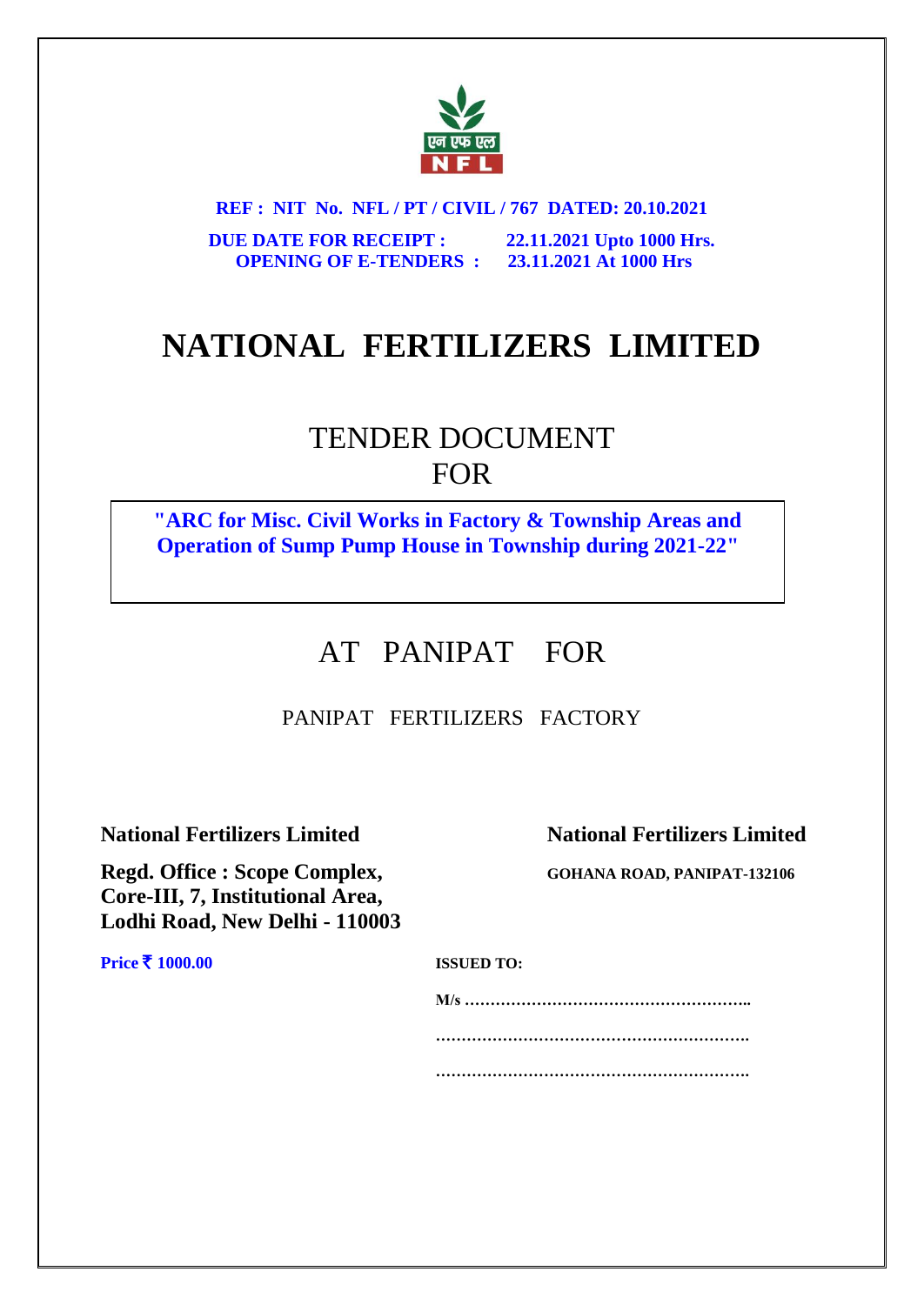

#### **NATIONAL FERTILIZERS LIMITED I N D E X (A) GENERAL DIRECTIONS AND CONDITIONS OF CONTRACT**

| <b>SECTION-1 DEFINITIONS</b><br>Page No. |                                                       |        |
|------------------------------------------|-------------------------------------------------------|--------|
| 1.1<br>1.2                               | All Heading<br>Masculine gender                       | 5<br>6 |
|                                          | <b>SECTION-2 : GENERAL</b>                            |        |
| 2.0                                      | Interpretation of contract documents                  | 7      |
| 2.1                                      | <b>Security Deposit</b>                               | 7      |
| 2.2                                      | Plans and drawings to be furnished by owner.          | 8      |
| 2.3                                      | <b>Blank</b>                                          | 9      |
| 2.4                                      | Alteration in Designs, Plans, Drawings                |        |
|                                          | Specifications, orders and instructions               | 9      |
| 2.5                                      | Alteration in the scope of work                       | 10     |
| 2.6                                      | Quantities of work                                    | 10     |
| 2.7                                      | Cancellation of contract                              | 10     |
| 2.8                                      | Suspension of work                                    | 11     |
|                                          | SECTION-3 : MATERIAL, LABOUR EQUIPMENT AND FACILITIES |        |
| 3.0                                      | Contractor's Responsibilities                         | 12     |
| 3.1                                      | Materials                                             | 12     |
| 3.2                                      | Government controlled Materials                       | 15     |
| 3.3                                      | Power, Water and other facilities                     | 16     |
| 3.4                                      | Power Supply                                          | 16     |
| 3.5                                      | <b>Water Supply</b>                                   | 17     |
| 3.6                                      | Land                                                  | 17     |
| 3.7                                      | Application of clause 7.0.5                           | 18     |
| 3.8                                      | Access to site                                        | 18     |
| 3.9                                      | Labour Machinery and Equipment                        | 18     |
|                                          | <b>SECTION-4: PERFORMANCE OF WORK</b>                 |        |
| 4.0                                      | General                                               | 20     |
| 4.1                                      | The Job Site                                          | 21     |
| 4.2                                      | Conditions of work                                    | 21     |
| 4.3                                      | Time of completion                                    | 22     |
| 4.4                                      | Liquidated damages for delay                          | 23     |
| 4.5                                      | Reports and records                                   | 24     |
| 4.6                                      | Execution of the work                                 | 24     |
| 4.7                                      | Sub-Contract                                          | 25     |
| 4.8                                      | Misconduct                                            | 25     |
|                                          | <b>SECTION-5 : INSPECTION AND TESTING</b>             |        |
| 5.0                                      | <b>Inspection and Testing of Material</b>             | 26     |
| 5.1                                      | Inspection and testing of works                       | 26     |
| 5.2                                      | Final tests and Possession of works                   | 27     |
| 5.3                                      | <b>Completion Certificate</b>                         | 28     |
| 5.4                                      | Defect liability period and latent defects            | 29     |
|                                          | <b>SECTION-6: MEASUREMENT AND PAYMENT</b>             |        |
| 6.0                                      | <b>Final Measurements</b>                             | 30     |
| 6.1                                      | Mode of measurements                                  | 30     |
|                                          |                                                       |        |

2

6.2 Final Bill 30<br>6.3 Schedule of Rates 31

6.3 Schedule of Rates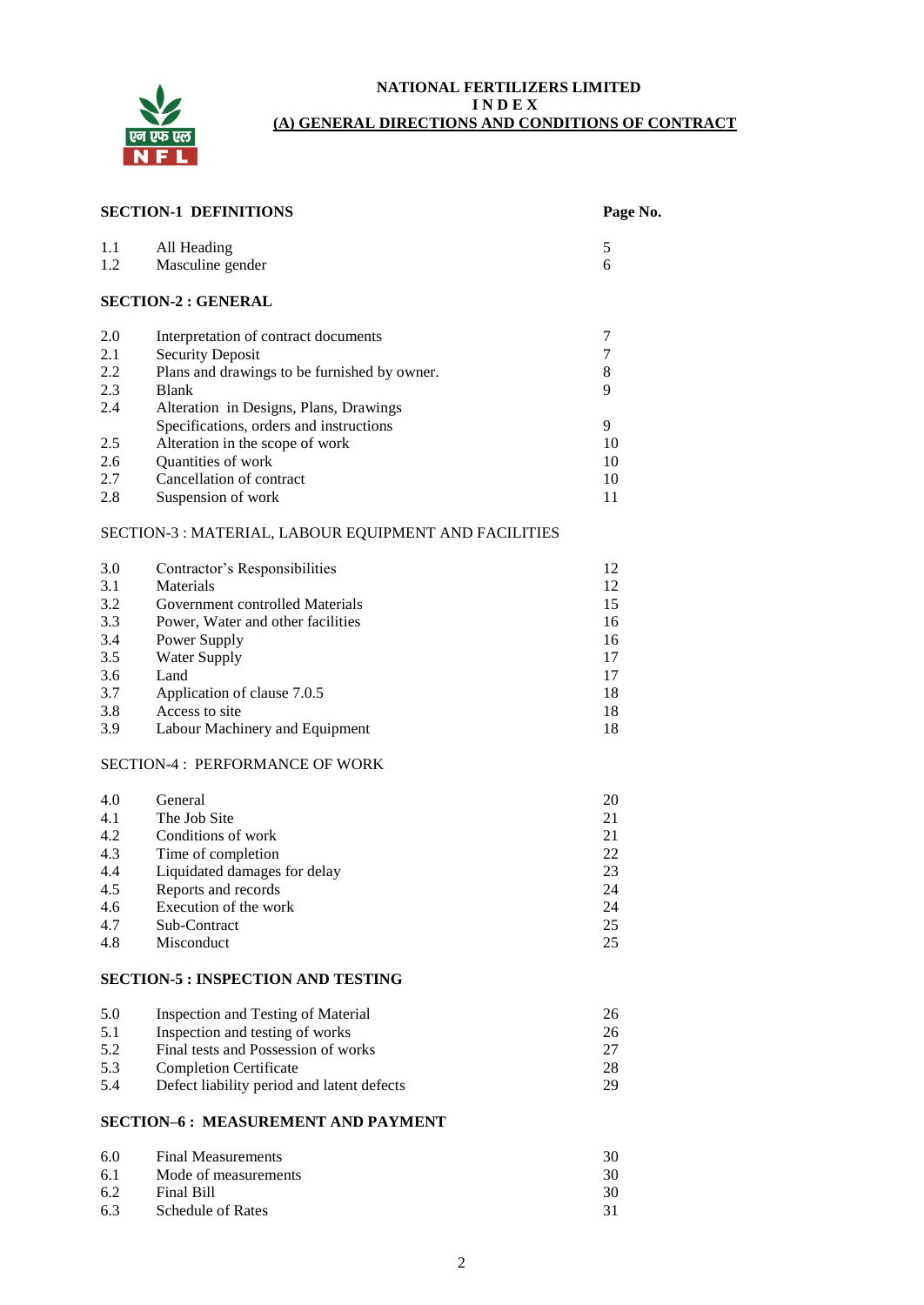| 6.4 | On Account Payments            | 32 |
|-----|--------------------------------|----|
| 6.5 | Mode of Payments               | 33 |
| 6.6 | Claims by the Contractor       | 33 |
| 6.7 | Discharge of owner's liability | 34 |
| 6.8 | <b>Final Certificate</b>       | 34 |
| 6.9 | Claims of owner                | 35 |

## SECTION-7 : TERMINATION

| 7.0 | <b>Termination</b>                  |  |
|-----|-------------------------------------|--|
| 7.1 | No Amount shall be due              |  |
| 7.2 | Adjustment of excess/balance amount |  |

## SECTION-8 : MISCELLANEOUS

| 8.0  | Personnel Acts and Liabilities         | 39 |
|------|----------------------------------------|----|
| 8.1  | Liabilities                            | 39 |
| 8.2  | Government Regulation                  | 39 |
| 8.3  | Labour Law and Regulations             | 39 |
| 8.4  | Safety regulations Accident and damage | 40 |
| 8.5  | Indeminity and Insurance               | 40 |
| 8.6  | Training of Appranties                 | 41 |
| 8.7  | Records and Inspection                 | 41 |
| 8.8  | Patent and Royalities                  | 41 |
| 8.9  | Articles of value sound                | 41 |
| 8.10 | Materials obtained from dismantling    | 42 |
| 8.11 | Liens and Liabilities                  | 42 |
| 8.12 | Collection of indebtness               | 42 |
| 8.13 | Liabilities for Sub-contractor         | 42 |

# **SECTION-9 : ARBITRATION**

| 9.0 | Arbitration<br>. |  | . r. |
|-----|------------------|--|------|
|-----|------------------|--|------|

# **SECTION-10: SAFETY CODE**

| 10.0  | General                                   | 44 |
|-------|-------------------------------------------|----|
| 10.1  | First aid and Industrial Injuries         | 44 |
| 10.2  | <b>General Rules</b>                      | 44 |
| 10.3  | Contractor's Barricades                   | 44 |
| 10.4  | Scaffolding                               | 44 |
| 10.5  | Excavation and trenching                  | 45 |
| 10.6  | Demolition                                | 45 |
| 10.7  | <b>Safety Equipment</b>                   | 45 |
| 10.8  | <b>Risky Places</b>                       | 46 |
| 10.9  | Hoisting equipment                        | 46 |
| 10.10 | <b>Electrical Equipment</b>               | 46 |
| 10.11 | Maintenance of Safety Devices             | 46 |
| 10.12 | Display of Safety Instructions            | 46 |
| 10.13 | <b>Enforcement of Safety Instructions</b> | 46 |
| 10.14 | No Exemption                              | 46 |
|       |                                           |    |

# **(B) GENERAL DATA**

| General Instructions of the Tender          |    |
|---------------------------------------------|----|
| <b>National Fertilizers Limited Tenders</b> | 47 |
| Owner                                       | 47 |
| Tender Document Comprises of                | 47 |
| Price of Tender Document                    | 47 |
| Instruction of Tenderer                     | 47 |
| Earnest Money                               | 50 |
| Time for Completion                         | 50 |
| Addenda                                     | 50 |
|                                             |    |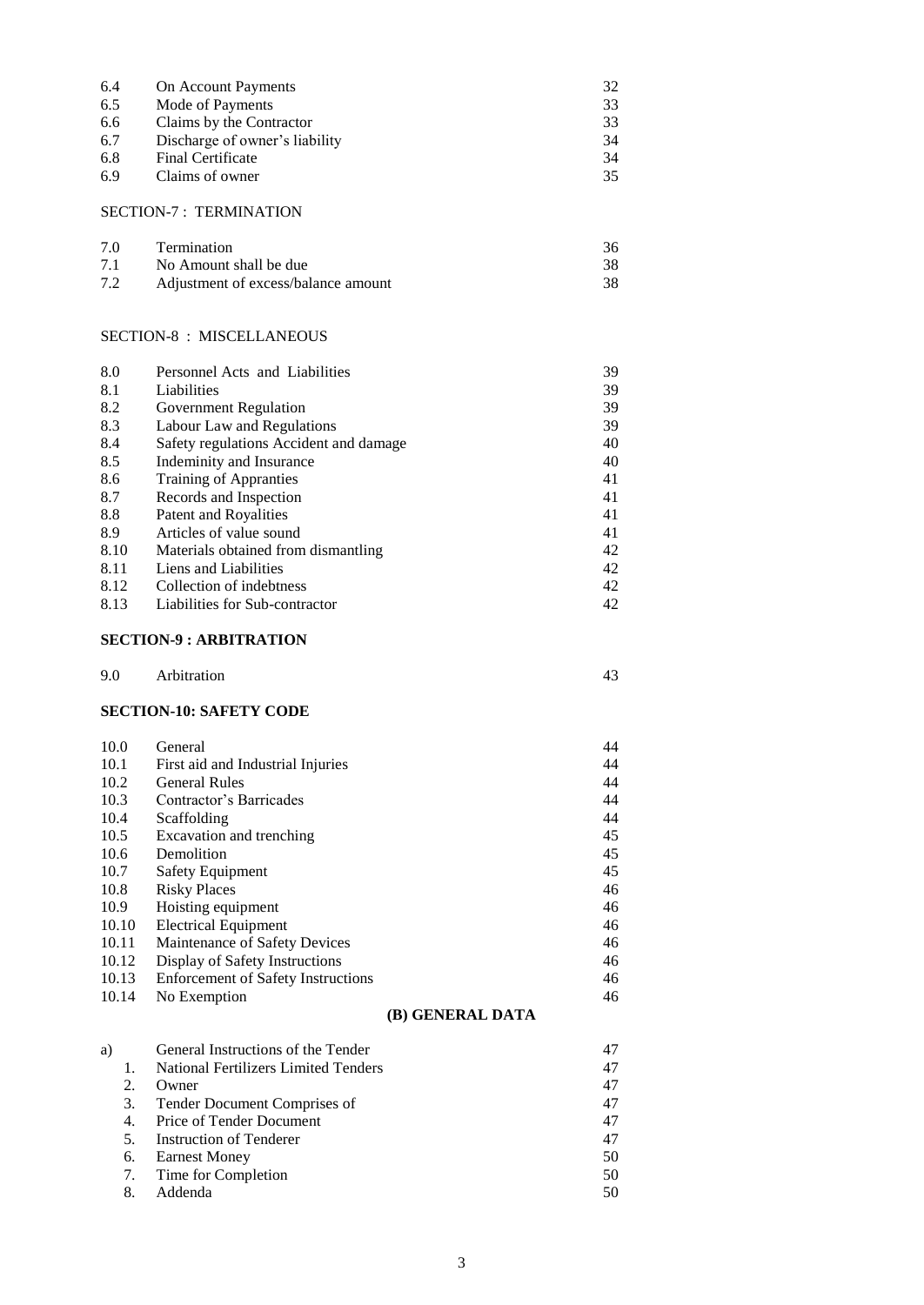|              | 9.  | Retired Company Directors and relation of NFL Employees | 50 |
|--------------|-----|---------------------------------------------------------|----|
|              | 10. | <b>Quotations</b>                                       | 51 |
|              |     | 11. Information                                         | 51 |
|              | 12. | Signing of the Contract                                 | 51 |
| b)           |     | Form of Tender                                          | 52 |
| c)           |     | <b>Information about Tenderer</b>                       | 54 |
| d)           |     | <b>Experience Questionaire</b>                          | 55 |
| e)           |     | <b>Equipment Questionaire</b>                           | 56 |
| f)           |     | Special Conditions of contract                          | 57 |
|              | 1.  | Location and Access to sites                            | 57 |
|              | 2.  | <b>Blank</b>                                            | 57 |
|              | 3.  | Scope of supply by the Owner                            | 57 |
|              | 4.  | Scope of supply of the Contractor                       | 57 |
|              | 5.  | Time Schedule                                           | 57 |
|              | 6.  | Income Tax & Sales Tax                                  | 58 |
|              | 7.  | Electricity and water for Construction                  | 58 |
|              | 8.  | Layout of the work                                      | 58 |
|              | 9.  | Liquidated damages                                      | 58 |
|              | 10. | Provident Fund                                          | 59 |
|              | 11. | Quantities & Rates                                      | 59 |
|              | 12. | Special Conditions of Contract                          | 61 |
|              |     | Annexure "A"                                            | 63 |
|              |     | Annexure "B"                                            | 64 |
|              |     | Annexure "C"                                            | 65 |
|              |     | Annexure "D"                                            | 66 |
|              |     | Annexure "E"                                            | 67 |
| g)           |     | Materials and job Specification                         | 68 |
| h)           |     | Preamables to Schedule of Rates.                        | 68 |
| $\mathbf{i}$ |     | Form of Contract                                        | 69 |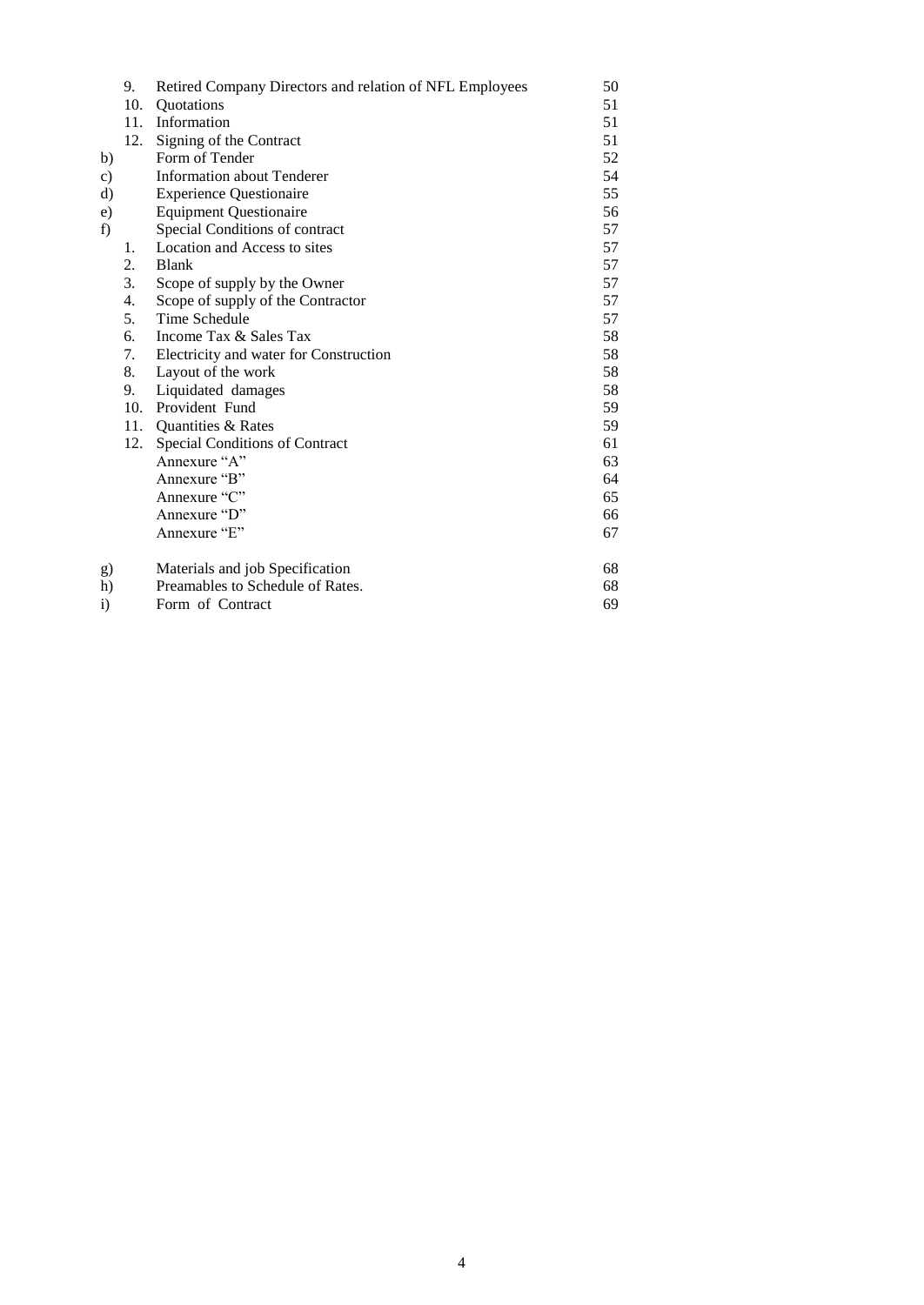#### S E C T I O N –1

#### DEFINITION

- 1.0.0.0 The following expression hereunder and elsewhere in the contract documents used shall unless repugnant to the subject or context thereof, have the following meetings hereunder respectively assigned to them namely.
- 1.0.1.0 The "Owner" shall mean National Fertilizer Limited a company incorporated in India and having its registered office at Scope Complex, Core-III, 7, Institutional Area, Lodhi Road, New Delhi-110003 and shall include its successors and assigns.
- 1.0.2.0 The "Contractor" shall mean the tenderer selected by the Owner for the performance of the work and shall include the successors and permitted assigns of the contractor.
- 1.0.3.0 The "Project" shall mean the Fertilizers Project of the Owner at Panipat.
- 1.0.4.0 The "Engineer-in-charge" shall mean the Engineer for the time being nominated by the Owner for the purpose of the contract or any work covered thereunder. The Engineer-in-charge will exercise all the powers of the owner under this contract.
- 1.0.5.0 The "Site Engineer" shall mean the Engineer(s) for the time being designated by the Engineer-incharge as Site Engineer for the work to be performed by the Contractor at any and or all job site.
- 1.0.6.0 The "Job Site" shall mean any site at which the work is to be performed by the Contractor, and shall include a part of portion of the job site.
- 1.0.7.0 The "Work" and "Scope of Work" shall mean the totality of the work by expression or impression or implication envisaged in the contract and shall include all material, equipment and labour required for or relative or incidental to or in connection with the commencement, performance or completion of any work and/or for incorporation in the works.
- 1.0.8.0 The "Works" shall mean the product(s) of the work.
- 1.0.9.0 The "Contract" shall mean the totality of the agreement between the parties as derived from the Contract Documents.
- 1.0.10.0 The "Contract Documents" shall mean the contract documents as defined in the Article 1 of the form of Contract.
- 1.0.11.0 The "Specification(s)" shall mean the various specifications as set out in the specifications forming part of the tender documents and as referred to and derived from the contract any order(s) or instruction(s) thereunder, and in the absence of any specifications as aforesaid covering any particular work or part or portion there of shall mean the relevant Indian Standard Institution Specifications for or relative to the particulars work or part thereof and in the absence of any Indian Standard Institution Specification covering the relative work or part or portion thereof shall mean the standards or specifications of any other country applied in India as a matter of standard engineering practice and approved in writing by the Engineer-in-charge or site Engineer with or without modifications.
- 1.0.12.0 "Order" and "Instruction" shall respectively mean any written order or instruction given by the Engineer-in-charge or Site Engineer within the scope of their respective powers in terms of the contract.
- 1.0.13.0 "Plans" and "Drawings" shall mean maps, plans tracing and prints forming part of the tender documents and any details or working drawings, amendments, and/or modifications thereof approved in writing, by the Engineer-in-charge Site Engineer or any agency notified by the Engineer-in-charge to the Contractor for the purpose and shall include any other drawings or plans in connection with the work as may from time to time be furnished by or approved in writing by the Engineer-in-charge or Site Engineer or any other agency nominated by the Engineer-in-charge in this behalf in connection with the work.
- 1.0.14.0 "Final Test Certificate" shall mean the Final Test Certificate issued by the Owner within the provisions of clause 5.2.0.0 thereof 5.3.0.0 hereof.
- 1.0.15.0 "Completion Certificate" shall mean the Completion Certificate be issued by the Engineer-incharge within the provisions of Clause 5.3.0.0 hereof.
- 1.0.16.0 "Final Certificate" shall mean the final certificate issued by the Engineer-in-charge within the provisions of Clause 6.8.0.0 thereof.
- 1.0.17.0 "Acceptance of tender" shall mean the Acceptance of Tender issued by the Owner to the Contractor.
- 1.0.18.0 The "Total Contract Value" shall upto calculation of the entire remuneration due to the contract on successful completion of the work mean the total contract value as specified in the acceptance of Tender, and after calculation of the entire remuneration due to the contractor under the contract on successful completion of the work shall mean the totality f such remuneration.
- 1.0.19.0 "Progress Schedule" shall mean the Progress schedule as defined in Clause 4.3.4.0 hereof read with Clause 4.3.9.0 hereof and shall in the event of separate Progress schedules being prepared for Separate Job sites and or groups of work, include each of such Progress Schedules.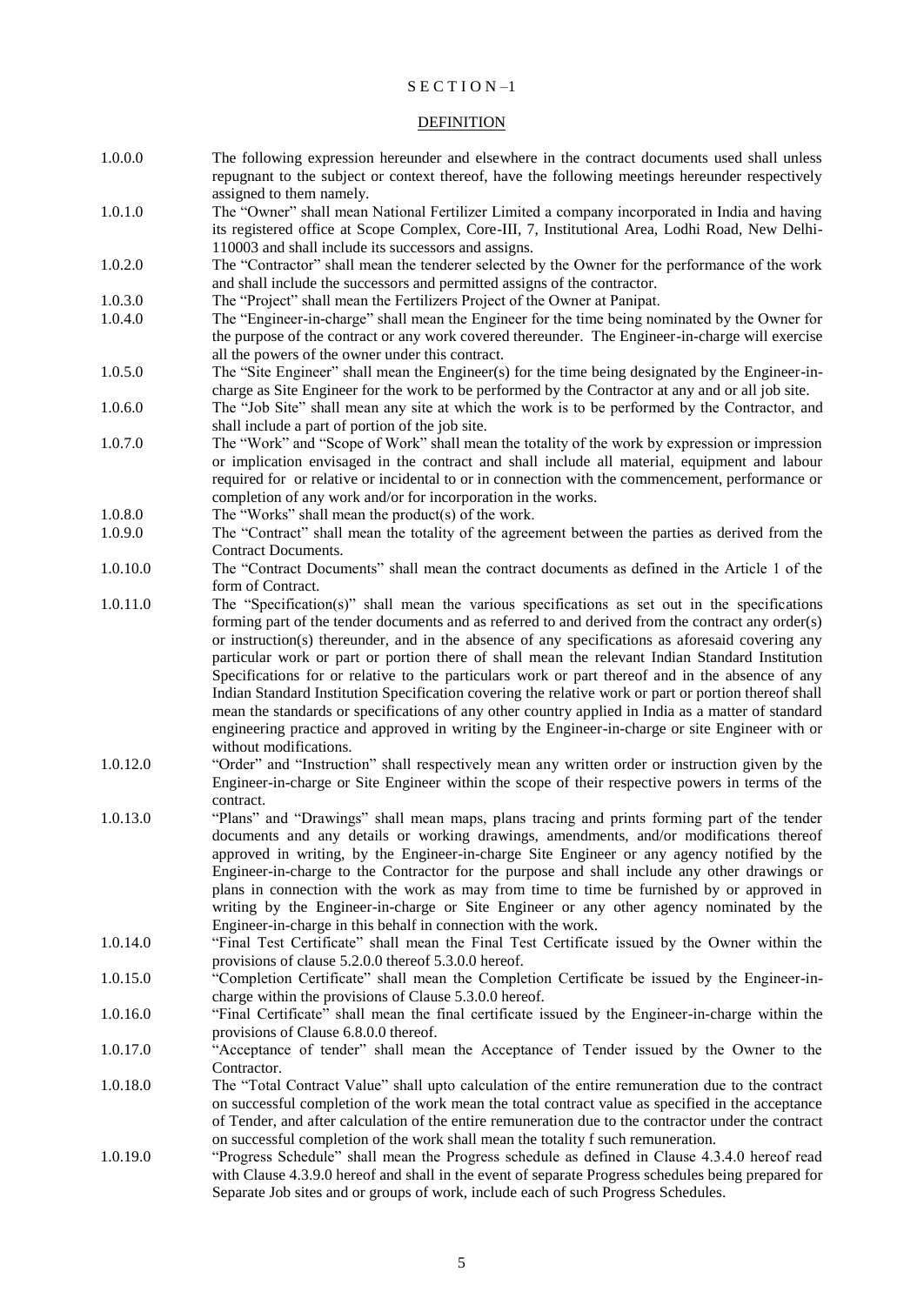- 1.0.20.0 "Running Account Bill" shall mean a Bill for payment of "on account" moneys to the contractor in terms of Clause 6.4.1.0 hereof and associated clause thereunder.
- 1.0.21.0 "Security Deposit" shall mean the Security Deposit as specified in Clause 2.1.0.0 hereof and associated clause thereunder.
- 1.0.22.0 "Schedule of Rates" shall mean the Schedule of Rates annexed to the Acceptance of Tender and shall include any remuneration payable to the contractor for any work, determined in accordance with the conditions herein.
- 1.0.23.0 "Notified Claim" shall mean a claim of the Contractor notified in accordance with the provisions of Clause 6.6.10 hereof.
- 1.0.24.0 "Tender Documents" shall mean the Tender Documents specified in the General Instruction of tenderer.
- 1.0.25.0 "Agreed Variation" shall mean the statement of Agreed Variation annexed to the Acceptance of Tender or a further Amendment annexed to the Contract forming part thereof.
- 1.0.26.0 "Defect Liability Period" shall mean the defect liability period as specified in the Contract.

#### **1.1.0.0 MASCULINE GENDER**

- 1.1.1.0 All headings of the Clause in these General Conditions of Contract or otherwise in any Contract document are intended solely for the purpose of giving a broad indication of the contents of the Clause and not as Summary of the contents thereof.
- 1.1.2.0 Unless otherwise specifically stated, the masculine gender shall include the feminine and neutral genders and vice versa and the singular shall include the plural and vice versa.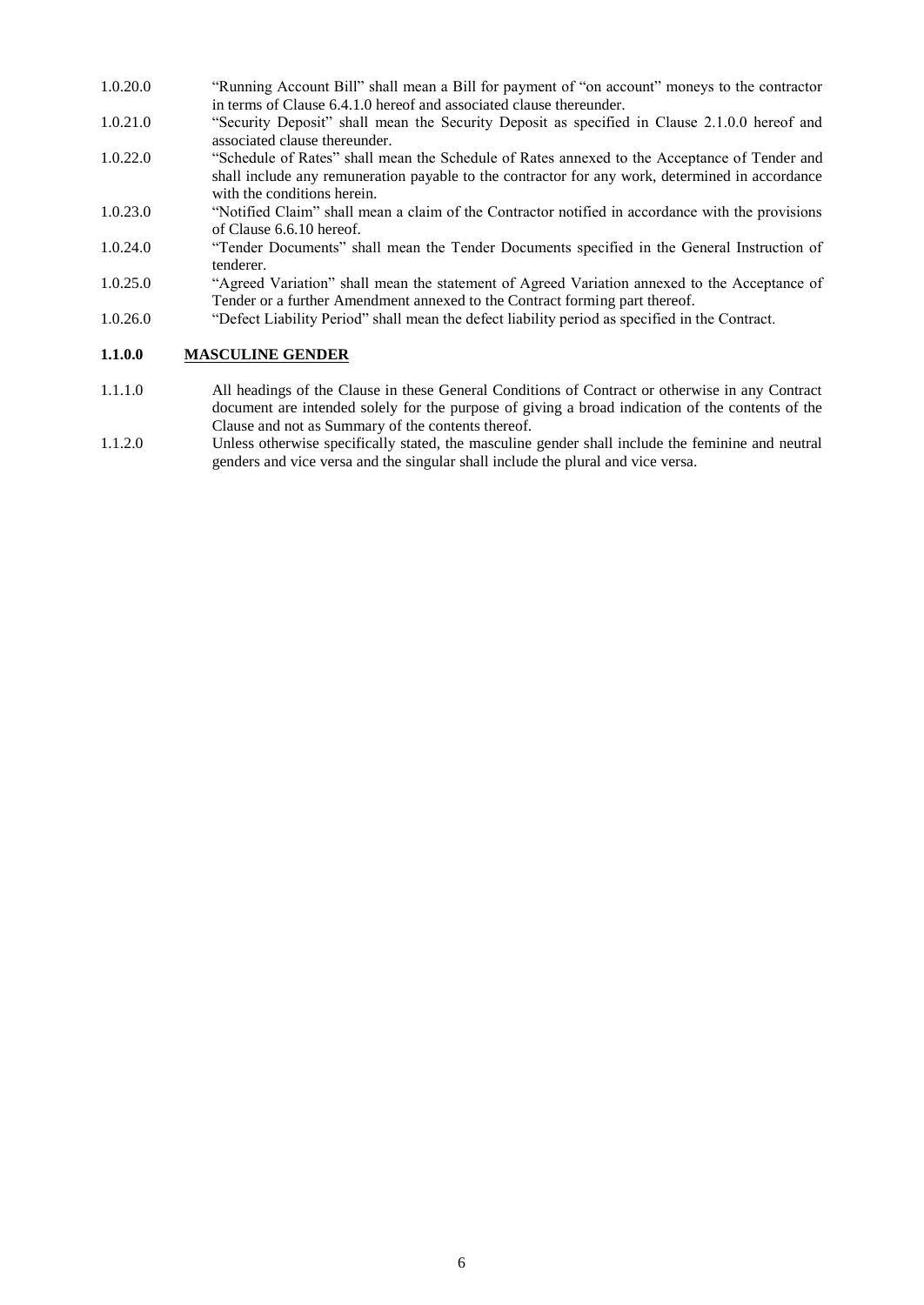#### **S E C T I O N – 2**

#### **GENERAL**

#### 2.0.0.0 INTERPRETATION OF CONTRACT DOCUMENTS

- 2.0.1.0 The several "Contract documents forming the contract are to be read together as a whole and are to be taken as mutually explanatory.
- 2.0.1.1 Should thereby and doubt or ambiguity in the interpretation of the contract document or error, omission or contradiction there in or in any of them, the Contractor shall prior to commencing the relative work, apply in writing to the Engineer-in-charge for his decision in resolution of the doubt, ambiguity or contradiction or correction of the error or omission, as the case may be should the Contractor fail to apply to the Engineer-in-Charge for his decision as aforesaid prior to commencing the relative work, the contractor shall perform said work at his own risks and the provisions of clause 2.0.1.4 hereof shall apply to any such works performed by the contract.
- 2.0.1.2 Not withstanding any thing provided in clause 2.0.1.1 hereof above the contractor may at any time prior to, during or after the execution of work or any part thereof (if the contractor has failed to make an application as provided for in clause 2.0.1.1) apply to the Engineer-in-charge in writing for his decision in resolution if any doubt, ambiguity or contradiction in the contract documents or any of them or the correction of any error or omission therein, as the case may be.
- 2.0.1.3 The decision of the Engineer-in-charge on any application under clause 2.0.1.1 or clause 2.0.1.2 hereof shall be in writing and shall be final and binding upon the contractor and shall form part of the contract documents, with the intent that the contract documents shall be read as though the said decision is and was at all times incorporated therein.
- 2.0.1.4 In the event of the contractor having already performed or executed any work at variance with the decision of the Engineer-in-charge as aforesaid, then notwithstanding payment in respect of such work(s) having been made deemed to be a defective work and the provisions of clause 5.1.5.0 hereof and associated clause thereunder shall apply thereto.
- 2.0.2.0 Any work shown, indicated or included in the job description, Plans, Drawings specifications and/or schedule of Rates shall be deemed to form part of the work notwithstanding failure to show indicated or include such work in any other or others among the documents aforesaid, with the intent that the indication or inclusion of the work within any one of the said documents shall be deemed to be a sufficient indication or inclusion of the work within the work covered by the contract.
- 2.0.3.0 No verbal agreement, assurance representations or under standing given by any employee or office of the owner or so understood by the contractor, whether given or understood before or after the execution of the contract, shall anywise bind the owner or alter the contract documents unless specifically given in writing and signed by the Engineer-in-charge on behalf of the owner and given as an agreed variation to the relative terms in the contract documents.
- 2.0.4.0 Clause headings given in this or any other Contract Document are intended only, as a general guide for convenience in reading and segregating the general subject of the various clauses, but do not form part of Contract Documents with the intent that clause heading shall not govern the meaning or importance of the Clauses there under appearing or confine or otherwise affect the interpretation thereof.
- 2.0.5.0 The owner may, as a measure of convenience to the Contractor furnish Hindi or any others Vernacular translations of the several Contract Documents or any of them. Such translations shall however, not any wise operate as the contract between the parties or regulate upon the terms and conditions of the Contract Documents, with the intention that all rights and obligations of the parties in terms of the Contract Documents, and any reference to the Contract or Contract documents or any of them shall be deemed the rights and obligations arising out of the Contract Documents or any of them as written in English, and non-claim dispute, difference or other objection will lie or will be entertained by the owner on account of any difference in the import or interpretation between any provision contained in the Hindi and/or Vernacular translation of the Contract Document or any of them and the Contract Documents in English.

# **2.1.0.0 SECURITY DEPOSIT**

- 2.1.1.0 The Contractor shall furnish security deposit in the amount equivalent to 10% (ten percent) of the total contract value as specified for the purpose of security deposit in the Acceptance of tender/Such as security deposit to be held by the owner as security for the due performance of the Contractor's obligations under the contract.
- 2.1.1.1 The security deposit shall be made up of the Earnest Money accompanying the tender, and the initial Security Deposit and the retention moneys as herein after provided for.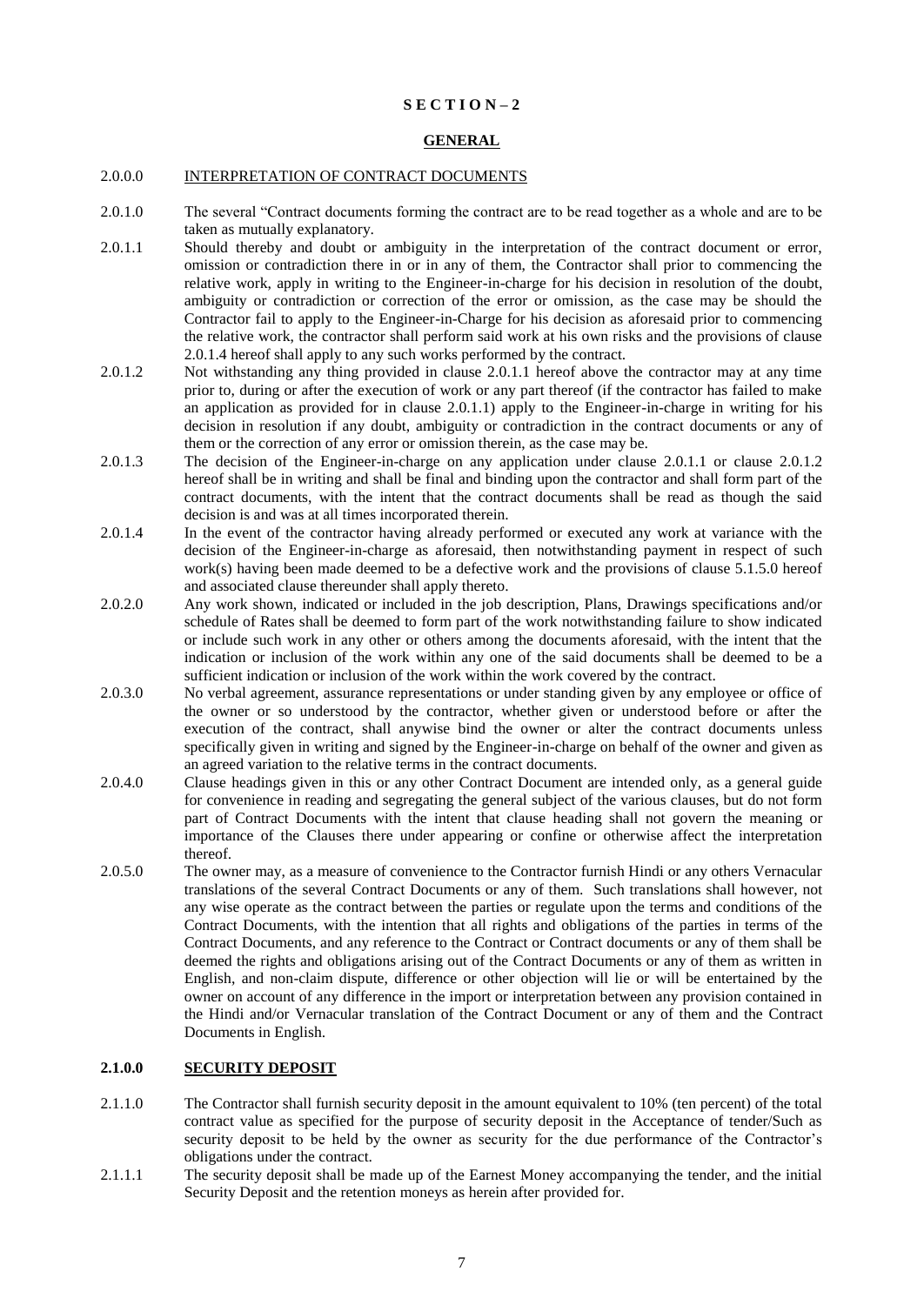- 2.1.2.0 **Initial Security Deposit** : The Contractor shall within 10 (ten days) of receipt of Acceptance of Tender, deposit initial security deposit in a sum which together with the amount of earnest money deposited by the Contractor at the time of tender, shall make 2 ½% (two and a half percent) of the total contract value as specified in the Acceptance of Tender for the purpose of Security Deposit by any or more of the following modes namely
	- i) By payment D.D. only collection/operation of the deposit by the Owner or
	- ii) By fixed deposit with a nationalized/Schedule Bank entitling
	- iii) By a Bank Guarantee in the prescribed form as indicated in General data, or
	- iv) By deposit of Government Security endorsed by the public Deptt. office of the Reserve Bank of India and enfaced for payment at the Treasury office nearest to the job site in favour of the Owner.
	- v) Provided that the contractor may at any time subsequent to the deposit of the Initial Security Deposit in any of the mode afore- said with the prior permission of the Owner convert or substitute the balance of the Initial. Security Deposit for the time being remaining unutilized in the hands of the owner, from any one form/mode aforesaid to any of the other form/modes as aforesaid.
- 2.1.3.0 **Retention Moneys** : The balance 7 ½% (seven and a half percent) of the Security Deposit shall be made up by deduction from the contractor's bills (in addition to any other deduction therefrom in terms of the contract provided for or otherwise agreed to).
- 2.1.4.0 In the event of the security deposit furnished as aforesaid being found at any time to be less than 10% (ten percent) of the total contract value as specified for the security deposit in the acceptance of tender by adjustment or otherwise, the contractor shall within 10 (ten) days of being required to do so by the Owner, furnish further security deposit in the form indicated in clause 2.1.2.0 hereof, sufficient to make good the short-fall, with a right in the owner (without prejudice to any other mode of recovery to apply any moneys for time being due or becoming due to the contractor to make good such shortfall.
- 2.1.5.0 The unutilized balance of the security deposit for the time being remaining in the hands of Owner shall be free of the liability of interest the contractor. Provided that and subject to the other provisions hereof and of the contract documents any interest received by the owner on any Government Securities of Fixed Deposits transferred to the owner in terms hereof, shall be credited to the account of the Contractor.
- 2.1.6.0 Upon determination of the contractor prior to completion of the work(s) for any cause, the Owner shall refund to the contractor unutilized balance of the security deposit, if any, for the time being remaining in the hands of the Owner after settlement of accounts and discharge of all amounts due from the Contractor to the Owner and fulfillment of all obligations of the Contractor.

#### 2.2.0.0 **PLANS & DRAWINGS TO BE FURNISHED BY OWNER**

- 2.2.1.0 Plans and drawings forming part of the tender documents shall constitute only a General guidance to enable the contractor to visualize the work contemplated under the Contract. Detailed working plans and drawings, (if any) required to be furnished by the owner for the actual execution of the work, shall be furnished from time to time as and when required, during the progress of the work.
- 2.2.1.1 It shall be the exclusive responsibility of the Contractor to call upon the owner for and pursue and obtain detailed plans and drawings required by the Contractor from the Owner for the proper execution of the work or any particular item or job therein as and when required, sufficiently in advance of the stage of the progress of the work for which the detailed plans and drawings shall be required and any failure by the Contractor to do so shall be entirely at the risks and costs of the Contractor and shall not constitute a ground for the extension of time, unless the owner shall fail to provide the contractor the requisite plans/drawings within 15 (fifteen\_ days of receipt of written notice by the Contractor to the Engineer-in-charge for the supply thereof, in which event the provisions of Clause 4.3.5.0 hereof with respect to the extension of time and clauses related thereto shall apply.
- 2.2.2.0 The contractor shall carefully study the detailed plans drawings supplied to him in conjunction with all other connected plans/drawings and other contract documents and shall bring to the notice of the Engineer-in-charge for clarification/correction on any ambiguity, error, discrepancy, contradiction, or omission there in prior to the execution of the related work(s) and the provisions of Clause 2.0.1.3 there of shall mutates mutandis apply to such clarification of correction.
- 2.2.2.1 Any work performed by the Contractor in absence of such clarification/correction, shall be at the Contractor's risks and responsibility and the provisions of Clauses 5.1.5.0 hereof and associated Clauses thereunder with respect to defective works shall apply thereto.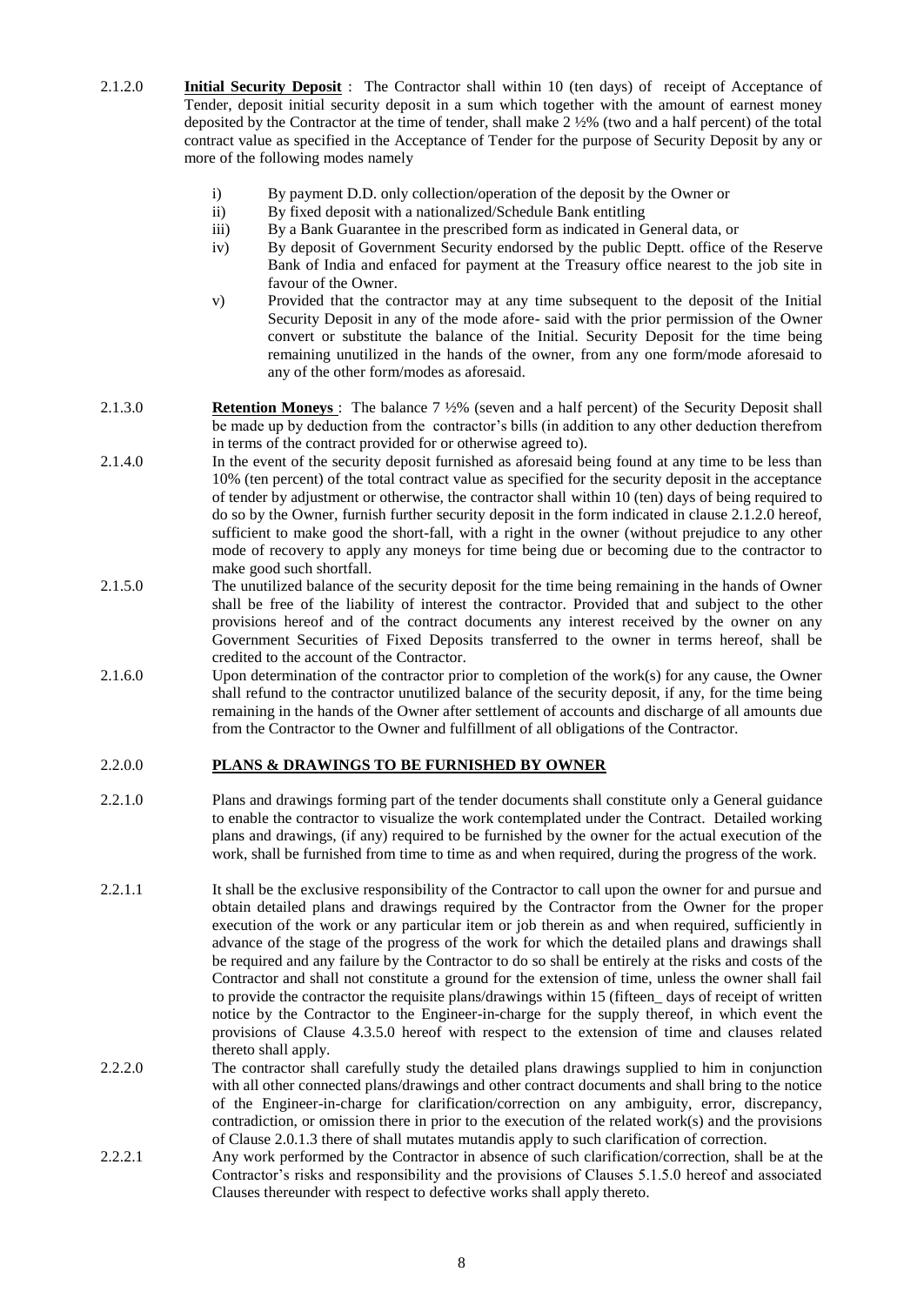- 2.2.3.0 Notwithstanding anything to the contrary in the contract documents expressed or implied and notwithstanding the absence of any ambiguity, error, discrepancy, contradiction or omission in the plans/drawing as aforesaid, the owner shall be entitled at any time before or during execution of the related work(s) to amend/modify or alter any (plans) drawing(s) furnished to the Contractor by the owner and the Contractor shall thereafter perform and/or continue to perform the related work(s) according to the amended/modified/altered plans/drawings without entitlement to any extra remuneration and should be Contractor thereafter execute any relative work(s) at variance therewith (notwithstanding that the Contractor shall have already been made any payment in respect thereof, the provisions of Clause 5.1.5.0 hereof and associated clauses thereunder relating to defective works shall apply thereto provided that if any such amendment/modification/ alteration shall in the opinion of the Contractor, necessitate an extension of time for completion of the provision of Clause 4.3.5.0 hereof and Clauses related thereto shall apply.
- 2.2.4.0 Copies of all plans and drawings relating to the work(s) shall be kept and maintained at the Contractor's office at the site and shall be made available to the Engineer-in-charge and Site Engineer for inspection or reference at any time during the execution of work.
- 2.2.5.0 All plans and drawings furnished by the owner to the Contractor shall be and remain the property of the owner and shall be returned by the Contractor the Owner on the completion of the work(s) or prior determination of the Contract.

#### 2.3.0.0 **BLANK**

#### 2.4.0.0 **ALTERATIONS IN DESIGNS PLANS, DRAWINGS, SPECIFICATION ORDERS & INSTRUCTIONS**

- 2.4.1.0 In addition to the provision of Clause 2.2.0.0 and associated Clauses thereunder, the Engineer-incharge and/or Site Engineer shall have the power by written notice to the Contractor at any time prior to or in the course of the execution of the works and any part thereof to alter or amend the specifications, orders and or instructions or any of them by addition, omission, substitution or otherwise howsoever with or without altering or amending the plans, drawings and/or designs and the Contractor shall carry out the work or the related work in accordance with such altered specifications, orders, instructions, plans, drawings and/or designs as the case may be, on the same terms and conditions in all respects subject to the provisions of Clause 2.4.1.2.
- 2.4.1.1 If such alteration or amendment shall, in the opinion of the Contractor necessitate an extension in the time for completion, the provision of Clause 4.3.5.0 hereof and related Clauses with regards to the extension of time shall apply.
- 2.4.1.2 If such alteration or amendment shall, in the opinion of the Engineer-in-charge (whose opinion in this behalf shall be final and binding upon the Contractor) necessitate the performance work not covered by the Schedule of Rates, the remuneration for such work or portion of item thereof not covered by the schedule of rates shall be determined for the additional, altered in the following manner
	- (a) If the rates for the additional, altered or substituted work are specified in the contract for the contractor is bound to carry not the additional, altered or substituted work at the same rates as are specified in the contract.
	- (b) If the rates for the additional, altered or substituted work are not specifically provided in the contract for the work, the rates will be derived from the rates for similar clause of work as are specified in the contract for the work
	- (c) If the altered, additional or substituted work includes any work for which neither rate is specified in the contract for the work nor it can be derived from the similar class of work in the contract then such work shall be carried out at the rates entered in CPWD's, DSR latest, as applicable for building work and CPWD's DSR latest, as applicable for Electrical works with up-to-date correction slips minus plus percentage which the total tendered amount bears to the estimated cost of the entire work put tender.
	- (d) If the rates for the altered, additional or substituted work cannot be determined in the manner specified in sub-clause (a) to (c) above, then contractor shall within 7 days of the date of receipt of order or carry out work, inform the Engineer-in-charge of the rate which, it is his intention to charge for such class of work, supported by analysis of the rate or rates claimed and the Engineer-in-charge shall determine the rates or rates on the basis of the prevailing market rates, labour cost at schedule of labour plus 10% (ten percent) to cover contractor's supervision overheads and profit and pay the contractor accordingly. The opinion of the Engineer-in-charge as to current market rates of materials and the quantum of labour involved per unit of the measurement will be final and binding on the contractor.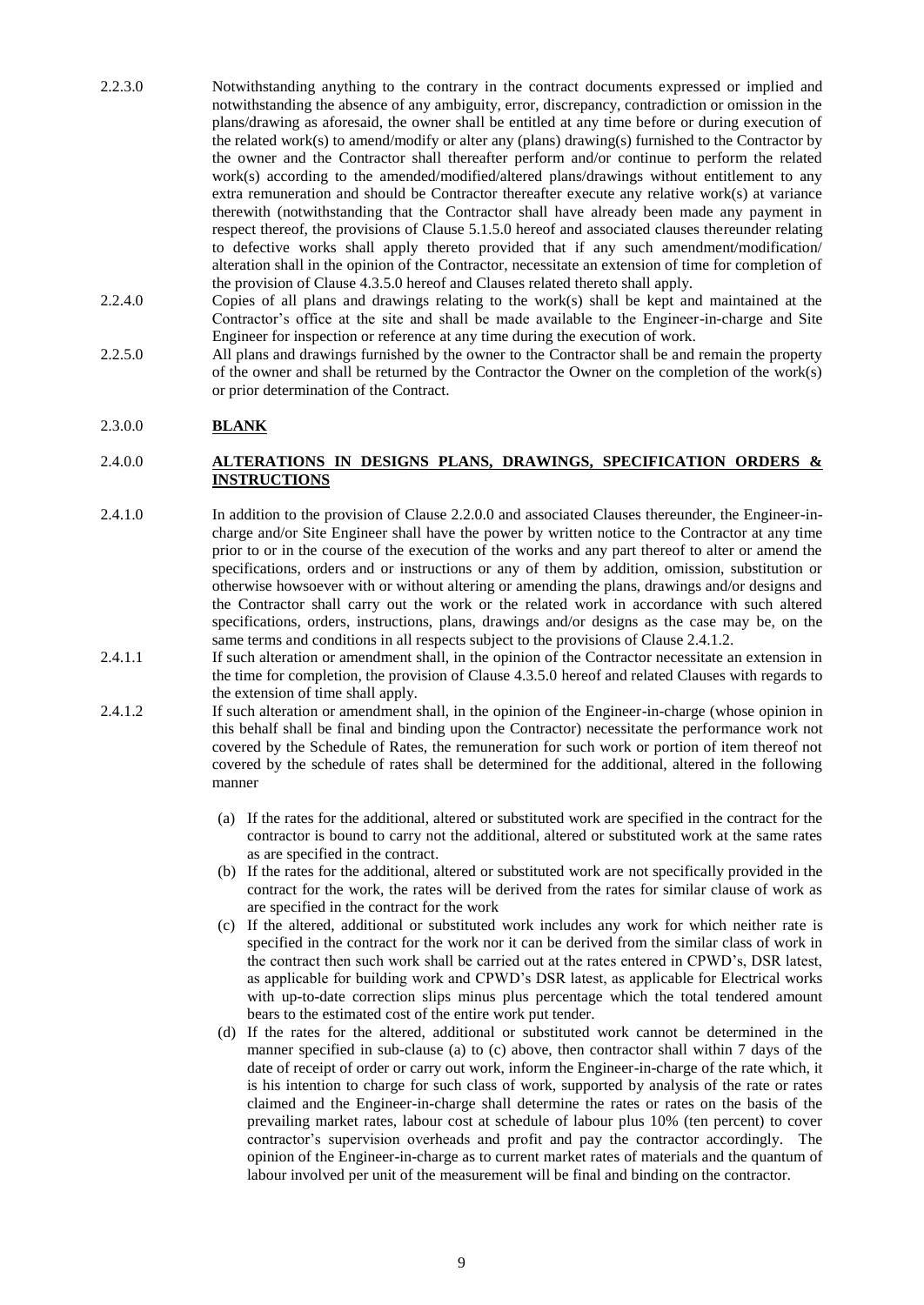- 2.4.1.3 The composite unit rates (s) for any work determined in accordance with the provision of Clause 2.4.1.2 above shall for the purpose of contract with effect from such determination be deemed to be included with the schedule of rates.
- 2.4.2.0 The contractor shall not be entitled for any compensation in addition to the payment for the work actually performed by the contractor calculated on the basis of the schedule of rates(s) or as provided for in clause 2.4.1.2 here of, as the case may be, as a result of any amendment or variation in the specification, orders, instruction, plans designs, or drawings, not withstanding that such alterations variation(s) may have resulted in a reduction/ increase of the total quantum or value of the work involved under the contract, PROVIDED that if as a consequence of such amendment/variation the work actually performed by the Contractor and valued on finalization of all dues to the Contractor under the contractor shall be less/more by 25%(twenty five percent) of the total contract value as specified for the purpose of security deposition in the letter of acceptance; then the provision of Clause 2.7.3.1. hereof shall apply in respect of damages/profit whatsoever consequent upon the amendment or variation.

#### 2.5.0.0 **ALTERATION IN THE SCOPE OF WORK**

- 2.5.1.0 The owner may at any time (s) before or after the commencement of the work by notice in writing issued to the Contractor alter the scope of work by increasing or reducing the jobs required to be bone by the contractor or by adding thereto or omitting there from any specific job or operations or by substituting any existing jobs operations with other jobs and or operations, or by requiring the Contractor to perform any extra works in or about the job site and upon receipt of such notice the contractor shall execute the job (s) as required within the altered scope of work.
- 2.5.2.0 If any alteration in the scope of work shall, in opinion of the Contractor, necessitate any extension in the time for completion the provisions of Clause 4.3.5.0 hereof and associated Clauses with regard to the extension of time shall apply.
- 2.5.3.0 If such alteration shall in the opinion of the Engineer-in-charge whose opinion in this behalf shall be final and binding upon the Contractor necessitate the performance of any work not covered by the Schedule of Rates, the remuneration for such work or portion or item thereof not covered by Schedule of Rates shall be determined in accordance with the provisions of Clause 2.4.1.2 thereof.
- 2.5.4.0 The Contractor shall be entitled to any compensation in addition to the payment for the work actually performed by the Contractor calculated on the basis of the Schedule Rates or as provided in Clause 2.4.1.3 hereof as the case may be, as a result of any alteration in the scope of work notwithstanding that such alteration may have resulted in a reduction/ increase in the total quantities or value of the work involved, provided that if as a consequence of such alteration the total contract value for the completed works on finalisation and settlement of all dues to the Contractor under the contract shall be less/more by 25% (Twentyfive percent) on the total contract value as specified for the purpose of Security Deposit in the Acceptance of Tender, then the provision of Clause 2.7.3.1 hereof shall apply in respect of the damages/profit which the contractor may have anticipated on the execution of the work upto the total contract value specified as aforesaid in the Acceptance of Tender.

#### 2.6.0.0 **QUANTITIES OF WORK**

2.6.1.0 The quantities of work stated in the Form of Schedule of Rates do not form part of the contract and the owner assumes no responsibility for the correctness thereof and the owner shall not be liable for any increase or decrease in the actual quantities of work effected within the scope of work, nor shall such increase or decrease in the actual quantities form the basis of any alteration of rates quoted and accepted or for any claim for additional compensation damages or loss of profits or otherwise with the intent that the Contractor shall notwithstanding the quantities mentioned in the Form of Schedule of Rates only be entitled to payment in respect of actual quantities of work performed in terms of the Contract and measured in the Final Measurement notwithstanding the percentage of increase or shortfall in such quantities and notwithstanding that the total contract value for the completed work on finalization of all dues to the Contractor under the Contract shall be less/more by 25% (twenty five percent) of the total contract value as specified for the purpose of security deposit in the Acceptance of Tender.

#### 2.7.0.0 **CANCELLATION OF CONTRACT**

2.7.1.0 The Owner shall be entitled at any time at its discretion to cancel the contract if, in the opinion of the owner, the cessation of the work becomes necessary owing to any cause whatsoever, and a notice in writing from the owner to the Contractor of such cancellation and the reason(s) thereof shall be conclusive proof of such cancellation and the reasons thereof.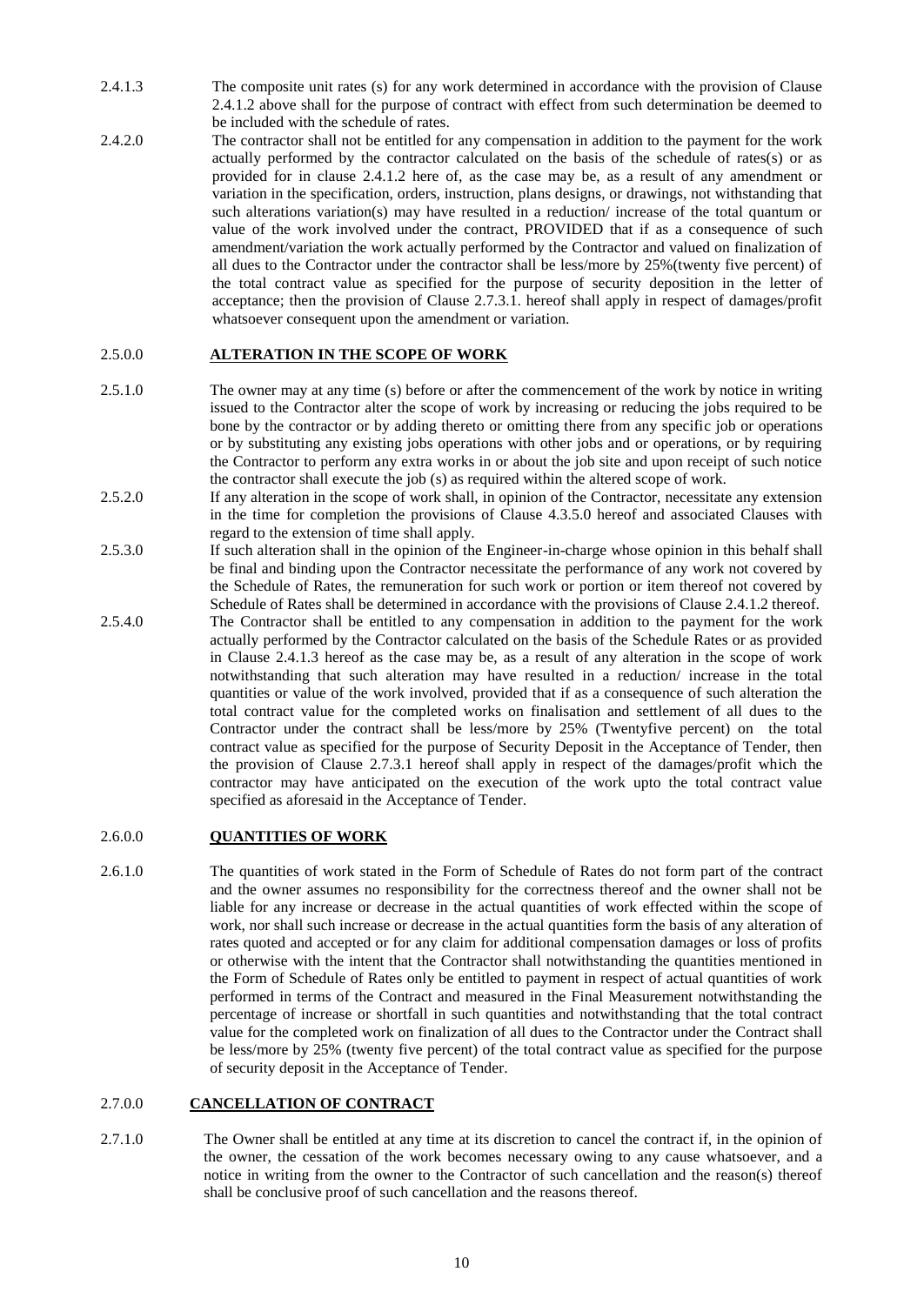- 2.7.2.0 Upon cancellation of the contract, the owner shall take over from the Contract the approved materials lying at jobs site on the date of the cancellation of the rate(s) for such materials(s) as specified in relative item(s) of the Schedule of rates, and if the rate(s) for any material(s) be not (in the opinion of the Site Engineer which shall be final) specified in the Schedule of rates at market rate(s) for such material(s) current on the date of cancellation, the decision of the Site Engineer as to the approved materials lying at site on the date of cancellation and the quantities and market rate(s) thereof shall be final and binding upon the Contractor
- 2.7.3.0 The Contractor shall not be entitled to any compensation in addition to the payment for the work actually performed by the contractor calculated on the basis of the Schedule of rates as a result of such cancellation notwithstanding that such cancellation may have resulted in the performance of quantities of work below the quantities indicated in the form of Schedule of Rates and/or of a value below the total contract value indicated in the Acceptance of Tender.
- 2.7.3.1 PROVIDED that if as a consequence of such cancellation the amount payable for the Contractor materials taken over by the owner and the work actually performed by the Contractor on finalisation of all dues under the contract shall in the aggregate be less/more by 25% (Twentyfive percent) of the total contract value as specified in the Acceptance of Tender for the purpose of Security Deposit, then the Contractor/Owner shall be entitled by way of allowance for the advantage (including profit) which the Contractor/Owner may have anticipated on the execution of the complete work which is negotiable.

#### 2.8.0.0 **SUSPENSION OF WORK**

- 2.8.1.0 The Engineer-in-charge may at any time(s) at his discretion should consider that the circumstances so warrant the decision of the Engineer-in-charge as the existence of circumstance warranting such suspension shall be final and binding upon the Contractor by notice in writing to the Contractor temporarily suspended the work or any part thereof for such period(s) as Engineer-in-charge shall deem fit and the Contractor shall upon the receipt of the order of suspension forthwith suspend the work(s) or such part thereof as shall have been suspended until he has received a written order from the Engineer-in-Charge to proceed with the work suspended or part thereof.
- 2.8.2.0 The contractor shall not be entitled or claim compensation for any loss damage sustained by the contractor by virtue of any suspension as afore said notwithstanding that consequent upon such suspension the machinery equipment, and labour of the contractor to be rendered idle and notwithstanding that the Contractor shall be liable to pay salary wages or hire charges or bear other charges and expenses and thereof.
- 2.8.3.0 Unless the suspension is by reason of default or failure on the part of the contractor (and the reason for the suspension stated by the engineer-in- charge in any notice of suspension as aforesaid inclusive as to the existence of a default or failure on part of the contractor if so stated in the notice, shall be binding upon the contractor), if in the opinion of the contractor such suspension shall necessitate any extension in the time of completion, the provision of Clause 4.3.5.0 hereof and related clause in respect of the extension of this shall apply.
- 2.8.4.0 In the event of a suspension affecting the entire work remaining in the operation in respect of the entire works for a period in excess of 2(two) months from the date of the commencement of the suspension, the Contractor shall have the opinion to terminate the Contract giving by written notice thereof to the owner Unless the suspension be by virtue of default or failure on the part of the Contractor as specified in Clause 2.8.3.0 hereof such termination shall be deemed to operate as cancellation of contract within the provisions of Clause 2.7.1.0 hereof and the provisions of Clause 2.7.2.0, 2.7.3.0 and 2.7.3.1 shall apply relative thereto.
- 2.8.5.1 In the event of such termination being upon a suspension consequent to a default failure by the Contractor the Contractor shall not be entitled to any damages, compensation, loss or profit or other payment whatsoever in addition to the payment for work done in accordance with the terms of the Contract by application of the Schedule of rates to the measured quantities.
- 2.8.5.2 Notwithstanding anything provided in Clause 2.7.0.0 and Clause 2.8.0.0 and related clauses thereunder, upon at cancellation of the contract under the provisions of Clause 2.7.1.0 hereof or termination of the Contract under the provisions of Clause 2.8.4.0 hereof, the provision of Clause 7.0.3.0 to 7.0.7.0 hereof consequent upon termination of contract shall apply.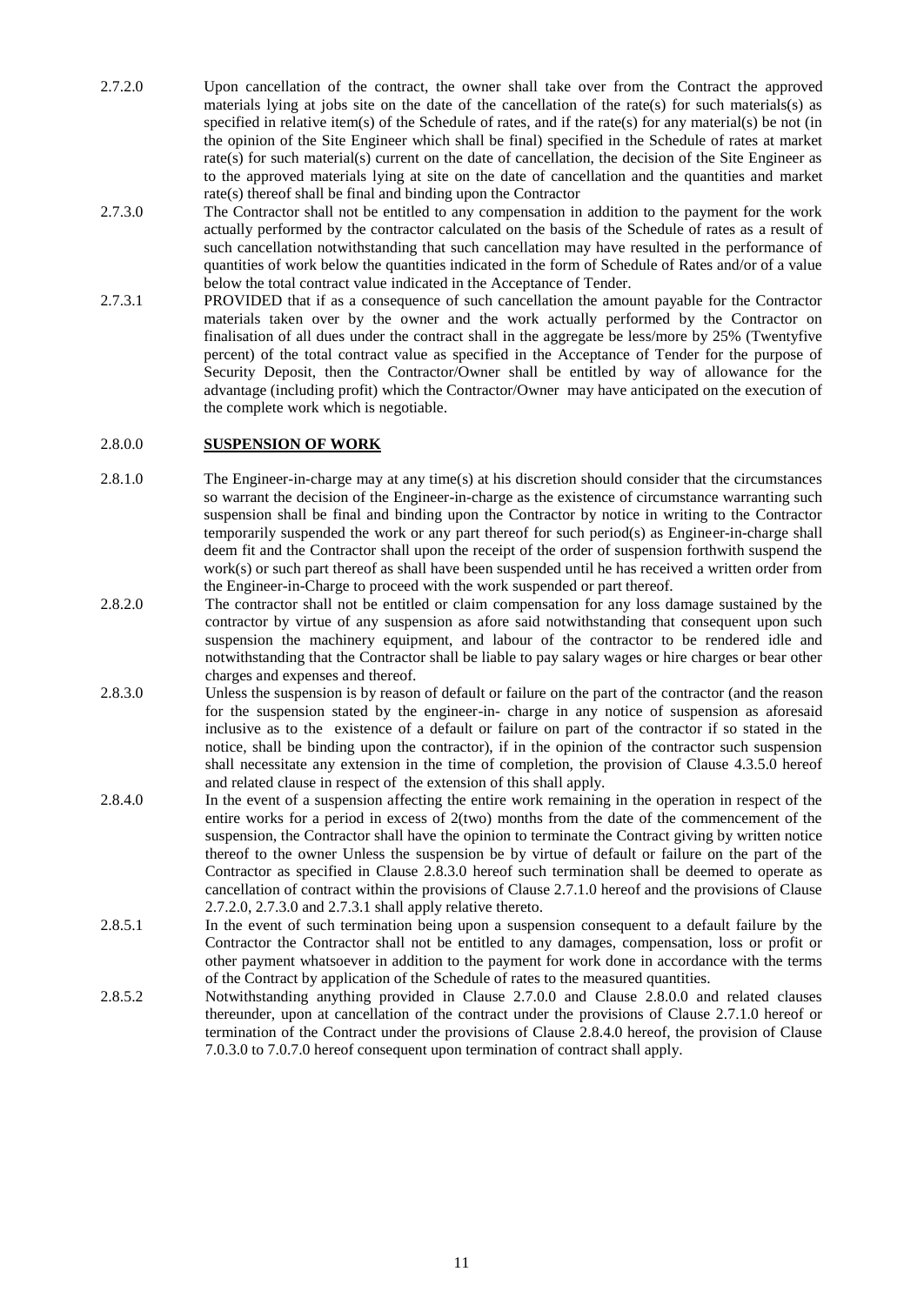#### **SECTION-3**

#### **MATERIALS LABOUR EQUIPMENT AND FACILITIES**

#### 3.0.0.0 **CONTRACTOR'S RESPONSIBILITY**

3.0.1.0 Notwithstanding anything to the contrary in the contract documents expressed or implied the Contractor shall be and remain at all times exclusively responsible to provide all material, labour equipment, machinery and facilities and other items and things whatsoever required for or in connection with the work, including but not limited to those indicated by expression or implication in the job, Description, Schedule of Rates, the specifications Plans, Drawings and/or other contract documents or whosoever otherwise as shall or may from time to time and at any time be necessary for or in connection with the work either for incorporation in or within the permanent works or in or relative to the execution and performance on the work.

#### 3.1.0.0 **MATERIALS**

- 3.1.1.0 Materials supplied by the Contractor shall conform to the specifications and shall be suitable for the purpose for which they are required.
- 3.1.1.1 Unless otherwise specified by the owner, all material supplied by the Contractor shall bear the ISI stamp and/or shall be supplied by reputed manufacturers or suppliers listed with the DGS  $\&$  D. If in respect of any materials including but no limited to sand stone, aggregate, brick, earth lime, steel and cement etc. neither ISI marking approved nor DGS&D listed suppliers are available such materials shall be obtained from sources/suppliers/manufacturers approved by the Engineer, provided that no approval by the Site Engineer or any representative of the owner for supply of ISI stamped materials or of materials supplied by DGS & D listed supplier shall relieve the contractor of his full responsibilities in respect of the suitable and quality of the material or any defects therein or in any works on construction in or relative to which the same has be utilized.
- 3.1.2.0 Notwithstanding that any area (s) or source(s) has/have been allotted or suggested by the owner to the Contractor from which any materials for incorporation in the works can be obtained, the Contractor shall independently satisfy himself of the suitability, accessibility and sufficiency of the source(s) of supply suggested or allocated by the owner and suitability of the material available from such source (s), with the intent that any allotment or suggestion as aforesaid shall not anywise relive the Contractor of his full liability in respect of the suitability and quality of material(s) obtained from said source(s) and the Contractor shall obtain material(s) therefrom and incorporate the same within the permanent works entirely at his own risk and costs in all respects, with the intent that any such allocation or suggestion by the owner shall only be by way of assistance to the Contractor and shall not entail any legal responsibility or liability up9on the owner.
- 3.1.3.0 Notwithstanding any other provisions in the Contract Documents for analysis or test of materials and in addition thereto, the Contractor shall, if so required by the Engineer-in-charge or Site Engineer in writing at his own risks, and costs, analyses test, prove and weigh all materials (including materials incorporated in the work(s) required to be analysed, tested, proved and/or weighed by the Engineer-incharge or Site Engineer and shall have such analysis tests conducted by the agency(ies) or authority(ies) if any specified by the Engineer-in-charge or Site Engineer. The contractor shall provide all equipment, labour, materials and other things whatsoever required for testing, preparation of the samples, measurements of work and/or proof of weighment of the materials as directed by the Engineer-in-charge or Site Engineer.
- 3.1.4.0 The owner does not warrant or undertake the provision of any material(s) and the Contractor shall not imply by conduct, expression or assurance or by any other means any promise or obligation on the part of the owner in this respect understood by the Contractor, unless made by specific written instruction forming part of the contract, and even so any promise or assurance on the part of the owner shall be subject to the provisions of Clause 3.0.5.0 hereof.
- 3.1.5.0 Without prejudice to the provisions of clause 3.0.1.0 herein and the other sub-clauses herein above, the owner shall have the right, at its discretion in the interest of the work(s) to supply and or by way of assistance the Contractor supply or procure and/or agreed to supply or procure for the Contractor any material for incorporation in permanent works and any materials so supplied or procured or agreed to be supplied or procured by which owner shall be subject to the following terms and conditions shall (unless specifically excluded by the terms thereof) be deemed to form part of any agreement by the owner to Supply or procure any material, for the Contractor.
	- **i) Price** The material(s) shall be supplied at the following rate(s)
		- a) If the material(s) are covered by the list of owner's stores (if any at the rate(s) indicated the said list (upto the quantity(ies) indicated in the said list).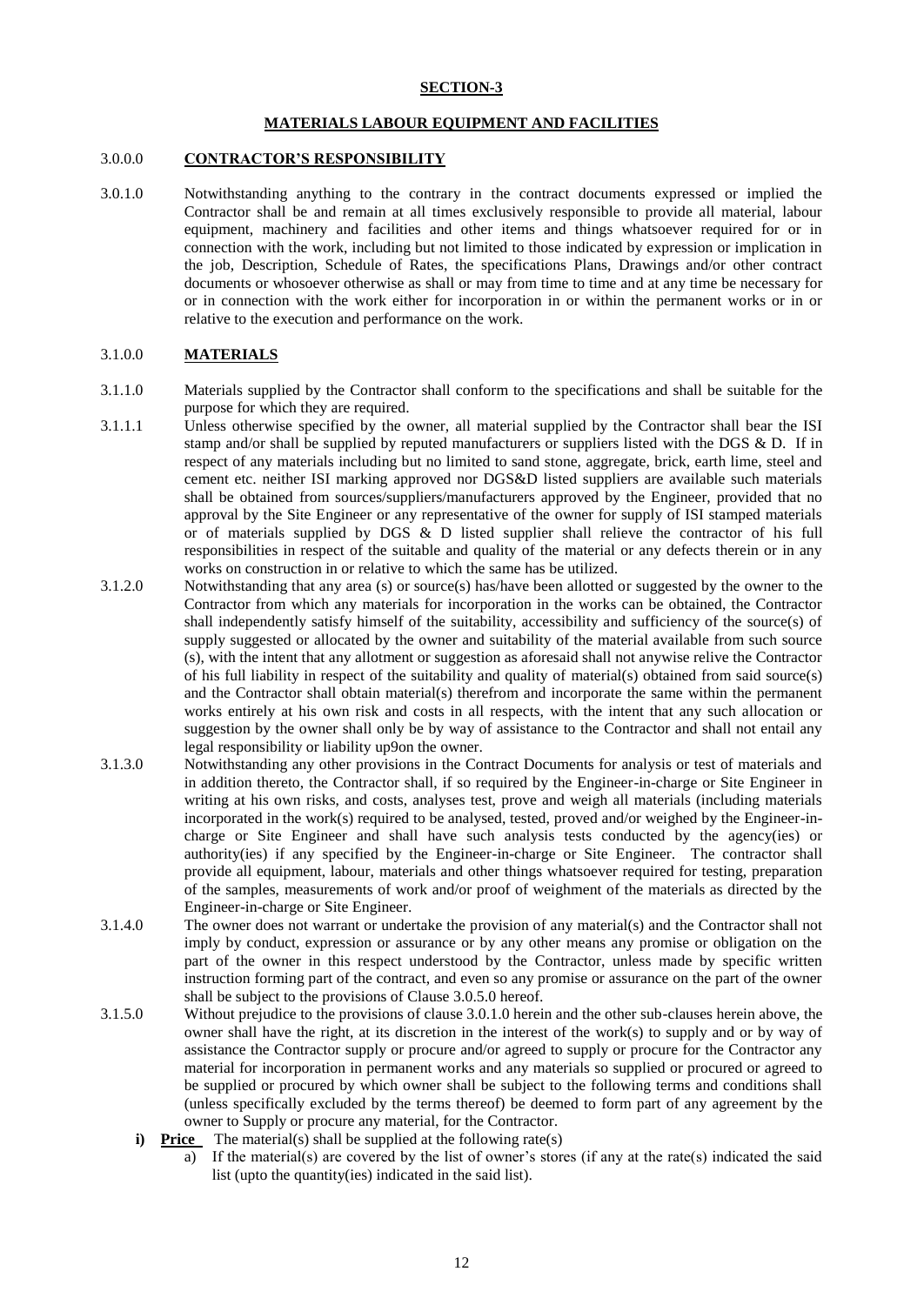- b) If the material are not included in the list of owner's Stores, or are in excess of the quantities indicated therein then in the case of such materials or such excess, as the case may be, at the rates for the material(s) in the relevant Schedule of Rates.
- c) If the Materials are not covered in the list of owner's Stores (if any or by the rates indicated for materials in the relevant Schedule of Rates, then at the cost of the owner shall include taxes, cost of carriage, handling, storage, carriage and all other incidental expenses, Sales, Sales Tax or any other tax payable on the sale, if any or supply to the Contractor shall be borne by the Contractor. The decision of the Engineer-in-charge as to the cost of such material's to owner and as to whether the or not such materials is/are covered in the Schedule of Rates shall be final and binding upon the Contractor.
- ii) **Recoveries:** The amount(s) recoverable from the Contractor in respect of materials supplied by the owner shall be debted to the Contractor's account and shall be deducted from the Contractor's Running Account/Final Bill and/or any moneys from time to time becoming due to the Contractor.
- iii) **Deliveries :** Deliveries of materials supplied or procured by owner shall be either from the stores of the owner or from the factory/stores of the suppliers or from nearest suitable rail head or other point of suitable collection as may be determined by the owner taking into account the source of the supply of the material.
- iv) It shall be the responsibility of the Contractor at his own risks and costs to take delivery of the materials from the stores, factory, rail head or other collection point, as the case may be and to arrange for its loading transportation to job site and unloading at the job site or other Place of storage. The Contractor shall in taking delivery ensure compliance of any conditions for delivery applicable to deliveries from owner's, Supplier's Factory/Stores or railways or other transporters concerned, and shall be exclusively responsible to pay and bear any demurrage or other charge payable by virtue of any failure or delay by the Contractor to observe the conditions of supply as aforesaid and shall keep the owner indemnified from and against all consequences thereof.
- v) **Other Conditions :** The owner shall supply materials only according to types and sizes as are available in the owner's stocks or on basis of standard types and size obtained from manufacturers and shall not be responsible (unless specifically stated in the Contract Documents to the contrary) for any wastage losses resultant upon the conversion of materials to sizes or types suitable for incorporation in the works.
- vi) The material(s) supplied or procured by the owner shall be utilised by the Contractor only for incorporation in the permanent works and even so shall not (unless specifically authorised by the owner in this behalf) be utilised for manufacturing any item(s) which can be obtained in finished from standard manufacturers.
- vii) The contractor shall inspect the material supplied to him at the time of taking delivery thereof and satisfy himself of the quality, quantity and conditions thereof prior to taking delivery and the owner shall not be liable for any claims or complaints whatsoever in respect of quality, quantity or conditions of said materials once the contractor has taken delivery thereof.
- viii) The contractor shall furnish to the Engineer-in-charge sufficiently in advance a detailed statement showing his requirements of the types and quantities of materials agreed to be supplied by the owner with an indication of the time when relative types and quantities thereof shall be required by him for the works so as to enable the owner to verify the quantities of materials specified by the Contractor and to enable the owner make arrangements for the supply thereof.
- ix) The owner shall not be responsible for any delay in the supply of any materials supplied or procured by the owner or failure to make the supply and/or procure the materials and no such delay or failure shall any way render the owner liable for any claim for damage or compensation by the Contractor notwithstanding /that an increase in the time of performance of the contract be involved by virtue of such delay or failure and notwithstanding any labour, machinery or equipment brought upon to the job site by the Contractor being rendered ible by such delay or failure PROVIDED that if such delay or failure shall in the opinion of the Contractor, necessitate an extension of time for completion, the provisions of Clause 4.3.5.0 hereof relating to extension of time and associated provisions thereof shall apply.
- x) Notwithstanding any agreement by the owner to supply to or procure any material for Contractor, the owner shall be entitled at any time, should the owner find it difficult to make such supply or procurement by virtue of the existence of majeure conditions, act of enemies, transport and procurement difficulties strike or labours trouble and/or any other circumstances beyond the control of the owner, in respect of any specific materials, or quantities thereof generally in respect of any specific materials, or quantities thereof generally in respect of all materials, or upon the Contractor at his own cost and expenses to procure and/or arrange procurement of the said materials from the market and the owner shall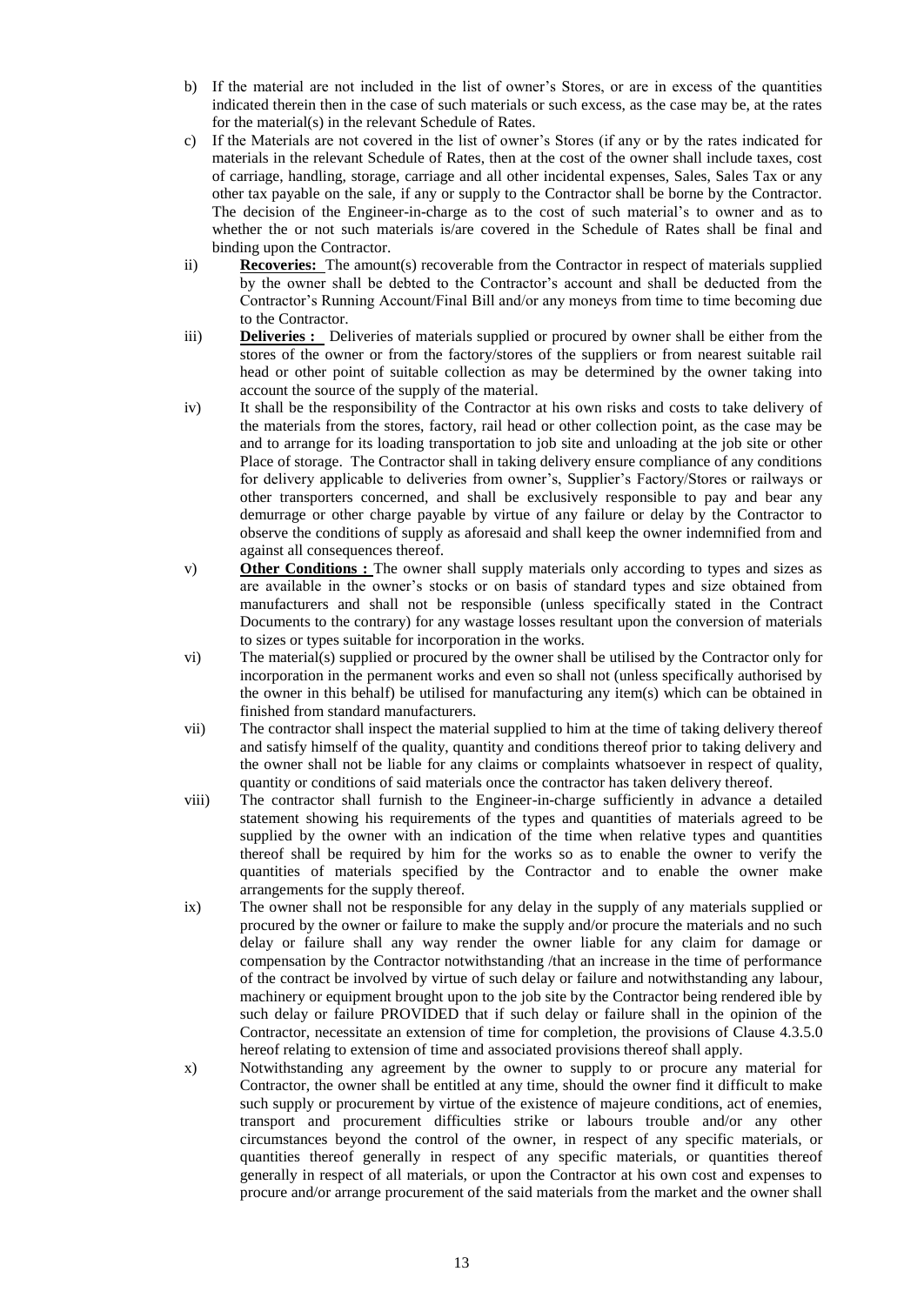thereupon be relieved of all responsibilities for the supply or procurement of the/and materials required to be arranged/procured by the owner in terms aforesaid.

- xi) The contractor shall maintain a day to day account of all materials supplied to him by the owner indicating the daily receipt(s), consumption and balance(s) in hand of each material and category thereof such account shall be maintained in such form (if any) as shall be prescribed by the Engineer-in-charge and shall be supported by all documents necessary to verify the correctness of the entries in the account such account shall be maintained at Contractor office at site, and shall be opened for inspection and verification by verification of documents in support of the entry as also by physical verification of the stocks, at all times by the Engineer-in-charge and Site Engineer without notice and for the purpose the Engineer-in-Charge and Site Engineer shall be permitted and enable without obstruction to enter into any godown or other place or premises where the said material or any part thereof shall be stored and to inspect the same and to take himself and/or through his representative(s) an inventory thereof.
- xii) **Storage and Safe-Keeping :** All materials supplied by the owner shall be taken delivery of, held stored and utilised by the Contractor as trustee of the owner, and delivery of material to the Contractor shall constitute an entrustment thereof by the owner to the contractor with the intent that any utilisation, application or disposal in the contractual works in terms hereof shall constitute a breach of trust by the Contractor.
- xiii) The Contractor shall hold and store any material(s) supplied by the owner only at such place and/or premises as may be approved by the Engineer-in-charge provided that no such approval shall absolve the Contractor in whole or part of his/full liabilities in respect of such material and the Contractor shall be and remain responsible at all times at his/own risks and costs to ensure that the material(s) supplied by the owner are retained at all times in premises that are air and water tight and otherwise suitable for the storage of the material so as to prevent damage or deterioration for any cause whatsoever or theft or other loss, and shall arrange such watch and ward, staff as shall be necessary to the safety thereof.
- xiv) The Engineer-in-charge may at his discretion require that all premises in which any material supplied by the owner is stored shall be double locked with the key to one lock retained by the Site Engineer or his representative, as the case may be, or concurrence as aforesaid shall only be an additional precaution and shall not in any way own responsibilities in respect of such material.
- xv) The contractor shall at all times by exclusively responsible for any and all loss(es),  $\text{damage}(s)$ , deterioration, misuse, theft or other application or disposal of the material(s) supplied by the owner or any of them, contrary to the provisions hereof and shall keep the owner indemnified from and against the same & shall forthwith at his own cost and expense, replace any such material, lost damage deteriorated, misused, stolen applied and/or disposed as aforesaid with other material of equivalent quality and quantity.
- xvi) The owner shall be entitled at its discretion either to require the Contractor to furnish in Indemnity Bond or the safe-custody and accounting of all owner supplied materials of require the contractor to take out at the cost of the Contractor and keep in force at all time during the pendency of the contractual work policy(ies) of insurance against the risks for fire, lightening and theft for the full value of the owner supplied materials lying stored and/or unutilised for the time being, such policies to be in the joint names of the owner and the contractor with exclusive right in the owner received all moneys due in respect such policy(ies) and with right in the owner (but without obligation to do so ) to take out and/or pay the premium for any such policy(ies) and deduct the premium and any other costs and expenses in this behalf from the moneys for the time being due to the Contractor PROVIDED that no such indemnity Bond or Policy(ies) of the Insurance as aforesaid effected shall anywise absolve the Contractor from his full liabilities hereunder, with the intent that the same shall be held merely by way of additional security and not any way of substitution of liability. Notwithstanding, anything/stated above it shall be the responsibility of the Contractor to lodge with insurers and follow up claim(s), if any, under the policy(ies) of insurance aforesaid and nothing herein provided shall absolve Contractor from his full liabilities under the provisions of this Clause and associated provisions hereof.
- xvii) **Ownership :** Notwithstanding anything herein provided and notwithstanding the transference of all risk in respect of such material to the contractor, the ownership in respect of all owner supplied material shall at all time be and remain in owner .
- xviii) **Surpluses :** The owner shall have the opinion to acquire on payment or credit to the contractor of the price therefore as here in after determined and/or all surplus material including but limited to scrap wastages and unserviceable material supplied and/or remaining in hands of the contractor upon completion of the work or upon the prior determination of contract for whatever reason, and the Contractor shall forthwith, upon being required to do so place the owner in undisputed possession and custody of all such material opted for by the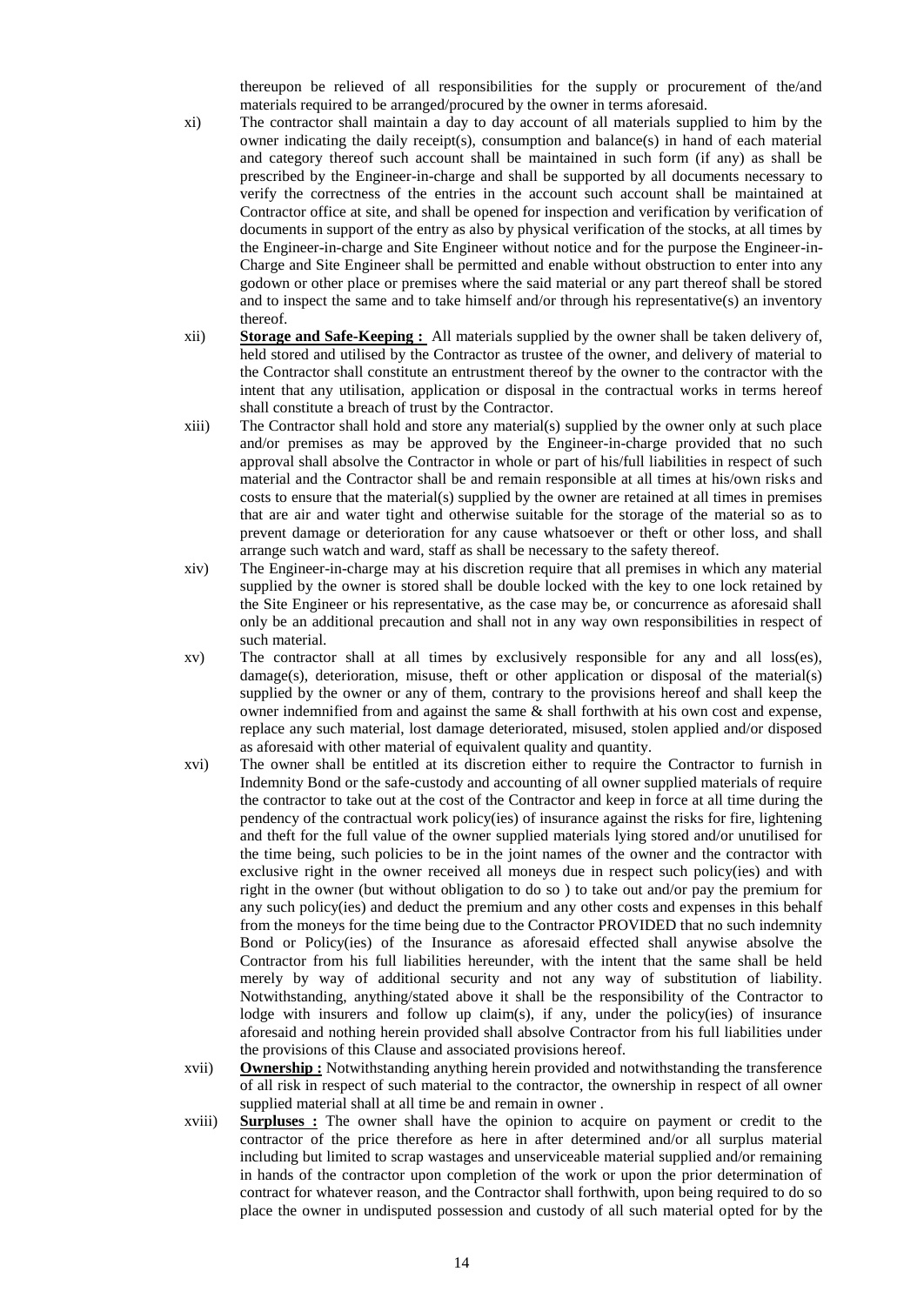owner and shall at his risk and costs, lift the transport the said material to the owner's store or otherwise as directed by the Engineer-in-charge.

- b) The price for such material shall be determined by the Engineer-in-charge having the due regards to the condition of the materials and the cost thereof as determined within the provisions of item (I) hereof above, in determining such price the Contractor shall not be entitled to any credit for transportation of the said materials to worksite as envisaged in item (iii) hereof above or for return of said materials to owner's stores or other destination as herein provided, the price determines shall on no account be greater than the cost of the materials to the owner as specified in item (I) here of above.
- xix) An inventory of all surplus material not opted for any owner shall be made by the Contractor and such Material may be retained for use of disposal by the Contractor subject to the Contractor obtaining at his risk and costs any and all such consent and approvals as may be required in this behalf under any law, rule or regulation having the force of low or any Bond or undertaking or condition under which the same shall or may have been supplied to the owner and subject to payment by the Contractor of all sales tax and other taxes, duties and levies whatsoever as may or shall be liable to be paid on the sale of such material to the Contractor.
- xx) **Breach:** If the Contractor shall default in replacing any Owner supplied material lost, damaged, deteriorated misused, stolen, misapplied or disposed of within the provision of item (xv) hereof above or shall fail to return to the owner and surplus material within the provisions of item (xviii) hereof above the Contractor shall be liable to pay to the owner the market value of such material as determined by the Engineer-in-charge and the decision of the Engineer-in-charge as to such market value shall be final and binding upon the Contractor.
- xxi) After the completion of the work theoretical quantity of cement to be used on works shall be calculated on the basis CPWD's statement showing quantities of cement to be used in different items of work provided in the Delhi Schedule of Rates. This statement will be prepared and approved by the Engineer-in-charge over this theoretical quantity of cement shall be allowed a variation upto 5% plus/minus for works the estimated cost of which as put to tender is not more than Rs. 2 Lakhs upto 4% plus/Minus for works the estimated cost of which put to tender is above Rs. 2 Lakhs and upto Rs. 5 Lakhs and upto 3% plus/minus for works the estimated cost of which put to tender is above Rs. 5 Lakhs. The difference in the quantity of cement issued to the Contractor and the theoretical quantity including authorized variations, if not returned by the Contractor, shall be recovered  $\mathcal{Q} \bar{\tau}$  650/- (Rupees Six **Hundred Fifty only)** per bag for cement without prejudice to the relevant conditions regarding return of materials governing the Contract, In the event of it being discovered that the quantity of cement used is less than the quantity ascertained as herein before provided (all stipulated above), the cost of the quantity of cement not so used shall be recovered from the Contractor on the basis of the maximum procurement price and cartage of site.
- xxii) The provisions of foregoing sub-clause shall apply in the case of steel reinforcement, except that theoretical quantity of steel shall be taken as the quantity required as per design or as authorized by the Engineer-in-charge included authorized lappages plus 5% wastage due to cutting into pieces, over this the theoretical quantity plus 5% shall be allowed as variation due to wastage being more or less. The difference in the quantity of MS/Tor steel reinforcement issued to the Contractor and the theoretical quantity of steel plus authorized wastage plus authorized variations as stated above, if/and shall be recovered  $\mathcal{Q} \bar{\tau}$  110/-**(Rupees One Hundred Ten only)** per Kg. for Tor steel reinforcement. However, all the scrap within the permissible limit mentioned in the tender document elsewhere generated from the tor steel issued for reinforcement by the owner as free issue will be the property of the Owner in case the same is not returned to the Owner's Store, recovery  $\omega \bar{\tau}$  55/- (**Rupees Fifty Five only)** per Kg. will be affected from the contractor's bill/from any other dues of the Party.
- xxiii) The provisions made above are without prejudice to the right of the owner to taken action against the contractor under the conditions of the contract for not doing the work according to the prescribed specifications.

#### 3.2.0.0 **GOVERNMENT CONTROLLED MATERIAL**

3.2.0.1 The provisions of clause 3.1.5.0 with regard to the owner supplied materials shall also apply to all Government Controlled or other materials in respect of which licenses release order/ permits authorizations have been granted in the name of owner, and the contractor shall be deemed to be acting on behalf of the owner and as agent of the owner in respect of deliveries taken by the Contractor against any licenses, release order permit or authorization issued in the name of the owner for Government controlled materials. The ownership in such materials shall (without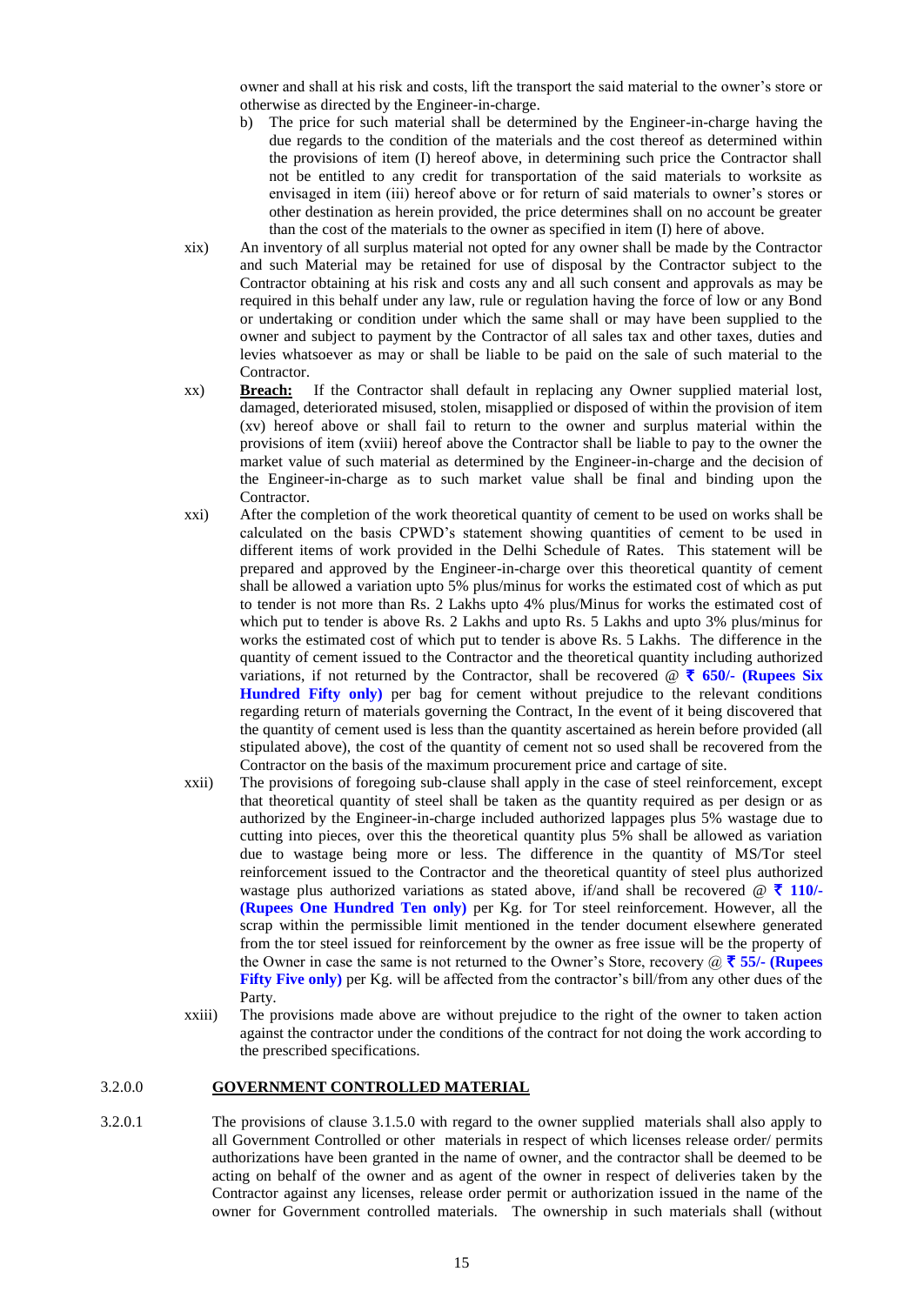prejudice to the responsibility/liability of the contractor in respect thereof as set out in the various items included within Clause 3.1.5.0 hereof vest in the owner from point of time when it should have ordinarily vested in the owner or a direct delivery to the owner.

#### 3.3.0.0 **POWER WATER AND OTHER FACILITIES**

- 3.3.1.0 The contractor shall be responsible to provide with in the scope of work all facilities necessary for performance of the work including (but not limited to ) water, power, transportation, labour ,tools construction and testing equipment and machinery and land at or about the job site (s) for the Contractor(s) field offices, godowns, work shops and residential accommodation for contractor's staff quarry rights for raw material ,borrow areas, access roads and rights (s) of way to or above the job site(s) and Contractor's office godowns workshops, accommodation, quarries and/or borrow areas.
- 3.3.2.0 The owner does not warrant or undertake the provision of any facility aforesaid or otherwise to the contractor, or assistance obtaining procuring the same or other assistance whatever in the performance or testing of the work and the contractor shall not imply by conduct, expression or assurance or by any other means any promise or obligation on the part of owner contrary to the provision here of and any such promise or obligation understood by the contractor shall not be binding upon the owner.
- 3.3.3.0 Any assistance which the owner renders to the contractor in terms hereof or otherwise relative to work by provisions of any facility, water, power, transportation, labours, tools, construction and/or testing equipment and machinery, provision of land for queries of borrow areas or for contractor's office, godown workshops or accommodation or provision of rights of way, access road(s) and/or railway siding facilities or otherwise howsoever in the performance or testing of work(s) shall be without any attendant obligation upon the owner or liability on the owner for any failure, omission, delay or refusal in providing or continuing to provide the same, and shall not for any cause afford basis or defence to the contractor for any breach by the contractor of any of his obligation under the contract not ground for extension of time for completion.

#### 3.4.0.0 **Power Supply :**

- 3.4.1.0 Without prejudice to the provisions of clause 3.3.0.0 hereof and following clause thereunder, as and when adequate power supply becomes available for the site, the owner may at its discretion provide supply of power to the contractor for the work from the nearest sub-station from which source the contractor shall at his own cost and initiative make arrangements for temporary distribution of power to contractor's work(s) at the site.
- 3.4.1.1 All arrangements for the distribution of the power from source aforesaid and the work relative thereto shall be made performed/installed in conformity with the Indian Electricity Regulations and shall be subject to prior approval by the Site Engineer.
- 3.4.1.2 The contractor shall, at his own rates and initiative on completion of prior determination of the works or otherwise during execution of the work required by the Site Engineer because of hindrance causes thereby or for any cause forthwith remove or re-route the distribution lines/installations/work or part(s) thereof as the case may be required to be removed, re-routed.
- 3.4.1.3 The owner shall recover from the contractor for power consumed by the contractor from owner's source(s) of supply at rate prescribed by the owner in this behalf from time to time. The amount due to the owner in this respect of such power supplied shall without prejudice to any other mode of recovery available to the owner be deducted from running Account/Final Bill(s) of the contractor and/or moneys due to the contractor from time to time.
- 3.4.1.4 The contractor shall provide at his own cost suitable electric meters approved by the Site Engineer for measurement of the power units consumed by the contractor for determination of the payment due thereon to the owner. Such meters shall be under the custody and control of the owner.
- 3.4.1.5 In the event of failure or defect of meter(s) power charges shall be calculated on the consumption determined by Engineer-in-charge (whose decision shall be final both as regards the existence of defect or failure, and as regards the power consumed).
- 3.4.2.0 The owner may at any time without notice or specifying any cause, suspend or discontinue power supply as aforesaid to the contractor and such suspension or discontinuance shall not entitle to contractor to any compensation or damages or constitute basis for extension of time for completion.
- 3.4.3.0 Power supplied by the owner to the contractor shall be entirely at the risks of contractor as to the continuity and regularity of supply and maintenance of voltage and adequacy of load without any warranty by or liability to the owner in respect thereof and without entitlement to the contractor on ground of discontinuance, fluctuation of voltage inadequacy of load or any other cause whatsoever to claim from owner in respect thereof or consequence thereof.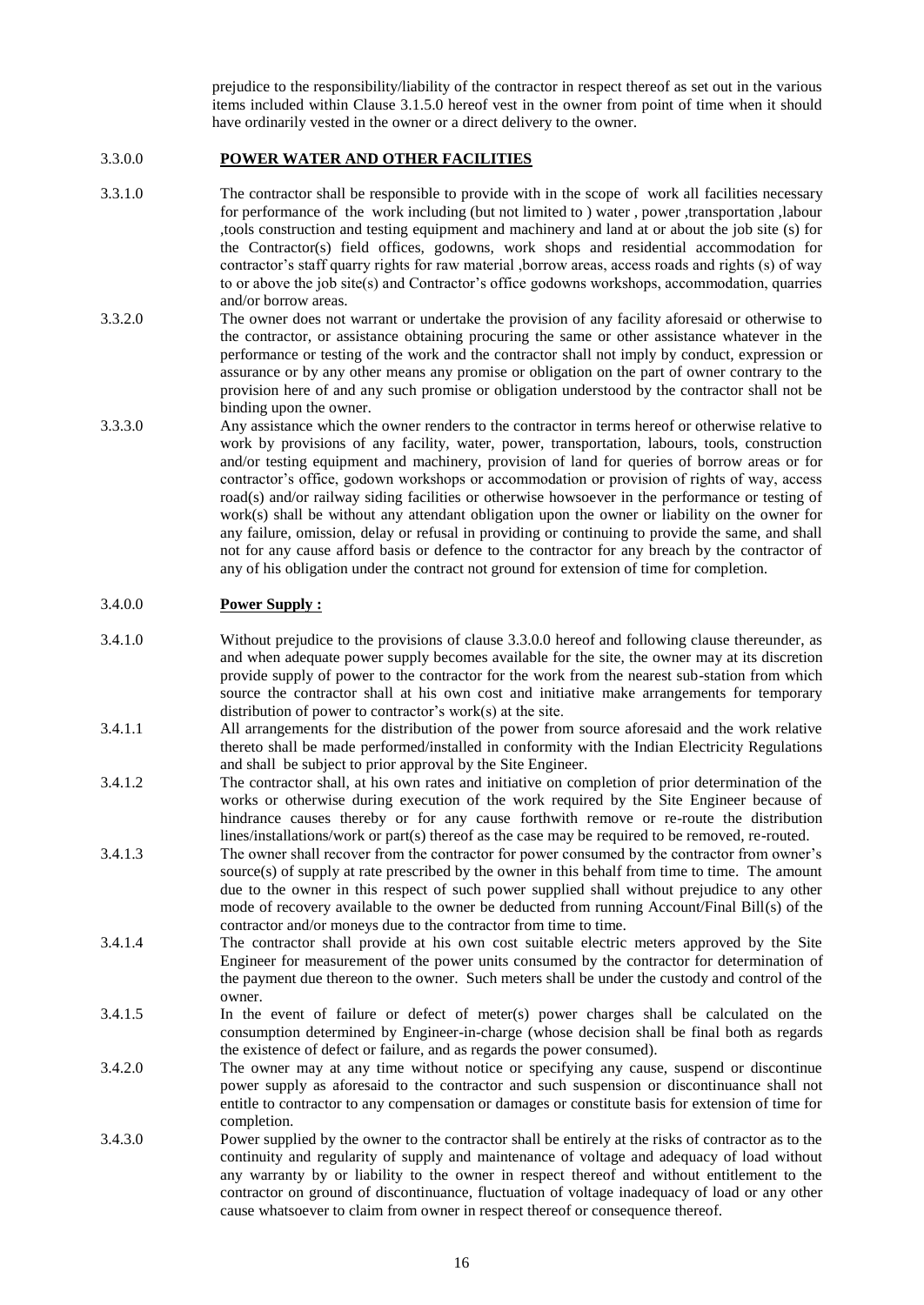## 3.5.0.0 **Water supply :**

- 3.5.1.0 Without prejudice to the provision of clause 3.3.0.0 hereof and the following clause thereunder, in the event of the owner having adequate source of water supply at the site available for distribution the owner may at its discretion provide water to the contractor for the work from the owner's source of supply upon the contractor at his own cost and initiative providing suitable pumping installations and pipe net work for the conduct of water to distribution for the contractor's place of work.
- 3.5.1.1 Such installation pipes and other equipment shall be laid out/installed by the contractor only with the prior approval of the site Engineer so as not to interfere with the layout and progress of the other construction work at the site and access to or about the job site.
- 3.5.1.2 The contractor shall forthwith on completion of the work or earlier determination of the contractor during the execution of the work(s) if so required by the Site Engineer on ground of hindrance or obstruction caused thereby or other cause whatsoever at his own cost and initiative, remove or re-route, as the case may be, any installations, pipes, and/or other equipment or any part of portion and/or distribution of water, and fill any trenches, ditches or other excavations done by the Contractor for the purpose thereof and restore the site to the same condition, in which it was prior to the installation.
- 3.5.2.0 If the water required for execution of the contract is supplied by the owner to the contractor at any stage for the execution of this contract, owner shall charge and recover from the contractor for the water supply at the source @ 1% (one percent) of the total contracted value of the work excluding the work of steel structural fabrication and erection, this amount due to the owner in respect thereof shall (without prejudice to any other mode of recovery available to the owner) be deductible from the running Account/Final Bill(s) of the contractor and/or payment due to the contractor from time to time.
- 3.5.3.0 The owner may without notice or specifying any cause suspend or discontinue water supply to the contractor and such suspension or discontinuation shall not entitle the contractor to any compensation or damages or constitute a basis for extension of the time for completion.
- 3.5.4.0 Water supplied by the owner to the contractor shall be entirely at the risk of the contractor as to the continuity and regularity of supply and maintenance and adequacy or pressure without any warranty by or liability to the owner in respect thereof and without entitlement to the contractor on grounds of discontinuance, irregularity, drop or rise in pressure or other cause whatsoever to claim from owner in respect thereof or the consequences thereof.

#### 3.6.0.0 **LAND**

- 3.6.1.0 Without prejudice to the provisions of clause 3.3.1.0 hereof and following clause thereunder, the owner may its discretion and convenience, if it has sufficient available land at its disposal, provide land to the contractor near or about the job site, for the construction of the contractor field office(s), godown, workshop, assembly yard required for or in connection with the work(s). No LAND SHALL BE made available to the contractor for Labour Hutments on the Township Land of the Corporation, Contractor shall make/own arrangement for Labour Hutments outside the periphery of the Township land.
- 3.6.2.0 The contractor shall at his own cost and initive construct temporary buildings or other accommodation necessary for the purpose and make suitable arrangements for water and power supply there to and for provision of sanitary, drainage and dewatering arrangements thereof in accordance with plans/designs/layouts previously approved by the Site Engineer in this behalf.
- 3.6.3.0 Any land provided by the owner to the contractor within the provisions thereof shall be strictly on a license basis and shall not create any right title or interest whatsoever in the contract therein or in respect thereof.
- 3.6.4.0 The contractor shall pay the owner license fee @ Rs. 2/ (Rupees two only) per 100 (one hundred) sq. meter per month or part thereof for any land made available to the contractor within the provisions hereof, and the owner shall be entitled (without prejudice to any other mode of recovery), to recover the licence fee from the Running/Final Bill(s) of the contractor and/or payment due to the contractor from time to time.
- 3.6.5.0 \Notwithstanding anything herein provide, the owner reserves the right at any time during the pendency of the work to ask the contractor to vacate the land or any part thereof on giving 7(seven) days written notice to the contractor in this behalf.
- 3.6.5.1 Forthwith upon expiry of such notice or on completion of the works or earlier determination of contract, the contractor shall remove constructions, works, piping and other installations whatsoever not forming part of the contractual works, put up or erected by the contractor upon the land and shall have the land cleared, levelled and dressed to the satisfaction of Engineer-incharge.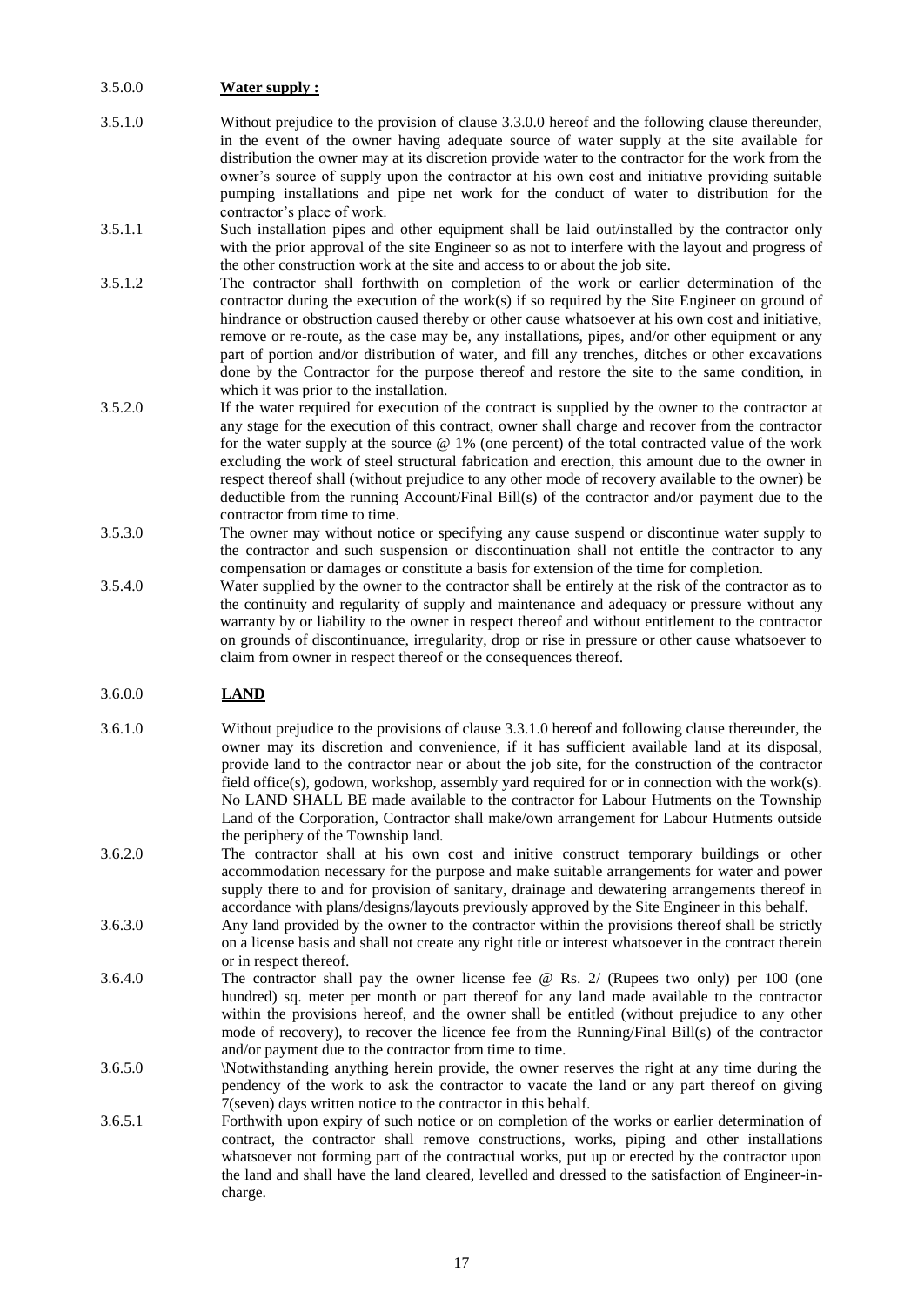- 3.6.5.2 The contractor shall not be entitled upon any vacation or notice within the provisions or clause 3.6.5.0 hereof to claim any resultant compensation or damage from the owner not shall such notice or vacation constitute a ground or basis for any extension of time for completion.
- 3.6.6.0 Likewise the owner may at its discretion and convenience upon such terms and conditions at the owner may prescribe in this behalf arrange or allocate or provide to the contractor borrow area(s) or quarry or mining rights and/or any rights of way or other access to or about the job site, and unless specifically excluded the provision of clause 3.1.2.0 hereof above shall apply in respect of any borrow area, quarry, mining right and/or right of way or other access allocated, arranged, provided or permitted by the owner to the contractor.
- 3.6.6.1 The owner shall be entitled, at any time without notice to the contractor to suspend or withdraw use by the contractor of any such area, right or access as aforesaid, and no suspension or withdrawal of such facility or disruption or inadequacy thereof by virtue of flood, disrepair or other cause whatsoever shall form the basis of any claim by the contractor for compensation or damages for ground for extension in time for completion.
- 3.7.0.0 Notwithstanding anything herein provided the provisions of clause 7.0.6.0 hereof and related clauses applicable consequent upon termination of contract, shall apply to any breach by the contractor of his obligation within the provisions of clauses 3.4.1.2, 3.5.1.2 and 3.6.5.1 hereof as to a breach of **clause 7.0.5.0** hereof.

## 3.8.0.0 **ACCESS TO SITE:**

- 3.8.1.0 The contractor shall construct if necessary at his own cost and initiative, temporary access road to the site from the main public feeder road(s) and from borrow areas and mines and quarries and shall so align such road or ways so as not to interfere with the construction at the site or hamper construction of permanent roads by or on behalf of the owner.
- 3.8.2.0 The contractor shall, if so required in or relative to the performance of any other work at the site or construction of permanent roads, suspend, discontinue use of and/or re-routing as aforesaid shall not form the basis of any claim by the contractor against the owner for completion or damages or ground for extension in time for completion.

## 3.9.0.0 **LABOUR, MACHINERY AND EQUIPMENT**

- 3.9.1.0 If during the execution of the work, the owner shall for any cause find it necessary to do so, the owner may at its discretion and convenience provide labour, machinery and/or equipment to the contractor for the performance of the work and/or testing of the works. The terms and conditions for provisions and/or hiring of such labour, equipment, machinery shall, in addition to any other conditions relative thereto as may be specified by the owner unless expressly excluded be deemed to include the following :
	- i) **Charges** : The labour, equipment and/or machinery shall be supplied at the rate(s) in this behalf prescribed by the owner from time to time.
	- ii) **Recoveries**: The amount(s) recoverable by the owner from the contractor in respect of labour, equipment and/or machinery procured or supplied by the owner shall (without prejudice to any other mode of recovery) be debited to the contractor's account and deducted from the Running/Final Bill(s) of the contractor and or any monies from time to time becoming due to the contractor.
	- iii) **General**: Any labour, equipment and/or machinery supplied or procured by the owner shall be utilised by the contractor only for use in the contractual work.
	- iv) The contractor shall be responsible to ensure utilisation of the equipment and or machinery only within the capacity of such equipment and/or machinery to ensure that proper utilisation thereof in all respects without any manner of abuse of excess, and shall follow and obey all instructions or directions as shall or may be given by the Site Engineer in respect thereof if so required by the Site Engineer-in-charge shall provide at cost (to be determined by the Engineer-in-charge in the event of dispute) labour for the operation maintenance and repair of the equipment/machinery and/or shall maintain and repair the same at his costs and expense, and provide all the inputs necessary for the operation, repair and maintenance thereof including spare parts, fuel and lubricants. The contractor shall keep owner indemnified from against all losses damages, and/or costs charges and expenses resultant from any breach of failure to observe the provisions hereof.
	- v) The contractor shall ensure the safekeeping and custody of the equipment and machinery at the site and shall be exclusively responsible and accountable for any loss, damage, theft or misuse thereof (shall make proper arrangement for storage and watch and ward there and shall keep the owner indemnified from and against the same.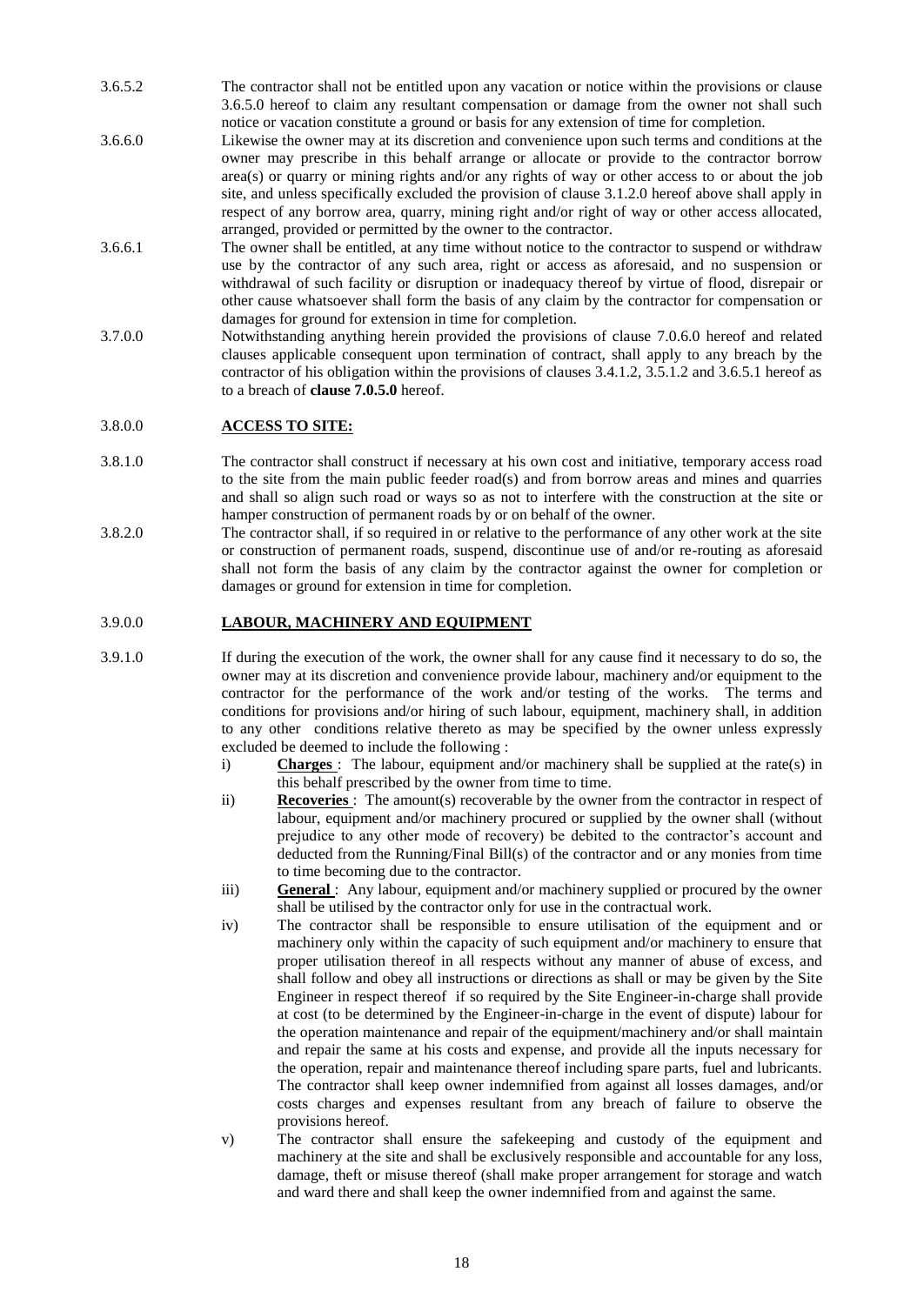- vi) The contractor shall ensure return of the equipment/machinery to the owner upon the completion of the work or earlier determination of the contract or as and when called upon the owner to return the same during the execution of the work, in the same condition in which the equipment/machinery was at the time of bringing the same to the job site or delivery to the contractor, as the case may be.
- vii) The owner shall be entitled, at its discretion at any time during the execution of the work without notice to the contractor, to suspend or withdraw use by the contractor of any labour, equipment or machinery supplied or procured by the owner, and no such suspension or withdrawal shall from the basis of any claim by the contractor against the owner for compensation or damages or otherwise, or constitute a ground for extension of time for completion.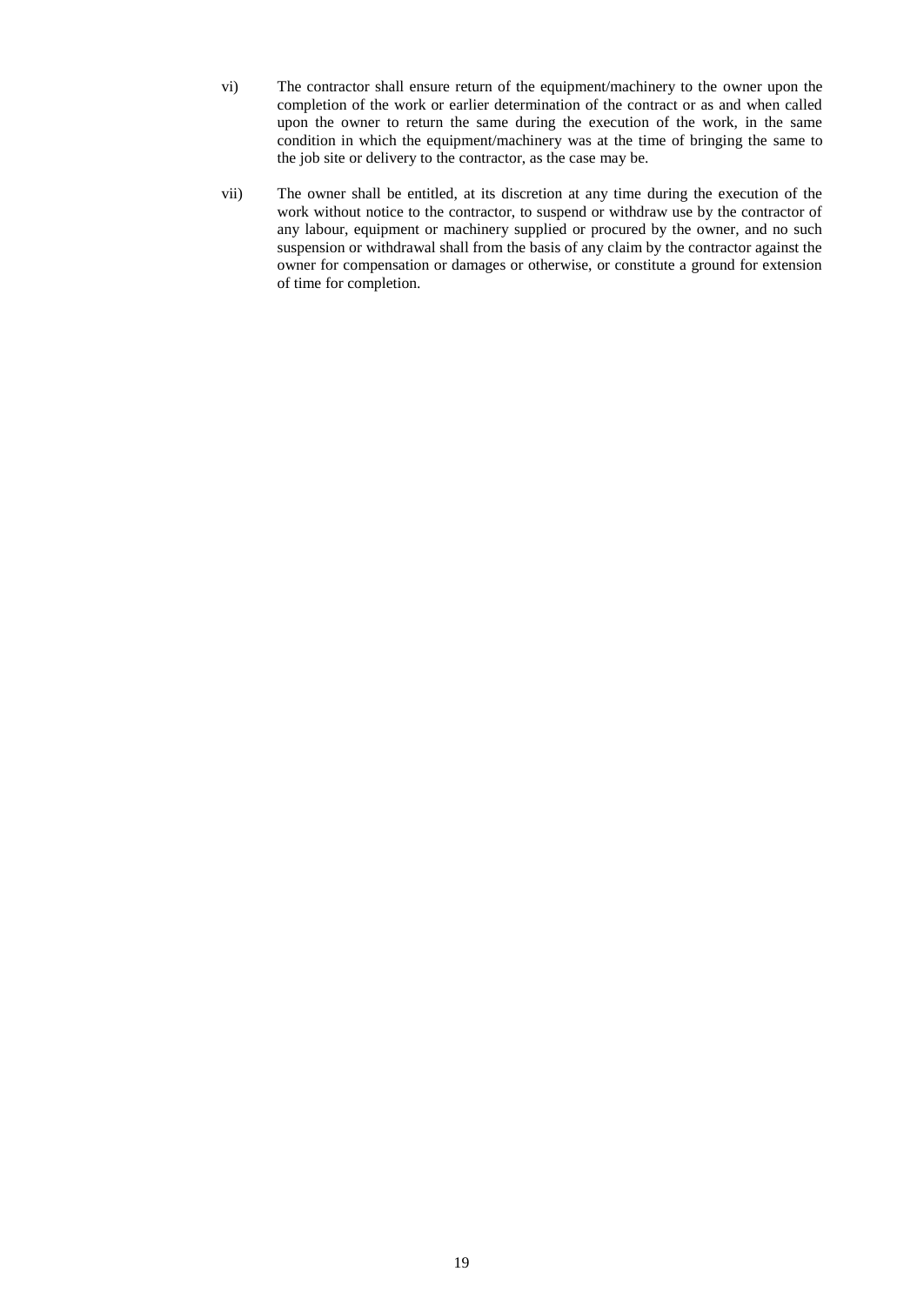#### **SECTION – 4**

#### **PERFORMANCE OF WORKS**

#### 4.0.0.0 **GENERAL**

- 4.0.1.0 All works be shall performed and executed by the contractor in strict conformity with the job description, specification plans, drawings, designs and other contract documents applicable to the specified works and any relative instructions as may be issued to the contractor by the Engineer-incharge or Site Engineer from time to time.
- 4.0.2.0 The Engineer-in-charge and Site Engineer shall be entitled from time to time or at any time at their discretion to issue written order or instructions to the contractor relative to the performance and or execution of the work(s) by the contractor or otherwise relative to any matter touching or effecting the contractor arising there from and to revise or revoke any order or instructions previously issued and the contractor shall subject to the provisions of the following clause, obey and/abide thereby.
- 4.0.2.1 Without prejudice to the provisions of clause 4.0.2.0 hereof and associated clause thereto should the contractor require any clarification in respect of any orders or instructions issued by the Engineer-incharge or should there appear to the contractor to be any contradiction between any orders or instructions issued by the Engineer-in-charge and/or between any order(s) instruction(s) and the contract document or any of them the contractor shall refer the matter immediately in writing to the Engineer-in-charge for his decision before proceeding further with the work, and the decision of the Engineer-in-charge or any such matters shall be final and binding upon the contractor, who shall perform the work accordingly without entitlement to any claim against or compensation from the owner resultant upon such orders, instructions or decision.
- 4.0.3.0 The contractor shall within 10(ten) days of receipt of notification of acceptance of tender, name at each job site at which the contractor shall be awarded any work under the contract, an engineer/supervisor responsible for the work at the job site on behalf of the contractor said Engineer/Supervisor of contractor shall be the representative of the contractor at the job site for and relative to all actions and transactions and dealings on behalf of the contractor and to whom labour materials equipment and/or machinery procured or supplied by the owner may be given and to whom all plans, designs, drawings, orders and instructions or other documents or communications for or relative to the job site may be given, with the intent that all transactions and dealings had with the said Engineer/supervisor shall be deemed to have been had with the contractor, and any and all plans, drawings designs, instructions documents or communications and/or labour materials, equipments or machinery delivered to said Engineer/Supervisor shall deemed to have been delivered to the Contractor.
- 4.0.4.0 The contractor shall also provide and maintain at or about each job site, an office for the working accommodation of the contractor's Engineer/Supervisor and staff, such office shall remain open and attended at all hours during which work is being performed at the job site, for the receipt of instructions, notices and other communications.
- 4.0.5.0 The contractor shall co-operate with and afford the owner and other contractors engaged at the site access to the work and supply at cost, determined by the Engineer-in-charge (whose decision shall be final) of power and water for the performance of the work entrusted to them and or for the carriage and storage of materials by them and whenever any work is contingent or dependent upon the performance of any work by the contractor or his being done in association, collaboration or in proximity with any other contractors, the contractor shall co-operate with the owner or other contractor(s) agency(ies) involved in such work to ensure that harmonious working between the contractor and the owner contractor's /Agency(ies) involved and shall comply with any instructions issued by the Engineer-in-charge for the purpose.
- 4.0.6.0 The owner shall be entitled at its discretion, to appoint one or more Engineer and/or other personnel at or about each job site on behalf of the owner to do such acts, deeds, matters and things as may be necessary to safeguard the owner's interest including (but not limited to), at the discretion of the owner's supervision and testing of the work(s) being conducted by the contractor at the job site and for rendering of such assistance to the Contractor relative there to as the owner or such Engineer (s) or personnel shall, or may deem fit, it being understood however, that the presence of any Engineer(s) or personnel of the owner at or about each job site or any supervision, inspection or test performed or conducted by any such Engineer(s) or personnel of the owner in respect of any work(s) or any other assistance rendered by such Engineer(s) and/or personnel to the contractor relative thereof, shall be without any attendant obligation or liability of the owner vis-à-vis the contractor, not shall relieve the contractor of his full responsibility in respect of the work(s) under the contract or bind the owner to accept as satisfactory or complete and/or in accordance with the contract, any work(s) performed by the contractor which has/have been supervised, inspected tested or assisted by the said Engineer(s) and/or personnel of owner.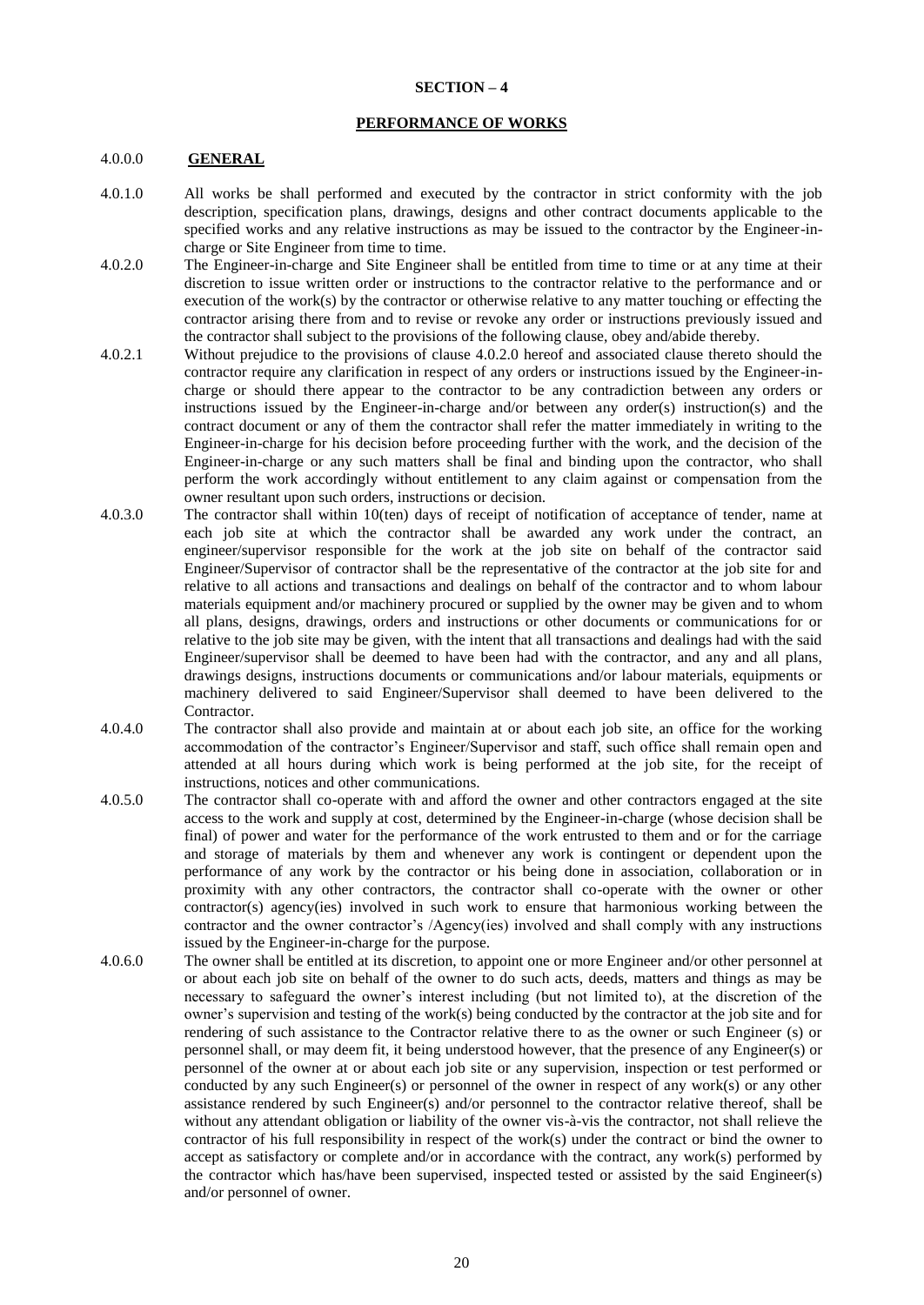4.0.7.0 If the contractor's work or any part thereof shall be consequent or resultant upon any works performed by any other person or shall be in continuance thereof or otherwise based, or founded therein, the contractor shall before commencing with its his work, bring to the notice of the Engineer-in-charge and the site Engineer in writing any defects existing in said prior work.

# 4.1.0.0 **THE JOB SITE**

- 4.1.1.0 The owner shall furnish the contractor with only reference points of the job site and a level bench mar, and the contractor shall at his own cost and initiative set out the workers to the satisfaction of the Site Engineer but shall be solely responsible for the accuracy of such setting up notwithstanding satisfaction as aforesaid of the site Engineer or any other assistance rendered by the Site Engineer or the purpose.
- 4.1.2.0 The contractor shall provide, fix and be responsible for the maintenance of all stakes, templates, level marks, profiles and the like and shall take all precautions/necessary to prevent their removal or disturbance and for their efficient and timely re-installment. The contractor shall also be responsible for the maintenance of all survey marks, boundary marks, distance marks and center line marks, whether existing or supplied/fix by the contractor.
- 4.1.3.0 Before commencing the work, the contractor shall at his/own cost and initiative provide all necessary reference and level posts pegs, bamboo flags, ranging rods, strings and other materials for proper layout of the work in accordance with the scheme for bench marks acceptable to the site Engineer, the centre longitudinal of face line and cross line shall be marked by means of small masonry pillars. Each pillar shall have distinct mark at the centre to enable a theodolite to be set over it. No work shall be started until all these points are approved by the site Engineer in Writing, but such approval shall not relieve the contractor of any of his responsibilities in respect of the adequacy or accuracy thereof, the contractor shall also provide all labour, material and other facilities necessary for the proper checking or layout and inspection of the points during construction.
- 4.1.4.0 Pillars bearing geodetic marks located at the sites of units of works under construction should be protected and feucee by the contractor.
- 4.1.4.1 On completion of works, contractor must submit to the Engineer-in-charge the geodetic documents according to which the work was carried out.
- 4.1.5.0 The contractor shall be exclusively responsible for the provision and maintenance of horizontal and vertical alignments and levels and for the correctness of every part of the work accordance therewith and shall at his own cost rectify any errors of imperfections therein.
- 4.1.6.0 The contractor shall at all times during the progress and continuance of the works be responsible for and effectually maintain and uphold and good, substantial, sound and perfect condition all and every part of works and shall make good from time to time and at all times as often as the Engineer-incharges shall require any damage or defect that may during the above period arise in or be any way connected with works.

#### 4.2.0.0 **CONDITIONS OF WORK**

- 4.2.1.0 Work shall be carried on for a minimum of 48 (Fortyeight) hours in a week and 8 (eight) hours on any working day. If necessary the contractor shall, work over time or in two or more shifts in a day. The contractor shall not be entitled to any extra compensation or remuneration for over time or double or triple shift working nor shall the owner be anywise responsible for any idle time payments to the contractor's staff or for labour, equipment or machinery however occasioned.
- 4.2.1.1 Should it be necessary to work on Sundays and holidays, the contractor shall so work without extra compensation in order to enable representation of owner at such workings the contractor shall inform the Site Engineer at the concerned job site(s) of such working at least 2 (two) days in advance thereof.
- 4.2.2.0 The execution of the work(s) shall entail working in the monsoon also in so far as necessary and the contractor shall maintain at each job site at all times during the monsoon, such material/labour equipment and machinery as may be required for the performance of the working during the monsoon, and shall plan well in advance for the collection of materials and equipment and the erection of such tarpaulins, sheds wind breakers and/or other protection as shall or may be necessary for the work during the monsoon, so that the monsoon shall not hamper working.
- 4.2.2.1 The contractor shall also arrange and bring to each job site such special equipment and machinery as may be necessary to enable work during the monsoon, and shall at his own cost and initiative arrange for dewatering the job sites so as to keep the construction site and areas to by worked upon free of water.
- 4.2.2.2 The contractor shall not be entitled to any extra compensation or remuneration for or relative to any work during the monsoon, so for or relative to any special arrangements to be made and/or equipment or machinery to be brought to the job sites to enable such workings.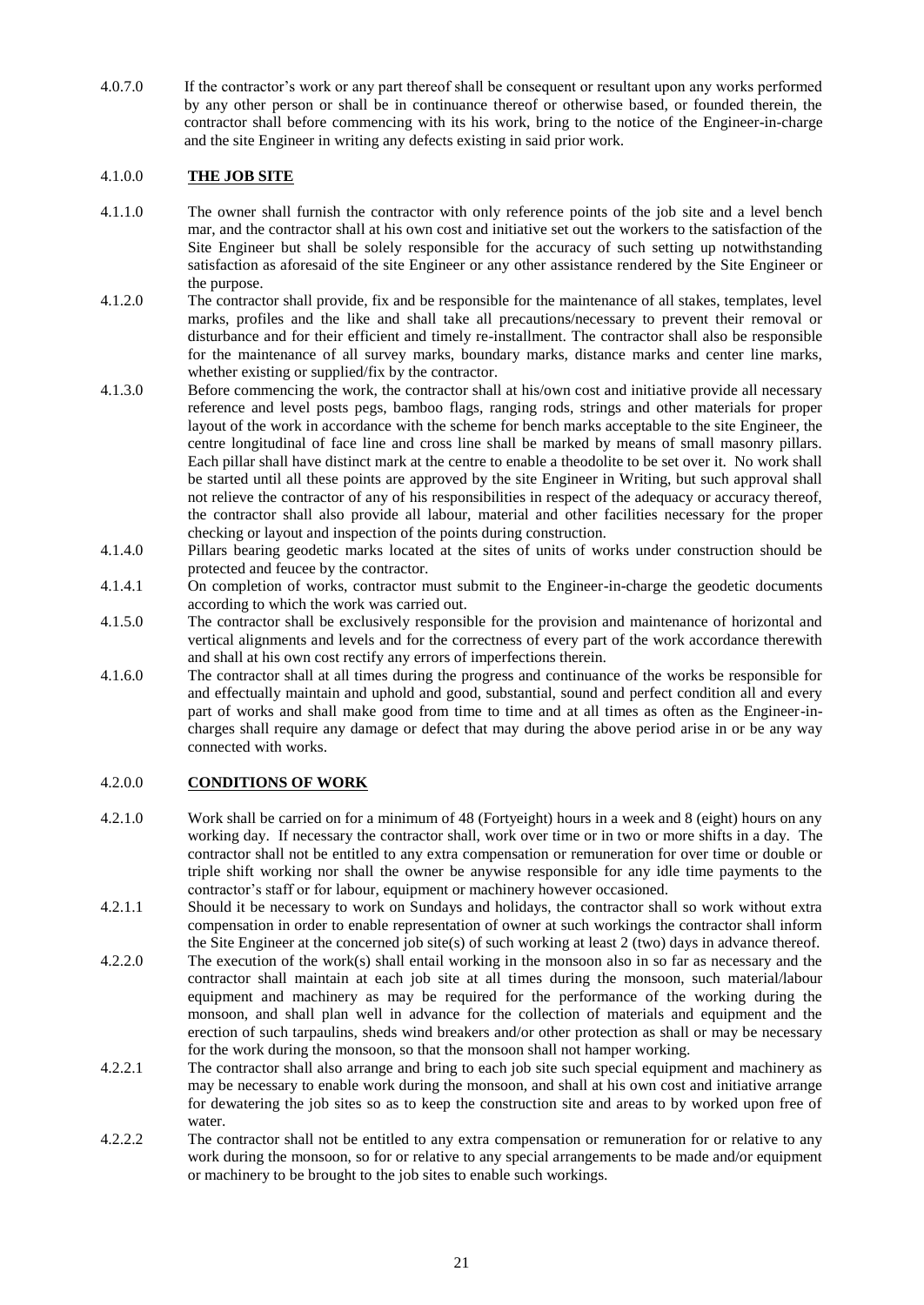#### 4.3.0.0 **TIME FOR COMPLETION**

- 4.3.1.0 The contractor shall complete in all respects accordance with the contract the entire work at each job site within the time specified in this behalf in the time schedule.
- 4.3.2.0 With 7 (seven) days from the date of receipt or notification of Acceptance of Tender the contractor shall submit to the owner for approval in respect of each job site or groups of work if so, required a detailed Progress Schedule in graphical or other suitable from giving dates of starting and finishing of various operations and works relative to the work, providing sufficient margin to cover for contingencies and for final testing and consequential preparation etc. if any required. The site Engineer and the contractor shall thereafter within 7 (seven) days settle the progress schedule so settled shall be the approved progress schedule and shall from part of the contract with attendant obligation upon contractor to commence the various work(s) operation(s) involved on or before the date (s) mentioned in the progress schedule and to conclude the said work(s) operation(s) on or before date mentioned in this behalf in the approved progress schedule and default by contractor to commence or complete within prescribed date(s) and work or operation shall be deemed to be breach by the contractor to which provisions of clause 7.0.1.0hereof relating to determination of contract shall be applicable, but without prejudice to any other rights or remedies that owner may have in this behalf.
- 4.3.3.0 If the contractor shall fail to submit to owner a progress schedule as envisaged above, or if the Site Engineer and contractor shall fail to agree upon the progress schedule as envisaged above, then the Engineer-in-charge shall prepare the progress schedule (the dates of progress as fixed by the Engineer-in-charge being final and binding upon the contractor except as herein otherwise expressly provided) and shall issue the progress schedules prepared to the contractor and provisions of clause 4.3.2.0 shall apply relative thereto as though it was an approved progress schedule.
- 4.3.4.0 Any reference in the contract documents to be "approved progress schedule" or the "progress schedule" specified in clause 4.3.2.0 above or the 'progress schedule" specified in clause 4.3.2.0 above or the "progress schedule" prepared and issued by the Engineer-in-charge as specified in clause 4.3.3.0 above, which ever shall be in existence.
- 4.3.5.0 Within (seven) days of the occurrence of any act, event or omission which, in the opinion of the contractor is likely to lead to delay if the commencement or completion of any particular work(s) or operation (s) or entire work at any job site(s) and is such as would entitle the contractor for an extension of the time specified in this behalf in the progress schedule (s), the contractor shall inform the Site Engineer and the Engineer-in-charge in writing of occurrence of the act, event or omission and the date of commencement of such occurrence. Thereafter if even upon the cessation of such act, or event or the fulfillment of the commission, the contractor is of opinion that an extension of the time specified in the progress schedule relative to any particular operation(s) or item (s) or the work or the entire work at any job site(s) is necessary the contractor shall within 7(seven) days after the cessation of fulfillment as aforesaid make a written request to the Engineer-in-charge may at any time prior to completion of the work extend the relative time of completion in the progress schedule for such period(s) as he considers necessary, if he is of opinion that such act/omission event constitutes a ground for extension of time in terms of the contract and that such act/omission/event omission has in fact resulted in insurmountable delay to the contractor. The opinion/decision of the Engineer-incharge in this behalf and as to the extension necessary shall subject to the provisions of clause 4.3.6.0 hereof be final and binding upon the contractor.
- 4.3.6.0 Notwithstanding the provision of clause 4.3.5.0 hereof the owner may at any time of its own initiative at the request of the contractor is satisfied of the existence of any ground(s) justifying the delay/extension, extend the date for completion of the work or any item or owner may consider necessary and the decision of owner on any request made by the contractor as to the existence or otherwise of any grounds justifying the extension and as to the period(s) of any grounds justifying the extension and as to the period(s) of extension necessary shall be final and binding upon the contractor.
- 4.3.7.0 Subject as elsewhere herein or in the contract documents expressly provided, only the existence of force of majeure circumstances as defined in clause 4.3.8.0 hereof shall afford the contractor a ground for extension of time for completion of the work or any part of the work or any operation(s) involved therein and specifically without prejudice to the generality aforegoing, inclement or unforeseen weather, strike, shotdown, third party breach, delay in payment or commercial hardship shall not afford Contractor a ground for extension of time or relieve the contractor of his full obligations under the Contract nor will any shut down or idle time charge be payable by owner to contractor for any delay in the commencement progress or completion of the work, due to any reason whatsoever, inclusive due to the existence of force majeure circumstances.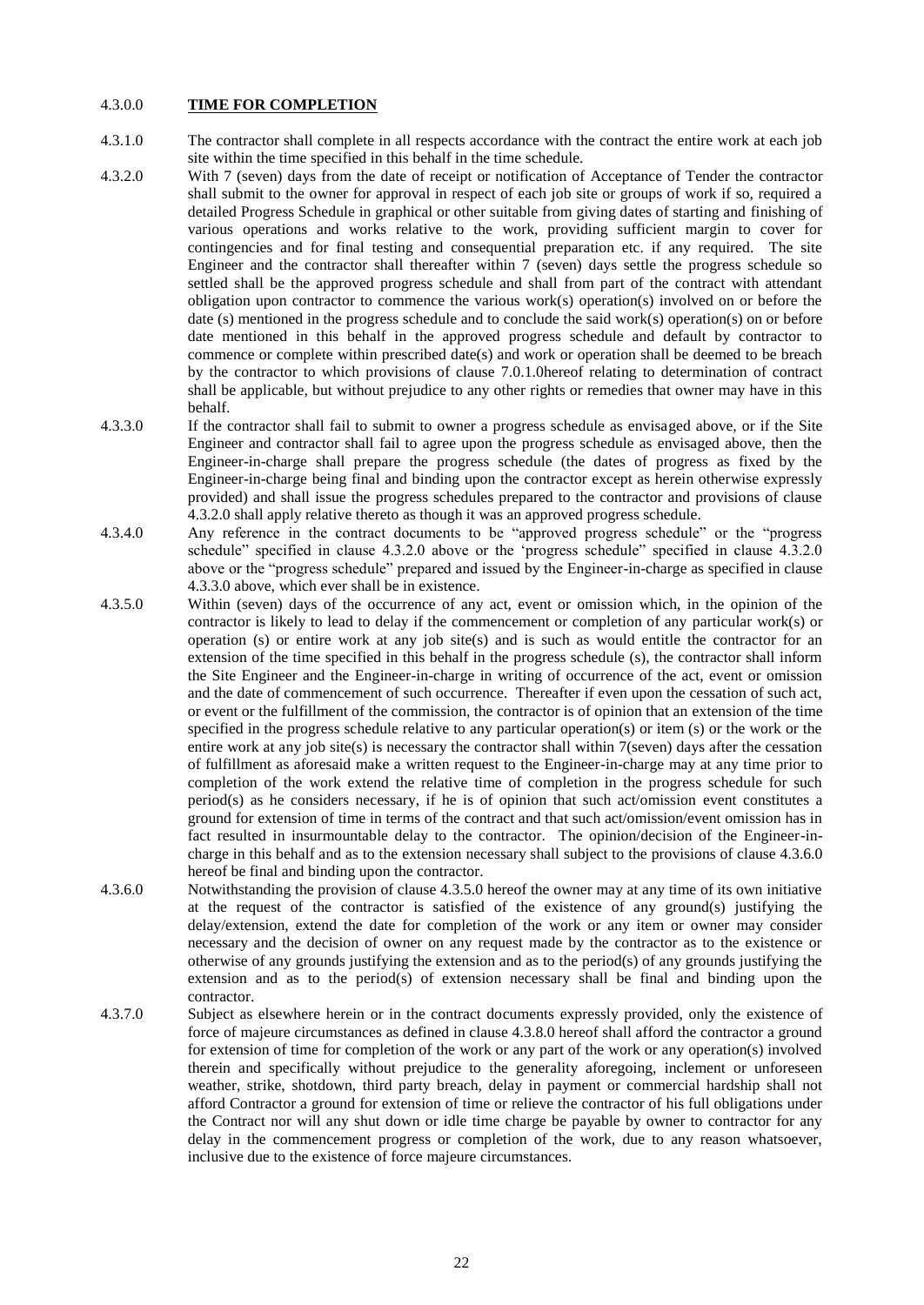#### 4.3.8.0 **FORCEMAJEURE**

The term and conditions agreed upon under the contract shall be subject to Force majeure. Neither the contractor nor NFL shall be considered in default in the performance of their obligations contained therein, if the performance is prevented or delayed or restricted or interrupted with by the reason of war, hostilities, revolution, civil commotion, strike, epidemics, accident, fire, flood, earthquake, regulation or ordinance or requirement of any Government – or any sub division thereof, or authority or representative of any such Govt. and/or due to technical/snag/reasons or any other act whatsoever, whether similar or dissimilar to those enumerated beyond the reasonable consent of the parties hereto or because of any act of God. The party so affected upon giving proper notice to the other party shall be excused from such performance to the extent of such prevention, delay, restriction or performance for the period it persists provided that the party so affected shall use its best efforts to avoid or remove such causes of non-performance if possible shall continue performance hereunder with in almost dispatch whenever such causes removed. Should one or both parties be prevented from fulfilling their contractual obligations by a state of force majeure lasting continuously for a period of one week, the two parties to the contract shall must and decide about the future course of action for implementation of the contract.

- 4.3.9.0 Upon an extension of the time of completion of the work or any of the work of any operation(s) involved therein the extended date/time of completion shall be deemed to be the relative date of completion in the Progress Schedule.
- 4.3.10.0 No assurance, representation, promise or other statement by any personnel, Engineer or representative of the owner in relation extension of time for commencement or completion of any works or operation thereof or of the entire works under the contract shall be binding upon the owner or shall constitute an extension of time for commencement or completion of the entire work(s) or any part or operation thereof within the provisions of clause 4.3.5.0 or Clause 4.3.6.0 hereof unless the same be communicated to the Contractor in writing by the Engineer-in-charge under clause 4.3.5.0 or Clause 4.3.6.0, and the writing specifically stated to embody, an extension of time within the provisions of clause 4.3.5.0 or 4.3.6.0 as the case may be and without prejudice to the aforgoing, the agreement or prescription or a Progress Schedule by the site Engineer or any site representative of the approved progress schedule as the case may be referred to in clause 4.3.2.0 and/or 4.3.3.0 or containing an extended time of commencement or completion in respect of the entire work(s) or any part or operation there of shall not anywise constitute an extension of time in the terms of the contract so as to bind the owner or relative the contract, of all or any of his liabilities under the Contract, nor shall constitute a promise on behalf of the owner or a waiver by the owner of any of rights in terms of the Contract relative to the performance of the contract within the time specified or otherwise, but shall be deemed only (at the most) as a guidance to the contractor for better organizing his work on a recognition that the contractor has failed to organize his work and/or perform the same within the time specified in the progress schedule established within the provisions of clause 4.3.2.0 or 4.3.3.0 hereof as the case may be.

#### **4.4.0.0 LIQUIDATED DAMAGES FOR DELAY**

If there is any delay in the final completion of the work at any job site or specific works in respect of which a separate progress schedule has been established, beyond the final completion of the work or works aforesaid at the job site as stipulated in the Progress Schedule the owner shall (without prejudice to any other right of owner in this behalf) be entitled to liquidate damages for the delay at 1% (one percent) of the total contract value for each week or part thereof that the work remains incomplete beyond the schedule date of final completion for the work or works, as the case may be at the job site, subject to a maximum of 10% (ten percent) of the total contract value.

- 4.4.1.0 "Total Contract Value" for the purpose of clause 4.4.0.0 shall mean the total dues of the contractor under the contract arrived at on a final reckoning and settlement thereof, or the total contract value for the purpose of security deposit as specified in the Acceptance of Tender, whichever shall be the greater.
- 4.4.2.0 Nothing a paragraph 4.4.0.0 above shall prevent the owner from exercising its right on termination of contract under clause 7.0.1.0 hereof and associated clause thereunder, and owner shall be entitled in the event of exercising its said right of termination after the date of final completion of the work as stipulated in the progress Schedule to liquidated damages as aforesaid for the intervening period in addition to any other amount as may be due consequent to a termination under clause 7.0.1.0 hereof and associated clause thereunder.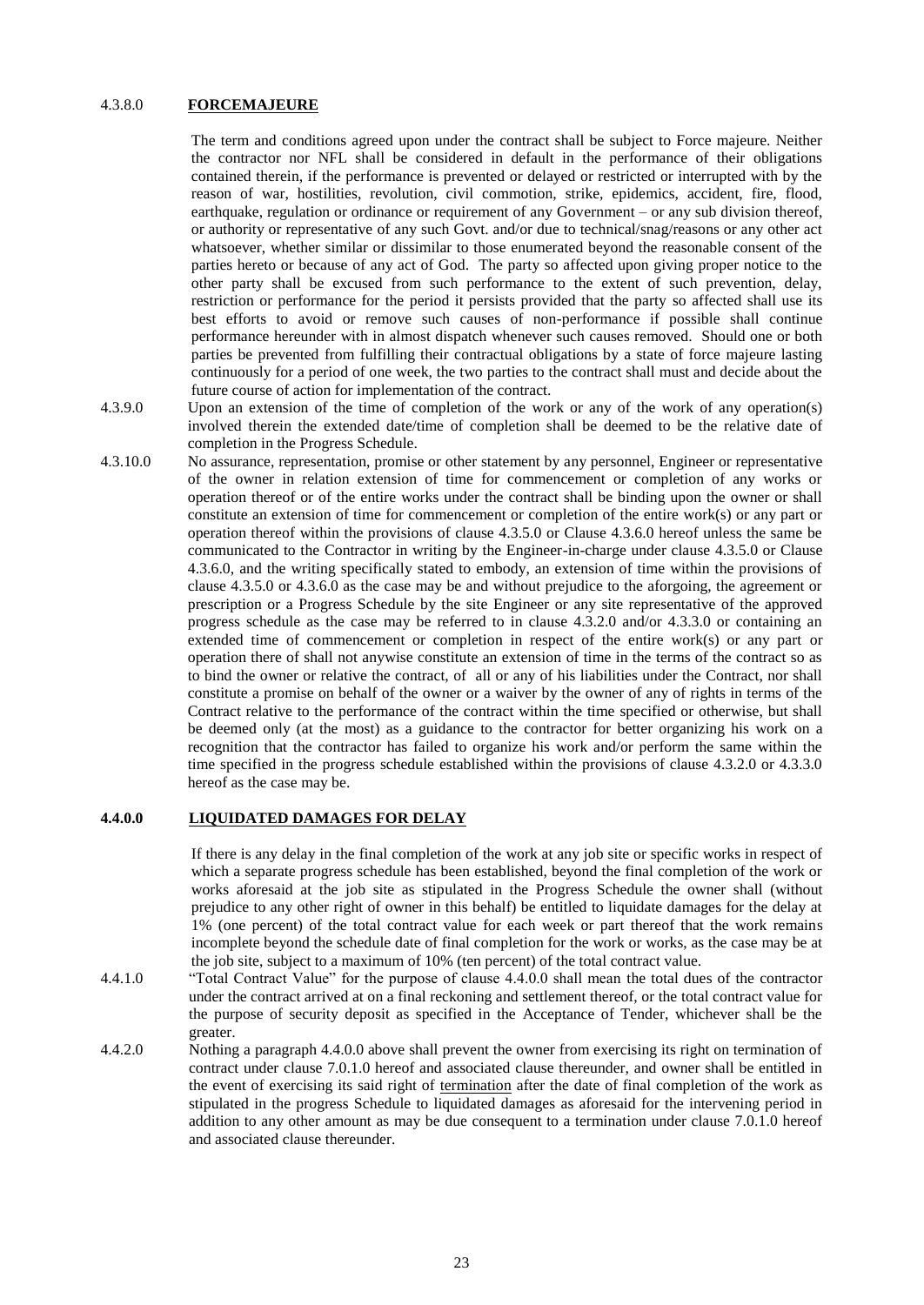#### 4.5.0.0 **REPORT AND RECORDS**

- 4.5.1.0 The contractor shall from time to time maintain at each job site (in addition to any records of registers required to be maintained by the contractor under any law, rule or regulation having the force of law such records and registers as the Engineer-in-Charge or Site Engineer shall or may require the contractor to keep and/or maintain from time to time.
- 4.5.2.0 In addition to any other records or registers to be maintained by the contractor from time to time and/or reports required to be furnished by the contractor, the contractor shall daily or otherwise as may be prescribed by Engineer-in-charge or site engineer submit to the site engineer a Progress Report of all work done and/or progress achieved by the contractor at each job site within the preceding day or the period of last report as the case may be.
- 4.5.3.0 The receipt and/or acceptance of any such report by the Site Engineer shall be without prejudice to the full rights and remedies of owner and obligations/liabilities of contractor under the contract shall not anywise operation as an estoppels against owner by reasons only of the fact that no notice or objection was taken of any information contained in any such report nor shall any statement in any such report be deemed to be correct merely by virtue of the existence of such statement and it being uncontrovert by the owner.
- 4.5.4.0 The contractor shall maintain at each job site a work order book in which all orders and instructions shall be entered. These will be signed by the contractor or his Engineer or agency by way of acknowledgement within 12 (Twelve) hrs. of delivery of the order of instruction.

#### 4.6.0.0 **EXECUTION OF THE WORK**

- 4.6.1.0 Contractor shall provide sufficient labour, staff (qualified and unqualified) machinery, tools and equipment material and things whatsoever necessary for the proper performance of the work and to ensure the rate of progress as envisaged in the Progress Schedule.
- 4.6.2.0 If in opinion of the Engineer-in-charge or Site Engineer (opinion of either of whom in this behalf shall be final) the work(s) operation(s) at any job site or as a whole is/are not meeting the progress necessary to achieve the date of completion in the progress schedule the Engineer-in-charge or Site Engineer may instruct the contractor to employ/provide additional labour, staff machinery, tools, equipment or material necessary to achieve the required progress and contractor shall forthwith comply with such instructions(s).
- 4.6.3.0 Should contractor fail to comply with such instruction(s) or fail to comply therewith to the satisfaction of the Engineer-in-charge or Site Engineer (the opinion of either of whom in this behalf shall be final and binding upon the contractor) the Engineer-in-charge or Site Engineer may at his discretion at the risk and cost of contractor appoint, procure or provide the additional labour/staff machinery/tools/materials etc. as the Engineer-in-charge or Site Engineer (the decision of the either of whom in this behalf shall be final and binding upon the contractor) consider necessary to achieve the necessary progress in relation to any particular work/operation or the work as a whole, or may appoint sub-contractor(s) for the performance of any particular work or operation. In so doing, the Engineerin-charge/Site Engineer shall be deemed to be acting for on behalf of and as agent of the contractor and all such appointment by the contractor and all such appointments/procurement/provision shall be deemed to have been made by the contractor and shall be paid for by the contractor, in addition the other amount payable to owner under section 3 hereof in respect of any labour/staff/machinery/ tools/materials etc. as aforesaid procured of provided by the owner, the owner shall be entitled in this event of 25% (Twentyfive percent) as supervision charges on the total amount due to computed under section 3 hereof.
- 4.6.4.0 Should the Engineer-in-charge or the Site Engineer at any stage (notwithstanding that the time for completion of the relative work or item of work as specified in progress schedule has not expired) be of opinion (the opinion of the Engineer-in-charge/Site Engineer in this behalf being final) that the performance of any work or item of work by the contractor is unsatisfactory (whether in the rate of progress, the manner, quality of workmanship of the performance or in the adherence to specifications, or in the omission, neglect or failure to do, perform complete or finish any work or item, or for any other cause whatsoever), the Engineer-in-charge/Site Engineer shall be entitled (without prejudice to any other rights or the owner and/or obligations of the contractor under the contract ) at his discretion and at the risk and cost of the contractor either to appoint procure and/or provide such labour/staff/machinery/tools/material etc. as the Engineer-in-charge/Site Incharge (the decision of either of whom shall be final and binding upon the contractor) considers necessary to achieve satisfaction in relation to the particular works, be or to appoint one or more sub-contractors for the satisfactory performance thereof, or may undertake the performance thereof departmentally, and the provisions of clause 4.6.3.0 hereof shall mutatis mutandis apply to any action taken by the Engineer-in-charge/Site Engineer pursuant to this clause in the same manner as applicable to an action taken under the said clause.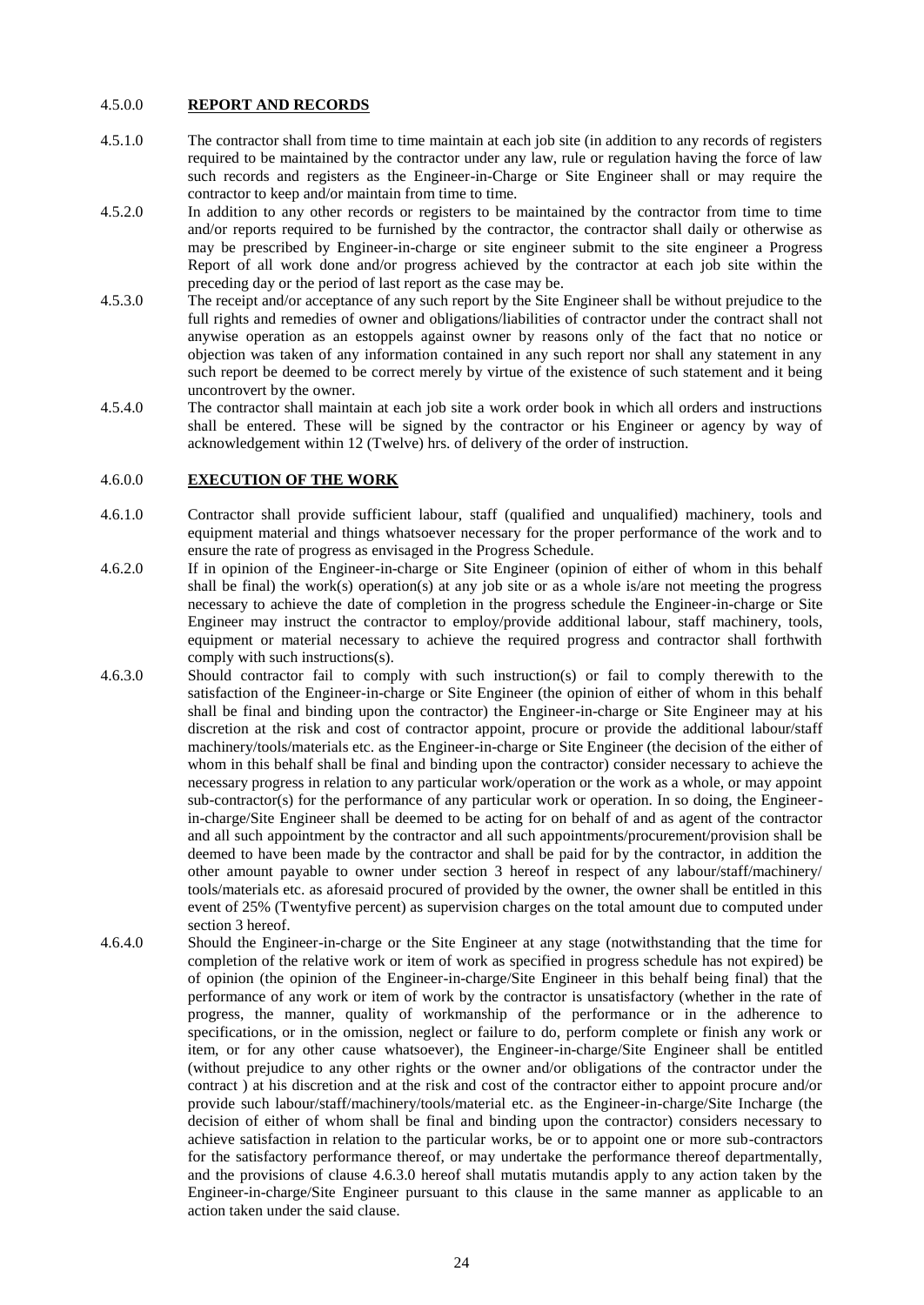4.6.5.0 Any action taken by the Engineer-in-charge or Site Engineer under clause 4.6.3.0 shall be without prejudice to the full rights of the owner and the full liability of the contractor under the contract including but not limited to owner full right under clause 4.4.0.0 and associated clauses thereunder and under clauses 7.0.7.0 and 7.0.8.0 hereof.

# 4.7.0.0 **SUB CONTRACTS**

- 4.7.1.0 The contractor shall not assign, sub-contract or sublet the whole or any part of the work in any manner PROVIDED that contractor may, with the prior written approval of Engineer-in-charge, Subcontract a particular work or part of the work to a sub-contractor approved by the Engineer-in-charge.
- 4.7.2.0 Each sub-contractor shall be covered by the contractor on the same basis as the contractor, provided, however, that notwithstanding approval of the sub contract as aforesaid and notwithstanding that the owner/engineer-in-charge shall have received a copy of the contract between contractor and sub contractor the contractor shall be and shall remain exclusively responsible to the owner for the due and proper performance of the contract, and sub-contractor shall for all purposes vis-à-vis the owner be deemed to be the servant agent of contractor employed for the performance of the particular work with full responsibility on contractor for all acts, omissions and defaults of the sub contractor and any rights that owner may separately have or reserve against sub contractor under the contract shall be without prejudice to the aforegoing.
- 4.7.3.0 Subject as herein above in this behalf specifically permitted and provided, the contractor shall not sub contract any work under the contract and any sub contract in breach hereof shall be deemed to be an assignment of the contract or part of portion thereof sub-contract as the case may be.
- 4.7.4.0 If any sub contractor engaged upon the work at the site executes any work which in the opinion of the engineer-in-charge is not of the requisite standard (the opinion of the engineer-in-charge being final in this behalf), the engineer-in-charge may be written notice to the contractor require the contractor to terminate such sub contract, and the contractor shall upon the receipt of such notice terminate such sub contract at the risks and cost of contractor and shall keep owner indemnified against the consequences.
- 4.7.5.0 Notwithstanding such sub-contract being approved by engineer-in-charge as herein envisaged, the contractor shall at the commencement of every month furnish engineer-in-charge with a list of all subcontractors engaged and working at site during the previous month, with particulars of the general nature of the works performed by them.

### 4.8.0.0 **MISCONDUCT**

- 4.8.1.0 If and whenever any of the contractor's or sub-contractor's agents, sub-agents, consultants or employees shall in the opinion of the site engineer (whose opinion in this behalf shall be final) be guilty of misconduct or be incompetent or indifferently qualified or negligent in the performance of his/their duties, or if in the opinion of the engineer-in-charge (which shall be final) it is undesirable for any reason (which need not be disclosed to the contractor) for such persons) to be employed in the works, the contractor, if so directed by the site engineer shall forthwith remove or cause to be removed such person(s) from employment thereon, and any person(s) or removed shall not be re-employed in the works except with the prior permission in writing of the site engineer. Should the contractor be requested to repatriate any person forthwith at his own cost. Any person(s) removed from the works shall be immediately replaced at the expenses of contractor by a qualified and competent substitute.
- 4.8.2.0 The contractor shall keep the owner indemnified from and against personal and third party claims whatsoever (inclusive of all costs incurred between attorney and client) arising out of any act, omission or inter commission on part of any sub-contractor or agent, sub-agent, consultant or employees of the contractor or any sub-contractor, whether committed, omitted or arising within or with out the scope of the contract, sub-contract, agency or employment, as the case may be.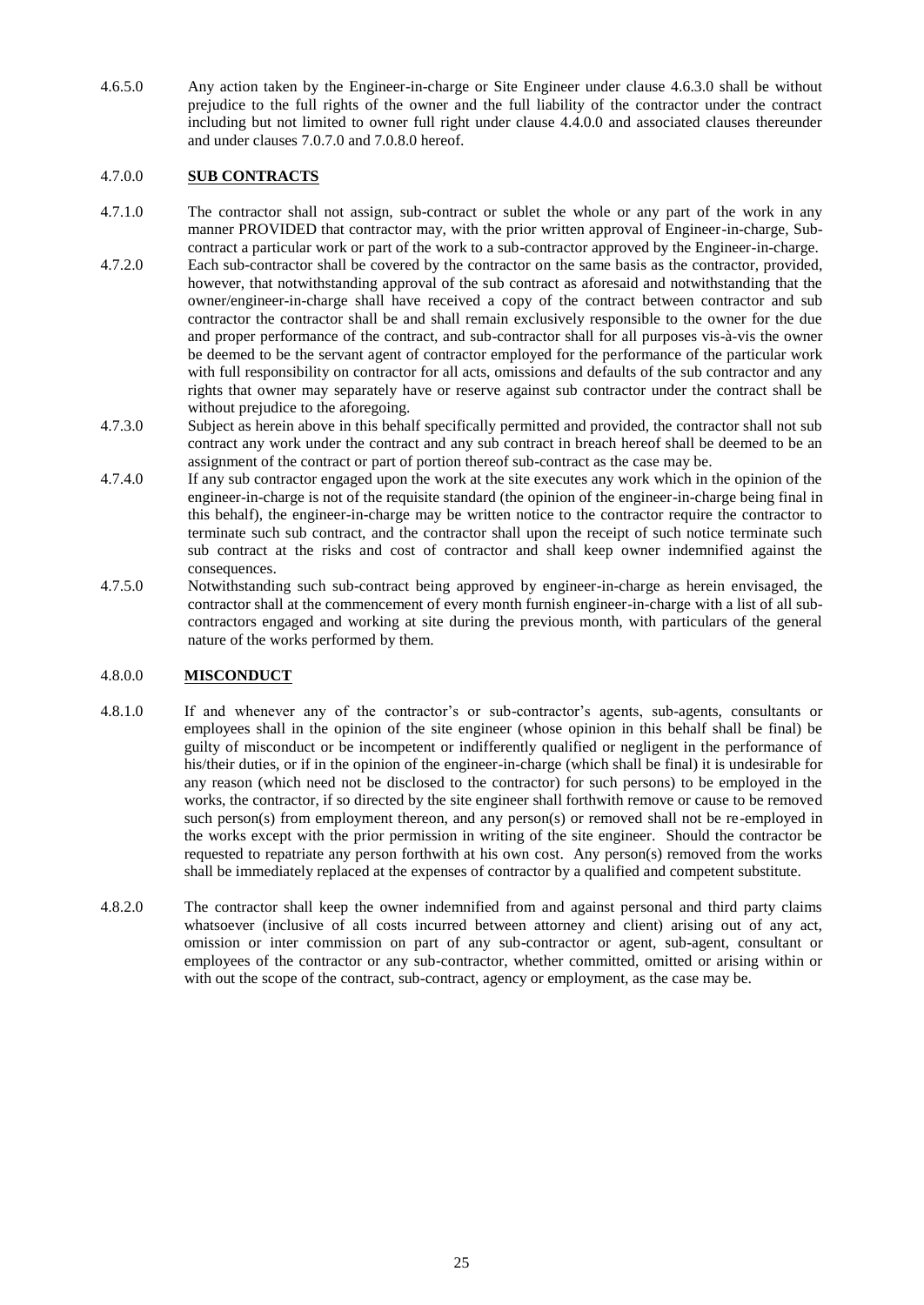# **SECTION – 5**

#### **INSPECTION AND TESTING**

#### **5.0.0.0 INSPECTION AND TESTING OF MATERIALS**

- 5.0.1.0 The owner shall be entitled at all times at the risk of contractor to inspect and/or test by itself or through an independent person(s) or agency (ies) appointed by the owner and/or to direct the contractor to inspect and/or test all material(s), items and component whatsoever supplied or purpose for supply for incorporation in the works, including during the course of manufacture or fabrication by the contractor and/or at the contractor's work or otherwise and if conducted by the contractor, may be directed by the owner to be conducted by agency(ies) nominated by the owner and/or in the presence of a witness(es) agency(ies) nominated by the owner.
- 5.0.1.1 Where the manufacture/fabrication of any material, item or component intended for incorporation in the work is being done by any persons(s) other than the contractor and/or in the premises/workshop (wherever situated) of any person other than the contractor, the contractor shall procure and arrange for the inspection and/or tests thereof with such other person(s) and shall provide the owner and/or its agents every facility and assistance necessary for the inspection and/or tests.
- 5.0.1.2 The contractor shall also on receipt of intimation of any communication of any inspection or tests by the owner or any agency(ies) nominated by the owner in this behalf present himself or his authorised representative at the place of inspection and/or testing to receive any order of instructions consequent thereto as shall be necessary.
- 5.0.2.0 The contractor shall furnish to the site engineer for approval when requested, or as required by the specifications or other contract documents, adequate samples of all materials and furnishes intended for incorporation in the works, such samples to be submitted before the work is commenced permitting sufficient time for tests examination(s) thereof by the owner. All materials furnished and finishes incorporated in the work shall conform to the approved sample(s) in all respects.
- 5.0.3.0 The site engineer shall be entitled to reject at any time defective material, item or component (including specially manufactured of fabricated items and components) supplied by the contractor for incorporation in the works notwithstanding previous inspection and/or testing thereof by or on behalf of the owner without rejection and notwithstanding previous approval thereof by or on behalf of the owner (the decision of the site engineer as to any defect as aforesaid being final and binding upon the contractor) and upon such rejection the contractor shall either perform such work or improvement thereon or in respect thereof as shall be necessary to bring the material/item/component to the requisite standard, or shall if so required by the site engineer (whose decision in this behalf shall be final) remove the rejected material/item/component from the job site within the time specified by the site engineer (whose decision shall be final) and replace it at his own cost and expense (without additional remuneration or compensation in respect thereof) with material(s)/item/components/ approved by the site engineer.

#### 5.1.0.0 **INSPECTION AND TESTING OF WORKS**

- 5.1.1.0 The contractor shall at all time highest standards of workmanship ensure relative to the work to the satisfaction of the site Engineer. The site engineer shall have power to inspect the work in all respects at any and all time upto completion of the work as also to test or instruct the contractor to test the works of any structure, material or component thereof at the risks and cost of the contract, either by the contractor or by any agency(ies) nominated by the engineer-in-charge or site engineer in this behalf.
- 5.1.1.1 The contractor shall provide all facilities; instruments, material labour and accommodation required for testing the works (including checking the setting out of the works) and shall afford the site engineer all assistance necessary to conduct the tests.
- 5.1.1.2 The contractor shall also provide and keep at all times during the progress of the work and maintenance period, proper means of access to the works and every part thereof by means of ladders, gangways etc. and the necessary attendance to move and set up the same as directed by the site engineer for inspection or measurement of the works.
- 5.1.2.0 On no account shall be contractor proceed with concreting or other work in foundations and in super structure by covering up otherwise replacing beyond reach of inspection of measure/measurement any work before necessary inspection entries are filled in the site inspection register by the site engineer or his authorised representative should the contractor do so, the same shall be uncovered at the contractor's risk and expense for carrying out the inspection and measurement.
- 5.1.3.0 Should the contractor fail to comply with any of the provisions aforegoing relative to inspection and/or testing of the works, the site engineer shall in his absolute discretion be entitled to remove/dismantle and/or uncover, as the case may be, at the risk and cost of contractor for test and examination and structure, material or component thereof installed, erected, or put by the contractor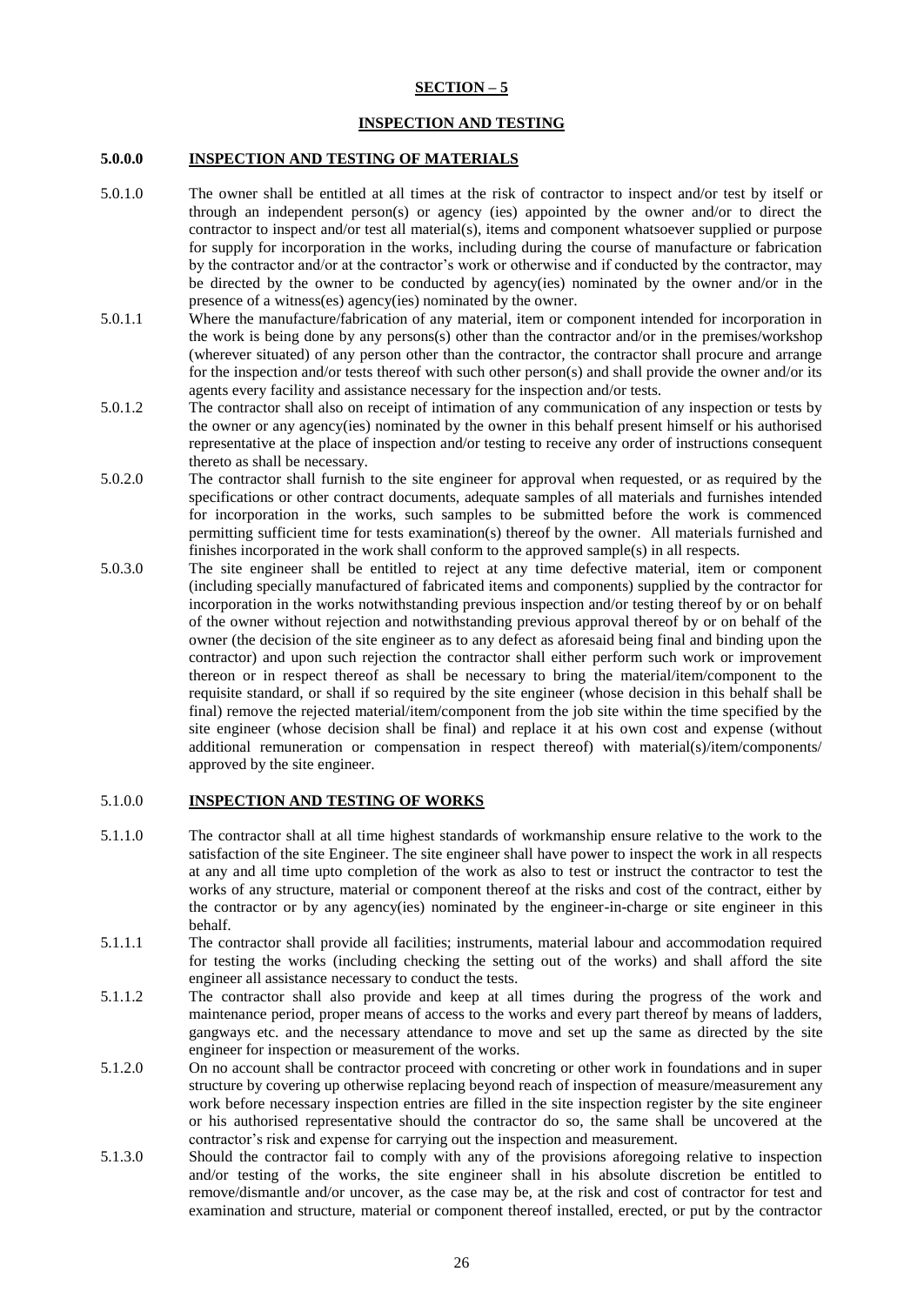and to conduct or have conducted the test(s) and/or examination at the risk and cost of the contractor. In such event the contractor shall also bear the risk and costs of replacement, reinstallation or reerection of the concerned structure/Material/Component as the case may be.

- 5.1.4.0 Notwithstanding any thing provided in aforegoing clauses hereof the contractor shall be and remain liable at his own cost and initiative to conduct all tests at all relevant items during supply, erection and installation of any works, structure, material or component as shall be required in terms of the contract documents or by the engineer-in-charge or site engineer, such tests to be conducted through agency (ies) or laboratory (ies) specified or approved by the engineer-in-charge or site engineer in this behalf.
- 5.1.5.0 Should the site engineer or test be not satisfied with the quality or workmanship of any work, structure material or component (the decision of the site engineer being final in this behalf), the contractor shall re-perform replace, reinstall and/or re-erect as the case may be, such work, structure, material or component and no such rejected work, structure, material or item or component shall be refused with reference to the work except with the prior permission of the site engineer, and the provisions of clause 5.1.7.0 hereof shall apply to default by the contractor of the provisions of this clause.
- 5.1.6.0 Notwithstanding anything provided in foregoing clauses hereof & notwithstanding that the site engineer and/or his representative has inspected tested and/or approved any particular work, structure material or component, such inspection, tests or approval shall not absolve contractor of his full responsibility under the contract inclusive of and relative to specification fulfillments and performance guarantee, the said inspection and test procedure being intended basically or satisfaction of owner that prima facie the erection done and/or material and equipment supplied incorporated in the work is in order.
- 5.1.7.0 Should the contractor fail to re-perform, re-place, re-install and/or re-erect, as the case may be, any work, structure, material or component, rejected or found defective in terms of clause 5.1.5.0 hereof within such period as the engineer-in-charge may specify by written notice to the contractor in this behalf, the contractor shall deemed to be in breach of contract within the provisions of clause 7.0.1.0 hereof with regard to termination of contract and associated provisions thereunder and the owner shall be entitled (without prejudice to any other right or remedy available to the owner) upon expiry of the period specified in said notice, to demolish and/or remove the rejected/defective work, structure, material or component and re/perform, re-place, re-install and/re-erect, as the case may be, the same by itself or through agency or contractor at the risk and costs of the contractor in all respects, and recover the cost incurred by the owner in this behalf together with a supervision charge of 25% (Twenty-five percent) thereon admissible to the owner, and the owner shall be entitled (without prejudice to any work mode of recovery) to deduct the same from the running account/final bill(s) of the contractor or any monies becoming due to the contractor from time to time and the decision of the engineer-in-charge as to the costs incurred by the owner as aforesaid shall be final and binding upon the contractor.

#### 5.2.0.0 **FINAL TESTS AND POSSESSION OF WORK**

- 5.2.1.0 As soon as the works have been completed in all respect to the satisfaction of the site engineer, final tests of the works shall be undertaken by the contractor at the risks and costs of the contractor in the presence of the site engineer or his authorised representative. The owner may at its discretion permit final tests piece-meal in respect of particular part(s) or section(s) on group(s) of the work or in respect of particular job site(s) involved.
- 5.2.1.1 Upon satisfactory conclusion of the final tests, the site engineer shall prepare a final test certificate witnessed by the contractor, which shall certify the date on which the final tests in respect of the works have been successfully completed and where final test have been conducted piece-meal, shall certify the date on which the section(s) group(s) job site(s) have been successfully completed and notwithstanding final tests having been conducted in respect of entire works, the owner may at its discretion issue a final test certificate in respect of a particular part, section group of job site.
- 5.2.2.0 As and from the date of successful completion of final tests as mentioned in the final test certificate, the owner shall be deemed to have taken over the work(s) part/section(s)/group(s) in respect of which the final test certificate has been issued.
- 5.2.3.0 If during final tests or prior thereof any defect(s) in the design (in so far as the work may involve any designing on the part of the contractor or in any work performed or structure or component installed or erected or in any installations/erection or material or other terms incorporated in the works is/are noticed, the contractor shall forthwith remove and/or demolish the same and re-perform, re-place, reinstall and re-erect the same and otherwise do and provide whatever is necessary to be done or provide to correct repair and/or rectify the defect(s) to the satisfaction of the site engineer and if the defect be discovered during final tests, the contractor shall thereafter repeat the final test or such of them as may be required to be repeated and so on until, successful conclusion of final tests as aforesaid without defect in respect of the entire work.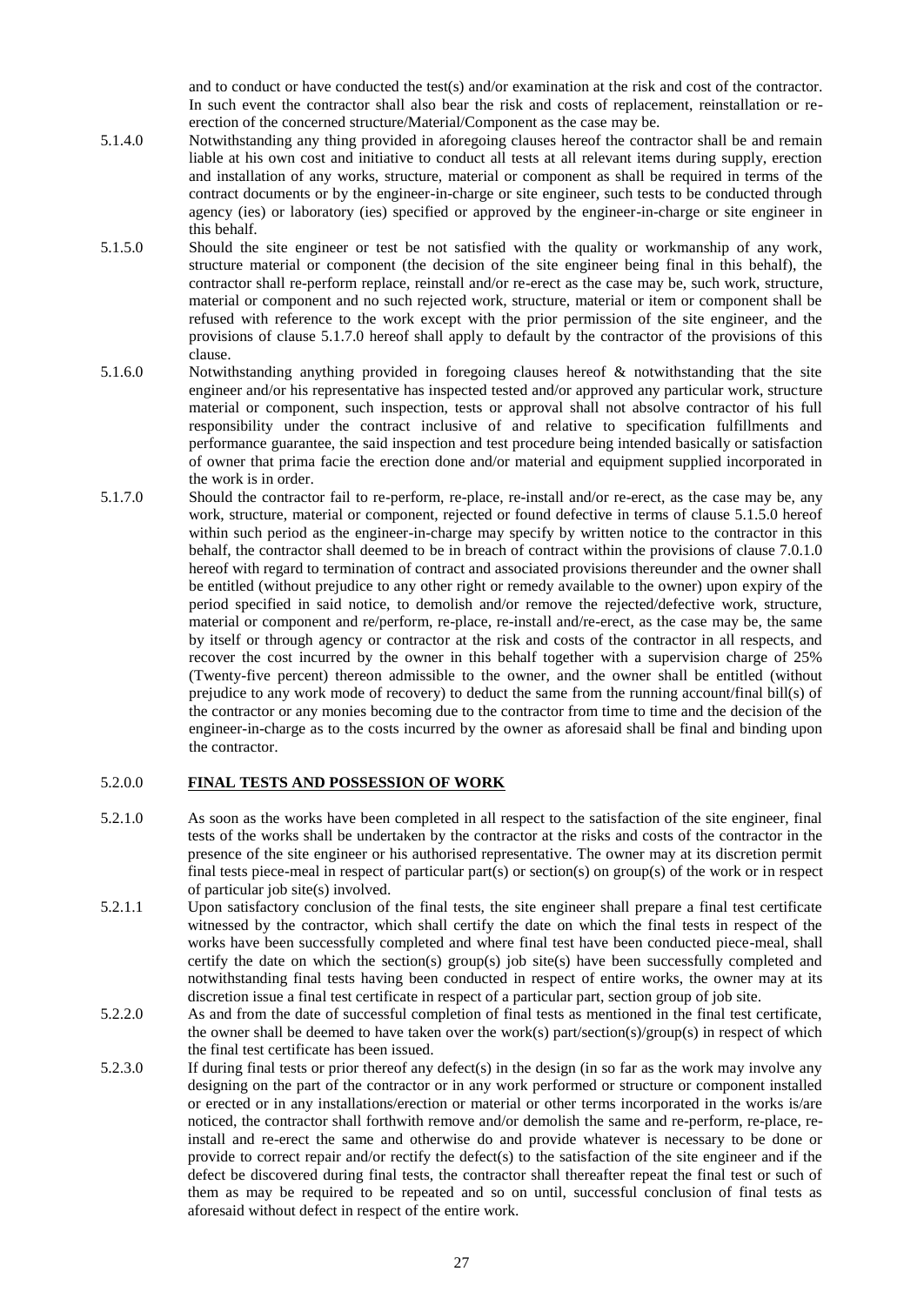- 5.2.3.1 Should the contractor fail to correct, repair or rectify any defects as aforesaid, the provision of clause 5.1.7.3 hereof shall mutate mutandis apply as for defects under clause 5.1.5.0.
- 5.2.4.1 Notwithstanding any thing provided in clause 5.2.2.0 hereof, the owner shall be entitled without prejudice to any other right of the owner or liabilities of the contractor under the foregoing provisions hereof otherwise under the contract, including rights of the owner under clause 4.4.0.0 and hereof and associated clauses thereunder and clause 7.0.1.0 hereof and associated clauses the reunder.
	- i) If by reason or any default on the part of the contractor a final test certificate has not been issued in respect of the entire work within 30 (thirty) days after the date fixed for completion of the entire works at all job sites in the progress schedule(s) to take over and use any portion of works in respect of which final test certification has not been issued with or without affording the contractor further opportunity for completing the works for issue of the final test certificate.
	- ii) At any time during the progress of the works, notwithstanding that time for the completion of the entire works, of concerned part/portion or section thereof according to the progress schedule(s) shall not have expired, to take over and/or use for any purpose the incomplete or partially completed work or any part or portion or section thereof, as the case may be and give the contractor an opportunity for completing the work or relative part or portion or section thereof as the case may be, within the time for completion permitted therefor under the progress schedule and if in the opinion of the contractor, such taking over and/or use shall require an extension of time for completion, the provision of clause 4.3.5.0 hereof and associated clauses thereunder relating to extension of time shall apply :

Provided always that take over, possession or use of the works or any part or portion or section thereof by the owner within the provisions or item (i) and or item (ii) above shall not be deemed to be on acceptance of work or relative part or portion or section thereof by the owner or relative the contractor of his full obligations in respect thereof under the contract.

## 5.3.0.0 **COMPLETION CERTIFICATE**

- 5.3.1.0 Within 7(seven) days of issue of final test certificate in respect of the works at any job site covered by the contract, the contractor shall clear the job site of all scaffolding, wiring, pipes, surplus materials, contractor's labour, equipment and machinery and shall demolish dismantle and remove all contractor's site offices and quarters and other temporary works, structures and constructions and other items and things whatever brought upon or erect at the job site or on way land allotted to the contractor by the owner and not incorporated in the permanent works and shall remove all rubbish from the job site and the land allotted to contractor and shall clear level and dress the job site all land allotted by the owner to the contractor and unless the contractor shall have fulfilled the provisions of this clause, the works shall not be deemed to have been completed and failing compliance by the contractor of the provisions of this clauses the provisions of clause 7.0.6.0 hereof relating to termination of contract and associated provision thereunder shall apply.
- 5.3.2.0 Upon the satisfactory fulfillment by the contractor of provisions of clause 5.3.1.0 hereof, the contractor shall be entitled to apply to the engineer-in-charge for completion certificates in respect of the entire work or the works at any site, as the case may be upon submission of the following documents :
	- i) The technical documents according to which the work was carried out.
	- ii) Complete set of working drawings showing therein corrections and modifications (if any) made during the courses of execution of the works, signed by the engineer-in-charge.
	- iii) Certificates of final levels as set for various works signed by the site engineer.
	- iv) Final test certificate.
	- v) Certificate of site engineer of satisfactory fulfillment of the provisions of clause 5.3.1.0 hereof.
	- vi) List of owner supplied surplus materials returned to owner's stores signed by the site engineer.
	- vii) Materials at site accounting for owner supplied material, signed by engineer and
	- viii) List of the scrap material returned to store, signed by the site engineer and
	- ix) Discharge certificate in respect of owner supplied equipment and machinery signed by the site engineer.
- 5.3.3.0 If the engineer-in-charge is satisfied of the completion of the work relative to which the completion certificate has been sought and of the completeness in all respects of the documents specified in clause 5.3.2.0 hereof the engineer-in-charge shall within 14 (fourteen) days of receipt of the application for completion certificate, issue a completion certificate in respect of the works for which the completion certificate has been applied.
- 5.3.3.1 The issue of completion certificate shall be without prejudice to the owner's rights and contractor's liabilities under the contract including the contractor's liability for the defect liability period under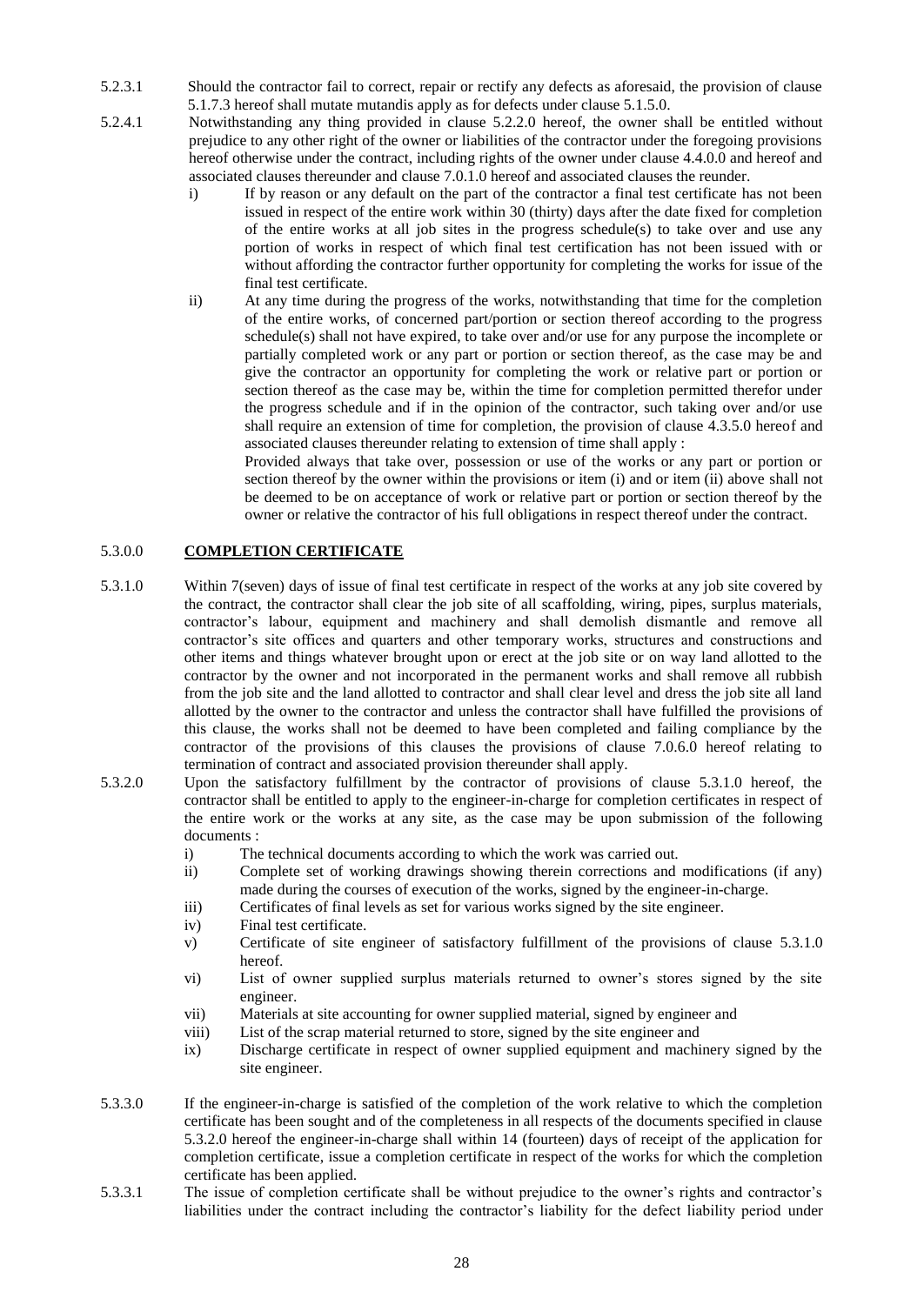clause 5.4.1.0 hereof nor shall the issue of a completion certificate in respect of the work or works at any job site be constructed as a waiver of any right or claim of the owner against the contractor in respect of work or the works at the job site in respect of which the completion certificate has been issued.

5.3.4.0 Upon and until issue of the completion certificate as provided for herein above in respect of the work or the works at any job site, the relative work(s) shall remain at the risks of the contractor in all respects including (but no limited to) accident, fire lighting earth quake, flood, storm, tempest, riot, civil commotion and or war.

#### **DEFECT LIABILITY PERIOD AND LATENT DEFECTS**

5.4.0.0 Defect liability period of works unless otherwise specified shall be 6(six) months from the date of issue of completion certificate or the expiry of the full next following monsoon season (i.e. 15 July to 15 October following the date of completion) whichever shall be later and the contractor shall at his own cost and initiative, correct repair and or rectify any and all defect(s) and/or imperfections in the design of the work (in so far as the contractor shall be concerned with the design of the work or any part thereof) and/or in the work performed and/or materials, components or other items incorporated therein as shall be discovered during the said defect liability period and in the event of the contractor failing to do so the provisions of clause 5.1.7.0 hereof shall apply.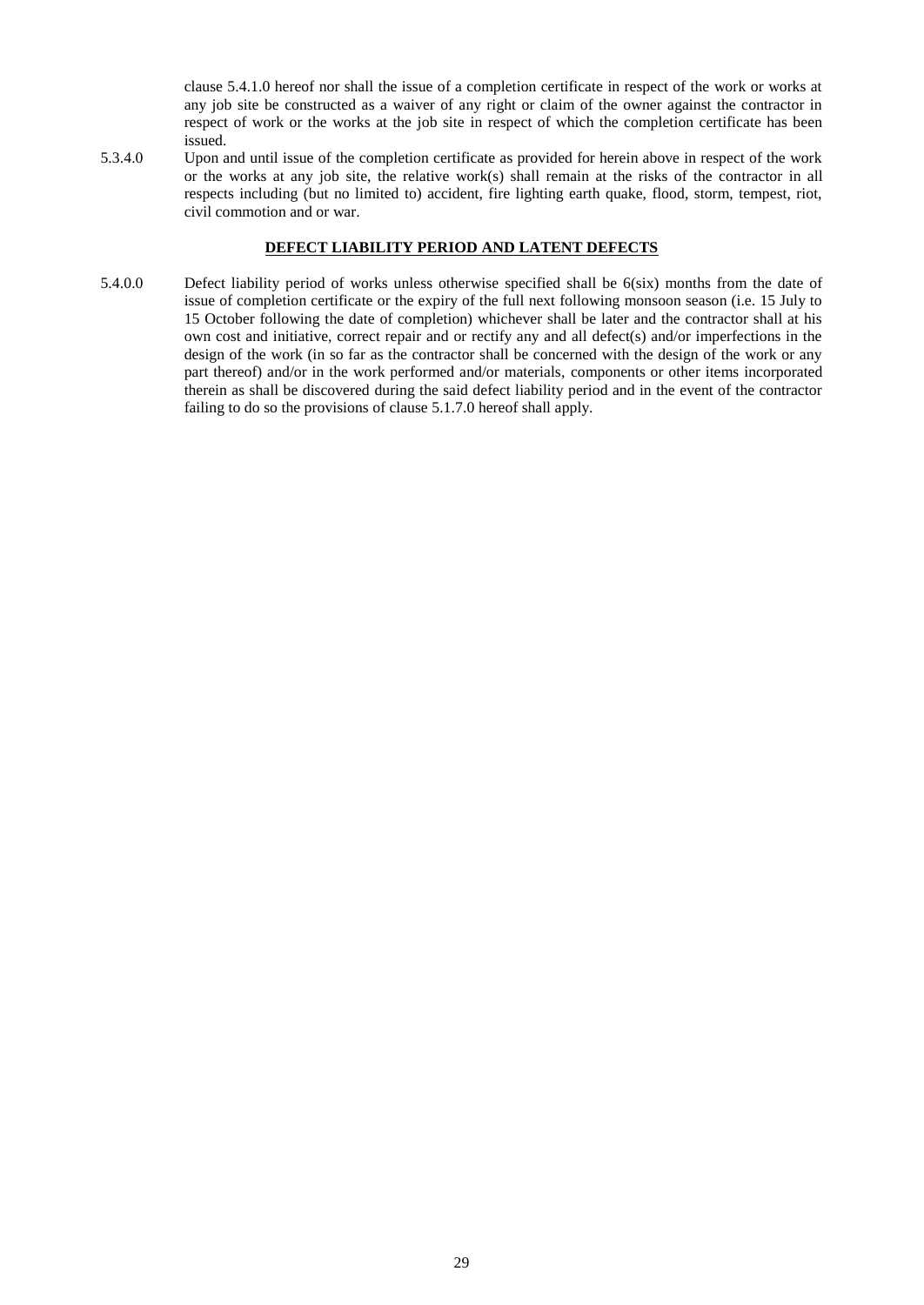# **S E C T I O N – 6**

## **MEASUREMENTS AND PAYMENT**

#### 6.0.0.0 **FINAL MEANSUREMENTS AND PAYMENT**

- 6.0.1.0 Within 15(fifteen) days from the date of final test certificate in respect of the works or portion, section, group or job site, as the case may be, the contractor shall cause to be jointly taken with the site engineer final test certificate.
- 6.0.2.0 If the contractor fails to apply to the engineer-in-charge for final measurements within 15(fifteen) days from the date of relative final test certificate as specified in clause 6.0.1.0 hereof the site engineer may, of his own initiative, notifying the contractor in writing of the date(s) for final measurements and the contractor shall be bound to present himself for the measurements on the date(s) so notified failing which the provisions of clause 6.1.4.0 hereof shall apply.

#### 6.1.0.0 **MODE OF MEASUREMENT**

- 6.1.1.0 All measurements shall be in the metric system and except where expressly indicated to the contrary in the schedule or rates of other contract documents, all measurements shall be taken in accordance with the procedure set forth in the schedule of rates, specifications and other contract documents, notwithstanding any provision(s) in the relative standard method of measurement or any other general at local custom to the contrary.
- 6.1.2.0 In the event of the mode of measurement being not provided for by the contract documents in respect of any item of the work such item of work shall be measured in accordance with the Indian Standard specification No. 1200 (Latest edition) and in the event of such item not being covered by the said Indian Standard Specifications, shall be measured in accordance with the method of measurement in this behalf determined by the engineer-in-charge whose decision shall be final and binding upon the contractor.
- 6.1.3.0 All measurements shall be taken jointly by the site engineer or his representative on the one hand and the contractor or his representative on the other hand. The contractor shall be bound to present himself or his authorised representative whenever, so required by the site engineer, and shall remain present throughout the time required for joint measurement.
- 6.1.4.0 If the contractor absents himself for any reasons whatsoever on any date appointed for joint measurements the joint measurements shall be taken by the site engineer in the absence of the contractor and the measurements signed by the site engineer shall be final and binding upon the contractor.
- 6.1.5.0 Measurement shall be signed and dated on each page by the contractor/contractor's representative and site engineer/site engineer's representative. If the contractor objects to any of the measurements recorded including the mode of measurement, such objection shall be noted in the measurement book against the item objected to and such not shall be signed by the contractor/contractor's representative and site engineer/site engineer's representative. In the absence of any noted objection as aforesaid, the contractor shall be deemed to have accepted the relative measurements as entered in the measurement book/sheets and shall be barred from raising any objection in respect of such measurements recorded in the measurement book.
- 6.1.6.0 All measurements relative to which any objections have been noted in the measurement book shall be submitted to the engineer-in-charge for his decision  $\&$  the decision of the engineer-in-charge relative thereto (whether on the correct measurement to be adopted or on the mode of measurement to be adopted) shall be final and binding on the contractor.

#### 6.2.0.0 **FINAL BILL**

- 6.2.1.0 On the basis of the final measurements entered in the measurement books/sheets (measurements decided by the engineer-in-charge upon any objection and/or the mode of measurement decided by the engineer-in-charge upon any objection, being the measurement to be adopted in such event), the contractor shall prepare a final bill in the prescribed from with reference to the total work covered by the contract, such bill to be drawn up by applying the applicable rate(s) specified in the schedule of rates to the relative measured quantity(ies)
- 6.2.1.1 In the event of there being any difference or dispute between the contractor and the owner as to the item(s) of the schedule of rates applicable to any particular supply, work or operation, either the contractor or any representative of the owner shall apply to the engineer-in-charge for decision on the applicable item(s) in the schedule of rates and the decision of the engineer-in-charge on the applicable item(s) of the schedule of rates shall be final and binding upon the contractor. If the engineer-incharge shall be of opinion (which opinion shall be final and binding upon the contractor) that the disputed supply, work or operation is not covered by any in the schedule of rates then the engineer-in-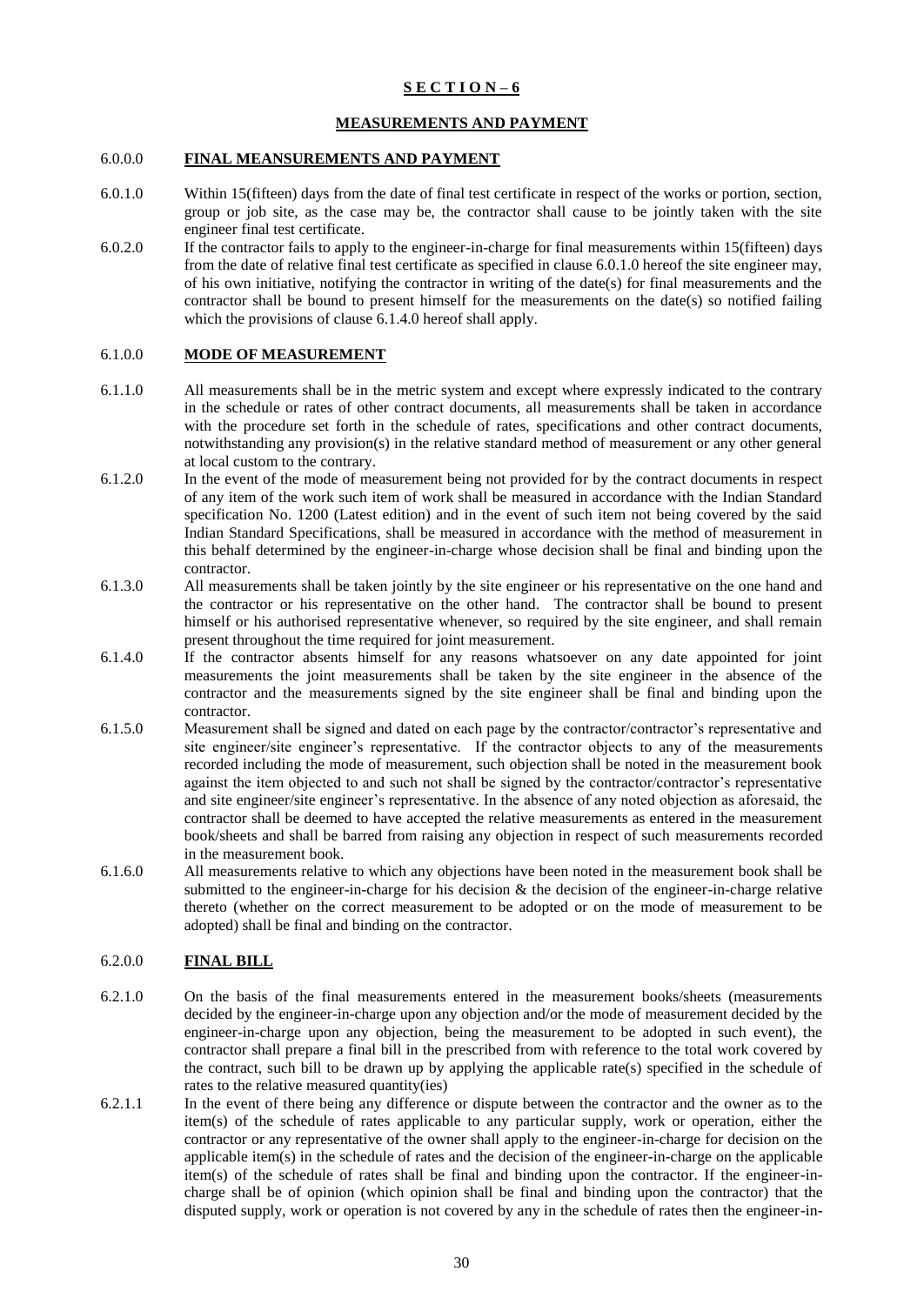charge shall determine the applicable rate(s) in respect thereof, according to the provisions of clause 2.4.1.2 hereof and the rate(s) so determined by the engineer-in-charge shall be final and binding upon the contractor.

- 6.2.1.2 If the contractor has already prepared the final bill, the contractor shall amend the final bill to apply the applicable item(s) of the schedule of rate(s) and/or rate(s) as determined by engineer-in-charge and if the contractor has not prepared the final bill shall prepare the final bill accordingly.
- 6.2.2.0 The final bill shall, in addition in payment entitlements arrived at according to the provisions of clause 6.2.1.0 thereof and associated clause above, include therein all additional claims of the contractor as provided for in clause 6.6.3.0 hereof.
- 6.2.3.0 The final bill shall be submitted to the owner for payment in quadruplicate or in such other number of copies as the owner may prescribe accompanied by the completion certificate relating to the works covered by the final bill.
- 6.2.4.0 All monies payable under the contract shall become due and payment to the contractor only after submission to the owner of the final bill prepared in accordance with the provisions of clause 6.2.1.0 hereof and associated provisions thereunder accompanied by the completion certificate in respect of the works.
- 6.2.5.0 Payment of the amount(s) due on the final bill to the extent admitted by the owner, shall be made within 90(Ninety) days from due date as specified in clause 6.2.4.0 hereof.
- 6.2.5.1 All payment due to the contractor on the final bill shall be subjected to deduction of the retention monies as provided for in clause 2.1.3.0 and other dues from contractor, to owner, income tax as provided for under any law, rule or regulations having the force of law for time being applicable.

#### 6.3.0.0 **SCHEDULE OF RATES**

- 6.3.1.0 The remuneration determined as due to the contractor by application of the schedule of rates to the final measurements as provided for in clause 6.2.1.0 hereof and associated provisions thereunder shall constitute the entirely of the remuneration and entitlement of the contractor in respect of the work under the contract, and no further or other payment whatsoever shall be or become due or payable to the contractor under the contract.
- 6.3.2.0 Without prejudice to the generality of the provisions of clause 6.3.2.0 hereof, the schedule of rates shall be deemed to include and cover:
	- i) All costs, expenses, outgoings and liabilities of every nature and description whatsoever and all risks whatsoever (foreseen or unforeseen) to be taken or which may occur in or relative to the execution completion, testing and/or handing over the work to the owner and/in or relative to the acquisition, loading, unloading transportation, storing, working upon, using, converting, fabrication or erecting any item, equipment material or component in or relative to works, and the contractor shall be deemed to have known the nature scope magnitude and the extent of the works and items materials equipments and components required for the proper and complete execution of the works though the contract documents may not fully and precisely set out describe or specify them and the generality hereof shall not be deemed to be anywise limited, restricted or abridged because in certain case the contract documents or any of them shall or may and for in other case they shall or may not expressly, state that the contractor shall do or perform any particular work or operation or supply and particular items, article or material or perform any particular labour or service, or because in certain case the contract documents state that a particular work, operation supply, labour or service shall be performed/made by the contractor at his own cost or without additional payment, compensation or charge or without entitlement of claim against the owner or words to similar effect and in other case they do not, or because in certain cases it is stated that the same are included in or covered by the schedule of rates and in other case it is not so stated.
	- ii) The cost of all construction plant, equipment supply of water and power, construction of temporary roads and access temporary works, pumps, Wiring pipes scaffolding, shuttering and other materials, super vision, labour, insurance, fuel, stores, spares, supplies, appliances and other materials, items, articles and things whatsoever (foreseen or unforeseen) to be supplied, provided or arranged by the contractor in or relative to or in connection with the performance and/or execution of each item specified in the schedule of rates and any related or individual work or operations by expression or implication involved therein or incidental thereto, complete in every respect in accordance with the contract Documents and the plans drawing, design order and/or instructions.
	- iii) The cost of all royalties, license fees, or other fees, duties penalties, levies and damage whatsoever payable for or in respect of any protected or patented goods, materials equipment or processes employed in or relative to the work and all rents royalties license fees and any other fee, duty, penalty, levy, loose or damages payable on the excavation, removal or transportation of any material or acquisition or use of any right of way or other rights, licenses, permits, privileges or usages acquired for or relative to the performance of the work.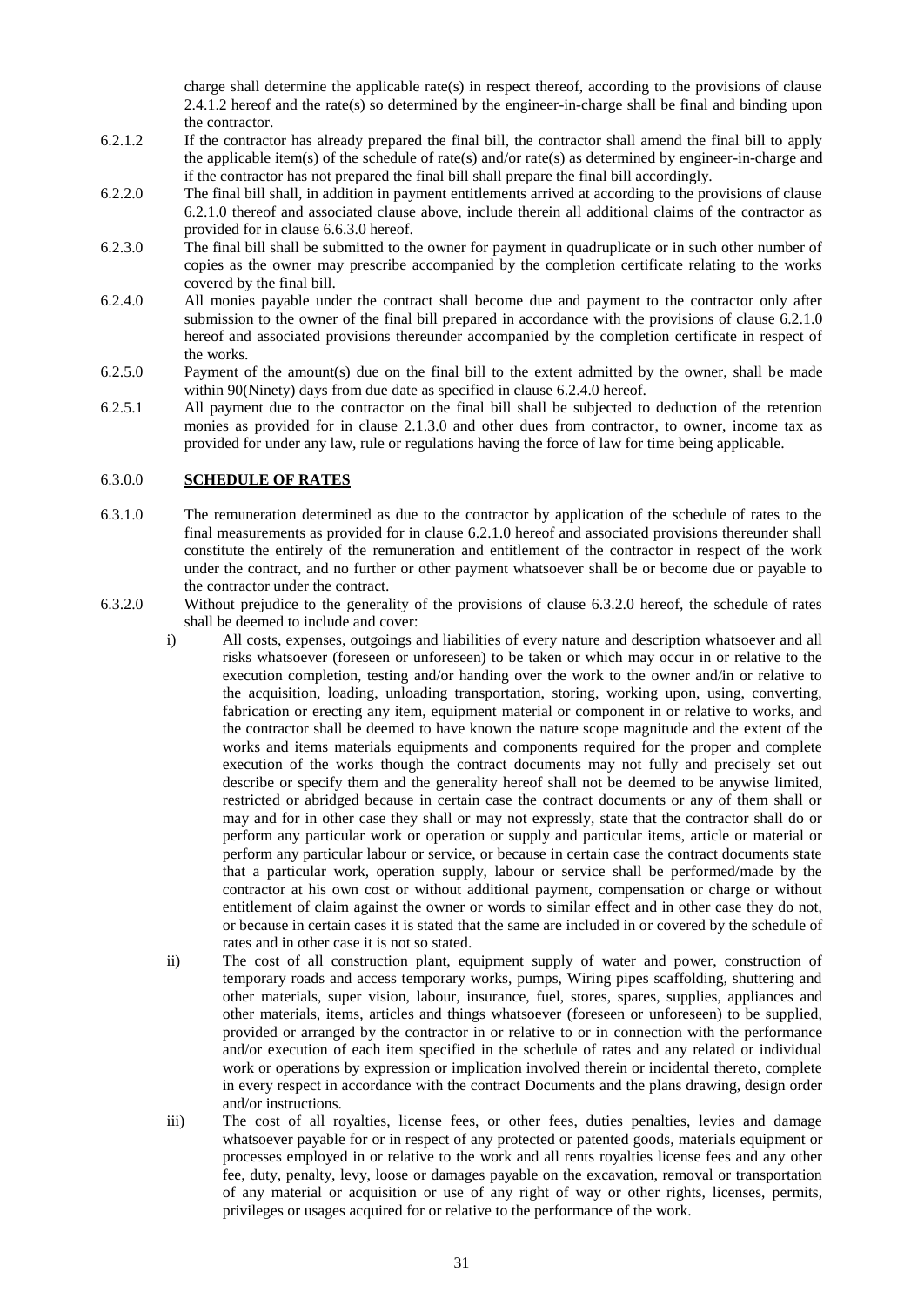- iv) Customs duties, Excise Duties, stamps duties, sales taxes, quarry and port dues or charges, and all other duties, taxes, fees charges levies, octroial and/or ceases whatsoever imposed by the Central Government or State Government or municipal and Local Bodies or other authorities whatsoever payable on any materials and or works supplied or performed (including materials incorporated in the works brought to site for the performance of the works) without any entitlement to the contractor for any exemption, remission, refund or reduction thereof.
- v) The cost of all indemnities to the owner and insurance required in terms of contract document or otherwise under any law rules or regulation ;and the cost of all risks what so ever (foreseen or unforeseen),including but not limited to risks of delay or extension of time /reduction or increase in the work or scope of work and /cancellation of contract and /or accident, strike ,civil commotion ,war , strike ,labour trouble ,third party breach , fire lighting ,inclement , weather storm, tempest, flood; earthquake and other acts of god , Government regulation or imposition or restriction, dislocation of road, rail and other transport, access or facilities ,flooding of site and /or access road/ approaches there to suspension of work, sabotage and other cause whatsoever.
- vi) The cost of all materials supplied to the owner and/or intended for incorporation in the works delivered to the job site and stacked as instructed by the Engineer-in-charge, including (but not limited) to loading, transportation an unloading thereof waste on materials and returns of empties.
- vii) The cost of all escalations (foreseen and unforeseen) including but not limited to increase in Government taxes and duties, labour costs and material costs.
- viii) All supervision charges establishment overheads, finance charges and other costs and expenses and charges to the contractor and contractor's profit of and relative to the work.
- 6.3.3.0 The rates stated in the schedule of rates shall not be subject to escalation or increase on any account whatsoever.
- 6.3.4.0 Notwithstanding any provisions to the contrary in these conditions the Engineer-in-charge may at his absolute discretion agree to accept as complete any incomplete work or item of work or item of work performed by the contractor at variance with the specifications subject and upon the terms and conditions of this clause, upon such acceptance in writing by the Engineer-in-charge, such work shall be deemed to have been accepted as complete (but without prejudice to any other right(s) of the owner or obligations of the contractor relative thereto under the contract) subject to the terms and conditions of this clause. The conditions of such acceptance shall be that the work/item of work concerned shall be deemed to be a work not covered by the schedule of rates within the meaning of clause 2.4.1.2 hereof and the contractor shall be entitled to remuneration therefore only as determined by the Engineer-in-charge in accordance with the provisions of clause 2.4.2.1 hereof and the provision of the said clause shall in all respects mutatis mutandis apply to such work and the determination of the remuneration to the contractor in respect thereof.

#### 6.4.0.0 **ON ACCOUNT PAYMENTS**

- 6.4.1.0 Without prejudice to the provisions of clause 6.4.2.0 hereof, the owner may at its discretion by way of assistance to the contractor make "account" payments to the contractor during the progress of the work on the basis of Running Account Bill as hereinafter more specifically mentioned.
- 6.4.1.1 Monthly or otherwise as the Engineer-in-charge may specify in this behalf, the contractor shall make a quantitative assessment of the work performed by the contractor at each job site during proceeding month or other specified period and submit a Running Account Bill (in the form prescribed by the owner) in quadruplicate to the site engineer of the work performed during the said month/period with detailed measurements thereof, the site Running Account Bill(s) to be drawn by applying unit quantities measured to the applicable item(s) in the schedule of rates. The Engineer-in-charge shall thereafter have a summary verification undertaken of the work and quantities entered in the Running Account Bill(s) and shall certify the Running Account Bill(s) for payment on basis of such verification.
- 6.4.1.2 Running Account Bill as specified in clause 6.4.1.1 hereof may be drawn by the contractor every alternate month, and on adhoc payment made by the owner in respect of the intervening month for the amount certified by the Engineer-in-charge on basis of a summary assessment made by the Engineerin-charge to the value of the work performed by the contractor during the intervening month, such adhoc payment(s) to be deducted from the amount(s) certified by the Engineer-in-charge as payable on the Running Account Bill(s) thereafter following.
- 6.4.1.3 Where the contractor stipulates a lump sum as payable for the work or where a lump sum rate is stipulated in the schedule of rate(s) in respect of any particular work or part thereof and works are not at any intervening stage capable of measurement, the owner may at its discretion pay on a Running Account Bill prepared by the contractor according to the provisions of clause 6.4.1.1 hereof a percentage of the lump sum provided for the entirely of the work or item of the work as the work as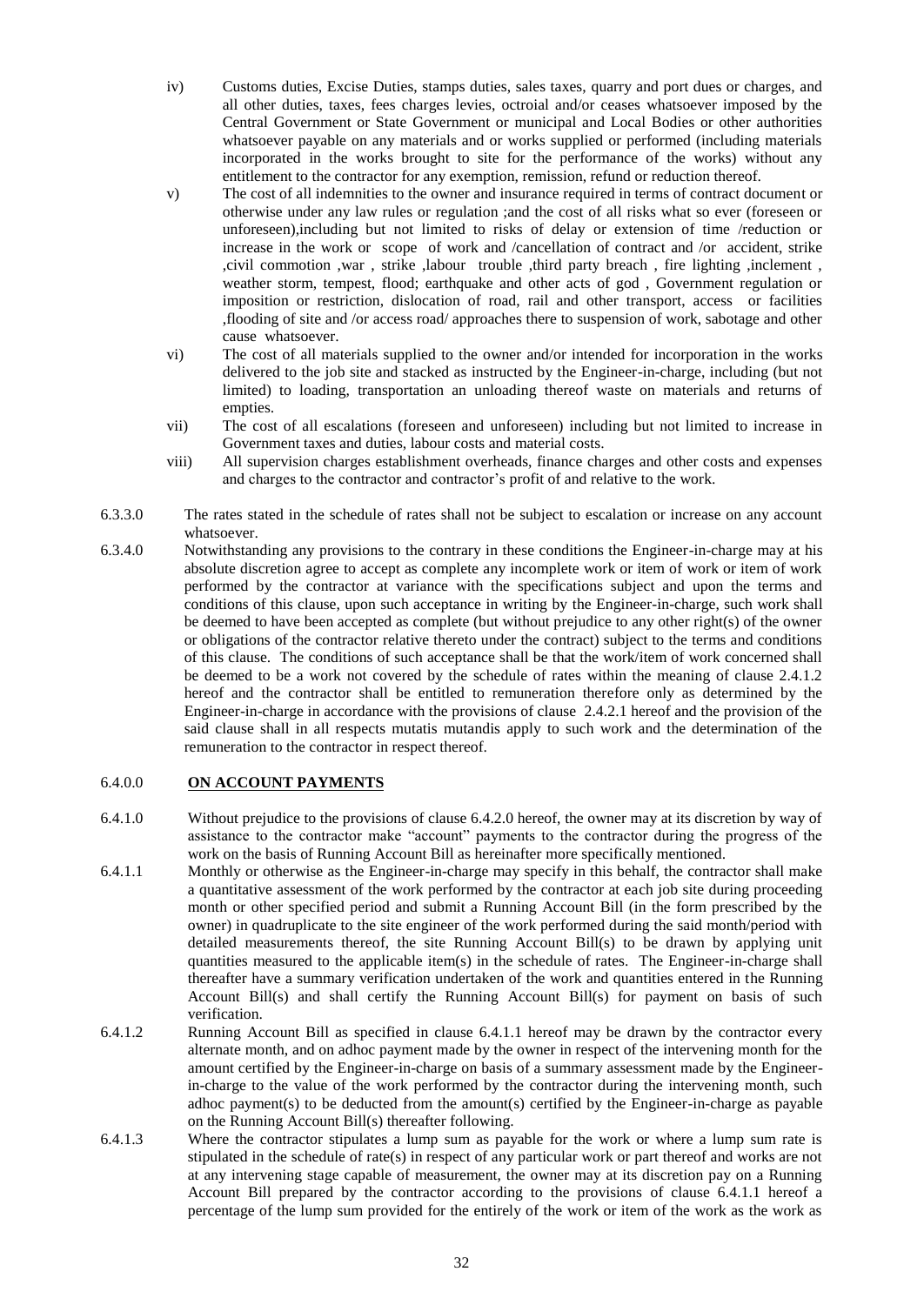the case may be, on the basis of a value assessment of such work certified for payment by the Engineer-in-charge.

- 6.4.1.4 No Running Account Bill(s) shall be made and/or certified for a total value of less than Rs. 10,000/- (Rupees Ten Thousand only)
- 6.4.2.0 The amount certified for payment by the engineer-in-charge on any Running Account Bill or otherwise within the provisions of clause 6.4.1.1 to 6.4.1.3 hereof shall be conclusive for the determination of any of account payments as envisaged in clause 6.4.1.0 and no claim shall be entertained by the owner contrary there to in contradiction thereof.
- 6.4.3.0 All on account payments shall be subject to deduction there from of all dues to the owner retention monies and there deduction provided for in the contract and taxes and other monies deductible within the provision of section 194© of income Tax Act or any other law rule of regulation for time being in force.
- 6.4.4.0 All on account payments shall be regarded merely as advance payments against the amount due to the contractor in terms of contract and any such payments shall be without prejudice to the full rights to the owner under the contract and the liabilities to the contractor there under and specifically shall not be regarded as an acceptance or completion of any works paid for in terms of any Running Account bill or otherwise notwithstanding any verification or certification by the engineer-in –charge in respect thereof.
- 6.4.4.1 The schedule of Rates item(s) applied by the contractor in respect of any work in this Running Account Bill(s) or acceptance hereof by the Engineer-in-charge in verifying the Bill in respect of such work or there wise in certifying any payment within the provisions aforesaid shall not be deemed to be binding upon the owner as determining the applicable schedule of Rate item(s) and shall be without prejudice to the rights the owner within the provisions of clause 6.2.1.1 hereof.
- 6.4.5.0 Nothing provided in the foregoing clause hereof shall anywise be deemed to conform any right or entitlement on the contractor to receive on account payments, nor shall any failure or delay by the owner to make an on account payment as herein envisaged otherwise afford the contractor a ground or basis for extension of time for completion or otherwise relieve the completion from any of his liabilities under the contract.

## 6.5.0.0. **MODE OF PAYMENT**

6.5.1.0 All payments made under or in terms of the contract shall be paid in Indian currency Payment to be made by the crossed "Account Payee" cheque sent to the registered office of the contractor or other office notified in this behalf by the contractor. All cheques drawn shall be payable at the office of the owner's bankers and in no case will be owner be responsible if the cheque is mislaid, misappropriated or otherwise lost or stolen.

#### 6.6.0.0 **CLAIM BY THE CONTRACTOR**

- 6.6.1.0 Should the contractor consider that he is entitled to any extra payment or compensation in respect of the works over and above the amounts due to terms of the contract as specified in clause 6.3.1.0 hereof or should he contractor dispute the validity or any deductions made or threatened by the owner from any Running Account Bills or any payments due to him in the terms of the contract the contractor shall forthwith give notice in writing of his claim in this behalf to the Engineer-in-Charge and the Site Engineer within 10 (Ten) days from the date of the issue of orders or instructions relative to any works for which the contractor claims such additional payment or compensation or on the happening shall give full particulars of the nature of such claim, grounds on which it is based and amount claimed. The contractor shall not be entitled to raise any claim nor shall the owner anywise be liable in respect of any claim by the contractor unless notice of such claim shall have been given by the contractor the Engineer-in-charge and the Site Engineer in the manner and within the time aforesaid and the contractor shall be deemed to have waived any or all claims and all his rights in respect of any claim not notified to the Engineer-in-Charge and the Site Engineer in writing in the manner and within the time aforesaid.
- 6.6.2.0 The Engineer-in-charge and/or the Site Engineer shall be under no obligation to reply to any notice of claim given or claim made by the contractor with the provisions aforesaid or otherwise or to otherwise reject the same, and no omission or failure on the part of the Engineer-in-charge/Site Engineer to reject any claim made or notified by the contractor or delay in dealing therewith shall be deemed to be an admission by the owner of the validity of such claim or waiver by the owner of any of its rights in respects thereof with the intent, that all such claims otherwise valid within the provisions of clause 6.6.1.0 read with clause 6.6.3.0 and 6.6.3.1 shall be dealt with, considered by the owner at the time of submission of the Final Bill.
- 6.6.3.0 Any or all claims of the contractor notified in accordance with provisions of 6.6.1.0 hereof as shall remain/persist at the time of preparation of Final Bill by the contractor shall be separately included in the Final Bill prepared by the contractor in the form of a statement of claims, attached thereto,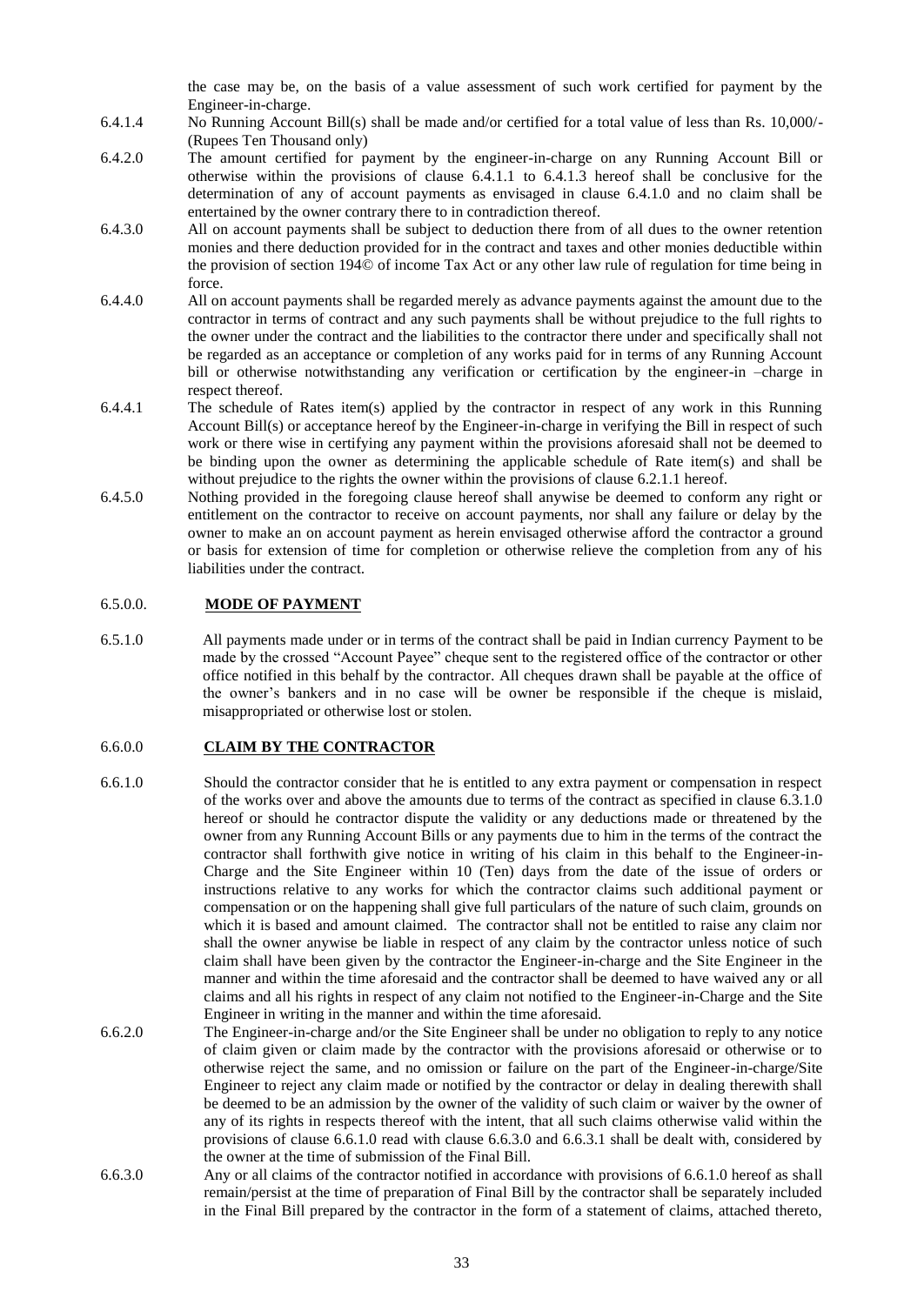giving particulars of the nature of such claim, grounds on which is based and the amount claimed and shall be supported by a copy (copies) of the notice(s) sent in respect thereof to the Engineer-incharge and Site Engineer under clause 6.6.1.0 hereof, in so far as such claim shall in any material particular be at variance with the claim notified by the contractor within the provision of 6.6.1.0 hereof, it shall be deemed to be a claim different from the notified claim with consequence in respect that indicated in clause 6.6.1.0 hereof and with consequence in respect of notified claim as indicated in clause 6.6.3.1 hereof.

- 6.6.3.1 Any and all notified claims not specifically reflected and included in the final bill accordance with the provisions of clause 6.6.3.0 hereof shall be deemed to have been waived by the contractor, and the owner shall have no liability in respect thereof and the contractor shall not be entitled to raise or include in the Final Bill any claim(s) other than a notified claim conforming in all respects in accordance with the provisions of clause 6.6.3.0 hereof.
- 6.6.4.0 No claim(s) shall on any account be made by the contractor after the Final Bill prepared by the contractor shall reflect any and all claims whatsoever of the contractor against the owner arising out of or in connection with the contract or work performed by the contractor there under or in relation thereto and the contractor shall notwithstanding any enabling provision in any law or contract and notwithstanding any claim in quantum merit at that the contractor could have in respect thereof, be deemed to have waived any and all such claims not included in the Final Bill and to have absolved and discharged the owner from and against the same, even if in not including, the same as aforesaid, the contractor shall have acted under a mistake of law or fact.
- 6.6.5.0 Notwithstanding the existence of any claim by the contractor in terms hereof or otherwise, the contractor shall continue and perform the works in completion in all respect according to the contract (unless the contract or works are priorly determined by the owner in terms hereof) and shall remain liable and bound in all respects under the contract.
- 6.6.6.0 The payment of any sum on account to the contractor during the performance of any work or item of work in respect of which claim has been notified by the contractor in terms of clause 6.6.1.0 hereof or the making or negotiation of any interim arrangement in respect of the performance of such work or item of work by the owner, shall not be deemed to be an acceptance of the related claim by the owner or any part or portion thereof, with the intent that any such payment shall constitute merely a facility or assistance to the contractor, and not an obligation upon the owner.

## **6.6.7.0 DISCHARGE OF OWNER'S LIABILITY**

- 6.7.1.0 The acceptance by the contractor any amount paid by the owner to the contractor in respect of final dues of the contractor determined in accordance with the provisions of clause 6.3.1.0 hereof upon condition that the said payment is being made in full and final settlement of all said dues to the contractor shall without prejudice to the claim of the contractor included in the Final Bill in clause 6.6.0.0 hereof and associated provisions there under be deemed to be in full and final satisfaction of all such dues so the contract notwithstanding any qualifying of remarks, protest or condition imposed or purported to be imposed by the contractor relative to the acceptance by the contractor of any payment made as aforesaid the contract (including the arbitration clause) shall, subject to the provision of clause 6.6.2.0 hereof stand discharged and extinguished except in respect of the contractor's entitlement to receive the adjustment portion of the security Deposit in accordance with the provisions of clause 6.6.2.0 hereof successful completion of the defect liability period.
- 6.7.1.1 The acceptance by the contractor of any amount paid by the owner to the contractor in respect of the notified claims of the Contractor included in the Final Bill in accordance with the provision of Clause 6.6.0.0 hereof and associated provisions there under upon the condition that such payment is being made in full and final settlement of all the claims of the contractor shall, subject to the provisions of clause 6.7.3.0 hereof, be deemed to be in full and final satisfaction of all claims of the Contractor notwithstanding any qualifying remarks, protest or condition imposed or purported to be imposed by the Contractor relative to the acceptance of such payment, with the intent that upon acceptance by the Contractor of any payment made as aforesaid the contract (including the arbitration clause) shall stand discharged and extinguished in so far as relates to and/or concerns the claims of the Contractor.
- 6.7.1.2 Notwithstanding any thing provided in Clause 6.7.1.0 and/or Clause 6.7.2.8 hereof the Contractor shall be and remain liable for defects in terms of Clause 5.4.1.0 hereof and any indemnified to the owner in terms of Clause 6.8.1.0 and shall be any remain entitled to receive the unadjusted in the hands of the owner in terms of Clause 6.8.1.0 hereof.

#### 6.8.0.0 **FINAL CERTIFICATE**

6.8.1.0 Within 15(Fifteen) days of the contractor's application made after the expiry of the period liability provided for in Clause 5.4.0 hereof and satisfaction all liabilities of the Contractor in respect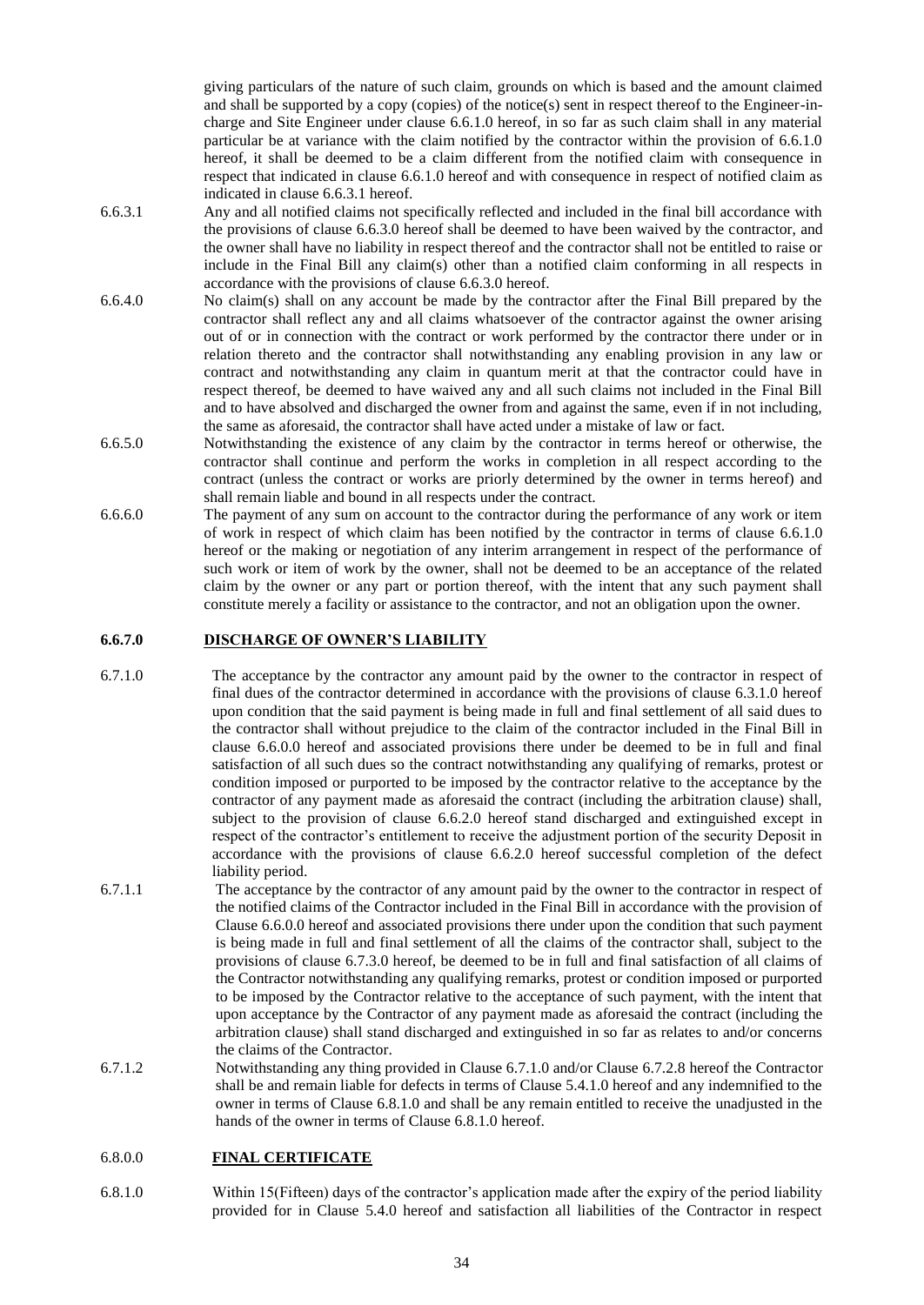thereof, the Engineer-in-charge shall issue a Final Certificate to the Contractor certifying that Contractor has performed his obligations in respect of the defect liability period in terms of Clause 5.4.1.0 hereof, and until issue of such Final Certificate, the contractor shall be deemed not to have performed such liabilities notwithstanding issue of the completion Certificate or payment of the Final Bill by the owner.

- 6.8.2.0 Upon application for the Final Certificate the Contractor shall be deemed to have warranted that it/he has fully paid and satisfied all claim for work, labour materials supplied, equipment and all other entitlements whatsoever touching or affecting the Contract, and to have undertake to indemnify and keep indemnified the owner from and against all claims, demands, debts, liens obligations and liabilities whatsoever arising there from or relating thereto AND upon issue of the Final Certificate, the contractor, shall be deemed to have released acquitted and discharged, the owner from and against all claims (known or unknown), lines demands or causes of action of any kind whatsoever arising out of or relating to the contractor or otherwise howsoever touching or affecting the same and have undertaken from and against the same.
- 6.8.3.0 Within 15 (Fifteen) days of application made by the contractor in this behalf accompanied by the Final Certificate or within 15 (Fifteen) days of the passing of the contractor's Final Bill by the owner which ever shall be the later, the owner shall pay/refund to the contractor, unadjusted balance (if any) of the Security Deposit for the time remaining in the hands of the owner, and upon such payment/refund, the owner shall stand discharged of all liabilities and liabilities under the contract.

#### 6.9.0.0 **CLAIMS OF OWNER**

- 6.9.1.0 All sums payable by way of compensation under any of these conditions shall be considered as reasonable compensation to be applied to the use of owner without reference to the actual/loss or damage sustained and whether or not any damaged shall have been sustained.
- 6.9.2.0 No release/payment of any unadjusted balance of the Security Deposit by the owner to the contractor as aforesaid or otherwise shall be deemed, or treated as waiver of such right(s) or claim(s) of the owner from thereafter making or enforcing any claim or any right(s), against the Contractor.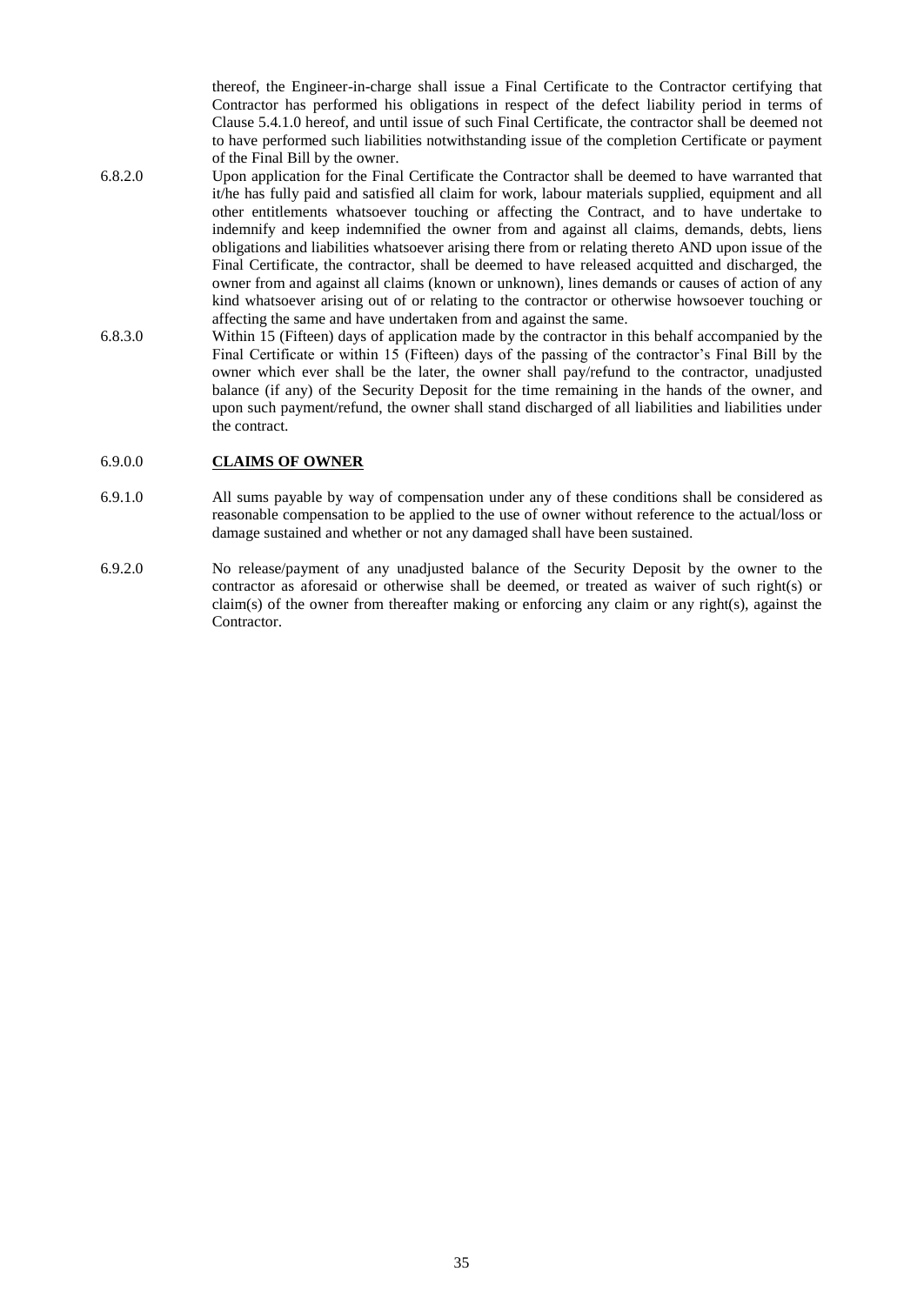# **SECTION – 7**

#### **TERMINATION**

#### 7.0.1.0 **TERMINATION**

- 7.0.0.0 Notwithstanding anything elsewhere herein provided and in addition to any other right or remedy of the owner under the contract or otherwise to (including the right of the owner to claim compensation for delay in completion of the works within the provisions of clause 4.4.0.0 hereof) the owner shall be entitled to terminate the contract by written notice at any time during its currency on or after the occurrence of any one or more of the following events/contingencies namely:
	- i) Default or failure by the contractor of any of the obligations of the contractor under the contract, including but not limited to:
		- a) Failure to start the work within 10(ten) days of handing over the job site to the contractor and in the event of more than one job site involved within 10(ten) days of handing over of concerned job site to the contractor.
		- b) Failure to commence any work at job site in accordance with the time prescribed in this behalf in the Progress of schedule.
		- c) Failure to carry out or carry on the works of any of them to meet the progress schedule.
		- d) Failure to provide at each job site sufficient labour, material, equipment machinery, temporary works and/or facilities required for the proper and/or due execution of the work or any part thereof.
		- e) Failure to execute the works or any of them in accordance with the contract.
		- f) Disobedience of any other or instruction of the Site Engineer and/or Engineer-in-charge.
		- g) Negligence in carrying out the works or carrying out of work found to be unsatisfactory by the Engineer-in-charge.
		- h) Abandonment of the works or any part thereof.
		- i) Substantial suspension of the works or any part thereof for a period of 14 (fourteen) days or more without authority of the Engineer-in-charge.
		- j) Commission, permission or sufferance of any other breach of any of the terms, conditions or provisions of the contract on the part of the Contractor to be paid performed and/or observed.
		- k) Failure to deposit the initial Security Deposit within 10 (Ten) days of receipt by the Contractor of Acceptance of tender.
		- l) Failure to execute the contract in terms of the form of contract forming part of the Tender Documents within 10 (ten) days of notice in this behalf from the owner.
	- ii) If the contractor is incapable of carrying out the work.
	- iii) If the contractor mis-conducts himself in the manner.
	- iv) If there is any charges in the constitution of the contractor (if a firm) or in the circumstances or organization of the Contractor, which is detrimental to the interests of the owner.
	- v) Dis-solution of the contractor (if a firm) or commencement of liquidation or winding up whether voluntary or compulsory of the Contractor (if a company or appoint of a receiver of Manager of any of the Contractor's assets and/or insolvency of the Contractor (if a sole proprietorship) or of any partner of the contractor (if a firm).
	- vi) Distress, execution, or other legal process being levied on or upon any of the Contractor's goods and or assets.
	- vii) Death of a Contractor (if an individual).
	- viii) If upon any charge in the partnership/constitution of a Contractor's organization (if a partnership) the owner shall refuse to continue the contract with the reconstituted firm.
	- ix) If the contractor or any person employed by him shall make or offer for any purpose connected with the contract any gift, gratuity, royalty, commission, gratification or other inducement (whether money or in any other form(s) to any employee or agent of the owner.
	- x) If the contractor shall assign or attempt to assign his interest or any part thereof, in the contract.
- 7.0.1.0 The decision of the Engineer-in-charge as to whether any of the events/contingencies mentioned in Clause 7.0.1.0 here entitling the owner to terminate the Contract, has occurred or not shall be final and binding upon the Contractor.
- 7.0.2.0 The notice of termination shall setforth in addition to a statement of the reason for terminating the contract, the term(s) and place(s) for conducting a survey and measurement of the work performed under the contract upto the date of termination for the purpose of determining the final amount(s) due to the Contractor therefore. The reasons(s) for termination stated in the notice of termination, shall be final and binding upon the contractor.
- 7.0.3.0 For the purpose of measurements, the provision of Clause 6.1.1.0 to 6.1.3.0 hereof shall apply only completed items of work shall be reckoned for the purpose of measurements and the decision of the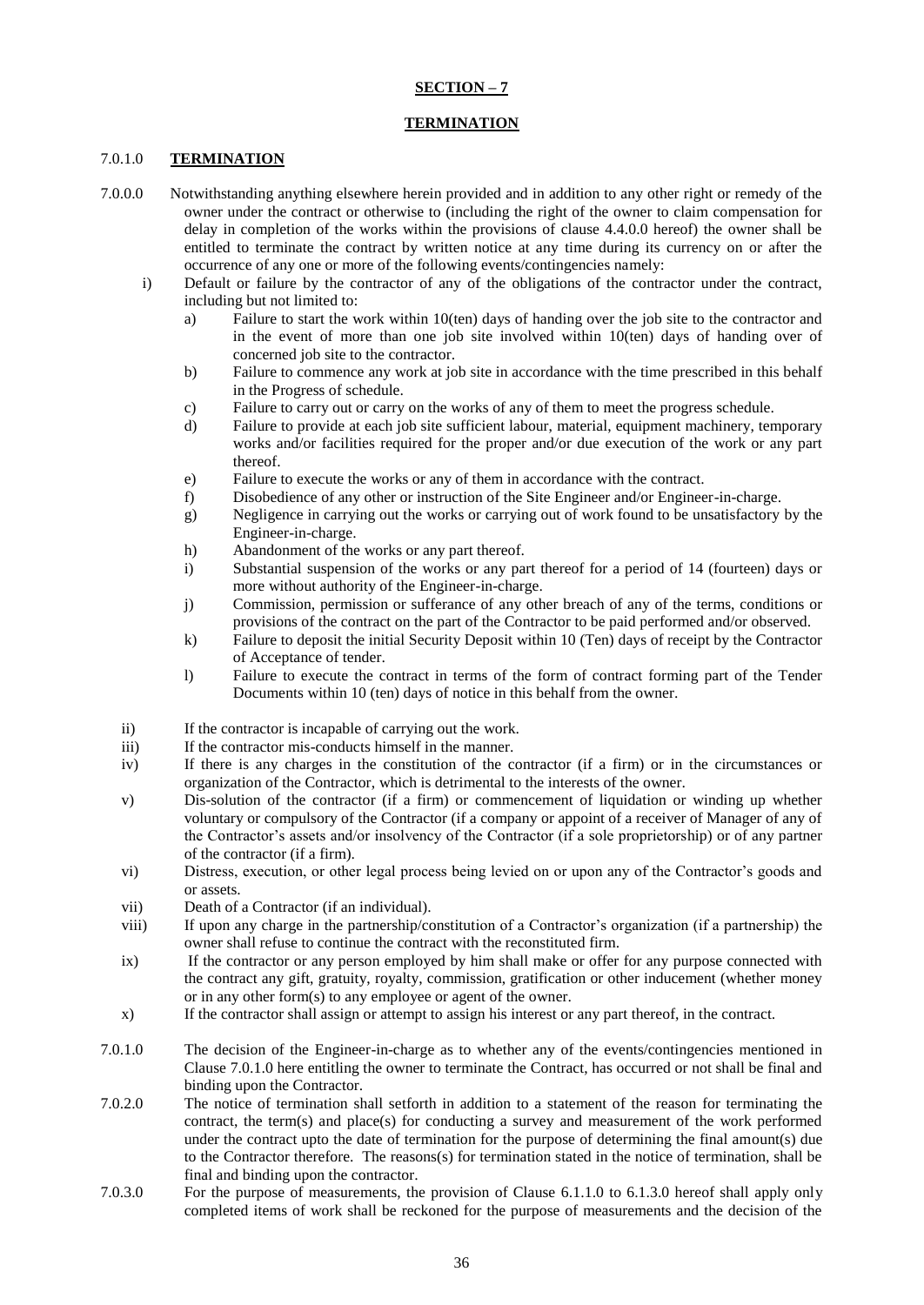Engineer-in-charge as to whether or not any works have been completed for the purpose of measurement shall be final and binding upon the Contractor. Incomplete items of works shall be measured only on the basis of materials supplied and the decision of the basis of materials supplied and the decision of the Engineer-in-charge as to the quantity of materials involved in relative to any incomplete works shall be final and binding upon the contractor.

- 7.0.4.0 For the purpose of determining the amount due to the contractor in respect of the work, the provisions of Clause 6.2.1.0, 6.2.1.1, 6.2.2.0 and 6.3.1.0 shall apply and the measurements taken shall for the purpose of such accounting be deemed to be final measurements and the bill prepared by the contractor on basis thereof shall be deemed to be final bill and no other amount(s) shall be due to the contractor in respect thereof, subject to the provisions of Clause 6.6.0.0 and associated clauses thereunder with regard to claims of the contractor.
- 7.0.5.0 Within 7(Seven) days of the completion of the measurements, the contractor shall clear the job site of all scaffolding, wiring, pipes surplus, materials, contractor's labour, equipment and machinery and shall demolish, dismantle and remove all contractor's site offices and quarters and other temporary works, structures and construction and other items and things whatsoever brought upon or erected at the job site or on any land allotted to the contractor by the owner and not incorporated in the permanent works and shall remove all rubbish from the job site and the land allotted to contractor and shall clear, level and dress the job site and said land to the satisfaction of the Engineer-in-charge and shall put the owner in undisputed custody and possession of the job site and all land allotted by the owner to the contractor.
- 7.0.6.0 Should the contractor fail to comply with provisions of Clause 7.0.5.0 hereof in the manner and within the time specified therein, the owner shall have the right at the risk and costs of the contractor in all respects to clear the job site of all scaffolding, wiring pipes, surplus, materials, contractor's labour, equipment and machinery and other materials and things and/or demolish/dismantle and remove all contractor's site offices and quarters and other temporary works, constructions and erections whatsoever on or at the job site or at any land allotted to the contractor by the owner and/or remove all rubbish from the job site and land allotted to the contractor and clear, level and dress the job site and said land to the satisfaction of the Engineer-in-charge and take disputed procession and custody of the job site and allotted to the contractor and store sell, dispose of and/or otherwise deal with any/all material, equipment and machinery etc. and other items and things aforesaid and recoveries of any demolition/dismantling as the owner shall in its absolute discretion deem fit and the contractor shall forthwith on demand pay the owner the entirely of the costs/expenses of the owner relative to the above **together within 25% (Twenty-five percent)** thereof to cover owner's supervisions, with right in owner, (without prejudice to any other mode of recovery) to recovery the same from the proceeds of any sale of disposal as aforesaid of any monies of the Contractor held by owner or dues of the Contractor AND the Contractor BOTH HERE BY irrevocable nominate, constitute and appoint the owner (with right to the owner to delegate any and all its rights in terms hereof to such of its officer(s) and/or other person(s) as it shall deem fit) for and on behalf of and as attorney of the contractor to do, commit and sign all acts, deeds matters and things as shall or may be necessary to be done, committed and/or signed by the owner to put in effect the provisions of this clause with full right to enter into arrangements with third parties for or relatives to the storage sale and/or other disposal of any material, equipment and machinery etc. and other items and things and to enter into or upon any of the contractor's premises and to break open if necessary locks, bolts fasteners, bonds or other devices and restricting entry hereto and generally to do all other acts, matters and things as shall be necessary to give full effect to the provision of this clause.

#### **PROVIDED ALWAYS** that

- i) The owner shall be entitled, without prejudice to the aforegoing and in addition thereto, upon the contractor failing to comply with the provisions of clause 7.0.5.0 hereof after removing/demolishing dismantling from the job site or land allotted to the contractor any of the Contractor's scaffolding, wiring pipes, materials, temporary works and other items and things by written notice to the Contractor to take delivery of lift and/or clear the same within 7 (Seven) days (or such other period as may be specified in said notice) of date of said notice, failing which the owner shall abandon the same at the risks and the costs of the Contractor and should the Contractor fail to take delivery of, it and/or clear the same within the period in this behalf, specified in said notice, the owner shall be entitled any time thereafter abandon (without prejudice to any other rights of the owner) the owner shall stand absolutely discharged and absolved in respect of all and any material, equipment, machinery and other items and things whatsoever abandoned as aforesaid.
- ii) Notwithstanding anything to the contrary herein provided nothing herein stand shall constitute the owner as a trustee or bailee of the Contractor's material, equipment machinery or other items or things removed, cleared, demolished dismantled or abandoned as aforesaid, nor shall the owner be bound in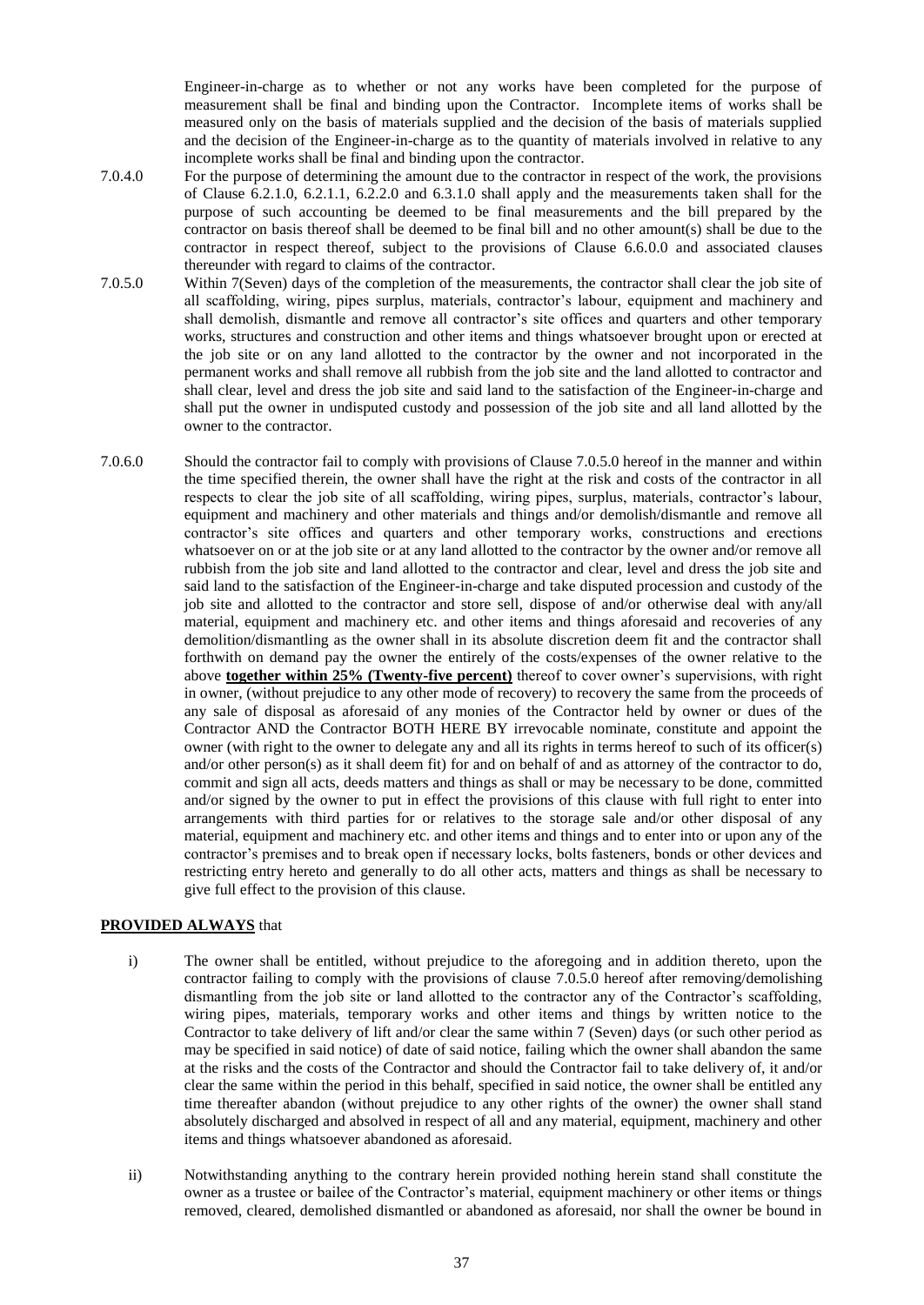law or act by and duty of care in respect thereof with the intent that all actions dealings and disposal within the provisions of this clause shall be exclusively at the risks and ability of the Contractor (including relative to any loss or damage) and the owner shall not be howsoever responsible, accountable or liable in respect thereof.

- 7.0.7.0 If the any cause (including but not limited to resistance put up by the contractor and/or his servants or agents or any Court order consequent upon a suit or proceeding filed by the contractor) the Owner is unable to fully take over possession of the entire works at any or all job sites within seven days from the date of completion of the measurements as contemplated above, the Owner shall in addition to all amounts, compensation and/or damages recoverable from the contractor in terms hereof (including but not limited to Owner's entitlements under clause 4.4.0.0 and clause 7.0.9.0 hereof) or otherwise he entitled to recover from the Contractor liquidated damages in the amount equivalent to 1% (one percent) of the total contract value as specified in the Acceptance of Tender for each week or part thereof that the said taking over the possession at any job site is delayed beyond the period of seven days specified above without any limitation as to quantum or percentage of such damages.
- 7.0.8.0 Notwithstanding anythings provided in clause 7.0.6.0 the Owner shall have the rights at and time prior to the removal of the same from the job site, to take possession such of the Contractor's material at any and all job sites as the owner shall deem fit, and the Contractor shall be entitled to compensation for any such material taken over as for surpluses within the provisions of clause 3.1.5.0 (xviii) and (xix) hereof (and the provisions thereof shall mutates/mutandis in so far as applicable, apply thereto).
- 7.0.9.0 Upon termination of Contract, the Owner shall be entitled at the risk and expenses of the Contractor by itself or through any independent contractor(s) or partly by itself and/or partly through independent) contractor(s) to complete to its entirely the work as contemplated in the scope of work and to recover from the contractor in addition to any other amounts compensation or damages that the owner may in terms hereof or otherwise be entitled to (including compensation within the provisions of Clause 4.4.0.0 and Clause 7.0.7.0 hereof) the difference between the amount as would have been payable to the contractor in respect of the work (calculated as provided for in Clause 6.2.0.1 hereof read with the associated provisions there under and clause 6.3.1.0 hereof and the amount actually spent by the owner for the completion of the entire work as aforesaid together with 25% (twenty five percent) thereof to owner's supervision charges, and in the event of the latter being in excess of the former, the owner shall be entitled (without prejudice to any other Mode of Recovery available to the owner) to recover the excess from the security deposit or an monies due to the Contractor.
- 7.1.0.0 **No amount shall be due** and payable to the Contractor upon or in the event of termination of the contract unless and until the entirely of the works as contemplated in the scope of the work shall have been complete in all respects to the satisfaction of the owner and following such completion the defect liability period in respect thereof as here in otherwise provided for his lapsed and all payment finally due on any account to the owner and/or other contractor(s) in respect of the balance works have been finally settled and the owner has been discharged from all liabilities in respect thereof.
- 7.2.0.0 If upon the satisfaction of the provisions of clause 7.0.9.0 and 7.1.0.0 hereof, there shall remain in the hands of the owner any excess/balance after all accounting and adjustment of all dues from the contractor to the owner, the owner shall forthwith pay over the excess/balance to the Contractor and in the event of the Security Deposit and other dues of the Contractor in the hands of the owner insufficient to meet the dues of the owner as aforesaid, the Contractor shall forthwith on demand by the owner pay the owner the shortfall.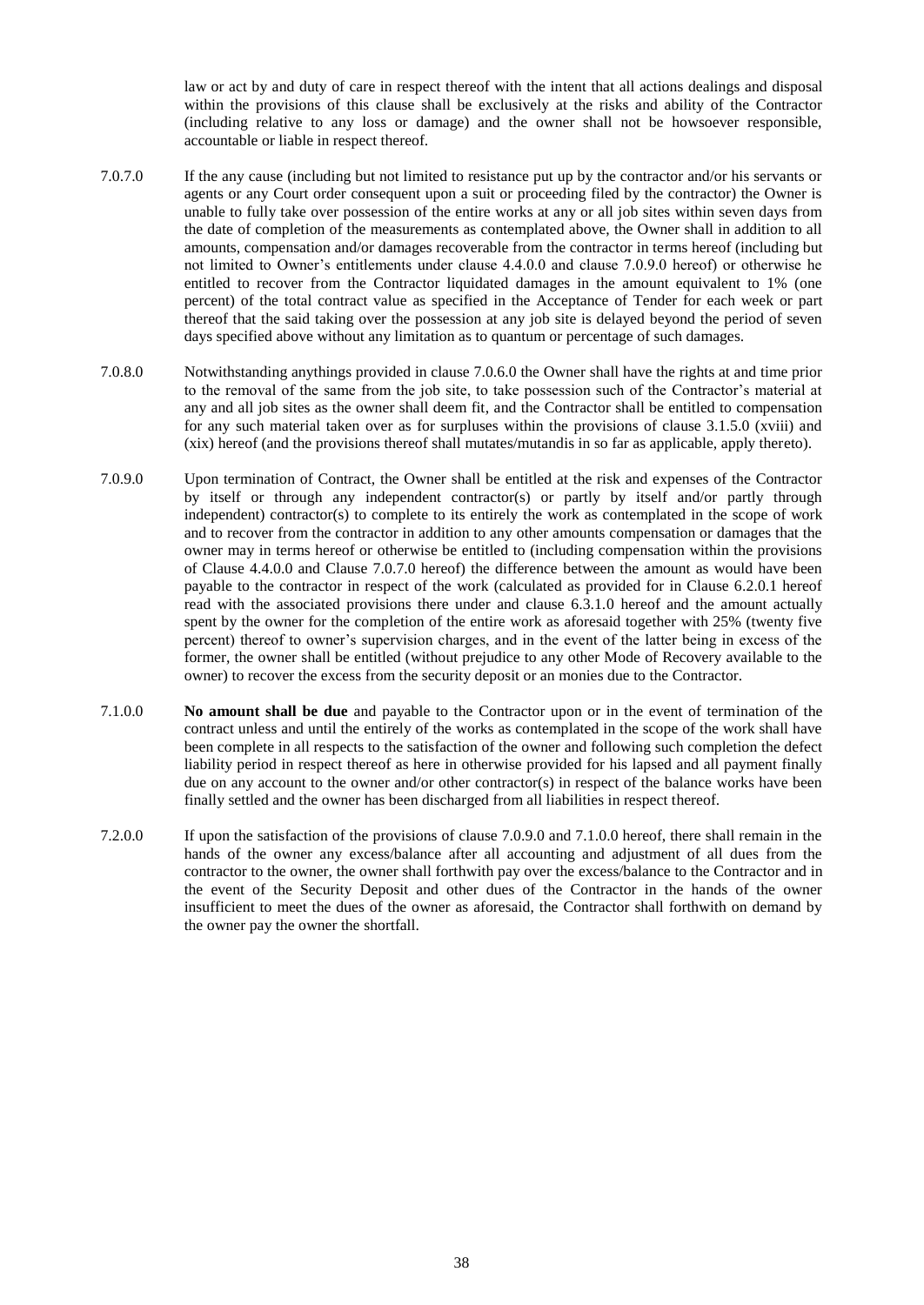# **SECTION – 8**

## **MISCELLANEOUS**

#### **8.0.0.0 PERSONAL ACTS AND LIABILITIES**

- 8.0.1.0 No Director, Office or other employee of the owner shall anywise be personally bound or liable to the Contractor for the act, omission or obligations of the Owner under the contract or otherwise or be personally answerable to the Contractor for or in respect of any default or omission in the performance of any act(s), deed(s), matter(s) or things to be observed and/or performed by the Owner under the Contract.
- 8.0.2.0 The Contractor shall not be entitled to any increase in the rate(s) mentioned in the Schedule of Rates of any of them or any other payment, right, benefit or claim whatsoever by reason of any representation, explanation, statement, assurance or understanding given or alleged to have been given to him by any Director, Officer or other employee of the owner nor shall any director, officer or other employees of the owner be personally liable for or in respect of any representation, explanation, statement or assurance or understanding given or alleged to or any other person relative to the contract.
- 8.0.3.0 The Contractor shall not under any circumstances pay or advance to any officer(s), servant(s) or agent(s) of the owner and any sum or money or any account without prior authority of the Owner in writing and any such payment made or money advanced by the Contractor without such authority shall be entirely at the risk of the contractor without any liability to the owner respect thereof.
- 8.0.4.0 Any money paid to any partner of the Contractor (if a firm) any receipt, settlement, acknowledgement of liability or other document whatsoever signed by any one of the partners of the firm or erstwhile partner of the firm(without notice of the cessation of his interest) or any portion hold out to be partner of the firm shall be binding upon the Contractor vis-à-vis the owner and shall constitute a full release and discharge to the owner and/or valid settlement, acknowledgement or obligation (upon the Contractor, as the case maybe and the owner shall not be concerned with the application of any monies so paid or the authority of the concerned partner (erstwhile or purported partner) vis-à-vis the other partners to make the settlement receipt, acknowledgement or other document(s) concerned provided always that the owner shall be entitled at his discretion at any time to call upon all the partners of the contractor firm to sign any receipt settlement acknowledgement or other document(s) including any receipt, settlement acknowledgement or other document signed by a partner (or erstwhile or purported partner) as aforesaid and all the partners of the firm shall when called upon to do so by the Owner, forthwith sign the receipt, order, acknowledgement or other document required to be so signed.
- 8.1.0.0 The Contractor shall be exclusively **liable** for the payment of any and all taxes now or hereafter imposed increased or modified in respect of any work done and or materials supplied and for the payment of all contributions and taxes for unemployment compensations, insurance and old age pension and annuity now or hereinafter imposed by the Central or any State Government or authority with respect to or covered by the wages, salaries or other compensations paid to person employed or engaged by the Contractor and both hereby undertake to indemnify and keep indemnified the Owner from and against the same and all claims, actions, demands and payments whatsoever against the Owner howsoever arising thereform or in connection therewith.

#### **8.2.0.0 GOVERNMENT REGULATIONS**

8.2.1.0 The Contractor shall comply with the ensure strict compliance by his/its sub-contractors, servants and agents of all applicable Central, State, municipal and Local Laws and regulations of any Central, State or Local Bodies and authorities and undertake of indemnify the Owner from nd against all levies, damages, penalties and payments whatsoever as may be imposed by reason of any breach or violation of any law rule or regulation whatsoever and all actions, claims and demands arising therefrom and or relative thereto.

#### **8.3.0.0 LABOUR LAWS AND REGULATIONS**

- 8.3.1.0 The Contractor shall be responsible for strict compliance of and shall ensure strict compliance by its sub-contractors, servants and agents of all labour and other laws, rules or regulations, having the force of law affecting the relationship of employer and employees between the Contractor/Sub-Contractors and their respective employees.
- 8.3.2.0 The Contractor and sub-Contractor (s) of the Contractor shall obtain authority(ies) designated in this behalf under any applicable law, rule or regulation (including but not limited to Factories Act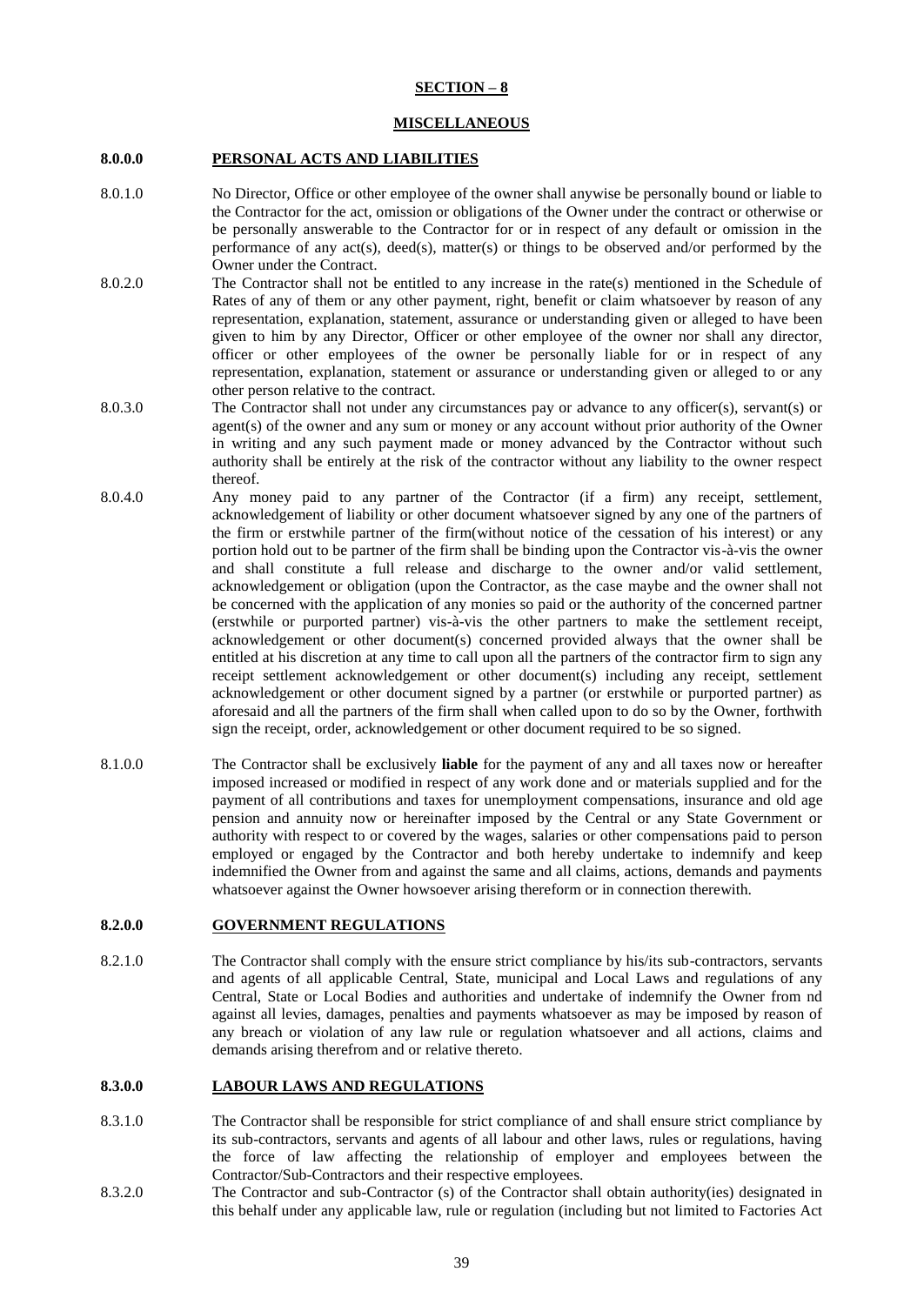and Contract Labour Abolition and Regulation) Act, 1970 (in so far as applicable) any and all such licence(s), consent(s), registration (s) and or other authorization (s) and shall from time to time be or become necessary for or relative to the execution of the work or any part of or portion thereof on the storage or supply of any material(s) or otherwise in connection with the performance of the contract, and shall at all time observe and ensure due observance by the Sub-Contractors, Servants and agents, of all terms and conditions of the said licence(s), consent(s), regulation(s) and other authorization(s) and laws, rules and regulations applicable thereto.

- 8.3.3.0 Nothing in the contract documents stated shall anywise constitute workman/employees of the Contractor or any Sub-Contractor as or to be workman/employee of the Owner or place obligation or liability in respect of any such workman/employee upon the Owner.
- 8.3.4.0 The Contractor shall indemnify and keep indemnified the owner from and against all actions, claims, demands, and liabilities whatsoever under and in respect of the breach of any of the provision of Clauses 8.3.1.0 to 8.3.3.0 and/or against and claim, actions or demand by any workman/employee of the Contractor or any Sub-Contractor under any law, rule or regulation having the force of law, including but not limited to claim/against the owner under the Workmen Compensation Act, 1920, the Employees Provident Funds Act, 1952 and/or the contract Labour (Abolition & Regulation) Act, 1970.

#### **8.4.0.0 SAFETY REGULATION ACCIDENT AND DAMAGE**

- 8.4.1.0 The Contractor shall be responsible at his own cost in and relative to performance of the work and contract to observe and to ensure observance by his Sub-Contractors, Agents and servants of the provisions of the safety Code as hereinafter appearing all fire safety and security regulations s may be prescribed by the Owner from time to time and such other precautions and measures as shall be necessary and shall employ/deploy all equipment necessary to protect all work materials properties, structures, equipments, installations communications and facilities whatsoever from damage loss or other hazard whatsoever (including but not limited to fire and explosion) and shall during construction and other operations minimize the disturbance and inconvenience to the owner other contractors, the public and the adjoining land and property owners and occupiers and crops, trees and vegetation and shall indemnify and keep indemnified the owner from and against all losses and damages and costs, charges and expenses and penalties action, claims demands and proceedings whatsoever suffered or incurred by or against the Owner as the case may be any virtue or any loss alteration, displacement, disturbance or destruction or accident to any work, materials, properties, structures, equipments, installations communications and facilities and land and property owner and, occupiers and crops, trees and vegetations as aforesaid, with the intent that the Contractor shall be exclusively responsible for any accident, loss damage alteration, displacement, disturbance or destruction as aforesaid resultant directly or indirectly form any breach by the contractor of his obligations aforesaid or upon any operation, act or omission of the contractor his Sub-Contractor(s) or agent(s) or servant(s).
- 8.4.2.0 The Contractor's liabilities/under Clause 8.4.1.0 and otherwise under the Contractor shall remain unimpaired notwithstanding the existence of any storage-cum-erection or other insurance covering any risk damage, loss or liability for which the contractor is liable to the Owner in terms of the foregoing sub-clause or otherwise and/or in respect of which the contractor has indemnified the Owner with the intent that notwithstanding the existence of such insurance the contractor shall be and remain fully liable for all liabilities and obligations under the contract and indemnities to the Owner, and the Owner shall not be obliged to seek recourse under such policy(ies) in preference to recourse against the Contractor or otherwise to exhaust any other remedy in preference to the remedies available to in under contract.

#### 8.5.0.0 **INDEMNITY AND INSURANCE**

8.5.1.0 The Contractor shall at all time indemnity and keep indemnified the Owner and its Officers, servants and agents from and against all third party claims whatsoever including but not limited the property loss and damage personal accident, injury or death of/to property or person of and sub-contractor and/or the servants or agents of the Contractor, any sub-contractor(s) and/or the Owner and the Contractor shall at his own cost and initiative at all times upto the successful conclusion of the defect liability period specified in Clause 5.4.0.0 hereof take out and maintain all insurable liabilities under this Clause, including but not limited to third party insurance and liabilities under the Motor Vehicles Act, Workmen's Compensation Act, Fatal Accident Act, Personal Injuries Insurance Act, Emergency Risk Insurance Act and/or other industrial legislation from time to time enforce in India with insurance company(ies) approved by the Owner and such policy(ies) shall be of not lesser limit than the limit here under specified with reference to the matters hereunder specified, namely a) Workmen's Compensation Insurance to the limit to which compensation may be payable under the laws of the Republic of India b) Thirty Party Insurance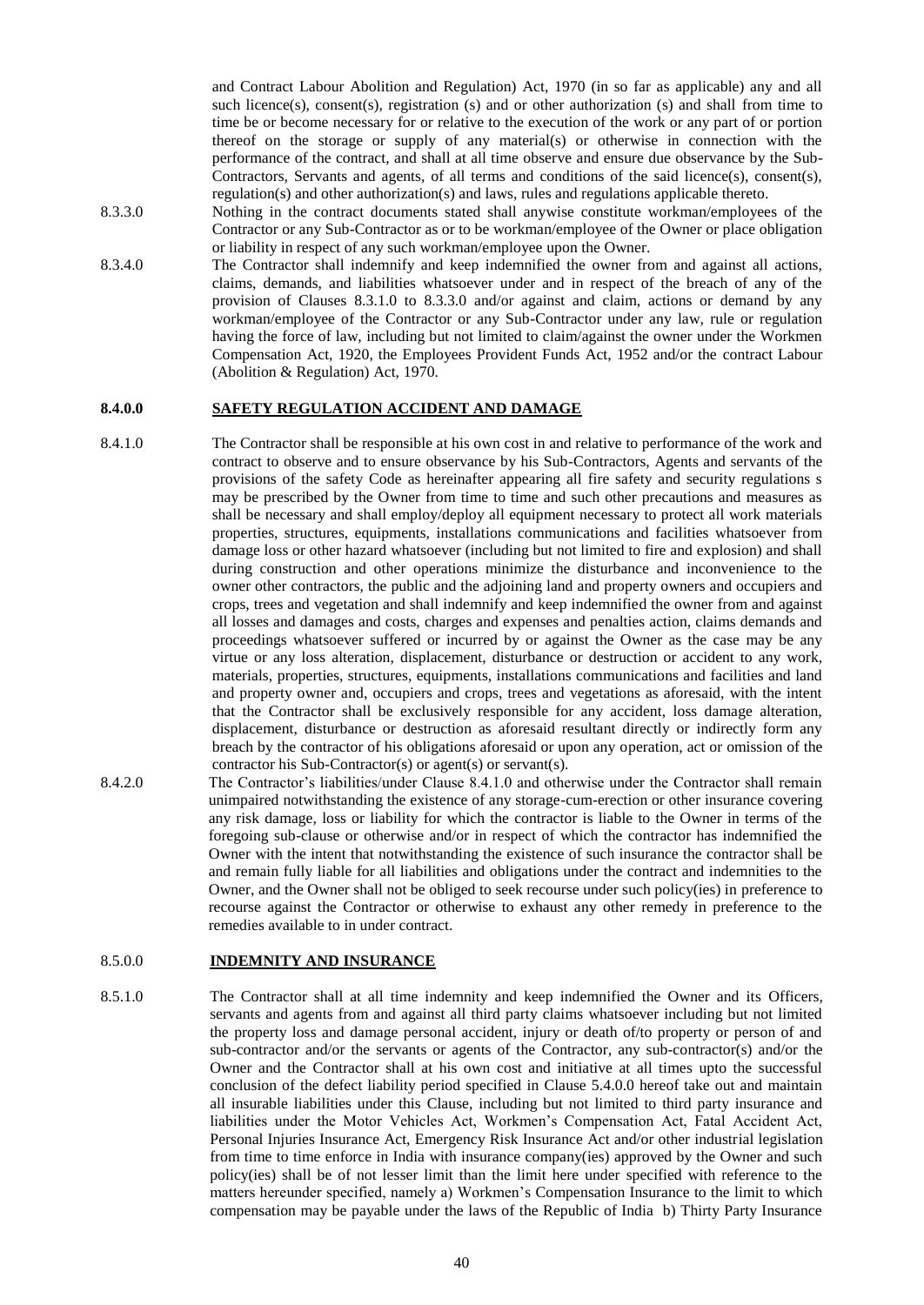body injury and property damage to the limit of not less than Rs. 1,00,000/- (Rupees One Lakh only) in each accident at each job site and to a limit of not less than Rs. 5,00,000 (Rupees Five Lakhs only) for all accidents all job sites.

Provided that the limits specified above shall operate only as a specification of minimum limits for insurance purposes, but shall not anywise limit the Contractor's liability in terms of this clause to the limit(s) specified.

8.5.2.0 Should the Contractor fail to take out and/or keep a foot insurance as provided for in the foregoing sub-clause, the owner shall be entitled (but without obligation to do so to take out and/or keep a foot such insurance at the cost and expenses of the Contractor and without prejudice to any other rights of remedies of the owner in this behalf, to deduct the sum(s) incurred therefore from the dues of the Contractor.

## 8.6.0.0 **TRAINING OF APPRENTICES**

8.6.1.0 The Contractor shall if and when called upon by the Engineer-in-charge during the currency of contract himself engage and/or procure engagement by his sub-contractor(s) of such number of apprentices and for such period as may be required by the Engineer-in-charge in this behalf. Such apprentices shall be trained in accordance with the provision of the Apprentices Act, 1961 and any other Act, rule and regulation having the force of law, regulating upon the employment of apprentices, and the Contractors shall be responsible at his own cost and initiative and without entitlement to and extra compensation or remuneration from the Owner in this behalf to fulfil obligations of the employer under the said Act, including liability for payment to apprentices as required thereunder.

#### 8.7.0.0 **RECORDS AND INSPECTION**

- 8.7.1.0 The Contractor shall if and when required by the Engineer-in-charge produce or cause to produce before the Engineer-in-charge or any other officer of the Owner designated by the Engineer-incharge in this behalf, for examination any cost or other book(s) or account and/or other records and documents in the possession of the Contractor or any Sub-Contractor or subsidiary or associated firm or Company of the Contractor any Sub-Contractor and or copies or extracts thereof and/or other information or returns relative thereto (such returns to be verified in the manner prescribed by the Engineer-in-charge or other officer aforesaid designated in this behalf) as may be required relative to execution of the contract or for verifying or ascertaining the cost of any material, labour, service or item or thing whatsoever in connection with the Contract and the decision of the Engineer-in-Charge or other officer designated in this behalf, as the case maybe as to whether any book, relevant for any of the purposes aforesaid shall be final and conclusive.
- 8.7.2.0 Should the Engineer-in-charge (whose decision in this behalf shall be final) consider it necessary for the purpose of verifying or ascertaining the cost of production of any item or thing to examine the works and/or records of the contractor or any sub-contractor(s) or any subsidiary or associate firm or company of the contractor engaged in the fabrication manufacture or assembly of such item or thing the contractor shall permit and/or facilitate such inspection by the Engineer-incharge or other officer of the Owner designated in this behalf by the Engineer-in-charge or concerned officer all assistance as shall be necessary for the purpose.

#### 8.8.0.0 **PATENTS AND ROYALITIES**

8.8.1.0 If any equipment machinery or materials to be used or supplied or methods or processes to be practiced or employed in the performance of this contract is/are covered by patent under which Contractor is not licenced, Contractor shall before supplying or using the equipment, machinery, materials, method of process, as the case may be, obtain such licence(s) and pay such royalty (ies) and licence fee(s) as may be necessary in connection with the performance of this contract. In the event that the Contractor fails to pay such royalty or obtain such licence, the Contractor will defend at its own expense any suit for infringement of patent which is brought against the Contractor or the Owner as a result of the failure, and shall pay any damages and costs awarded in such suit and will keep Owner indemnified from and against all other consequences thereof.

#### 8.9.0.0 **ARTICLES OF VALUE FOUND**

8.9.1.0 All gold silver and other metals and minerals or ore of any kind or description and all precious and semi-precious stones and bearing earth, rock or strata, coins, treasures, treasure trove, antiques and other items and things whatsoever which shall be found under or upon the job site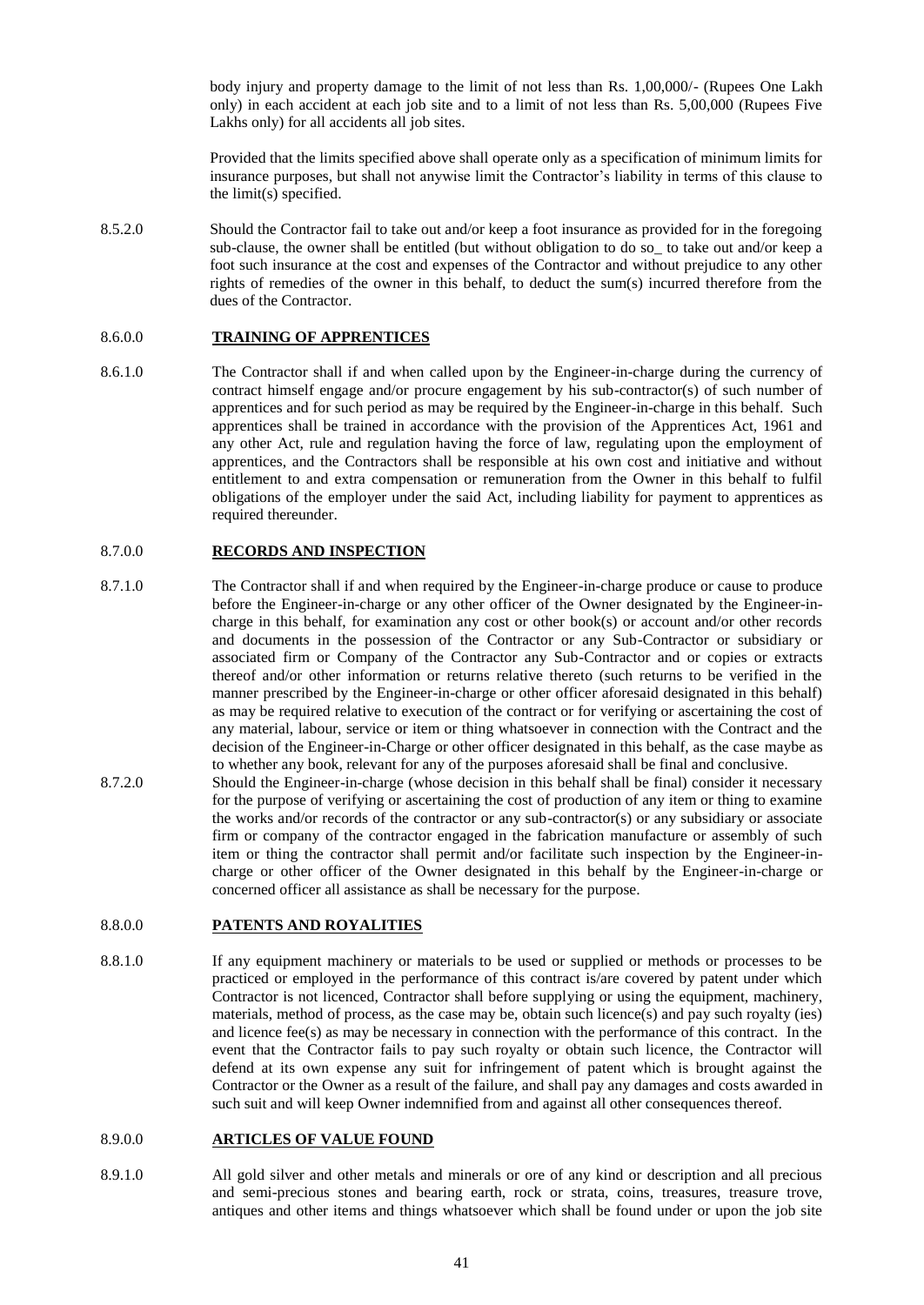shall be as between the contractor and owner and the exclusive property of the owner and the Contractor shall forthwith upon discovery thereof notify the Owner of such discovery with the details of the item(s) or things discovered and pending directions by the Owner for the disposal thereof shall of hold and preserve the same as trustee of the Owner to the satisfaction of Engineerin-Charge.

#### 8.10.0.0 **MATERIALS OBTAINED FROM DIS-MANTLING**

8.10.1.0 Any material obtained by the Contractor consequent upon dismantling of any building structure or construction whatsoever at the job site other than any building, structure or construction dismantled by the contractor pursuant to the contractor's liabilities for defects as elsewhere herein provided shall be the exclusive property of the Owner.

#### 8.11.0.0 **LIENS AND LIABILTIES**

8.11.1.0 If at any time there is evidence of any lien or claim for which the Owner might be or become liable and which in terms of the contract or otherwise is chargeable to the Contractor, the Owner shall have the right to retain out of any payment then due or thereafter becoming due to the Contractor an amount sufficient to completely indemnify the Owner against such lien or claim and should be Contractor dispute such lien or claim and/or such lien or claim be found to be valid, the owner may pay and discharge the same and deduct the amount so paid together with any legal and other cost, charges and expenses incurred by the Owner in defending an section and/or in obtaining legal advice or opinion relative to the lien, claim or action, from any monies retained as aforesaid and any monies then due or thereafter becoming due to the Contractor and if on monies have been retained and or are due or liable to become due to the Contractor and/or if the same be insufficient to satisfy the payment(s) aforesaid, the Contractor shall on demand pay to the Owner the same, and failing such payment within 10 (ten) days of demand by the Owner in this behalf shall be liable to pay interest on the amount due from the date of demand up to and until the date of payment in full @ 15% (fifteen percent) per annum and the provision hereof (in-so-far as such notice shall be deemed to be necessary in addition to the contractual provisions herein) shall be deemed to constitute a notice for the payment of interest under the provisions of the Interest Act, 1839.

#### 8.12.0.0 **COLLECTION OF INDEBTNESS**

8.12.1.0 Without prejudice to any other rights or remedies of the Owner and in addition to any other provisions thereof, the Owner shall be entitled to deduct out of the Security Deposit or any monies for the time being of the Contractor in its hands any payment then due or becoming due to the Contractor and all amounts due to the Owner from the Contractor arising out of or in connection with the Contract.

#### 8.13.0.0 **LIABILITIES FOR SUB-CONTRACTORS**

8.13.1.0 Without prejudice to any other liabilities or obligations of the Contractor relative to Sub-Contractors in terms hereof or otherwise the Contractor shall require every Sub Contractor to whom any portion of work to be performed under the contract has subcontracted, to comply with the provision of the contract insofar as applicable to each Sub-Contractor, and the Contractor shall hold the Owner harmless and indemnified from and against any and all penalties, action, claims and demands and costs, charges and expenses whatsoever arising out of or occasioned by the failure of the Contractor or any Sub-Contractor(s) to make full and proper compliance with any of the terms and conditions of the contract.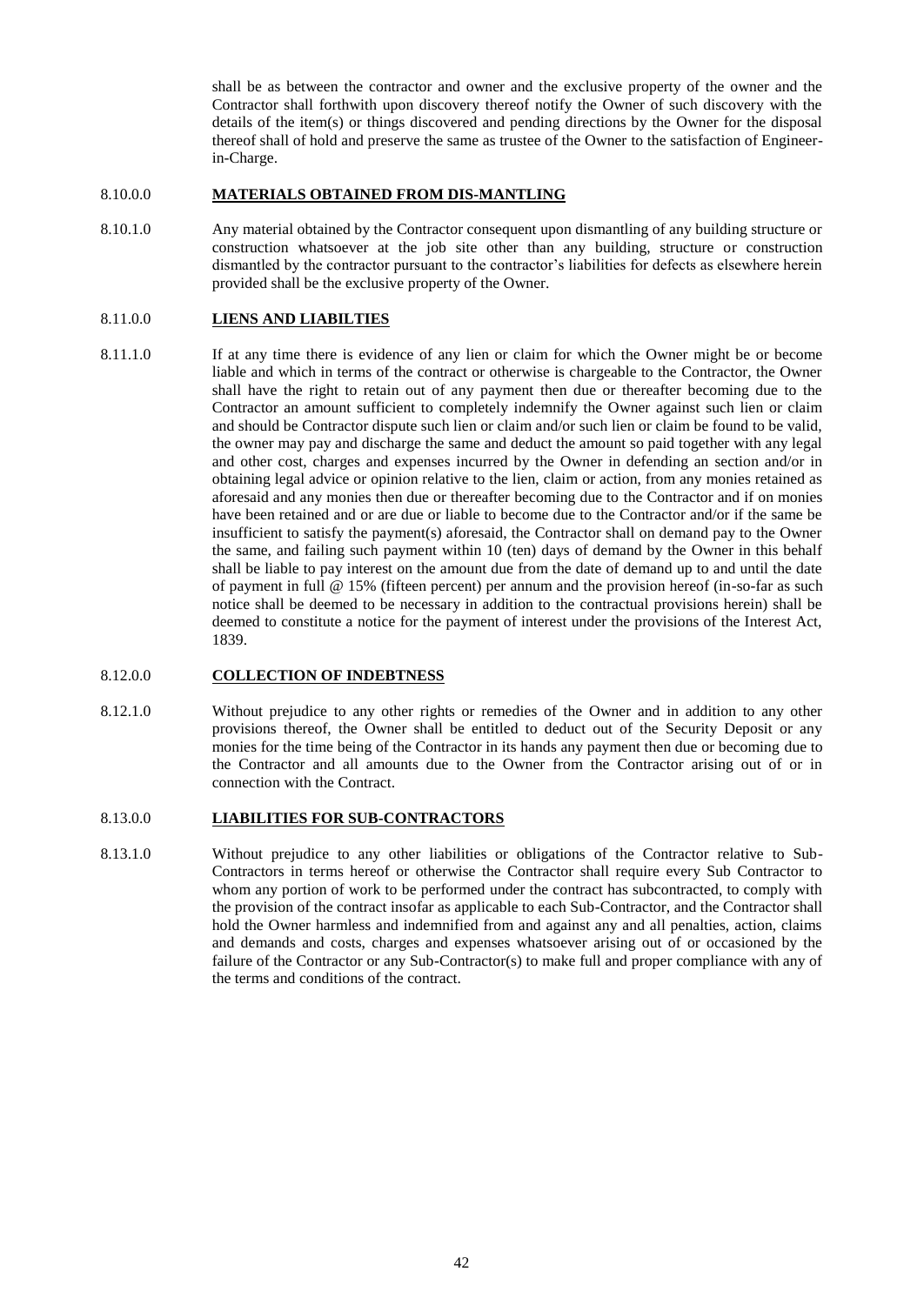## **SECTION-9**

#### **ARBITRATION & CONCILIATION**

## 9.0.0.0 **ARBITRATION & CONCILIATION**

**At the first instance both the parties shall make efforts to resolve the dispute through conciliation as per the procedures laid down in the Arbitration and Conciliation Act, 1996 failing which, disputes shall be referred to the arbitration as per the provision provided hereunder.**

**All matters, questions or differences whatsoever which shall at any time arise between the parties hereto, touching the construction, meaning, operation or effect of the contract or out of the matters relating to the contract or breach thereof or the respective rights or liabilities of the parties whether during execution or after completion of the work or whether before or after termination, shall after written notice by either party to the contract be referred to the sole arbitration of General Manager, Panipat who may himself enter into the reference as Arbitrator or appoint any other person to be the Arbitrator. The arbitration proceedings shall be governed by the Arbitration and Conciliation Act, 1996 or any statutory modification or re-enactment thereof and the rules made thereunder.**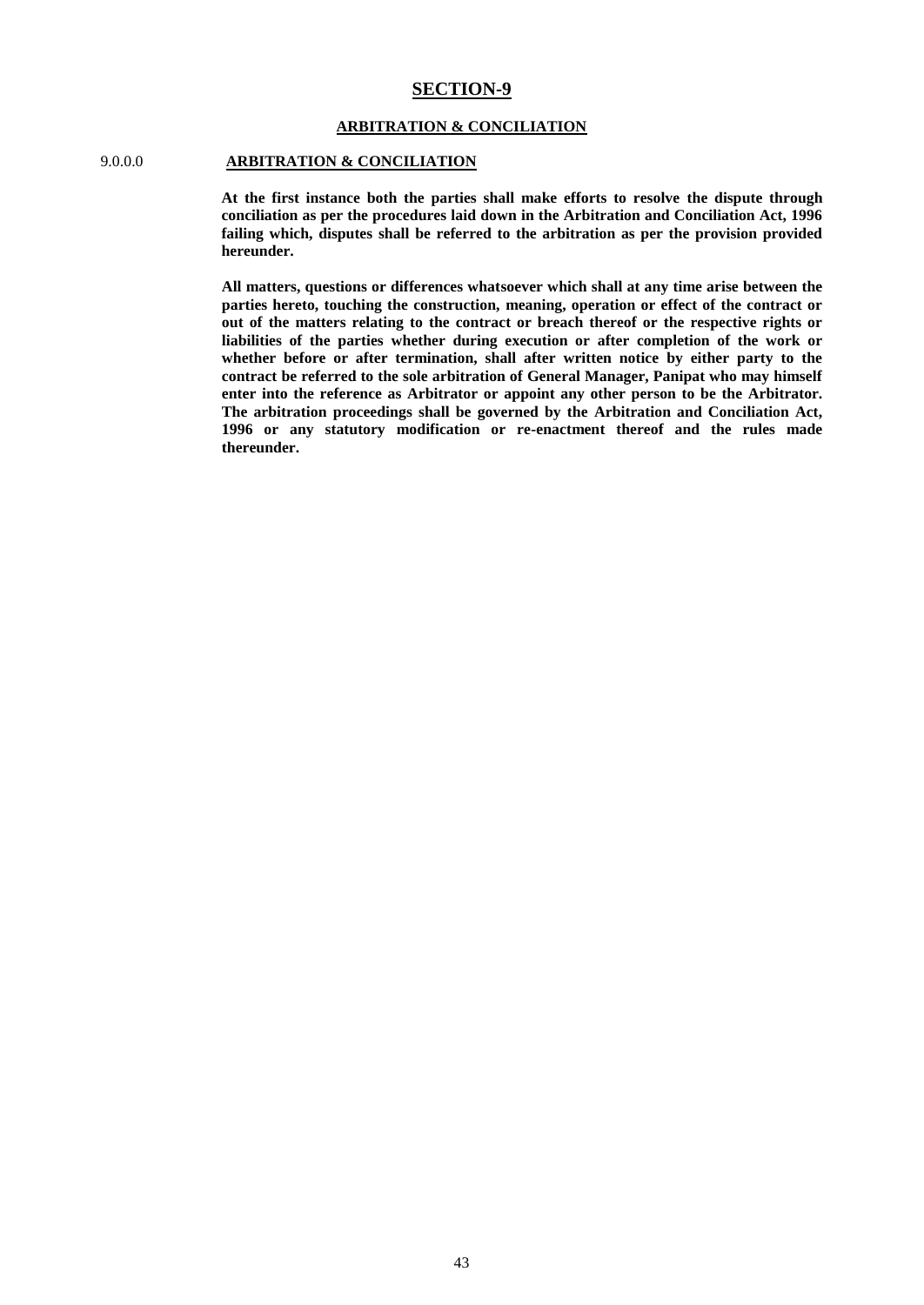# **SECTION – 10**

## **SAFETY CODE**

## 10.0.0.0 **GENERAL**

10.0.1.0 Contractor shall adhere to safe construction practice and guard against hazardous and unsafe, working conditions and/shall comply with Owner's safety rules as/set forth herewith.

## 10.1.0.0 **FIRSTAID AND INDUSTRIAL INJURIES**

- 10.1.1.0 Contractor shall maintain first-aid facilities for its employees and those of its sub-contractors.
- 10.1.2.0 Contractor shall make outside arrangements for ambulance service and for the treatment of industrial injuries. Names of those providing these services shall be furnished to Engineer-incharge prior to start of construction and their telephone number shall be prominently posted in Contractor's field office.
- 10.1.3.0 All critical industrial injuries shall be reported promptly to Engineer-in-charge and a copy of Contractor's report covering each personal injury requiring the attention of a physician shall be furnished to Owner.

#### 10.2.0.0 **GENERAL RULES**

10.2.1.0 Carrying/striking of matches, lighters inside the project area is strictly prohibited Violators of the no smoking rules shall be discharged immediately. Within the operation area, no hot work shall be permitted without valid gas, safety/fire permits. The Contractor shall be held liable and responsible for all lapses of his sub-contractors employees in this regard.

# 10.3.0.0 **CONTRACTORS BARRICADES**

- 10.3.1.0 Contractor shall erect and maintain barricades required in connection with his operation to guard to protect.
	- i) Excavations
	- ii) Hoisting area
	- iii) Area adjudged hazardous by Contractor's/Owner's/Inspectors
	- iv) Owner's existing property liable to damage by Contractor's operation, in the opinion of Engineer-in-charge/Site Engineer.
	- v) Rail-Road unloading spots.
- 10.3.2.0 Contractor's employees and those of its sub-contractors shall become acquainted with Owner's barricading practice and shall respect the provisions thereof.
- 10.3.3.0 Barricades and hazardous area adjacent to but not located in normal routes of travel shall be marked by red flasher lanterns at nights.

## 10.4.0.0 **SCAFFOLDING**

- 10.4.1.0 Suitable scaffoldings shall be provided for workmen for all works that can not safely be done from the ground or from solid construction except such short period work as can be done safely from ladders. When a ladder used, an extra mazdoor shall be engaged for holding the ladder and if the ladder is used carrying materials as well, suitable foot-holds shall be provided on the ladder and the ladder shall be given in inclination not steeper than 1 in 4 (1 horizontal and 4 vertical).
- 10.4.2.0 Scaffolding or staging more than 12' above the ground floor, swing or suspended from an overhead support or the erected with stationary support shall have a guard rail properly attached, bolted, braced and otherwise rewarded at least 3' high above the floor or platform of scaffolding or staging and extending along the entire length of the outside and ends thereof with only such openings as may be necessary for the delivery of materials. Such scaffolding or staging shall be so fastened as to prevent it from swaying from the building of structure.
- 10.4.3.0 Working platform, gangways and stairways should be so constructed that they should not soundly or unequally and if the height of the platform or the gangway or the stairway is more than 12' above ground level or floor level, they should be closely boarded should have adequate width and should be suitably fastened as described in 10.4.2.0 above.
- 10.4.4.0 Every opening in the floor of a building or in a working platform be provided with suitable means to prevent the fall or persons or materials by providing suitable fencing or railing whose minimum height shall be  $3'-0$ ".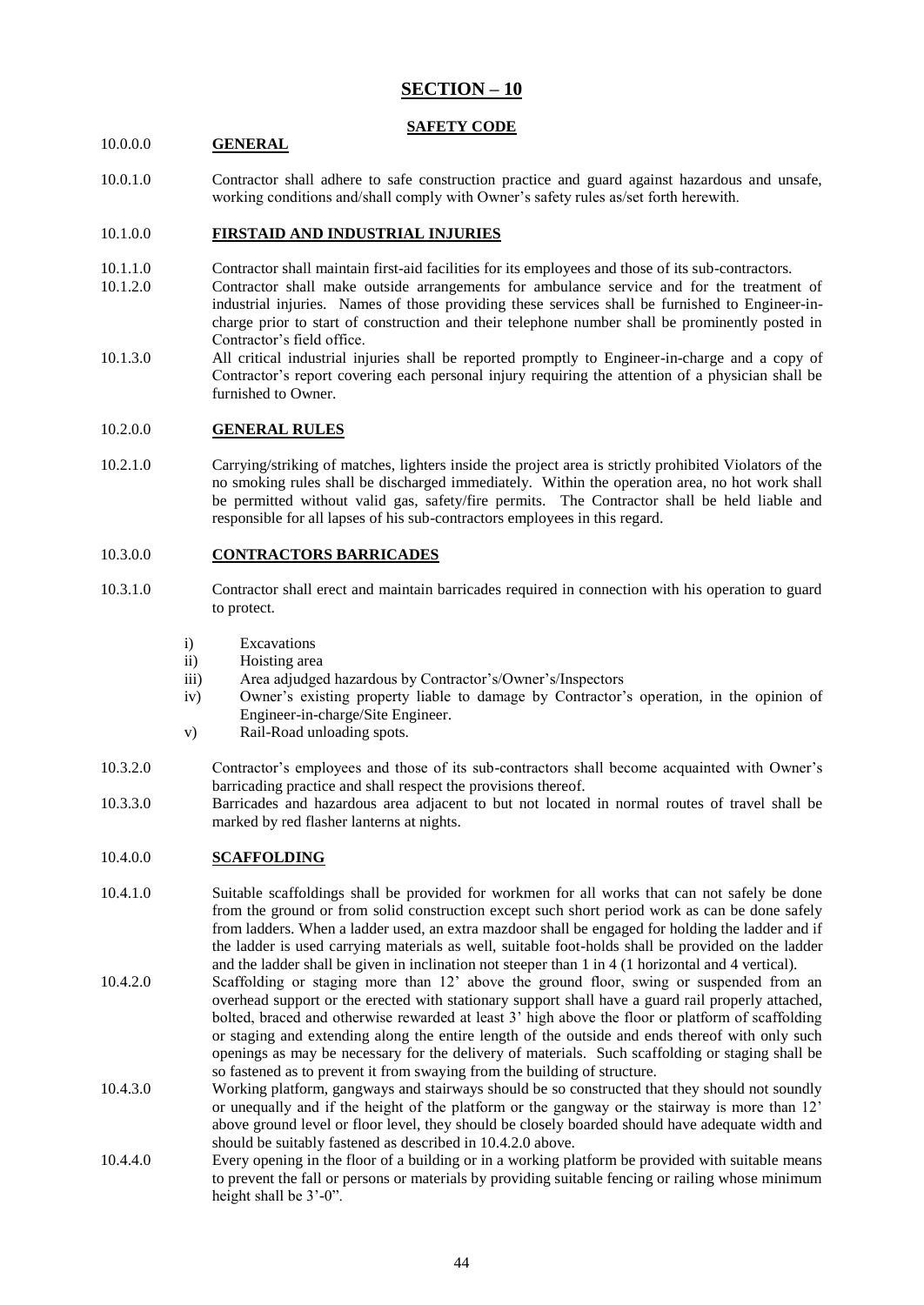10.4.5.0 Safe means of access shall be provided to all working platforms and other working places. Every ladder shall be securely fixed No. portable single ladder shall be over 30' in length while the width between the side rails in lung ladder shall in no case be less than 11.5 inches for ladder upto and including 10' in length for longer ladder this width would be increased at least 1/4" for each additional foot length. Uniform step spacing shall not exceed 12" Adequate precautions shall be taken to prevent danger from electrical equipment. No materials on any of the site of work shall be so stacked or placed as to cause danger or inconvenience to any person. The Contractor shall also provide all necessary fencing and lights to protect the workers and staff from accidents, and shall be bound to bear the expenses of defense of every suit, action or other proceeding at law that may be brought b any person for injury sustained owing to neglect of the above precautions and to pay damages and costs which may be awarded in any such suit or action or proceedings to any such person or which may be with the consent of the Contractor be paid to compromise an claim by an such person.

#### 10.5.0.0 **EXCAVATION AND TRENCHING**

- 10.5.1.0 All trenches 4' or in depth, shall at all times be supplied with atleast one ladder for each 10' or fraction thereof.
- 10.5.2.0 Ladder shall be extended from bottom of the trench to at least 3'-3" above the surface of the ground. The site of the trenches which are 5' or more in depth shall be stepped back to give suitable slope, securely held by timber backing, so as to avoid the damager of slides of collapse. The excavated material shall not be placed within 5' of the edge of the trench or half of the trench or Cutting shall be done from top bottom. Under no circumstances under mining or under cutting be done.

#### 10.6.0.0 **DEMOLITION**

- 10.6.1.0 Before any demolition work is commenced and also during the process of the work all roads and upon area adjacent to the work site shall either be closed or suitably protected.
- 10.6.2.0 No electric cable or apparatus which is liable to be source of danger over a cable or apparatus used by the Operator shall remain electrically charged.
- 10.6.3.0 All practical steps shall be taken to prevent danger to persons employed from risk of fire or explosion or flooding. No floor, or other part of the building shall be so over-loaded with debris or material as to render it unsafe.

#### 10.7.0.0 **SAFETY EQUIPMENTS**

- 10.7.1.0 All necessary personal safety equipment as considered adequate by the Engineer-in-charge should be made available for the use to the persons employed on the site and maintained in conditions suitable for immediate use, and the Contractor should take adequate steps to ensure proper use of equipment by those concerned.
- 10.7.2.0 Workers employed on mixing asphaltic materials, cement and lime mortars shall be provided with protective foot-wear and protective gloves.
- 10.7.3.0 Those engaged in white washing and mixing or stacking of cement bags or any materials which are injurious to the eyes shall be provided with protective goggles.
- 10.7.4.0 Those engaged in welding and cutting work shall be provided with protective face and eyeshields, hand gloves. Etc.
- 10.7.5.0 Stone breakers shall be provided with protective goggles and protective clothing and seated at sufficiently safe intervals.
- 10.7.6.0 When workers/are employed in sewers and manholes which are in use the Contractor shall ensure that the manhole covers are opened and are ventilated at least for an hour before the workers are allowed to get into the manholes and the manholes so opened shall be cordoned off with suitable railing and provided with warning signals or boards to prevent accident to the public.
- 10.7.7.0 The Contractor shall not employ men below the age of 18 years and women on the work of painting of products containing lead in any form wherever men above the age of 18 years are employees on the work of lead painting the following precautions should be taken.
- 10.7.7.1 No paint containing lead or lead product shall be used except in the form of paste or readymade paint.
- 10.7.7.2 Suitable face masks shall be supplied for use by the workers when paint is applied in the form of spray or a surface having lead paint dry rubbed and scrapped.
- 10.7.7.3 Overall shall be supplied by the Contractor to the workmen and adequate facilities shall be provided to enable the working painters to wash during and on cessation of work.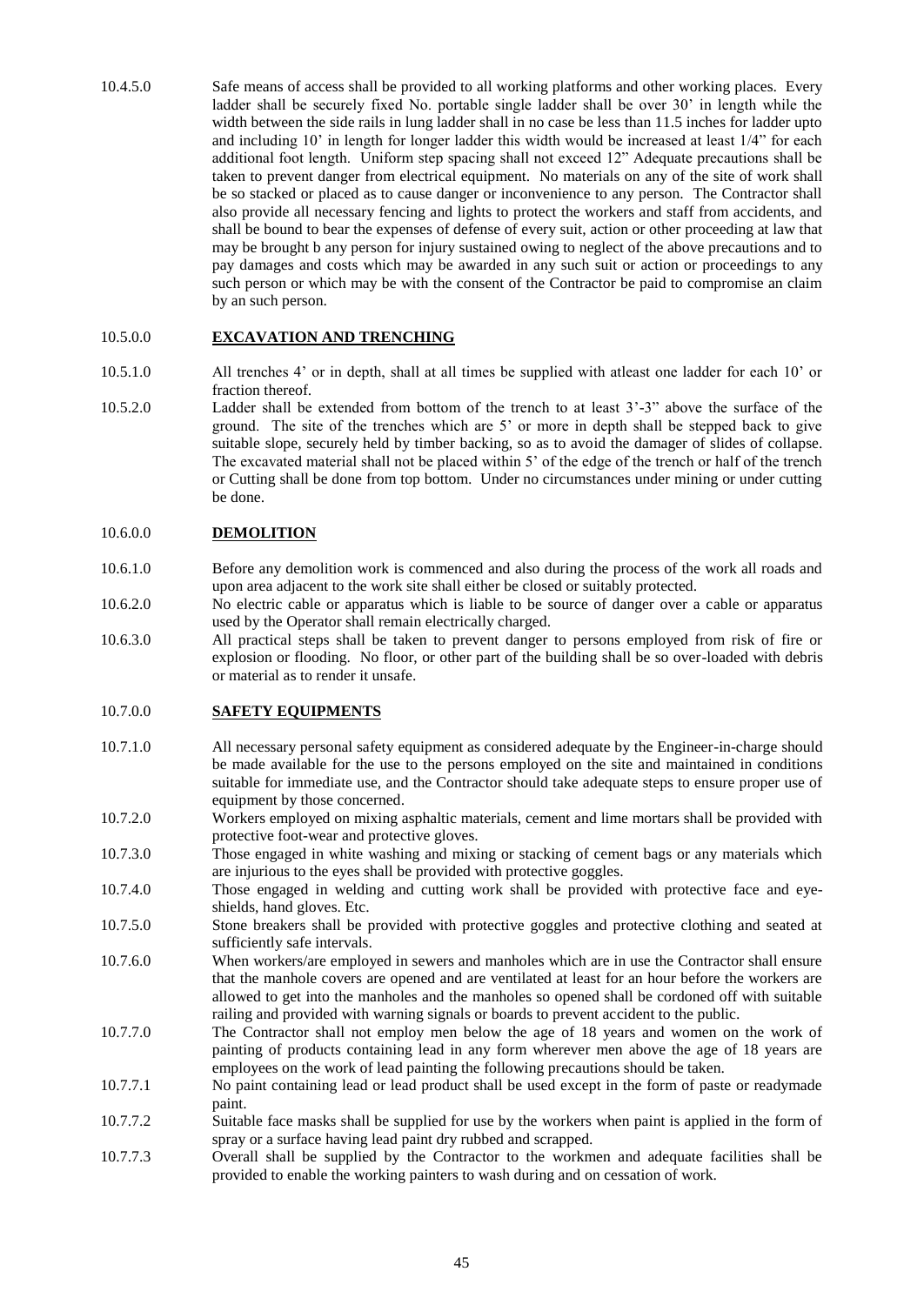#### 10.8.0.0 **RISKY PLACES**

10.8.1.0 When the work is done near any place where there is a risk of drowning all necessary safety equipment shall be provided and kept ready for use and all necessary steps taken for prompt rescue of any person in danger and adequate provision should be made for prompt first aid treatment of all injuries likely to be sustained during the course of the work.

#### 10.9.0.0 **HOISTING EQUIPMENT**

- 10.9.1.0 Use of hoisting machines and tackle including their attachments, anchorage and supports shall conform to the following standards or conditions.
- 10.9.1.1 These shall be of good mechanical construction, sound materials and adequate strength and free from patent defect and shall be kept in good condition and in good working order.
- 10.9.1.2 Every rope used in hoisting or lowering materials or as means of suspension shall be of durable quality and adequate strength and free from patent defects.
- 10.9.1.3 Every crane driver or hoisting appliance operator shall be properly qualified and no person under the age of 21 years should be in-charge of any hoisting machine including any scaffolding, which or give signals the operator.
- 10.9.1.4 In case of every hoisting machine and of every chain ring hook, shackle, swivel and pulley block used in hoisting or lowering or as means of suspension, the safe working load shall be ascertained by adequate means. Every hoisting machine and all gear referred to above shall be plainly marked with the safe working load and the conditions under which it is applicable shall be clearly indicated. No part of any machine or any gear referred to above in this paragraph shall be loaded beyond the safe working load except for the purpose of testing.
- 10.9.1.5 In case of departmental machine, the safe working load shall be notified by the Engineer-incharge. As regards to Contractors machines, the Contractor shall notify the safe working load of the machine to the Engineer-in-charge, whenever he brings an machinery to site of work and get it verified by the Engineer-pin-Charge concerned.

#### 10.10.0.0 **ELECTRICAL EQUIPMENT**

10.10.1.0 Motors, Gearing Transmission, Electrical wiring and other dangerous parts of hoisting appliances shall be provided with sufficient safeguards, hoisting appliance should be provided with such means as will reduce to the minimum the risk of accident, descent of the load, adequate precautions shall be taken to reduce to the minimum the risk of any part of a suspended load becoming accidentally displaced. When workers are employed on electrical installations, which are already energized, insulating mats, wearing apparon, such as gloves, and boots as may be necessary shall be provided. The workers shall not wear any rings, watches and carry keys or other materials, which are good conductors of electricity.

#### 10.11.0.0 **MAINTENANCE OF SAFETY DEVICE**

10.11.1.0 All scaffolding, ladders and other safety devices mentioned or described therein shall be maintained in safe conditions and no scaffolding, ladder or equipment shall be altered or removed while it is/in use, Adequate washing facilities should be provided at or near place of work.

#### 10.12.0.0 **DISPLAY OF SAFETY INSTRUCTIONS**

10.12.1.0 These safety provisions should be brought to the notice of all concerned by display on a notice board at a prominent place at the work spot. The person responsible for compliance of the safety code shall be named therein by the Contractor.

#### 10.13.0.0 **ENFORCEMENT OF SAFETY REGULATIONS**

10.13.1.0 To ensure effective enforcement of the rules and regulations relating to safety precautions, the arrangements made by the Contractor shall be open to inspection by the Welfare Officer, Engineer-in-Charge or Safety Engineer or the Owner or their representative.

#### 10.14.0.0 **NO EXEMPTION**

10.14.1.0 Notwithstanding the above Clause 10.0.0.0 to 10.13.0.0 there is nothing in these to exempt the Contractor from operation of any other Act or rules in force in the Republic of India.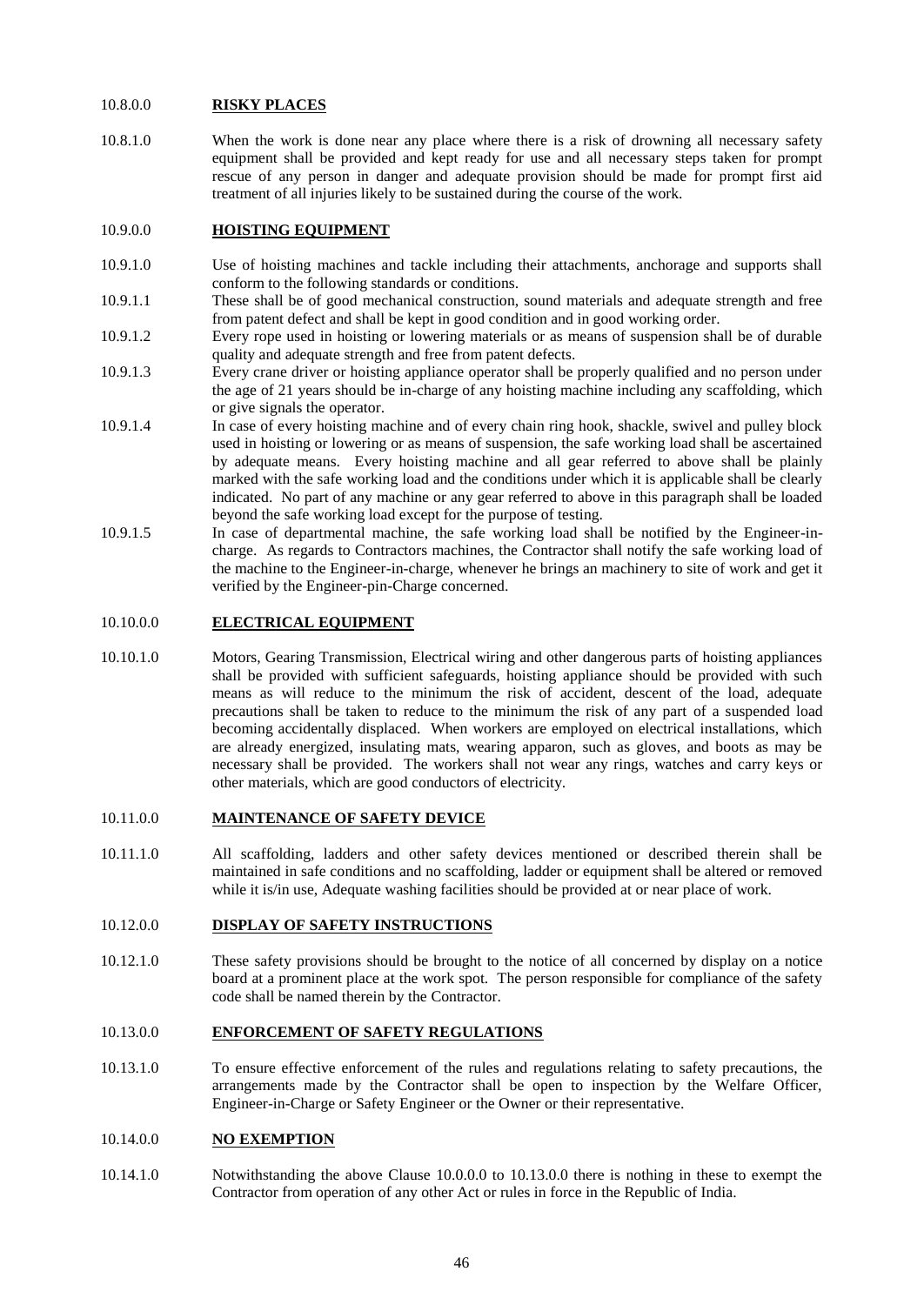- 10.14.2.0 The works throughout including any temporary work shall be carried on in such a manner as not to interfere in any way whatsoever with the traffic on any roads or footpaths at the site or in the vicinity etc. or an existing works whether the property of the Owner or of a third party.
- 10.14.3.0 In addition to the above, the Contractor shall abide by the safety Code provision as per CPWD Safety Code framed from time to time.
- 10.14.4.0 The Contractor shall also arrange to obtain valid gate passes for his men and equipment from the concerned authorities of the Project.
- 10.14.5.0 No man/materials/equipment not covered by valid passes shall be permitted within the project area and no material/equipment shall be permitted to be taken out of the project area, unless authorized by the concerned authorities of the project. The Contractor shall be held fully responsible for any or all delays/losses/damages that may result consequent on any lapses that may occur the part of his sub-contractors/employees in this regard.

# **(a) GENERAL INSTRUCTIONS OF TENDERS**

- 1.0 National Fertilizers Limited, a company registered in India under the Companies Ac, 1956, having its registered office at Scope Complex, Core-III, 7, Institutional Area, Lodhi Road, New Delhi – 110 003 invites tenders under sealed cover from bona-fide, experienced contractors of financial standing and reputation for the jobs relative to the Fertilizers Factory at Panipat (Haryana) for **"ARC for Misc. Civil Works in Factory & Township Areas and Operation of Sump Pump House in Township during 2021-22"** for the M/s Panipat Fertilizer Factory and more specifically described in the Tender Documents; upon the terms and conditions in the tender documents.
- 2.0 **"Owner"** shall mean National Fertilizers Limited.

## 3.0 **The tender documents** shall consist of the following.

- i) General Instructions to the tenders.
- ii) Special conditions to Contract.
- iii) General Directions and Conditions of Contract.
- iv) Job Specifications.
- v) Tender Drawings.
- vi) Time schedule.
- vii) Form of Contract.
- viii) Form of Tender.
- ix) Preamble to bill of quantities.
- x) Form of Schedule of Rates.
- xi) Addendum/Addenda to Tender Documents (if any).
- 4.0 **The price** of  $\bar{\tau}$  **1000.00** (Rupees One Thousand only) payable for a copy of tender documents, is made up for use of Tender Documents.

# **INSTRUCTIONS OF TENDERER**

- 5.0 Tenderers are advised to study the terms and conditions as laid down in tender document and also to inspect and examine the site and its surroundings and satisfy themselves before submitting their tenders, as to the nature of the ground and subsoil (so far as is practicable), the form and nature of the site, the means of access of the site, the accommodation they may require and in general shall themselves obtain all necessary information as to risk, contingencies and other circumstances which may influence or affect their tender. A tenderer shall be deemed to have full knowledge of the terms and conditions of contract and shall be deemed to have full knowledge of the site, whether he inspects it or not and no extra charge consequent on any misunderstanding or otherwise shall be allowed.
- 5.1 Tender documents shall remain the property of owner and if obtained by one intending tenderer shall not be utilizable by another without the consent of the owner. Not more than 2 copies of tender documents shall be issued to an one intending tenderer.
- 5.2 The tender shall be completely filled in all respect and shall be tendered together with requisite information and annexures. Any tender incomplete in any particular shall be liable to be rejected.
- 5.3 If the space in the tender or any schedule or annexure thereto is insufficient, pages shall be separately added. These shall be consequently page-numbered as also shall carry the tender document number and shall be signed by the tenderer and entered in the Index for the tender.
- 5.4 Tenderers shall submit their tenders complete in all respects in sealed cover as under together with all documents mentioned in the tender so as to reach the office of Sr. Manager (Civil), National Fertilizers Limited, Panipat – 132 106 at Technical Building.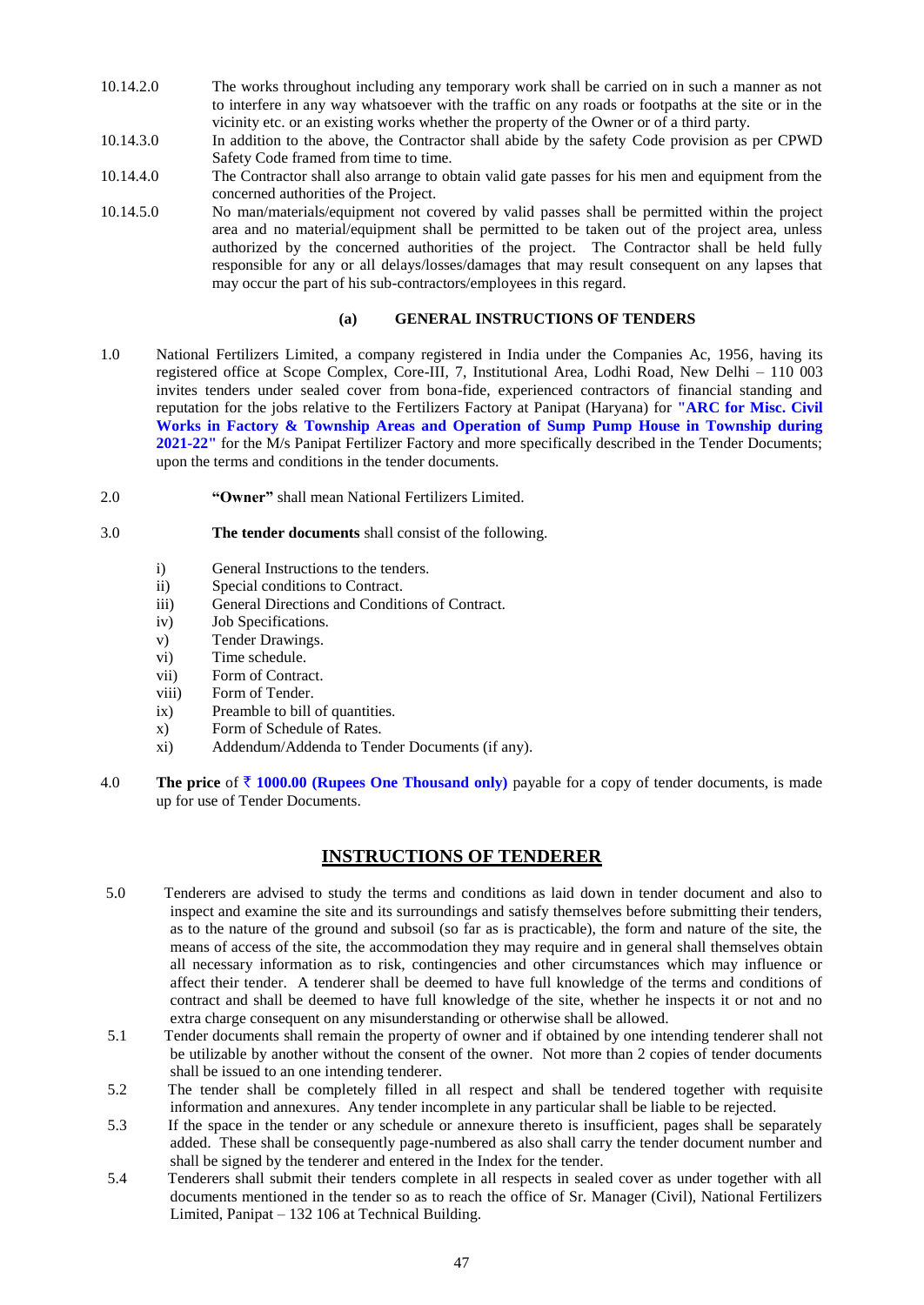- i) The Contractor should submit their quotations in three separate envelopes. First envelope marked "ENVEOPE-1" and superscribed "EMD" should contain the earnest money, Second envelope marked "ENVELOPE-II" and conditions of contract alongwith duly filled in ANNEXURES, as supplied to the contractor, duly signed on each page as token of acceptance of the same and the Third envelope marked "ENVELOPE-III" and superscribed "PRICE BID" should contain the quoted rates and amount on the performa of "Schedule of Quantities "as supplied to contractor. No condition should be mentioned on this performa. All the three sealed envelopes should be stapled together or placed in a separate envelope and submitted in the Tender Box on/before Scheduled date and time of submission of tenders as per referred NIT.
- ii) The tenderer should also see the 'technical Specifications' enclosed with this this document and quote his rates accordingly on the Schedule of Quantity enclosed The tender shall be accompanied by **"Bid Security Declaration" made on Letter Head and duly signed & stamped by the authorized signatory of the Contractor.**
- iii) Not more than one tender shall be submitted by a contractor or by a firm of contractors. No two or more concerns in which an individual is interested as a proprietor and/or a partner shall tender for the execution of the same works. If they do so, all such tenders shall be liable to be rejected.
- iv) Submission of a tender by a tenderer implies that he has read this notice and all other contract documents and has made himself aware of the scope and specifications of the works to be done and of conditions and rates at which stores, tools and plant, etc. will be issued to him by NFL and local conditions and other factors bearing on the executing of the works.
- v) A tenderer shall quote in figures as well as in words the rate(s) tendered, the amount of each item shall be worked out and the requisite totals given. Special care shall be taken to write rates in figures and words and the amounts in figures only in such a way that interpretation is not possible. The total amount shall be written both in figures and in words.
- vi) Tenderers must give their postal address as well as their residential address with phone numbers of themselves or their Chief Executive or Agent, in the tender at the proper place. The tender documents submitted by the tenderer will be rejected if he or his agent cannot be contacted after reasonable search and the earnest money will be forfeited by NFL.
- vii) The tenderer shall sign at the bottom right hand corner of every page of the tender documents in token of acceptance of NFL's conditions and for the purpose of identification. Tenders received without signature and seal of the contracting firm shall be summarily rejected which shall be final and binding.
- viii) When the tender submitted is not in the name of an individual, the tender shall disclose the nature, constitution and registration of the tendering firm and shall be signed by persons or a person duly authorized by the firm b means of legal document/Power of Attorney, a duly certified copy of the same shall be attached with the tender. For illustration, in the event of a tender being submitted by a partnership firm it must be signed separately by each partner or by a person holding power of attorney authorizing him to do so. Such power of attorney shall be produced with the tender and it must disclose that the firm is duly registered under the Indian Partnership Act.
- ix) It is the responsibility of the contractor to keep their labour in the specified area only. Strict action would be taken against the labour and contractor, if found at other than the work places and or indulge in unlawful activities.
- x) The Contractor shall have to give an undertaking in writing in the enclosed Annexure 'A' alongwith the tender that all the conditions of inviting tenders are acceptable to him without any reservation  $\&$  he himself has ascertained the quantum, nature & procedure for carrying out the job. (Envelope-II).
- xi) Declaration regarding relations in NFL, proof of Permanent Income Tax Account Number and PF Regn. No. are to be provided in the enclosed Annexure 'B' (Envelope-II).
- xii) Declaration regarding unconditional offer is to be signed by the contractor and submitted as per Annexure – "C" (Envelope-II).
- xiii) The General Directions and Conditions of Contract (GDCC) shall form part of the contract and these are to be signed by the contractor as a token of acceptance of the same and submitted as per Annexure – "D" (Envelope-II).
- xiv) These instructions to tenderers shall form part of the contract documents.
- 5.5 The sealed tenders must reach the above address before the time limit specified in the Notice Inviting Tender.
- 5.6 The tender shall be opened on the date and at the time specified in the Notice Inviting Tender.
- 5.7 Tenderers shall set their quotation in the firm figures and without qualifications or variations or additions in the terms of the tender documents. Tenders containing qualifying expressions such as "subject to minimum acceptance" or "subject to prior sale" or any other qualifying expressions or incorporating terms and conditions at variance with the terms and conditions incorporated in the tender documents shall liable to be rejected.
- 5.8 The tenders, as submitted shall consist of the following:-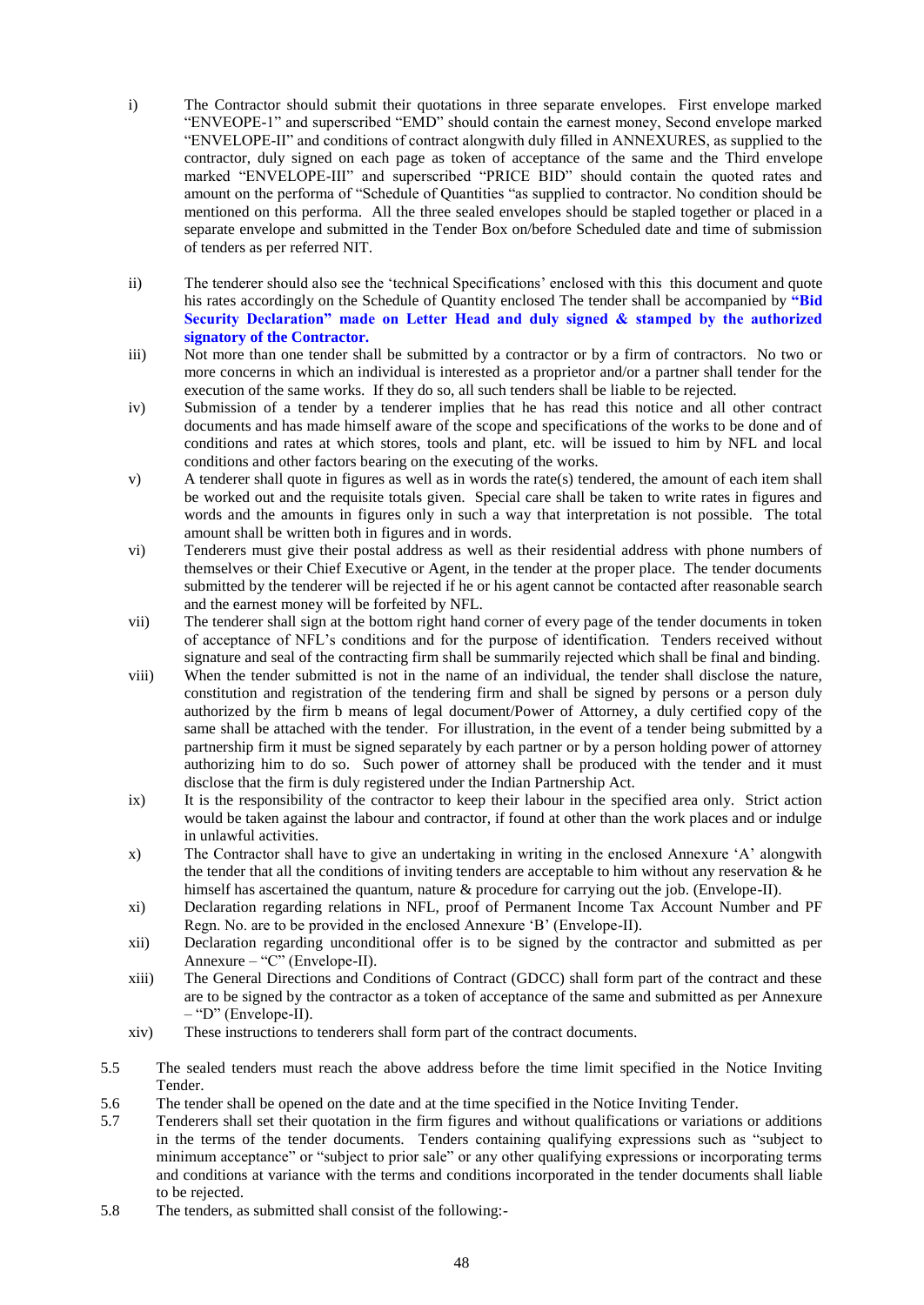- i) Complete set of tender documents duly filled in and signed by the tenderers as prescribed in different clauses of the tender documents.
- ii) Schedule of rates in the form of Schedule of rates.
- iii) Earnest Money amounting to and in the manner specified.
- iv) Power of Attorney or other proof authority (or a copy duly attested by a Gazetted Officer) of the person who has signed the tender.
- v) Income Tax Clearance Certificate and sales tax clearance certificate in original or true copies duly attested by a Gazetted Officer.
- vi) Information regarding tenders in the form annexed to the form of tender.
- vii) Information regarding the tenderer's work of comparable nature in the form annexed to the form of Tender.
- viii) Information regarding construction organization and equipment in the form annexed to the form of Tender.
- ix) Solvency Certificate from a Nationalized/Scheduled Bank.
- x) Any other documents required in terms of this notice.
- 5.9 The owner reserves the right to reject, accept or prefer a tender without assigning any reason whatsoever. The work may be split up between two or more tenderer.
- 5.10 The tender shall be irrevocable upto the expiry of 4 (four) months from the date of opening of price bids.

## 5.11 RATES TO BE FIGURES AND WORDS:

The tenderers shall quote in English both in figures as well as in words the rates and amount tendered by him in the form of schedule of Rates forming part of the Tender Documents, in such a way that interpolation is not possible. The amount for each item shall be worked out and entered and requisite totals be given of all items. The tendered amount for the work shall be entered in the tender and duly signed by the tenderer. If some discrepancies are found between the rates given in words and figures or the amount shown in the tender, the following procedure shall be followed.

- a) When there is a difference between the rates in figures and words, the rates which correspond to the amount worked out by the tenderer shall be taken as correct.
- **b**) When the rate quoted by the tenderer in figures and words, tallies but the amount is incorrect, the rate quoted by the tenders shall be taken as correct.
- c) When it is not possible to ascertain the correct rate in the manner prescribed above, the rate as quoted in words shall be adopted.

# **5.11.1** CORRECTIONS AND ALTERATIONS

All corrections and alterations in the entries of tender papers shall be signed in full by the tenderers with date. No erasures or overwriting are permissible.

#### 5.12 SIGNING OF TENDER

- i) The tender shall contain the name, residence and place of business of the persons(s) making the tender and shall be signed by the tenderer with his usual signature. Partnership firms shall furnish the full name of the partners in the tender, and shall annex a copy of the partnership deed to the tender. It shall be signed in the partnership name by all the partners or by duly authorized representative followed by the name and designation of the person signing. Tenderers by Corporations by a person duly authorized to do so.
- ii) The person signing the tender shall state his capacity as also the source of his ability to bind the tenderer. The power of attorney or authorization of other documents constituting adequate proof of the ability of the signatory to bind tenderer shall be annexed to the tender. The Owner may reject outright any tender unsupported by adequate proof of the signatory's authority.
- iii) When a tenderer signs a tender in a language other than English the total amount tendered should in addition by written in the same language. The signature should be attested by at least one witness.

# 5.13 WITNESS

Name, occupations and Addresses of the witnesses shall be stated below their signature. Witnesses shall be persons of Status.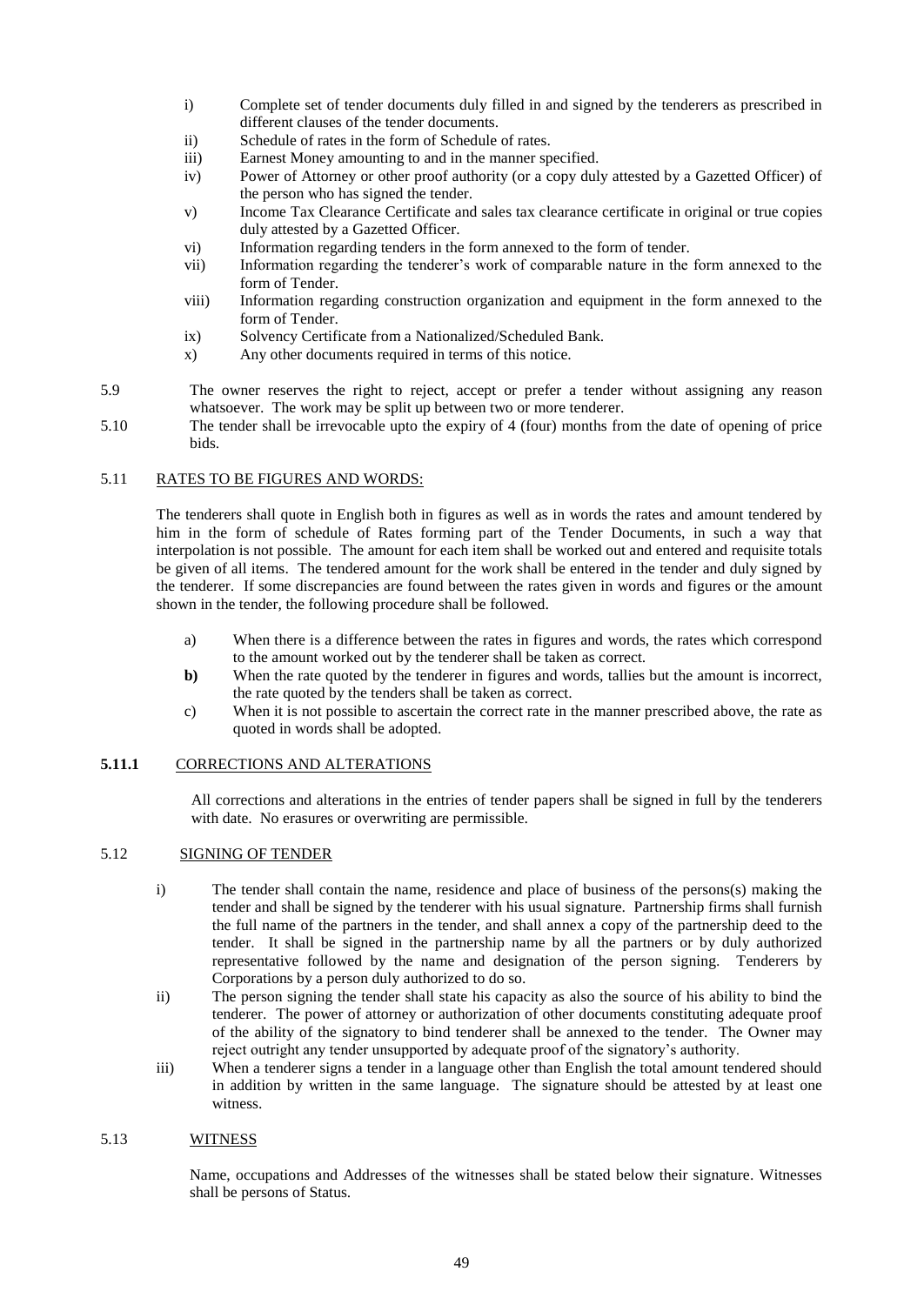#### 5.15 ALL PAGES TO BE INITIALED

All signatures in tender documents shall be dated as well as pages of all sections of tender documents shall be initialed at the owner right hand corner or signed wherever required in the tender documents by the tenderer or by the person holding power of attorney authorizing him too sign on behalf of the tenderer before submission of tender.

#### 5.16 CANVASSING

 Canvassing in connection with tenders is strictly prohibited and the tenderers, who resort to canvassing shall be liable to rejection.

#### 5.17 PAST EXPERIENCE

The tenderer shall enclose documents to show that he has previous experience in having successfully completed in the recent past works of this nature together with the names of Owner, location of sites and value of contract.

#### **6.0 EARNEST MONEY**

- 6.1 The tenderer shall as a condition for the consideration of the tender, pay the sum specified in the Notice Inviting Tender in the manner specified in the "Form of Tender". In case of cash deposit, he shall attach the official receipt with the tender. Tender is liable to be rejected for failure to deposited Earnest Money, alongwith the tender.
- 6.2 The earnest money of unsuccessful tender(s) shall be refunded without interest only after the award of the work is finalized.
- 6.3 The earnest money deposited by the successful tenderer shall be retained towards the Security Deposit as elsewhere in the tender documents provided for the fulfillment of the Contract, but shall be forfeited if the successful tenderer fails to deposit as specified in the General Conditions of Contract and/or fails to commence work at each job site within 10 (ten) days of handing over of the job site or any part thereof to and/or fails to execute the contract within 10 (ten) days of receipt of letter of acceptance in his behalf from the Owner or such extended period as may be permitted by the Engineer-in-charge for this purpose.

#### **7.0 TIME FOR COMPLETION**

 The time allowed for completion of the work is as shown in the time Schedule.

#### 8.0 **ADDENDA**

- 8.1 Addenda to the tender documents may be issued prior to the date of opening of the tenders to clarify documents or to reflect modifications in the design or contract terms.
- 8.2 Such addendum(s) issued shall be distributed in duplicate, to each person or organization to whom a set of tender documents shall be issued. Each recipient will retain one copy of such addendum(s) for submission alongwith his tender and return one signed copy to the authority inviting tenders as acknowledgement or receipt of the addendum. All such addendum(s) issued shall from part to the tender documents.

#### 9.0 **RETIRED COMPANY DIRECTORS**

No Director of the Owner is allowed to tender for a period of two years after his retirement from the employment of the Owner, without the previous permission of the Owner. The contract if awarded is liable to be cancelled if the tenderer is found at any time to be such a person, and has not obtained the permission of the Owner before submission of the tender. Any tender by a person aforesaid shall carry a disclosure thereof on the face of the tender and shall be accompanied by a copy of the document by which the requisite consent is given. Such disqualifications shall apply to every partner of a partnership firm.

9.1 Should a tenderer or contractor have a relation or relations or in the case of a firm or company of contractors. One or more of its share holder of relation or relations of share holders employed in NFL, the authority inviting tender shall be informed of the fact at the time of submission of the tender failing which NFL may in its own discretion reject the tender or rescind the contract.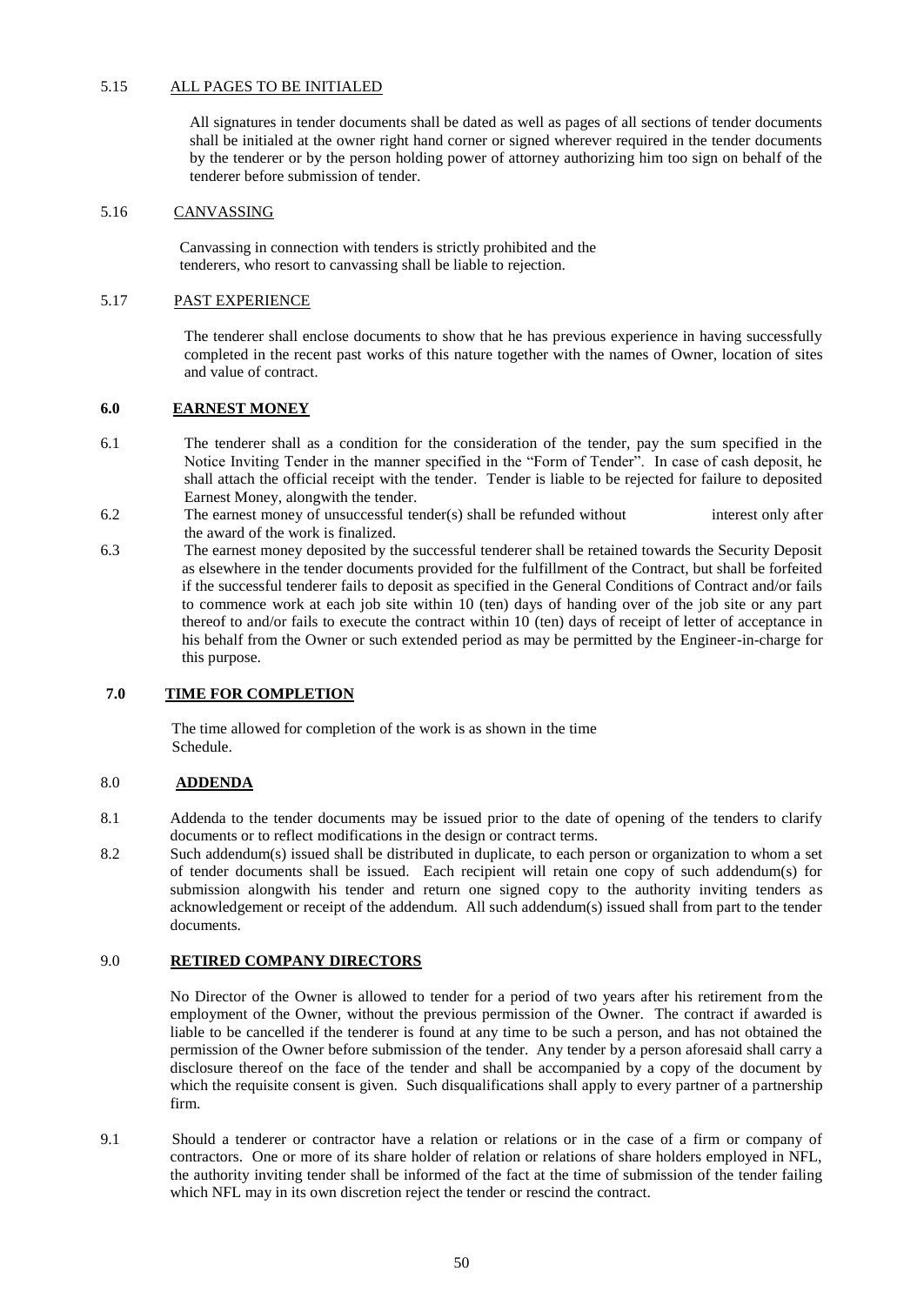### 10.0 **QUOTATIONS**

- 10.1 The tenderer shall quote to the jobs on the basis of the items entered in the Form of Schedule of Rates and shall quote separately for each and every item entered in the Form of Schedule of Rates.
- 10.2 The prices quoted shall be all inclusive as provided for in respect of the scheduled Rates in the General conditions of Contract and the owner shall not entertain an claim(s) for enhancement of the price(s) quoted on account whatsoever.

# **11.0 INFORMATION**

- 11.1 The information given in the tender documents and the plans and Drawings forming thereof is merely intended as a general information without undertaking on the part of the owner as to their accuracy and without obligation relative thereto upon the owner. The tenderers are expected to conduct their own surveys and investigations prior to tendering.
- 11.2 The quantities indicated in the form of Schedule of rates with respect to the various items are only approximate and are intended merely as a general information without undertaking as to the correctness thereof and without any obligation relative thereto upon the owner.
- 11.3 The tenderer shall before tendering and shall deemed before tendering to have undertaken a thorough study of the proposed work, the job sites involved, the site conditions, soil conditions the terrain, the climatic conditions, the labour, power, water, material and equipment availability any transport and communications facilities, the availability and transport suitability of borrow areas the availability of land for right of way and temporary office and accommodation quarters and all other factors and facilities necessary or relevant for the formulation of the tender supply of materials and performance of the work.

# 12.0 **SIGNING OF THE CONTRACT**

The successful tenderers shall be required to execute a formal contract in accordance with the Form of Contract within 10 (ten) days from the date of receipt of Letter of Acceptance from the Owner to do so.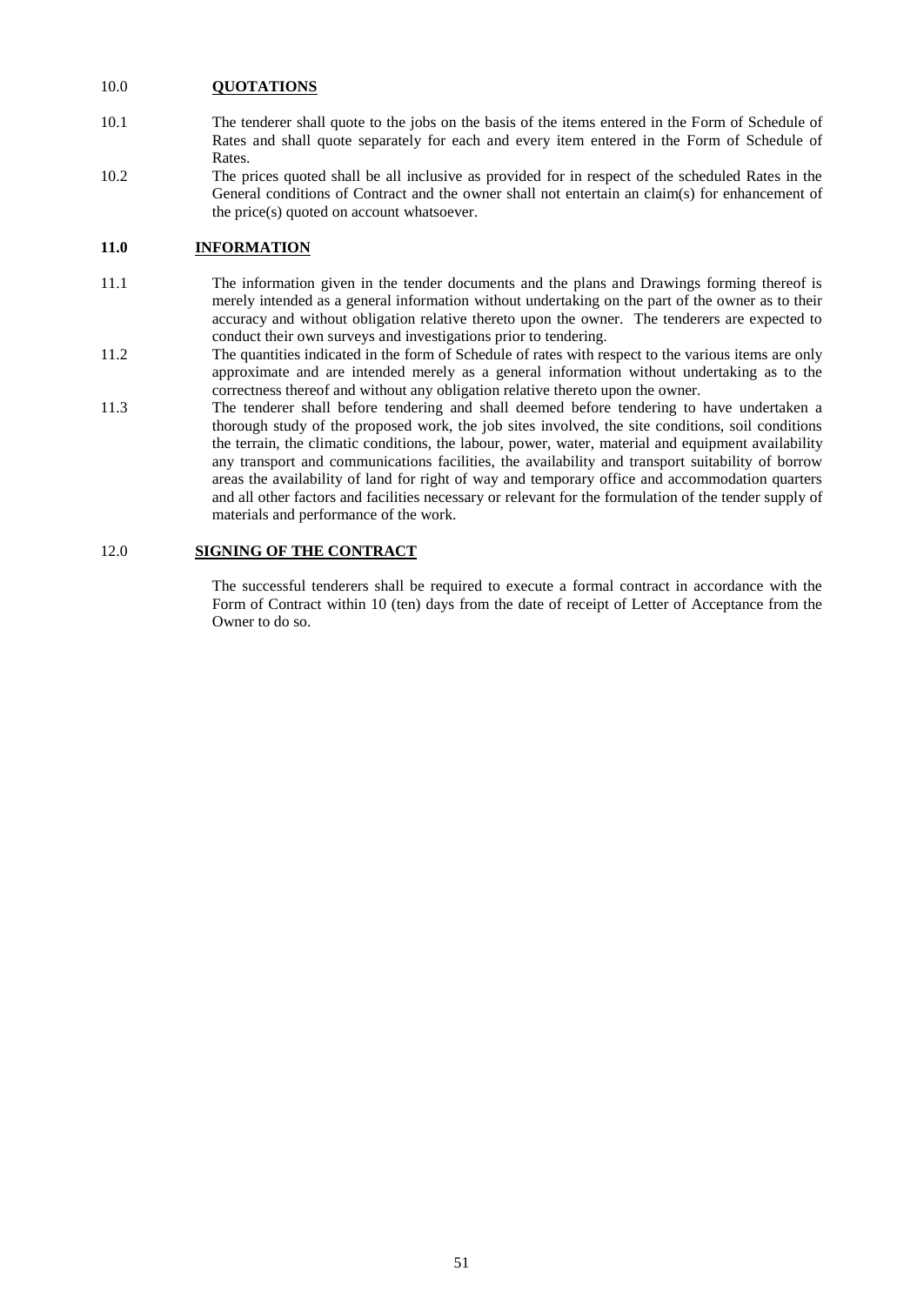#### (b) **FORM OF TENDER**

Serial No. Date: Note: No. 2012 12:30 and 2012 12:30 and 2012 12:30 and 2012 12:30 and 2012 12:30 and 2012 12:30 and 2013 12:30 and 2013 12:30 and 2013 12:30 and 2013 12:30 and 2013 12:30 and 2013 12:30 and 2013 12:30 and

From:

\_\_\_\_\_\_\_\_\_\_\_\_\_\_\_\_\_\_ \_\_\_\_\_\_\_\_\_\_\_\_\_\_\_\_\_\_ \_\_\_\_\_\_\_\_\_\_\_\_\_\_\_\_\_\_

To:

National Fertilizers Limited, \_\_\_\_\_\_\_\_\_\_\_\_\_\_\_\_\_\_\_\_\_\_\_

\_\_\_\_\_\_\_\_\_\_\_\_\_\_\_\_\_\_\_\_\_\_\_

Dear Sir's,

Having examined the Tender Documents consisting of the Notice Inviting Tender, General Instructions to Tenderers, General Direction and Conditions of Contract, Specifications, Plans, Tender, Drawings, Time Schedule, Job Specifications, Special Conditions of Contract preamble to bill of quantities. Form of contact, Form of Tender, Form of Schedule of Rates and addendum(s) to the tender documents and having understood the provisions of the said tender documents and having thoroughly studied the requirements of National Fertilizers Limited, relative to the work tendered for in connection with the Fertilizers Factory at Panipat and having, conducted a thorough study of the job site(s) involved, the site conditions soil conditions, the climatic conditions, labour, power water, material, equipment availability, the transport and communications facility, the availability and suitability of borrow areas, the availability of land, right of way and temporary office and accommodation quarters and all other factors and facilities and things whatsoever necessary or relative to the formation of tender and the performance of work. I/We hereby submit our tender offer for the performance of proposed work in accordance with the terms and within the time mentioned in the Tender Documents at the rate(s) quoted by me/us in the accompanying Schedule of Rates based on the Form of Schedule(s) of Rates included within the Tender documents and arrived a total contract value of Rs. (Rupees and application of the rates only) based on an application of the rates tendered in the applying schedule(s) of the relative quantities indicated in the Form of Schedule(s) of Rates forming part of Tender Documents.

If the work of any part thereof is awarded to me/us, I/We undertake to perform the work in accordance with the contract Documents as defined in the form of Contract forming part of the Tender Documents and accepted the terms and conditions of Contract as laid down therein and undertake within 10(ten) days of receipt of Acceptance of Tender to pay to and/or deposit with the National Fertilizers Limited, a sum which together with the amount of earnest money deposited, by me/us in terms thereof, shall make 2 ½% (Two and half percent) of the total contract value as specified in the Acceptance of tender for the purpose of security deposit by an one or more of the modes of payments specified in this behalf in the General Conditions of Contract, and to commence work at each job site(s) involved within 10 (ten) days of receipt of Letter of Acceptance from or on behalf of the National Fertilizers Limited, in this behalf failing which the National Fertilizers Limited shall be at liberty without further reference to me/us and without prejudice to any of its rights or remedies, to terminate the contract and of to forfeit the earnest money deposited terms hereof.

In consideration of the sum of Rupees 1/- (Rupees one only) paid to me/us by National Fertilizers Limited by adjustment in the price of Tender Documents I/We further undertake to keep my/our this tender offer open for a period of not less than 4 (four) Months from the Schedule Date of Opening of Tenders as specified in the General Instructions of Tenderers forming part of the Tender Documents.

I/We hereby further state that I/We none of us (in the case of a partnership firm) was/were employed as Directors of National Fertilizers Limited during the period of 2(Two) years immediately preceding the date hereof or I/We hereby declare that I/Shri\_\_\_\_\_\_\_\_\_\_\_\_\_\_\_\_\_\_\_\_ one of our partners (in the case of a partnership firm) was employed as a Director in the National Fertilizers Limited during the period of 2 (Two) years immediately preceding the date hereof and that I/Shri\_\_\_\_\_\_\_\_\_\_\_\_\_\_\_ have been obtained previous permission of National Fertilizers Limited to make this tender.

I/We have annexed to this tender the following documents:

i) Schedule of Rates in the prescribed form.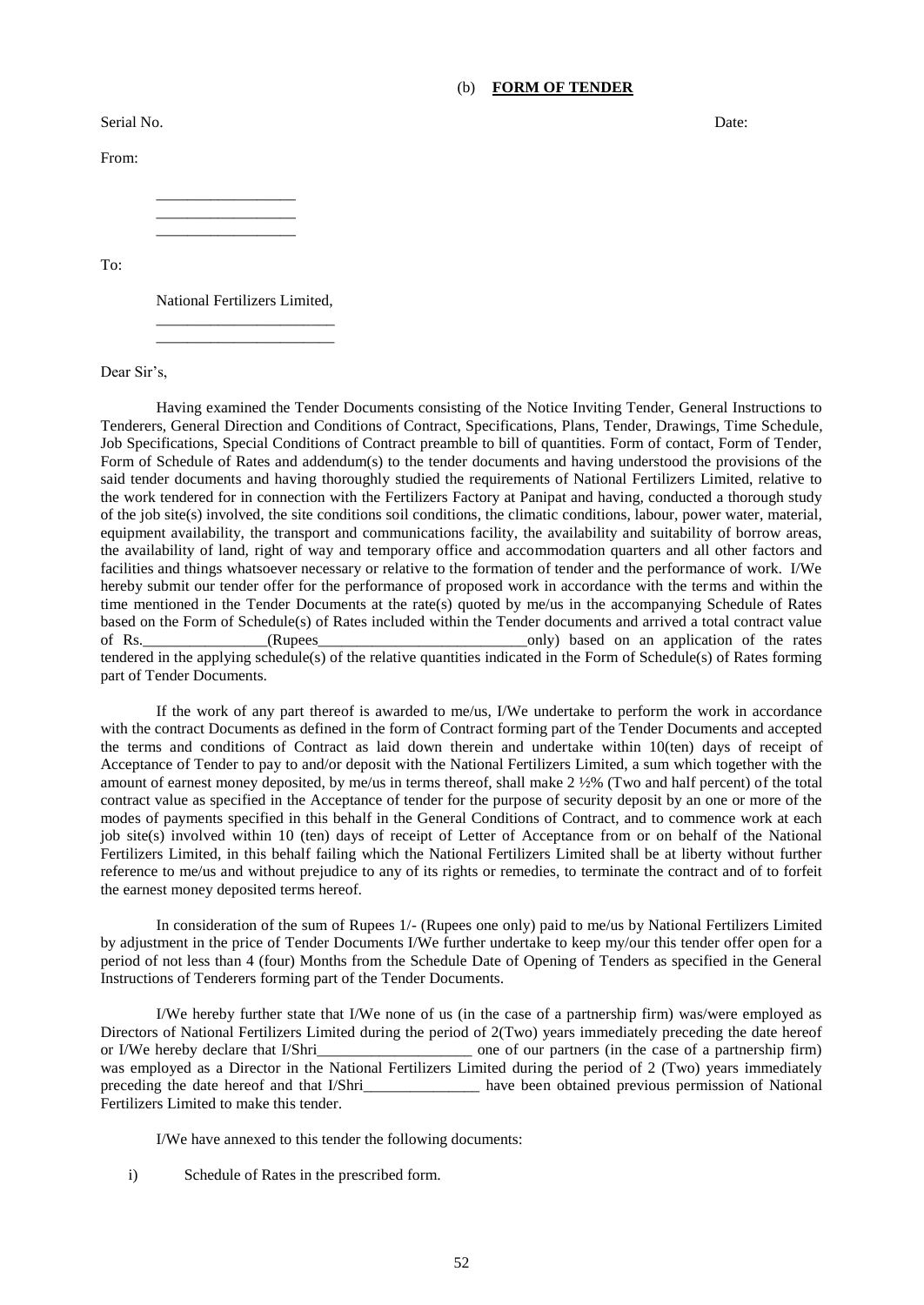- ii) Original Power of Attorney or \_\_\_\_\_\_\_\_\_\_\_\_\_\_\_\_\_\_\_\_\_\_\_\_\_ proof of authority of the person who has signed the Tender or copy of power of Attorney or \_\_\_\_\_\_\_\_\_\_\_\_\_\_\_\_\_\_\_\_\_\_\_\_\_\_\_ duly attested by a Gazetted Officer in proof of Authority of the person who has signed the tender.
- iii) Original Income Tax Clearance Certificate or copy of Income Tax Clearance Certificate duly attested by Gazetted Officer.
- iv) Original Sales Tax Clearance Certificate or copy of Sales Tax Clearance Certificate duly attested by Gazetted Officer.
- v) Information regarding Tender in the form annexed to the Form of Tender.
- vi) Information regarding experience of work of a completed nature in the form annexed to Form of Tender.
- vii) Information regarding construction and equipment in the annexed to the Form of Tender.

\_\_\_\_\_\_\_\_\_\_\_\_\_\_\_\_\_\_\_\_\_\_\_\_\_\_\_\_\_\_\_\_\_\_\_\_\_\_\_\_\_\_\_\_\_\_\_\_\_\_\_\_\_\_\_\_\_

- viii) Solvency Certificate from a Nationalized Schedule Bank.
- ix) Set of Tender documents, as issued duly signed.
- x) Any additional documents as listed above.

I/We hereby undertake that the statement made herein and the information given in the annexure referred to above are true in all respects and in the event of any such statement or information being found to be incorrect in any particular, the same may be constructed to be a mis-representation entitling National Fertilizers Limited to avoid any resultant contract.

I/We further undertake as and when called upon by National Fertilizers Limited to produce for its inspections/original(s) of the documents(s) of which copies have been annexed hereto.

I/We confirm having submitted **"Bid Security Declaration"** in place of Earnest Money of `**\_\_/- (Rupees** only) as detailed hereunder : (Strike of whichever is not applicable).

- a) in cash deposited with you (vide receipt No.  $\qquad \qquad$  dated attached hereto).
- b) By Demand Draft No. \_\_\_\_\_\_\_\_\_\_\_\_\_\_\_ dated on Bank\_\_\_\_\_\_\_\_\_\_\_\_\_\_\_\_\_.
- c) By fixed Deposit Receipt No. \_\_\_\_\_\_\_\_\_\_\_\_\_\_\_\_\_\_\_\_\_ dated\_\_\_\_\_\_\_\_\_\_\_\_\_ from \_\_\_\_\_\_\_\_\_\_\_\_\_ Bank\_\_\_\_\_\_\_\_\_\_\_\_\_\_\_\_ Branch favouring National Fertilizers Limited, attached hereto.

Dated\_\_\_\_\_\_\_\_\_\_\_\_\_\_\_\_\_\_ day of \_\_\_\_\_\_\_\_\_\_\_\_\_\_\_ 20\_\_\_\_\_\_

Witness (Signature) **Yours** faithfully,

Occupation:

Name in Block Letters: Signature(s) of the tenderer(s)

Address: Name and designation of authorized Person signing the Tender on behalf Of the Tenderer(s).

Full name and address of the Tenderer(s)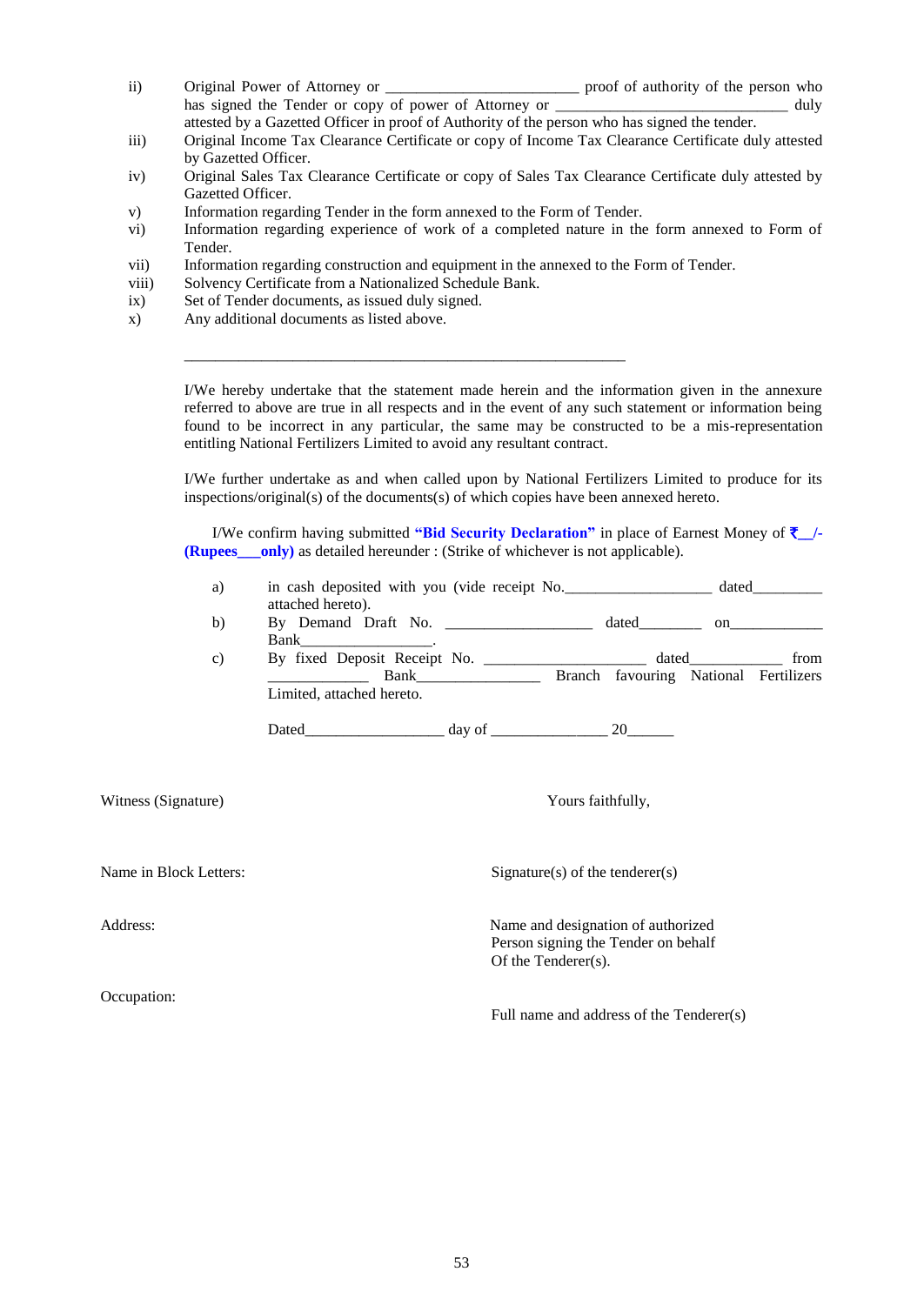# **(c) INFORMATION ABOUT TENDERERS**

(To be furnished with the Tender)

- 1. In case of Individual
- 1.2 Name of Business.<br>1.3 Whether his busine
- 1.3 Whether his business is registered<br>1.4 Date of commencement of busines
- Date of commencement of business
- 1.5 Whether he pays Income Tax over Rs. 10,000/- per year.
- 2. In case of Partnership
- 2.1 Name of Partners
- 2.2 Whether the partnership is registered.
- 2.3 Date of establishment of firm.
- 2.4 If each of the partners of the firm pays income tax over Rs. 10,000/- a year and if not, which of them pays the same.
- 3. In case of Limited Liability Company or Company Limited by Guarantees.
- 3.1 Amount of paid up capital
- 3.2 Name of Directors<br>3.3 Date of Registratio
- 3.3 Date of Registration of Company<br>3.4 Copies of the Balance Sheet of the
- Copies of the Balance Sheet of the Company of the last two years.

Signature of Tender Name and address of the Tenderer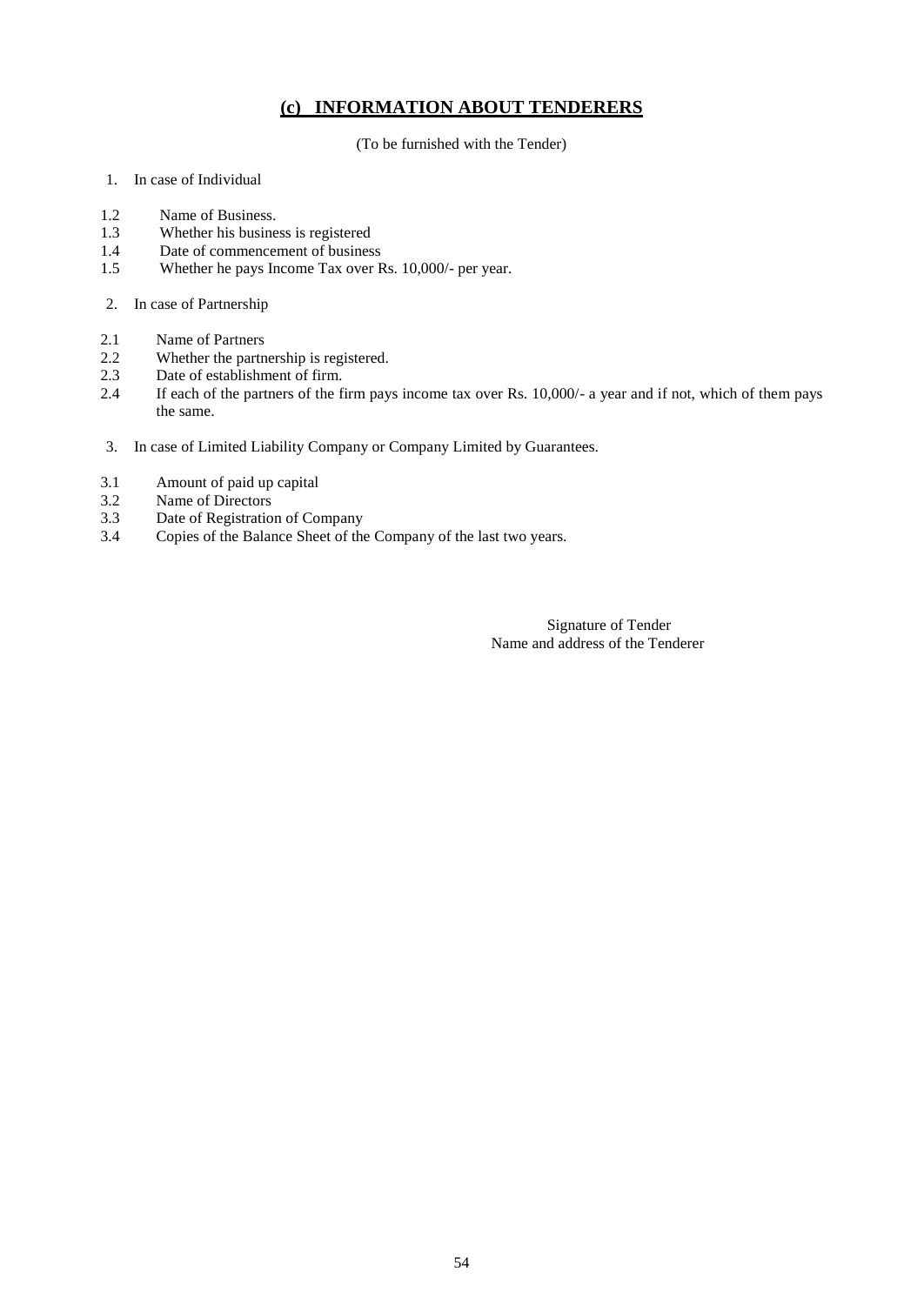# ( d ) **EXPERIENCE QUESTIONNAIRE**

**(**To be furnished with the Tender)

The tenderer has completed the following similar construction projects in the last five years.

|  | <u>тт</u><br>'vpe | Jwner | 'alue | $\overline{\phantom{a}}$<br>ear | ∠ompleted |
|--|-------------------|-------|-------|---------------------------------|-----------|
|--|-------------------|-------|-------|---------------------------------|-----------|

Signature of Tenderer Name and Address of Tenderer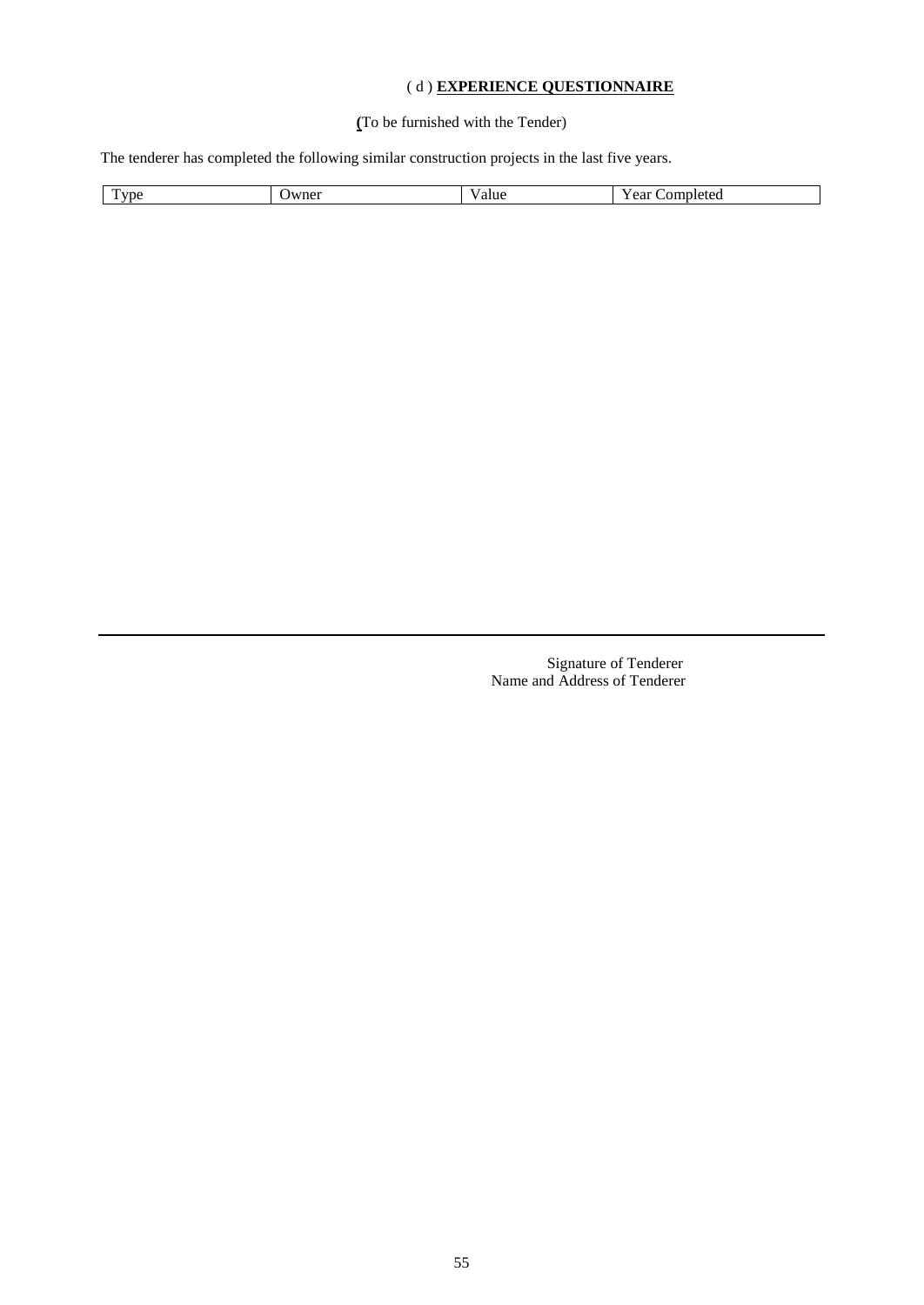# ( e ) **EQUIPMENT QUESTIONNAIRE**

# **(**To be furnished with the Tender)

The tenderer shall specify in the form given below the list of equipment owned by the tenderer which shall be used for the work if awarded to the tenderer.

| пr.<br>≠∪ ∪ | ◥ | Mal<br>$\sim$ I-<br>w | ΓV<br>$\overline{a}$<br>. | . | м<br>ne<br>$\sim$ |
|-------------|---|-----------------------|---------------------------|---|-------------------|
|             |   |                       |                           |   |                   |

Signature of Tenderer Name and Address of Tenderer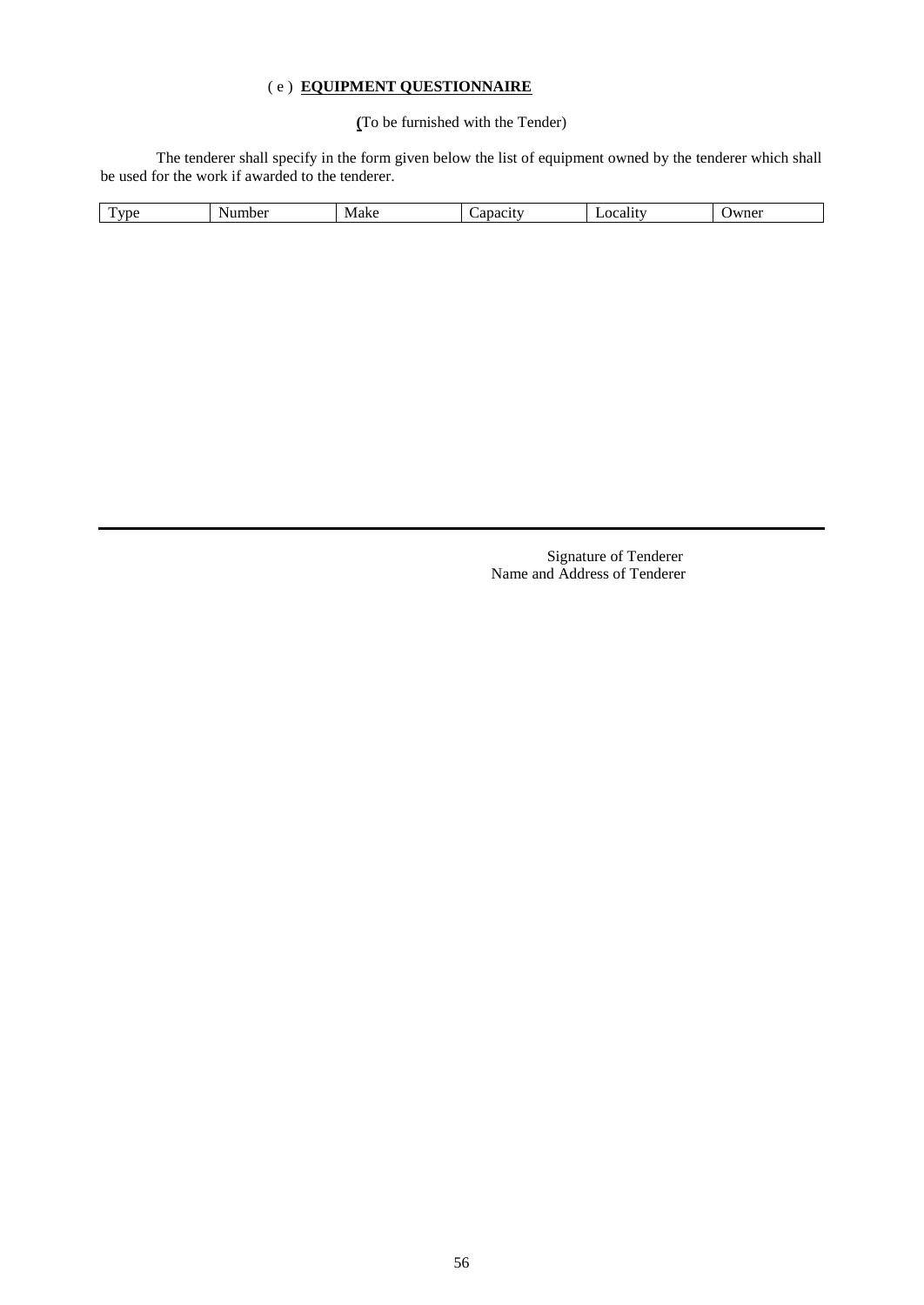# 1.0 **LOCATION AND ACCESS TO SITES**

1.1 The work site is located at Panipat in Haryana State. The site is approx. 6 K.M. from Panipat Railway Station and adjoining on the west wide of G.T. Road, before entering in Panipat. City.

# 2.0 **BLANK**

## **3.0 SCOPE OF SUPPLY BY THE OWNER**

3.1 Owner will issue as per terms and conditions set forth in the General conditions of contract, cement required for the work as free issue. Reinforcement steel required will also be supplied by the owner as free issue. All other items required for the work will be provided for by the contractor.

A rebate of Rs. 0.75 per bag, will be given on returning the empty cement bags to the owner's stores or any other place, as per direction of Engineer-in-Charge.

- M.S. Rounds will be issued for reinforcement purpose only and for notmaking anchore bolt.
- 3.2 Such issue of cement and steel will be from owner's issue point site and would be available only for permanent works and requirement for temporary works structures of the contractor any templates jigs etc. are excluded.
- 3.3 All incidentals such as lifting, carting from issue points to work site, godowns etc. of the contractor's cost. This will apply to return of surplus scrap materials to receiving points/stores as well as designated by the Engineer-in-Charge.
- 3.4 All unused material/scrap, M.S. Round and Tor steel 3 M lengths and above shall be returned to stores or at locations as directed by the Engineer-in-Charge. All material issued to the Contractor by Owner shall be accounted for.
- 3.5 Reinforcement bars will be issued in available lengths and there shall be no claim from the contractor on account of issue of non standard length, Cement, like-wise will be issued as received from manufacturers/stockists. The weight of each bag of cement for purposes of issue will be considered as 50 Kg. There shall be no claim on account of different between theoretical and actual weight of bags of cement issued.
- 3.5 (a) Payment for reinforcement work shall be as per standard theoretical sectional weight of M.S. and/Tor Steel, whereas recovery for M.S. round/Tor Steel will be on the basis of issues to the contractor based on actual weight as taken from weight bridge reading or b any other standard methods normally followed by N.F.L. Difference between the theoretical weights and actual weight, if any shall not form basis for any dispute or claim for additional payment to the Contractor.
- 3.6 A waste allowance as worked out on the basis given in clause 3.1.5.0 (xxi to xxiv) of the General conditions of Contract permissible in the case of cement issued for purposes of accounting.
- 3.7 Unused material not returned and wastage beyond the limit specified above will be charged at penal rates as specified in clause 3.1.5.0 (XII, (XXII) or as fixed by the Engineer-in-Charge. The cost of such items arrived at will be deducted from contractor's bill or from any other dues.
- 3.8 In the case of cement, a recording procedure will be involved by the Engineer-in-Charge which will take into account the approved trial mix proportions and the total concreting carried out based on the trial mix cement consumed will be calculated based on such records.

#### 4.0 **SCOPE OF SUPPLY OF THE CONTRACTOR**

- 4.1 All material consumables, testing appliances tools and tackles necessary for completing the work except those specified in 3 above should be procured and supplied by the Contractor at his own cost.
- 4.2 All borrow areas for procuring earth or sand should be arranged by the contractor and no payment towards, royalties, right or way etc. shall be payable. The rate quoted for relevant items should include such costs.

# 5.0 **TIME SCHEDULE**

- 5.1 The entire work covered by this document shall completed in such period as mentioned in Notice Inviting Tender (NIT), i.e. **12 (Twelve) Months** from date of issue of Letter of Intent.
- 5.1 A joint programme of execution of the work will be prepared by the Engineer-in-Charge and the Contractor. This programme will take into account the time of completion mentioned in 5.1 above.
- 5.2 Monthly/weekly construction targets will be drawn up by the Engineer-in-charge with the contractor, based on availability of work fronts and the joint construction programme as per 5.2 above. The contractor shall scrupulously adhere to those targets and programme and shall deploy adequate personnel,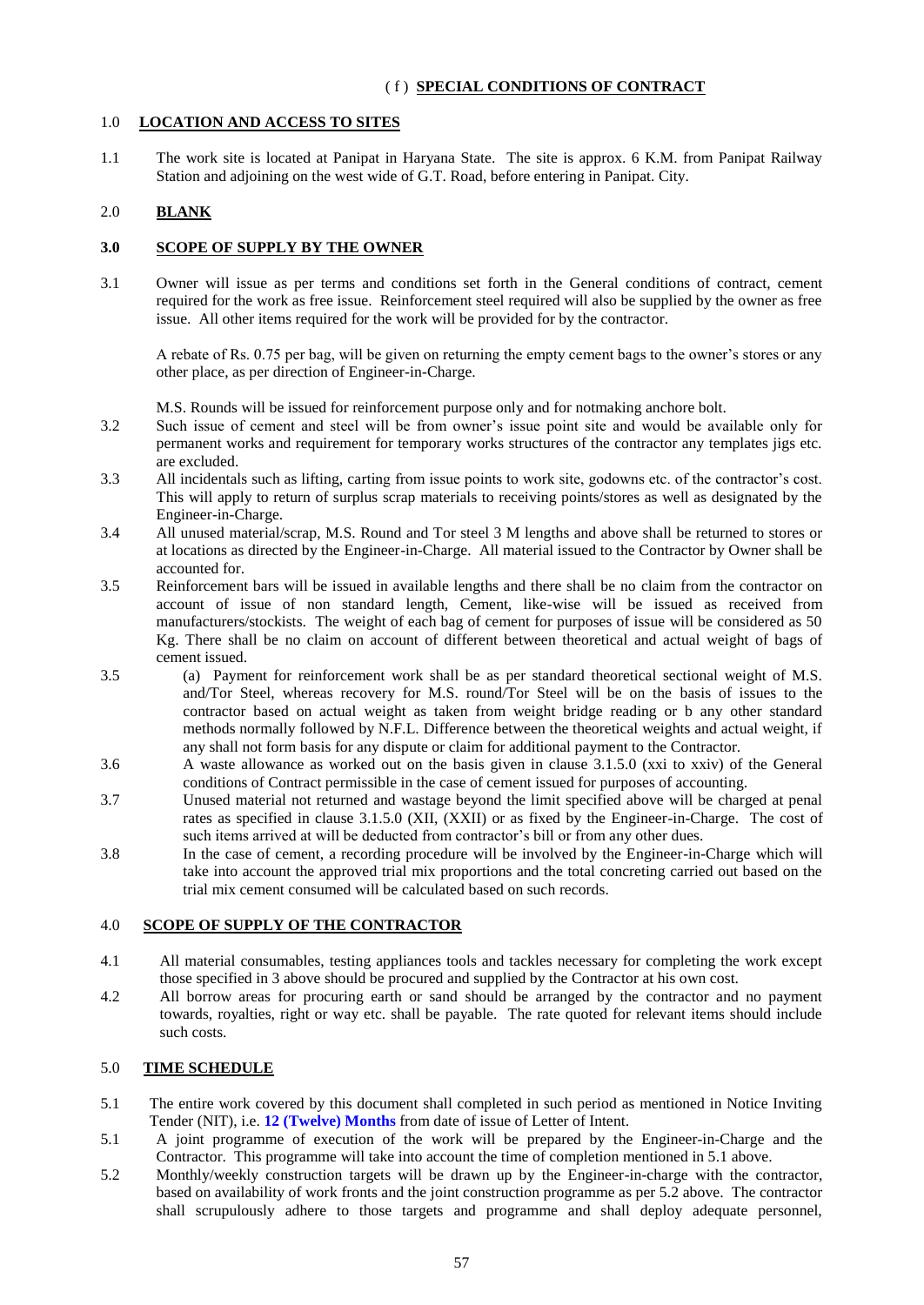construction equipment and aids. He shall also supply himself all materials of his scope of supply in good time to achieve the targets/programme. In all matters concerning the extent of targets set out in the weekly and monthly programme/targets and the degree of achievement, the decision of the Engineer-in-Charge will be final and binding on the contractor.

# **INCOME TAX AND SALE TAX**

## 6.0 **INCOME TAX**

NFL shall be entitled to deduct Income Tax plus surcharge at source (which at present is 2% and 5% respectively of the work value) from all payments due and to be made to the contractor under this contract in accordance with the provisions of Income Tax Act and rules framed thereunder, as applicable from time to time, including any amendment or modifications thereof.

## 6.1 **SALES TAX**

NFL shall be entitled to deduct Sales Tax plus surcharge at source (which at present is 4% of the work value) from all payments due and to be made to the contractor under this contract in accordance with the provisions of Sales Tax Act/Commercial Tax Act and rules framed thereunder, as applicable from time to time, including any amendment or modifications thereof.

6.3 **SERVICE TAX**: The rates are exclusive of Service Tax, if any.

## 7.0 **ELECTRICITY AND WATER FOR CONSTRUCTION**

# 7.1 **WATER CHARGES**

Contractor shall use the water for maintenance/construction work under this contract, from the available water outlet points in the areas for which water charges @ 1% (one percent) of the complete job/work order value shall be recovered from the respective bills of the contractor.

## 7.2 **ELETRIC POWER CONNECTION AND CHARGES.**

Electricity can be supplied on demand and on chargeable basis as per NFL rules fixed from time to time. However, contractor will provide at his cost an electric meter, fuse box switches, starter and wire required for taking connection from main receiving line and upto place of working. Recovery for the electric power consumed by the party shall be made at the rate fixed by NFL or fixed by UHBVN LTD. from time to time whichever is higher. Present rate of Recovery is Rs. 5.45 per Unit fixed by NFL.

# **8.0 LAYING OUT THE WORK**

8.1 The portion which is under HOLD shown in the approved drawing or the portion which would be brought under HOLD during execution on account of co-ordinating different activities of other working agencies shall be taken up by the contractor to execution only after the said HOLD is withdrawn. The contractor on this account shall not be entitled to claim any compensation.

#### **9.0 LIQUIDATED DAMAGES**

- 9.1 If the contractor shall fail to complete the works within the time prescribed extended time the contractor shall pay to the owner as agreed liquidated damages for such default and no as a penalty for every week or part of a week which shall elapse between the time prescribed or extended time as the case may be and the date of completion of the works an amount of equal to one percent on the value of the whole of the works. The owner may prejudice to any other method of recovery deduct the amount of such damages from any money with owner or which may become due to the contractor. The payment of deduction of such damages shall not relieve the contractor from his obligation to complete the works or from any other of his obligation and liabilities under the contract.
- 9.2 Further if the contractor shall fail to maintain the rate of progress as progress schedule, he shall pay as liquidated damages and not as penalty for every week or part thereof an amount equal to one percent on the value of the whole of the works for the number of weeks and art thereof the due quantity of work remains incomplete. However, if the contractor shall complete the entire work in the prescribed time, the liquidated damages imposed if any for part delay may be refunded at the discretion of Engineer-in-Charge.
- 9.2 Provided always that the entire amount of liquidated damages to be paid under the provisions on this clause shall not exceed 10% (ten percent) on the total contract value estimated cost of the whole of the works.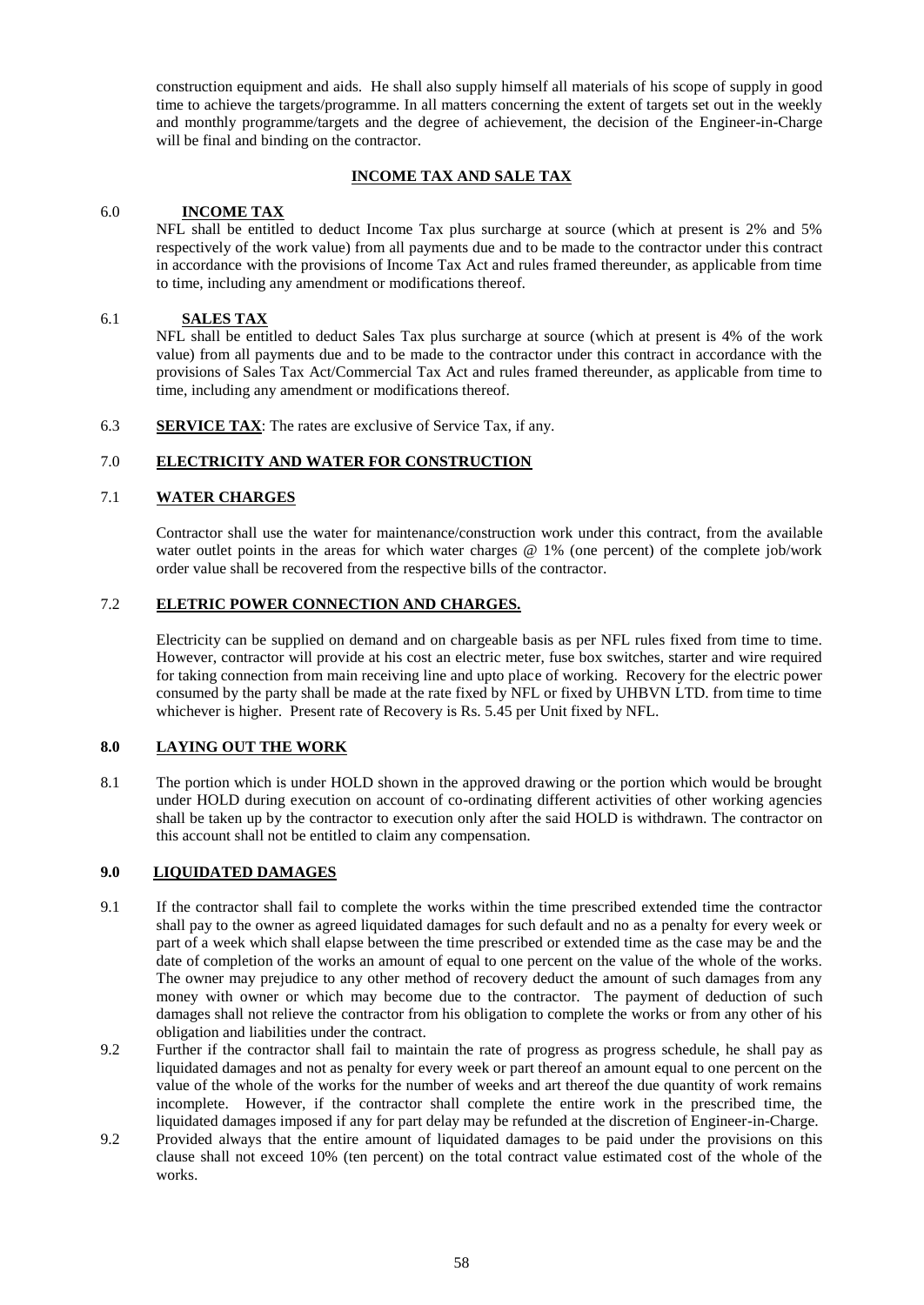#### 10.0 **PROVIDENT FUND AND STATUTORY REQUIREMENTS**

10.1 The contractor shall reimburse to the Company all monies which the company maybe liable to contribute under the Employees Provident Funds Act and the scheme made where under or under any other law towards the provident Fund in respect of any persons engaged by the Contractor and carrying on any work connected with the contract, whether such person be engaged by the contractor in the course of a month for a few days only or on a part time basis or on a piece work basis or otherwise. The contractor shall also be responsible for deducting, from the pa wages or other emoluments of any such person engaged, the contributions of and such person towards the Provident Fund payable to such employees under the Provident Fund Act and the Scheme thereunder or under any other law and the contractor shall pay to the company all monies so deducted to be credited to the account of the provident fund of such employees. The contractor shall in all other respects comply withal other requirements of the Employees Provident Funds Act and Scheme or of any such persons engaged and shall indemnify and keep under indemnified the company against all liabilities and responsibilities under the said Act and Schemes or under an law relating to Provident Funds. The company shall be entitled to deduct, itself and/or out of all monies due and payable by1 to the contractor in respect to this contract, such sums from time to time as may be necessary or proper for meeting employer's and employees contribution to the Provident Fund of any such person as ma be engaged by the contractors under the Employees Provident Fund Act and Scheme or an other Act or law relating to Provident Funds of such person.

#### **10.2 PROVIDENT FUND CODE**

The party must have their own P.F. registration code No. The contractor shall furnish PF code number of his employees and shall maintain all periodical records pertaining to PF of his employees as per requirement of PF and miscellaneous provisions Act. NFL reserves the right to deduct/withhold such amount from contractor's bills as deemed fit towards PF of his employees alongwith his contribution and such deducted/withhold amount can be released to him only when he produce clearance/No objection Certificate from our P&A Department.

#### 10.3 **LABOUR LICENCE & INSURANCE**

Contractor shall obtain labour licence and labour insurance for his labour force to be employed by him as per statutory requirement & he shall submit the same to NFL.

#### 10.4 **PAYMENT OF WAGES**

The contractor shall ensure that the payment of wages to the labourers has been made in accordance with the Minimum Wages Act, if at any time it is noticed or it comes to the knowledge that the payment to the labourers employed by the contractor is not made in accordance with the Minimum Wages Act, NFL shall reserve the right to take remedial action to regulate the payment.

#### 10.5 **OTHER STATUTORY REQUIREMENTS**

- i) The contractor shall comply with the provisions of the payment of Wages Act, 1936, Minimum Wages Act, 1936, Minimum Wages Act, 1948, Employees Provident Fund &Misc. Provisions Act, 1952, Employers' Liability Act, 1938, Workmen's Compensation Act, 1923, Maternity Benefit Act, 1961, the contract Labour (Regulation & Abolition Act, 1970) and Mines Act, 1932 or any modification thereof. Contractor shall also comply with the provisions of all other Acts, Rules  $\&$  Regulations connected with the employment of labour for the purpose of execution of this contract.
- **ii**) In the absence of the contractor himself, the contractor will depute minimum one Site Supervisor/Engineer/Authorized Agent with proper Power of Attorney from the date of start of the work to the date of actual completion of the job for supervising work and arranging material, manpower taking instructions from Engineer-in-Charge/Site Engineer, accepting the measurements etc. in the absence of the said Supervisor, NFL may suspend the work at the cost of contract.

#### **11.0 QUANTITIES AND RATES**

i) Quantities mentioned in the Schedule of Quantities may increase or decrease to any limit or any of the item may be deleted or any extra item may have to be executed depending upon site requirements. Due to such variations in the quantities any extra claim from contractor due to increase or decrease or deletion of the item in the Schedule of the Quantities shall not be entertained by NFL.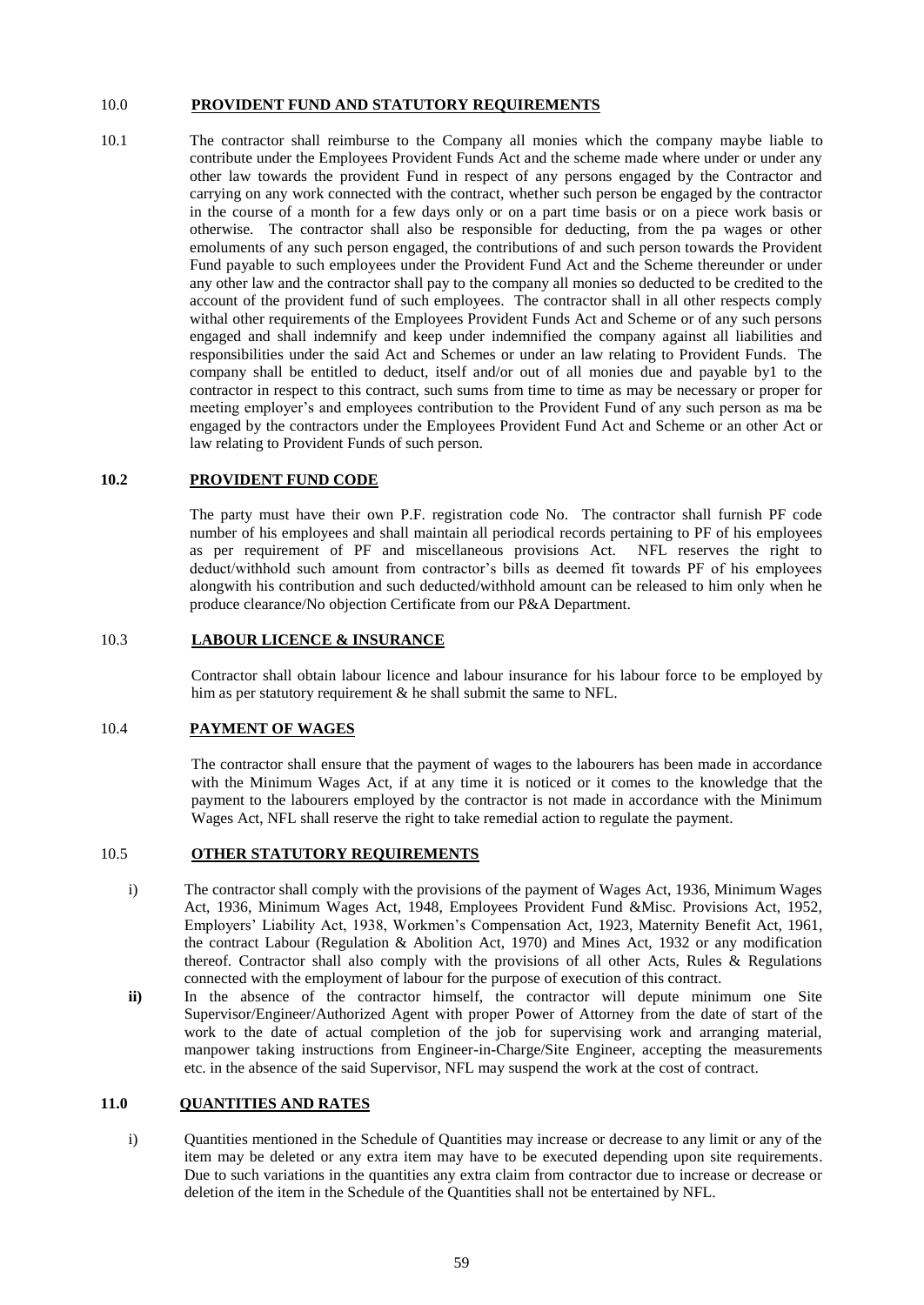- ii) The rates quoted/finally as per Work Order shall be treated to remain firm throughout the pendency of the contract including any extension period that may be granted and shall not be subjected to any sort of escalation even if such escalation is enacted by either the Local Bodies/Municipal Corp./State Government or the Central Government for either labour and/or the materials and/or POL. NFL shall not allow even a minor revision of prices of the quoted rates during the pendency of the contract under any circumstances whatsoever. The tenderer must quote keeping in full view the requirements of the tender document except where it has been clearly stated that extra shall be paid, it is to be understood that nothing extra shall be paid even though it may not have been specifically pointed out that nothing extra shall be paid. Therefore, the rates to be quoted in the 'Schedule of Quantities' by the tenderer are to be fully inclusive of the value of work described under several items including all cost and expenses which ma be required in and for the completion of the work described together with all taxes, general risks, liabilities and obligations (e.g. temporary buildings, fencing, watching lighting, dewatering of drains leading to low laying areas/site of work, leaking water supply lines/sub soil water, stagnated water at site, insurance, royalty and the like and the prices are also to be inclusive of all labour, materials tools, plants and equipments hoists, tackles, scaffoldings and the sundries, etc., as may be necessary for full and entire completion of the work.
- iii) The quantities as mentioned in the proforma of "schedule of Quantities" supplied to contractor for quoting his rates, i.e. Price Bid Performa, are just approximate and are for the purpose of quoting the rates by the contrator. These quantities may increase/prevailing site conditions/requirements at the time of execution of the work, but the rates as quoted by the contractor/accepted by NFL as per the Work Order, shall remain firm and valid during the entire contractual period including any extension of time for the work. In the event of such variations in Schedule of Quantities. NFL will Quantities are to be fully inclusive of value of work described together with all taxes, general risk, liabilities and obligations for e.g. temporary building, fencing, watching, lighting, insurance, labour regulations, indemnity, maintenance during defect liability plants, equipments and the sundries etc. as may be necessary for the full and entire successful completion of the work.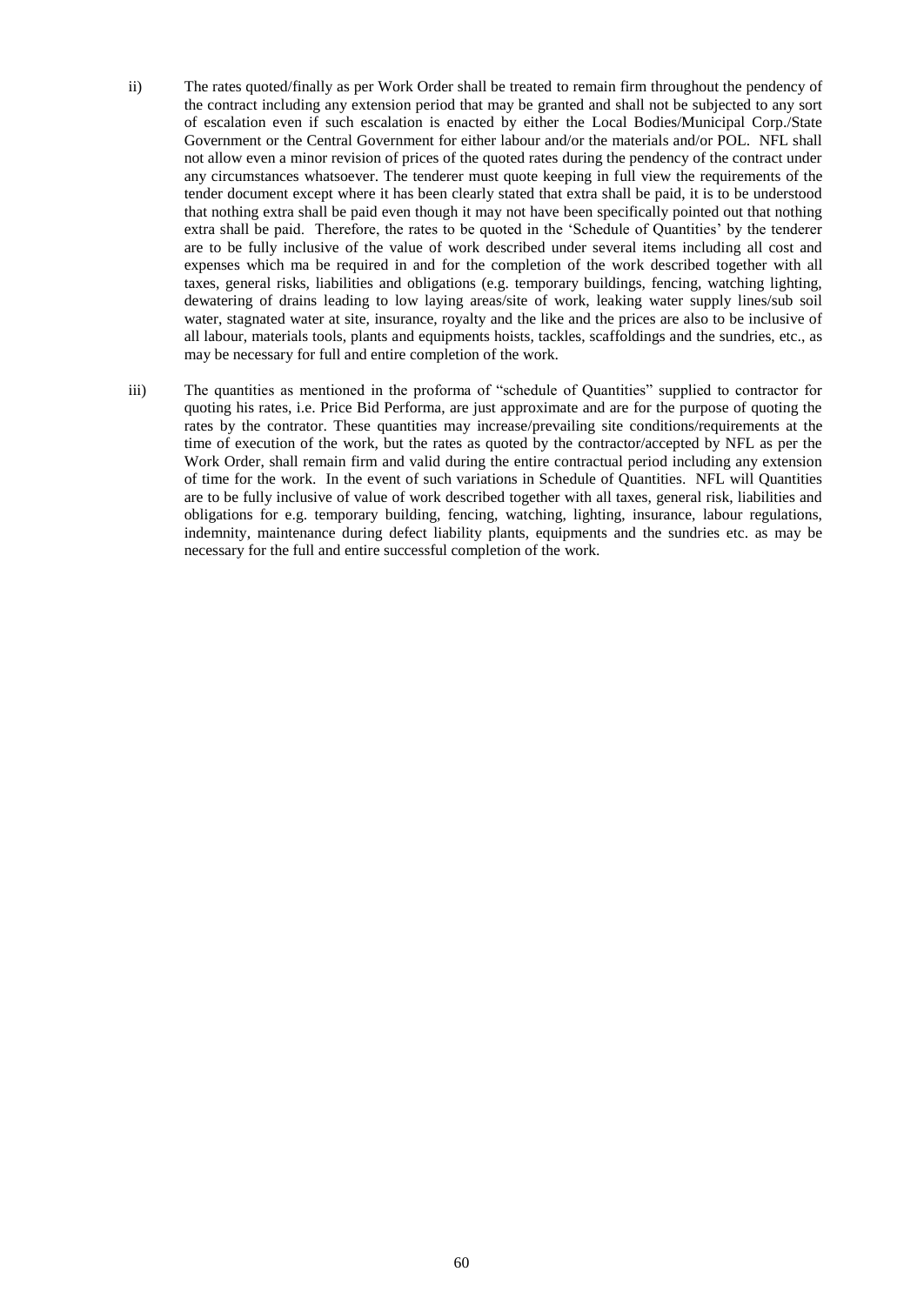# **12.0 SPECIAL TERMS AND CONDITIONS**

- i) Contractor will strictly adhere to the rules and regulations as laid down by NFL.
- ii) The Contractor shall have to give an undertaking in writing in the enclosed Annexure 'A' along with the tender that all the conditions of inviting tenders are acceptable to him without any reservation  $\&$  he himself has ascertained the quantum, nature  $\&$  procedure for carrying out the job.
- iii) While submitting the tender, the Contractor should quote the rates in figures as well as in words.
- iv) Declaration regarding relations in NFL, proof of Permanent Income Tax Account Number and PF Regn. No. are to be provided in the enclosed Annexure 'B'.

## **JURISDICTION**

- **v) This contract shall be deemed to be entered into at Panipat and all matters claims and disputes arising out of or in respect of this contract shall be settled at Panipat and all legal proceedings shall be instituted only in Panipat Courts, which alone will have the jurisdiction.**
- **vi)** In **case contractor fails to fulfill his obligations under the contract, NFL will have the right to rescind the contract and get the work done from any other agency at the risk and cost of the contractor plus 25%(Twenty-five percent) as departmental charges.**
- **vii) The contract shall be governed by and construed in accordance with the Laws of India.**

#### **Contractor's Obligations**

- viii) **It is the responsibility of the contractor to maintain regular record/register for the persons working under them viz. name, age, address, identification, attendance payments etc. as required under the payment of Wages Act for submission to Govt. on demand. Contractor would comply with labour laws, statutory regulations and rules framed thereunder. NFL shall be under no obligation to accept/admit any claim in this behalf.**
- **ix) Contractor would be responsible for getting the gate passes issued, duly signed by authorities for the persons working under them without help**.
- **x) Contractor may employ such employees /laborers as he may think fit and the employees so employed shall be the employees of the contractor for all purposes whatsoever and shall not be deemed to be in the employment of NFL under any circumstances whatsoever. Contractor shall adhere to all laws, rules and regulations that may be in force from time to time concerning the employment or service conditions of its employees. If under any eventuality whatsoever NFL is held liable or responsible in any manner whatsoever for the default or omission on the part of the contractor in abiding by the aforesaid rules, regulations and laws or held liable or responsible to the employees of the contractor in respect of any matter whatsoever and called upon to make payment on that account, NFL shall be reimbursed by the contractor for the same as also any other expenses, costs and charges incurred by NFL in any proceeding or litigation arising out of any claim demand or act on the part of the contractor, NFL shall be entitled to claim damages or compensation from the contractor in that event. NFL shall also be entitled to recover the aforesaid amount from the money that may become due and payable to the contractor.**
- **xi) Contractor will be solely responsible for any liability of his worker in respect of any accident injury arising out of and in course of contractor's employment. To meet this obligation under the Act, Contractor will obtain cover note under workmen's compensation policy from any Insurance Company in respect of persons employed by him for carrying out his work and obligations under the agreement. The premium payable for the aforesaid Insurance Policy shall be borne by the contractor. The contractor shall ensure that the said Insurance Policy remain valid till the expiry of the contract.**
- xii) **The contractor shall ensure that the payment of wages to the labourers has been made in accordance with the Minimum Wages Act, if at any time it is noticed or it comes to the knowledge that the payment to the labourers employed by the contractor is not made in accordance with the minimum wages Act, NFL shall reserve the right to take remedial action to regulate the payment.**
- xiii) **It is understood by the contractor that in the event of any losses/damages caused to the owner due to the reasons whatsoever within his control and the same losses/damages are proved, the contractor shall make good all the consequential damages/losses to the owner without any protest and demur. These damages/losses shall be a part from other claims/damages to which the owner is entitled under the contract or in the court of law.**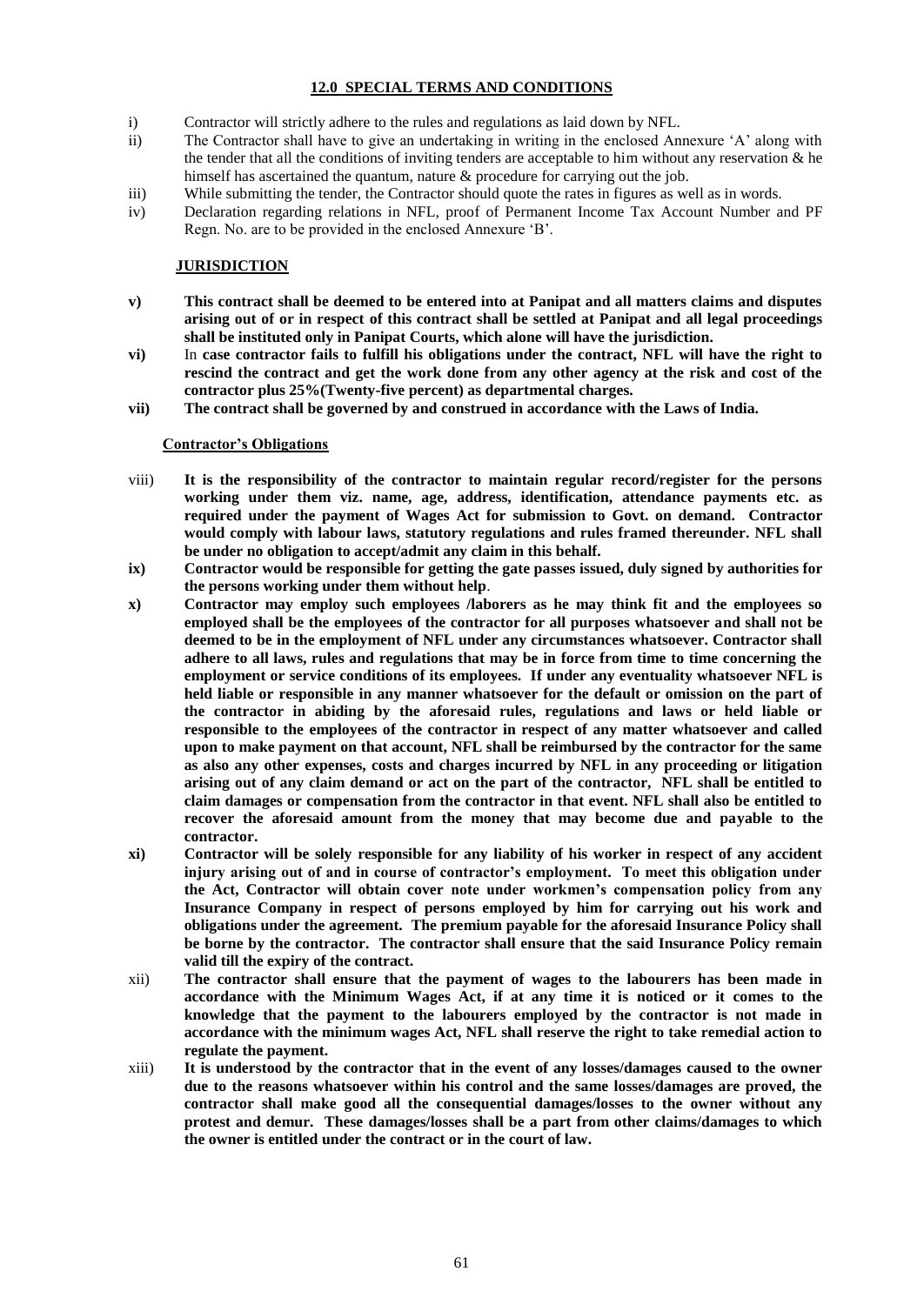#### **WORKMEN COMPENSATION CLAUSE**

- xiv) That the Contractor will be solely responsible for any liability of his worker in respect of any accident, injury arising out of and in course of contractor's employment. To meet this obligation under the Workmen Compensation Act, Contractor will obtain Insurance cover note in respect of persons employed by him for carrying out his work and obligations under the agreement. The premium payable for the aforesaid Insurance Policy shall be borne by the contractor. The contractor shall ensure that the said Insurance Policy shall remain valid till the expiry of the contract.
- xv) Photocopy of this Insurance Cover is required to be submitted by the contractor to NFL immediately after issue of LOI but before start of the work. Payment against the work done will not be released to the Contractor until and unless photocopy of the Insurance Cover is submitted to the Company.
- xvi) The contractor has to make the payment to the workers before the representative of the P&A Deptt. on or before 7th day of the following month and submit two copies of the payment sheet after deduction of P.F. as per rules to the P&A Deptt. and one copy to Executive Deptt. before 10th of each month. The final bill/security deposit will be released only after obtaining clearance from P&A Deptt. and Executive Deptt. after complying all the labour laws.
- xvii) You will have to comply with the Contract Labour (Regulation & Abolition) Act, 1970, Employees Provident Fund and Misc. Provision Act, 1952 and other related Labour Laws as applicable in the State of Haryana.
- xviii) If a tenderer has relations whether by blood or otherwise with any of the employees of the owner (NFL), the tenderer must disclose the relation in the form of declaration attached, at the time of submission of tender, failing which NFL shall reserve the right to reject the tender.

#### xix) **AGREEMENT**

The contractor shall have to execute an agreement with NFL on a **Non-judicial Stamp Paper (NJSP) of the appropriate value which will be applicable at the time of its execution in the State of Haryana at Panipat within fifteen days** of issue of LOI. The cost of stamp paper shall be borne by the contractor himself. The agreement to be executed will be in the prescribed Performa supplied by NFL.

#### (xx) **TERMS OF PAYMENT**

75% of the net payable against the R/A Bills shall be released to the contractor after the verification of the bill by Engineer-in-charge within 10 days from the date of submission of the bill completed in all respect by the contractor and balance 25% payment shall be released after the checking of the bill by the Accounts Deptt. within another 25 days. However, NFL will not entertain any claim from the contractor if the payment gets delayed due to sorting out the discrepancies, if any, in the bill.

xxi) An affidavit on Non-judicial paper of Rs.10/- duly attested by Notary stating: -

- i) That party/their associates/sister concerns etc. has not been black listed or put on holiday by any Institutional Agency/Govt. Deptt. for participating in the tender.
- ii) No other Firm/sister concern/associates belonging to the same group is participating/submitting the tender for the job.
- 2. The contractor shall quote single rate against each item and not the multiple rates in the schedule of rates. Any tender with the multiple rates quoted will be summarily rejected.

SIGNATURE OF ENGINEER-IN-CHARGE SIGNATURE OF CONTRACTOR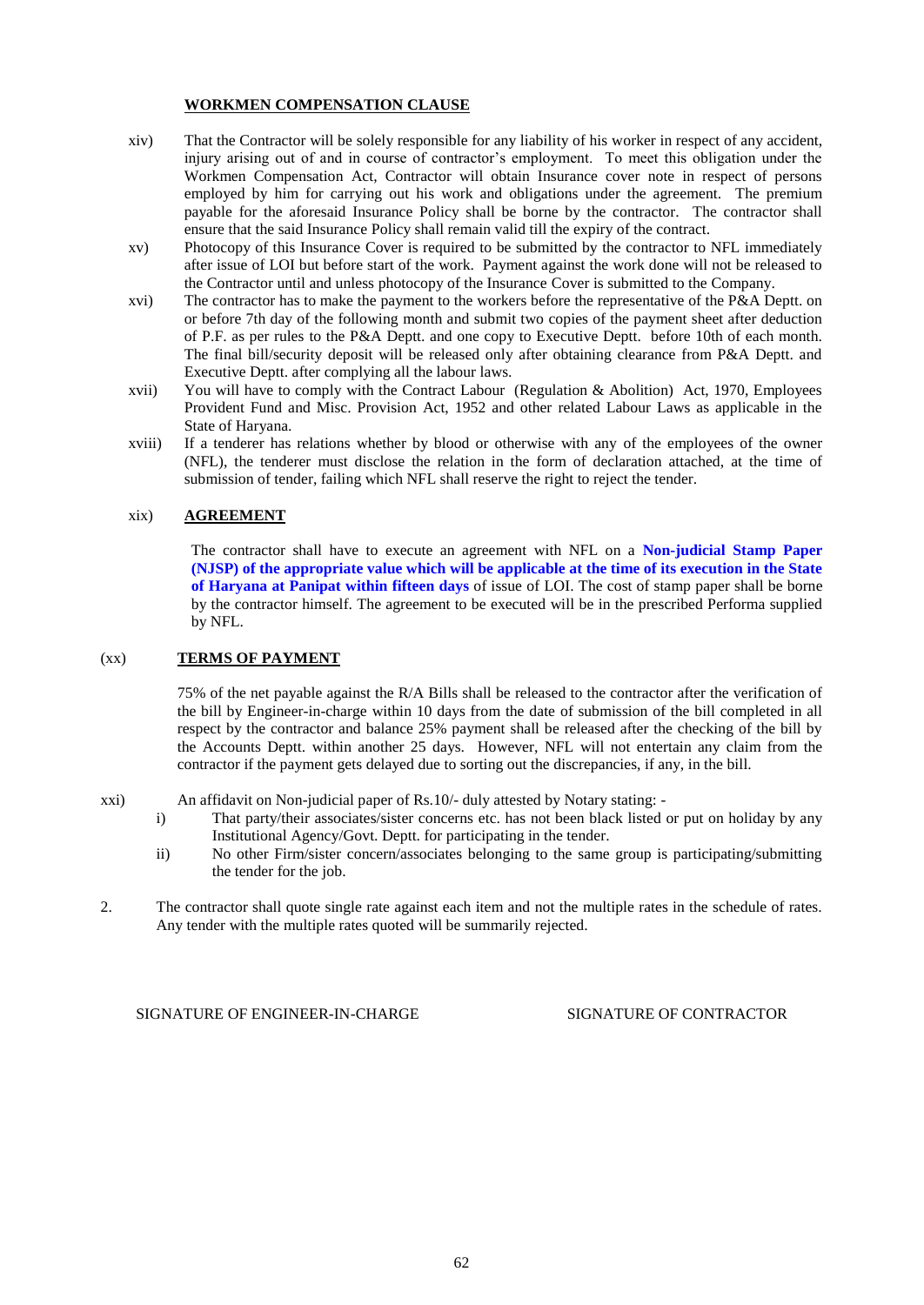# **ANNEXURE – A**

# **DECLARATION FORM**

Dated:

To

Dy. Gen. Manager (M&C) National Fertilizers Limited Panipat.

Sub: Contract for : **"ARC for Misc. Civil Works in Factory & Township Areas and Operation of Sump Pump House in Township during 2021-22".**

Dear Sir,

I/We have read the conditions of tender attached hereto and agree to abide by such conditions. I/We offer to do the job of **"ARC for Misc. Civil Works in Factory & Township Areas and Operation of Sump Pump House in Township during 2021-22"** at the rates quoted in the attached Schedule of Rates and in accordance with the specifications, standards and instructions in writing of the Engineer-in-Charge of M/s National Fertilizers Limited and hereby bind myself/ourselves to complete the work schedule and progress of work.

I/We further agree to abide by the conditions of contract and to carry out all work within the specified time in accordance with the specifications of materials and workmanship and instructions referred to in the Notice Inviting Tender.

In case of acceptance of the tender by National Fertilizers Limited, I/we bind myself/ourselves to execute the contract as per the conditions mentioned in the tender documents, failing which, I/We shall have no objection to the forfeiture of the Earnest Money lodged with National Fertilizers Limited, Panipat.

Thanking You,

for  $M/s$ 

(Signature of Contractor/Authorized Signatory with Seal) Name:

Address: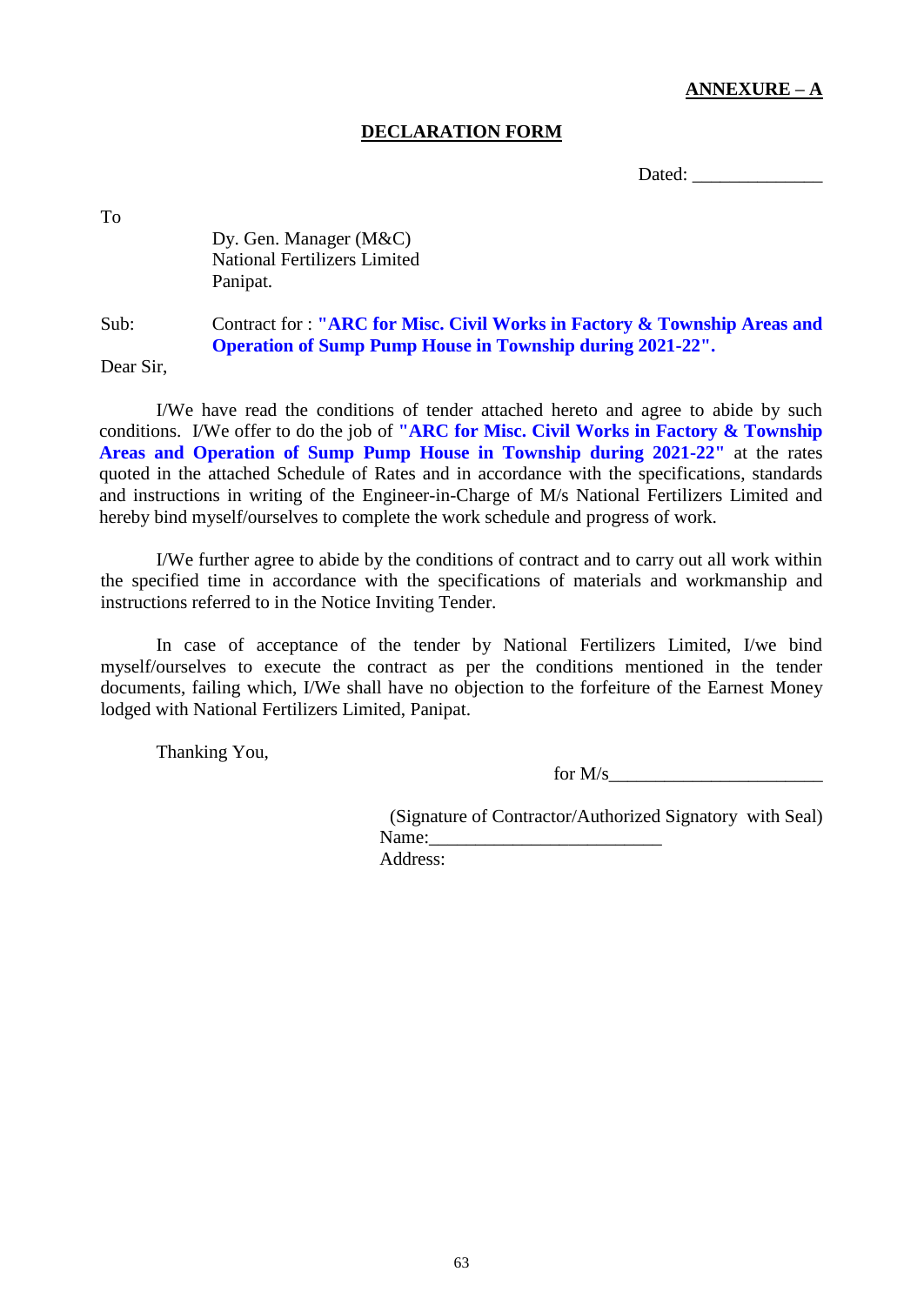# **ANNEXURE-B**

# **DECLARATION**

# **THE FOLLOWING DECLARATIONS TO BE SIGNED BY THE CONTRACTOR**

| 1. | <b>If</b><br>the tenderer has<br>relations, whether by<br>blood or otherwise with<br>any of the employees of                                                                       | YES / NO<br>(If yes, give the following details)                                                      |
|----|------------------------------------------------------------------------------------------------------------------------------------------------------------------------------------|-------------------------------------------------------------------------------------------------------|
|    | tenderer must disclose the<br>relation at the time of<br>submission of tender<br>failing which NFL shall<br>reserve the right to reject<br>the tender or rescined the<br>contract. | the owner (NFL), the   Name & Designation, Place of Posting and<br><b>Relation with the Employee:</b> |
| 2. | PF No. of the contractor<br>to be intimated alongwith   PF No.<br>the proof thereof.                                                                                               |                                                                                                       |
| 3. | PAN of the contractor to<br>be intimated alongwith $\vert$ PAN No.<br>the proof thereof.                                                                                           |                                                                                                       |

# DATED: \_\_\_\_\_\_\_\_\_\_\_ SIGNATURE OF THE CONTRACTOR WITH SEAL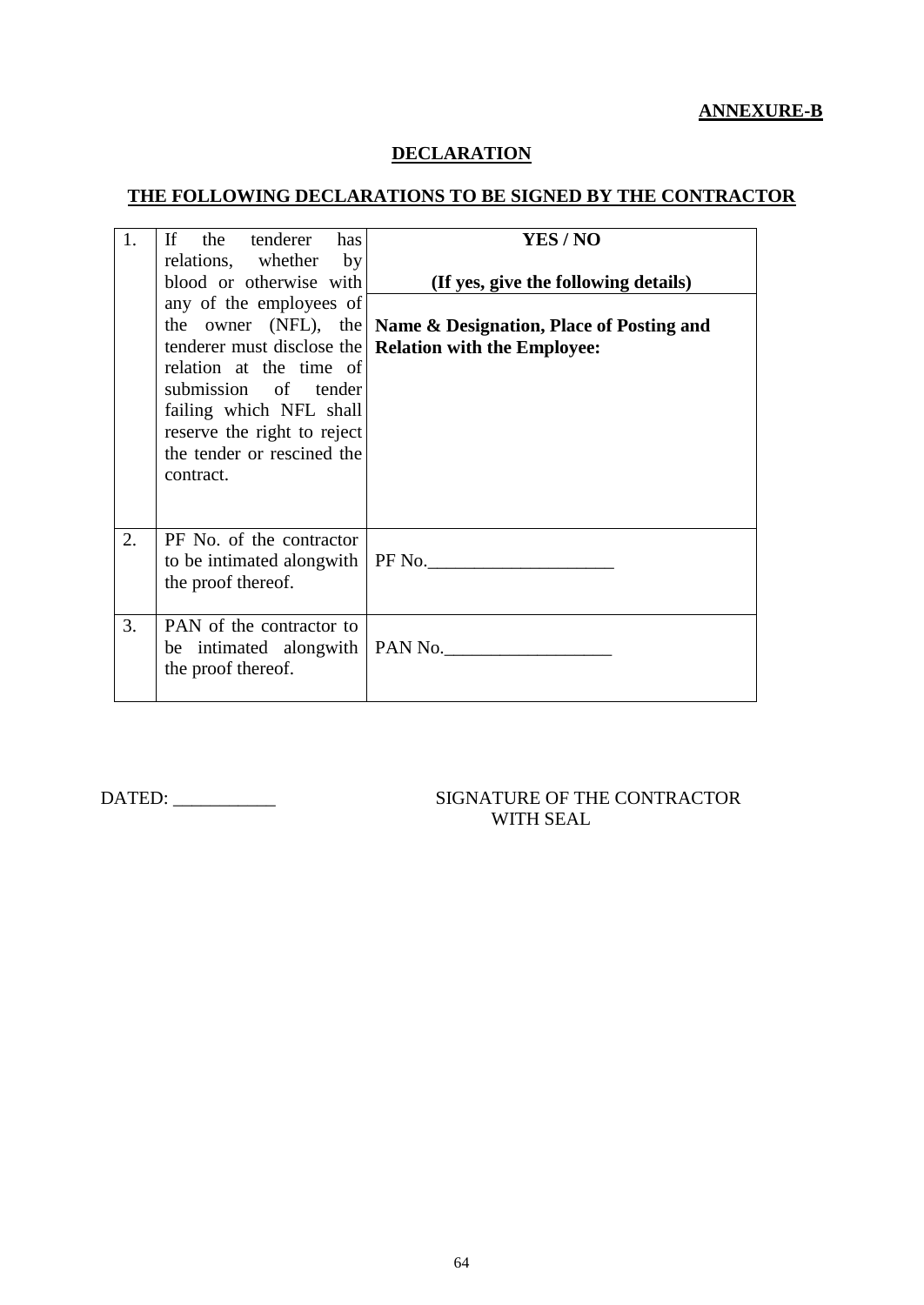# **UNDERTAKING**

# **Dated: \_\_\_\_\_\_\_\_\_\_\_\_\_**

- 1. I/We hereby confirm that Commercial Bid i.e. Price Bid is strictly as per Schedule of Quantities (Description/ Unit/Quantity of Items), Terms & Conditions and is also Un-conditional, including rebates offered. I/We shall have no objection for rejection of the offer if found conditional.
- 2. All the pages of NIT and Schedule issued to us have been signed for its validity and in token of its acceptance by us.

for **M/s\_\_\_\_ (Signature of Contractor/ Authorised Signatory with Seal) Name\_\_\_\_\_\_\_\_\_\_\_\_\_\_\_\_\_\_\_\_\_\_ Address:**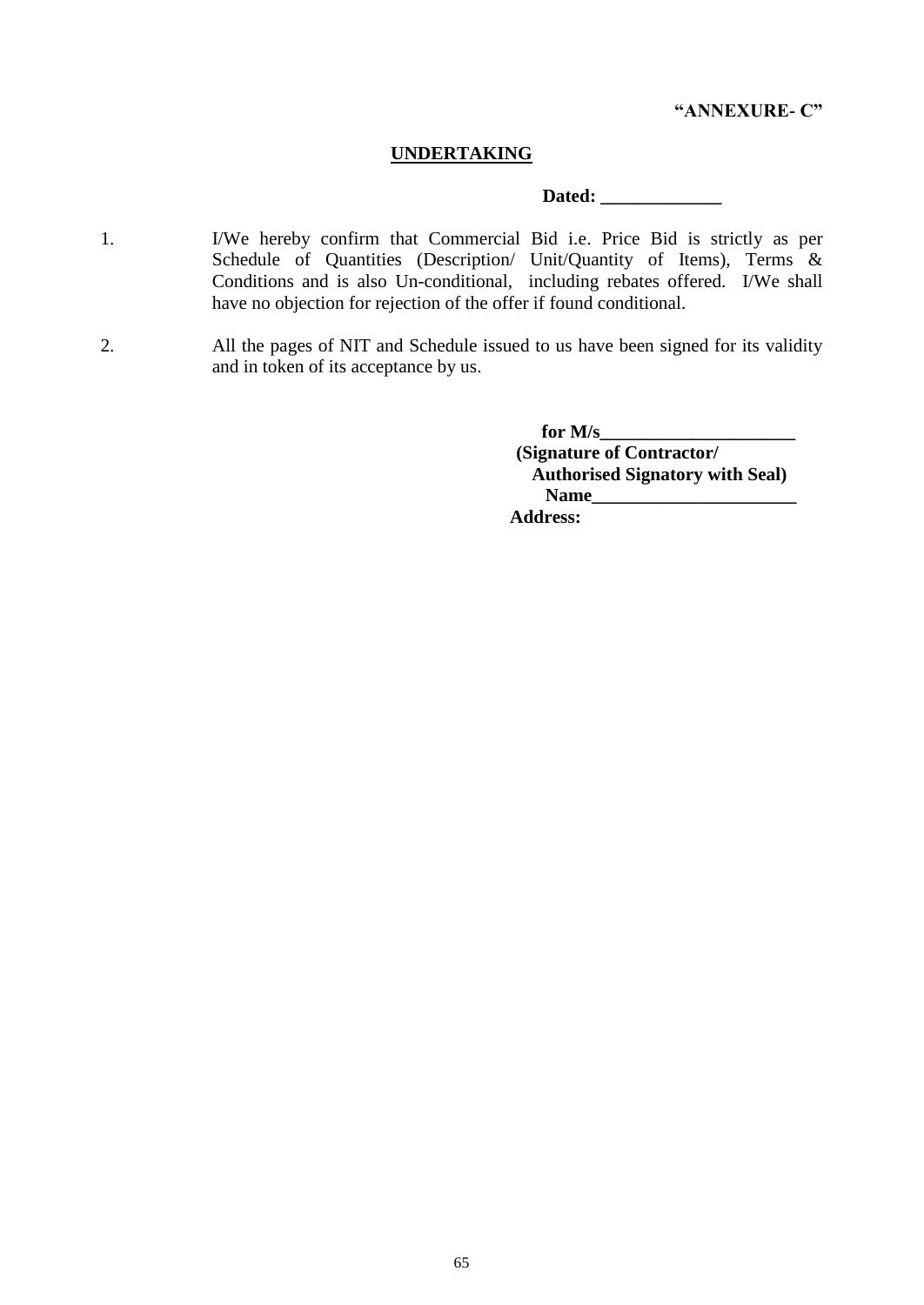# **"ANNEXURE- D"**

I/We have personally read the General Directions & Conditions of Contract (G.D.C.C.) for the subject work, kept in the office of Civil Engg. Department, and I/We accept all the terms & conditions as mentioned in the G.D.C.C. without any reservation and shall abide by the same.

 **For**

 $M/s$  **(Signature of Contractor/ Authorised Signatory with Seal) Name\_\_\_\_\_\_\_\_\_\_\_\_\_\_\_\_\_\_\_\_\_\_ Address:**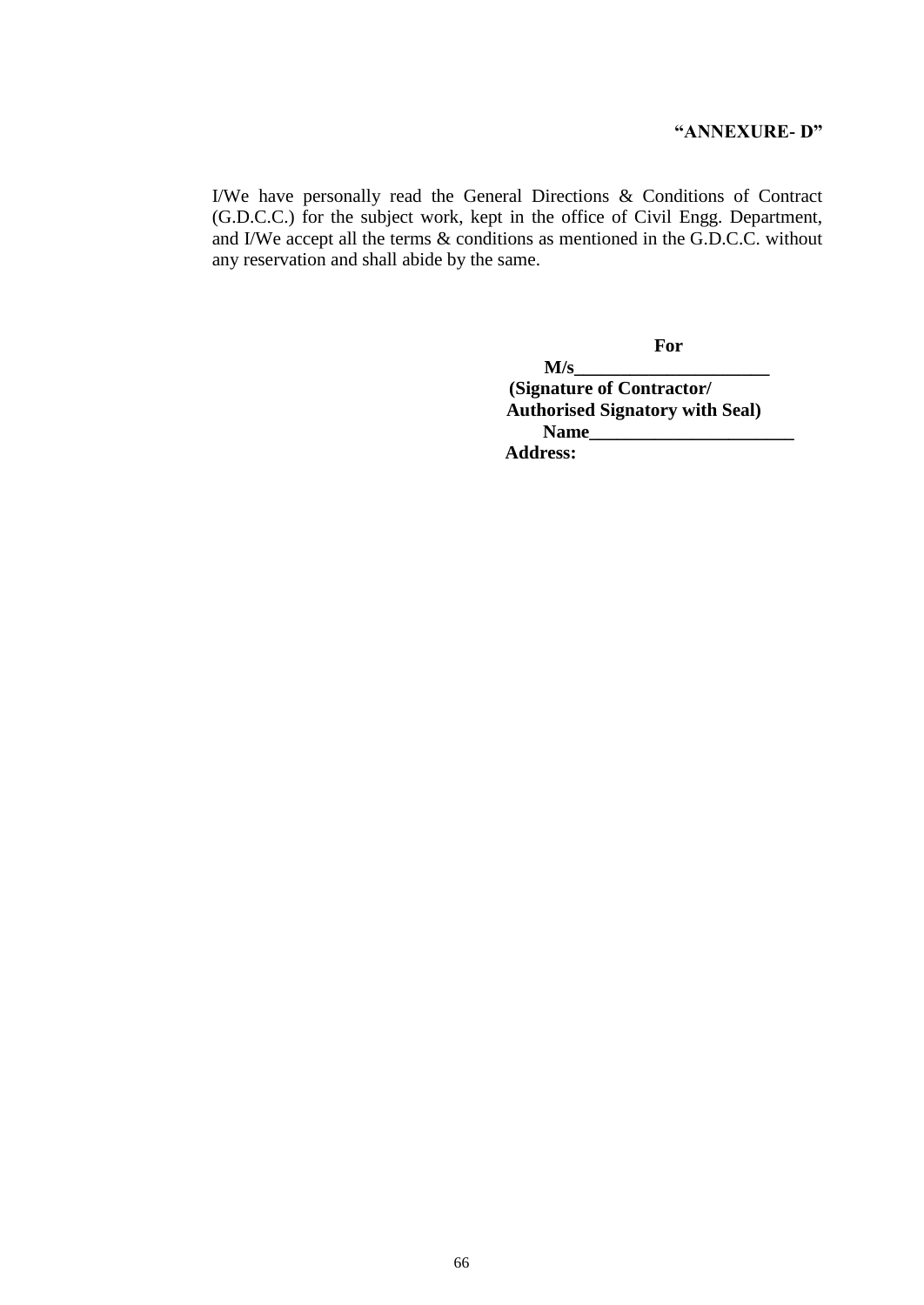# **"ANNEXURE- "E"**

- 1. An affidavit on Non-judicial paper of Rs. 3/- duly attested by Notary stating : -
- i) That party/their associates/sister concerns etc. has not been black listed or put on holiday by any Institutional Agency/Govt. Deptt. for participating in the tender.
- ii) No other Firm/sister concern/associates belonging to the same group is participating/submitting the tender for the job.

2. M/s multiple rates in the schedule of rates. If our tender found with the multiple rates quoted, I/We have no objection for summarily rejection of tender.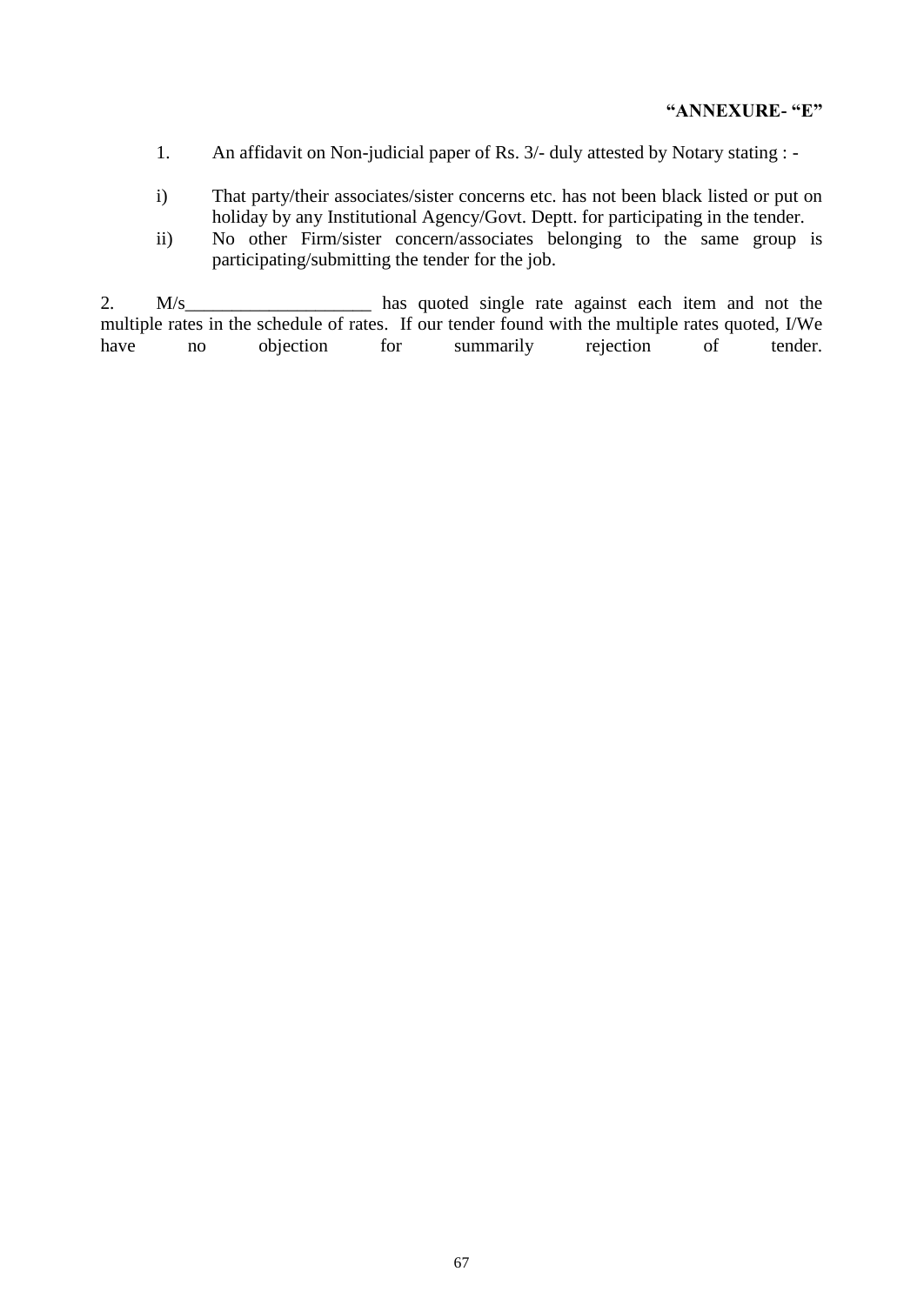#### (g). **MATERIALS AND/JOB SPECIFICATIONS**

#### 1.0 **GENERAL**

12.0 Building and sanitary-cum-water supply works shall be generally executed in accordance with latest CPWD specification vol. I to VI for works at Delhi unless otherwise specified. Electrical works shall be generally executed in accordance with latest CPWD specifications Part  $\tilde{I}$  & II unless otherwise specified.

#### 2.0 **SCOPE**

- 2.1 Method of measurements are indicated in the specifications mentioned in para 1.1 where not indicated, provisions of latest editions of/IS1200 shall apply.
- 2.2 Providing and operating necessary measurements and testing devices, materials and consumables are included in the scope of work and rates quoted shall be deemed to include the cost of such test which are required to ensure achievement of specified quality of work.
- 2.3 The Engineer-in-charge shall determine the suitability of material to be used on the job and the contractor shall get all materials approved by the Engineer-in-Charge. Any material procured and brought to site by the contractor, found not to conform to specification and does not meet the approval of the Engineer-in-Charge for use, will be rejected and the contractor shall remove and dispose off the same at his cost and the shall not have any claim for compensation in this regard.
- 2.4 Contractor shall maintain adequate drainage facilities at the work site at all time during the execution of the work Additional ditches, sloping and such other temporary means to achieve this, over and above what is shown in the drawing, will be provided for and maintained by the contractor at his cost.
- 2.5 Adequate dewatering facilities like dewatering pumps, piping etc. will also be provided b the contractor for this work and also for dewatering during excavation etc. at his cost.

# (h) **PREMABLE TO SCHEDULE OF RATES**

The tenderers shall note that the quantities of the different items as given in the schedule of rates are tentative basis on tentative grade levels fixed depending upon the ground strata and other conditions under which the works are actually to be carried out and are subject to variations.

Owners does not guarantee work under each item of Schedule of rates.

The quantities given in the 'Schedule of Rates' are approximate and are given only for the guidance for quoting rates. Payments on bills shall, however, be made on actual measurements of quantities of work done. Nothing extra shall be paid to the Contractor over the quoted rates if there is any increase or decrease in the quantities and such variations in quantities shall not however, vitiate the contract in any way whatsoever.

Nothing extra shall be paid for removal of slips and falls in excavation filling.

The **time** allowed for carrying out and completing the entire work shall be **12 (Twelve) Months** from the date of issue of the letter of intent and the contractor shall have to strictly adhere to the time schedule. The work shall have to be so arranged planned and programmed as to complete all work within the scheduled time.

In case of any discrepancy between the description of items given in the 'Schedule of Rates' and specifications, drawings and other documents the decision of owner in writing shall be final binding and conclusive for the purpose of this contract.

Provision of this preamble shall prevail over those in the general directions and conditions of contract.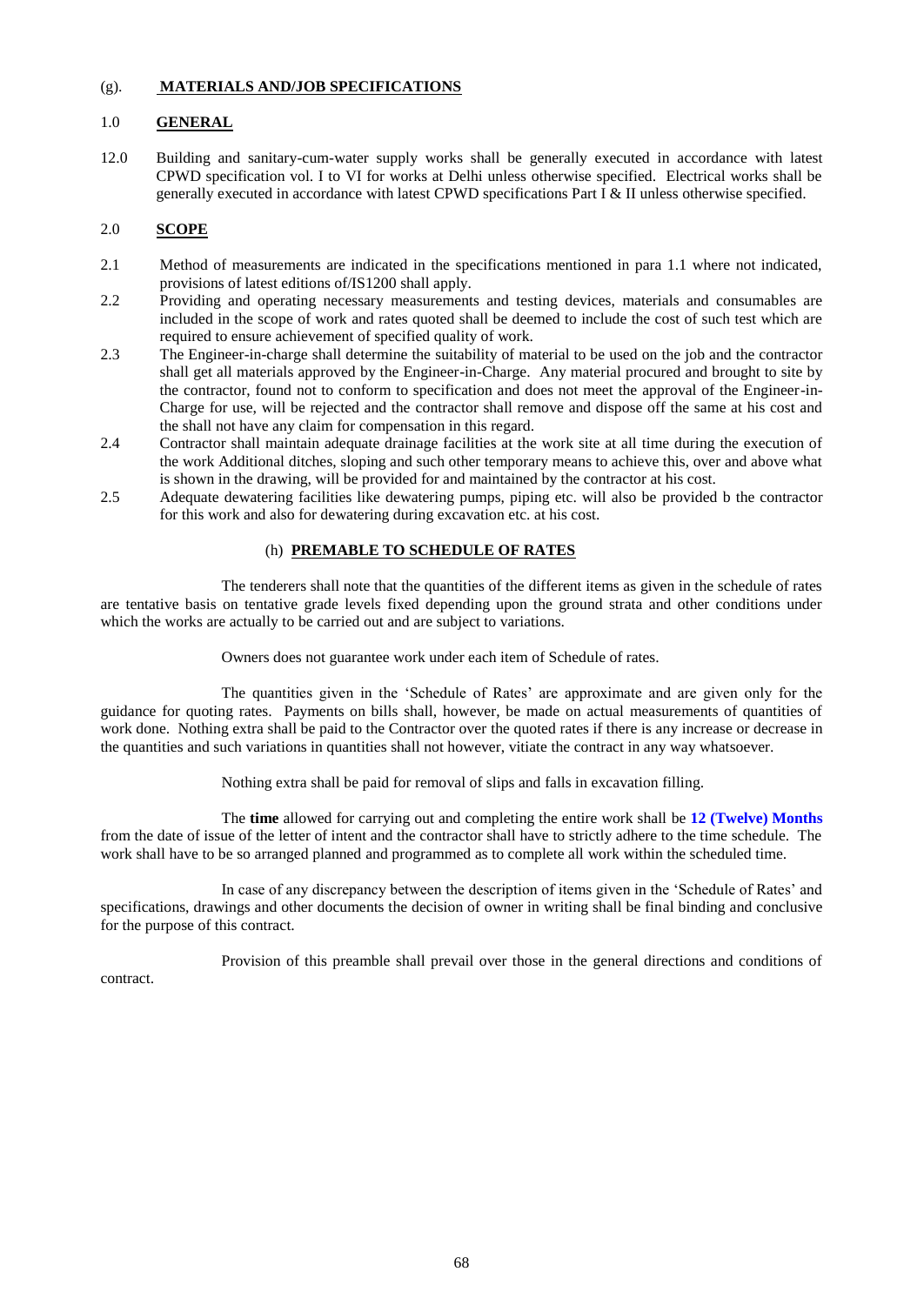# **FORM OF CONTRACT**

This contract made at \_\_\_\_\_\_\_\_\_\_\_\_\_\_\_\_\_\_\_\_\_\_\_\_\_\_\_\_\_\_\_\_\_\_\_\_\_\_\_\_\_\_\_\_\_\_ this day of  $.20$  BETWEEN NATIONAL FERTILIZERS LIMITED, a Government of India Undertaking registered in India under the Indian Companies Act, 1956 having its registered office at Scope Complex, Core-III, 7-Institutional Area, Lodhi Road, New Delhi-110003 (hereinafter referred to as the 'Owner' which expression shall include its successor and assigns) of the one part AND  $S/O$  carrying business in sole proprietorship under the name & type of \_\_\_\_\_\_\_\_\_\_\_\_\_\_\_, a Company registered under Indian Companies Act, 1913/1956 having its registered office at \_\_\_\_\_\_\_\_\_\_\_\_\_\_\_\_\_\_\_\_\_\_\_\_\_\_\_\_\_\_\_\_\_\_\_\_\_\_ (hereinafter referred to as the 'Contractor' which expression shall include his/their/its executors, representatives and permitted assigns successors and permitted assigns) of the other part:

# WHEREAS

The owner is desirous of executing certain works more specifically mentioned and described in the Letter of Intent No. \_\_\_\_\_\_\_\_\_\_\_\_\_\_\_\_\_\_\_\_\_\_\_\_ dated \_\_\_\_\_\_\_\_\_\_\_\_\_\_\_\_\_ for Rs. \_\_\_\_\_\_\_\_\_\_\_\_\_\_\_\_\_\_\_\_\_\_\_\_\_\_\_\_\_\_\_\_\_ for \_\_\_\_\_\_\_\_\_\_\_\_\_\_\_\_\_\_\_\_ for the Panipat Fertilizer Factory and whereas the contractor has agreed to execute the work as specified in the tender documents, letter of intent mentioned above and also in the contract documents.

# NOW, THEREFORE, THIS CONTRACT WITNESSETH AS FOLLOWS:

# ARTICLE-I

- 1.1 The following documents shall constitute the contract documents namely:
	- a) This contract
	- b) Tender documents as defined in the General Instructions to tenderers.
	- c) Acceptance of Tender.
	- d) Further Amendment (s)
- 1.2 A copy each of the tender documents is annexed hereto and the said copies have been collectively marked Annexure-I, while a copy of the Acceptance of Tender and annexures thereto and hereto and marked Annexure-II (A copy/copies of the further Amendment/Amendments arrived at is/are annexed hereto and collectively marked Annexure III)

# ARTICLE-2

# **WORK TO BE PERFORMED**

In consideration of the payments to be made to the contractor as hereinafter provided, he shall, with due care, promptness, accuracy and workmanship execute the work in accordance with the approved plans, Notice Inviting Tender, Special Conditions of the Contract, General Conditions and Directions of Contract, Technical specifications and the Letter of Intent.

# ARTICLE-3

# **COMPLETION**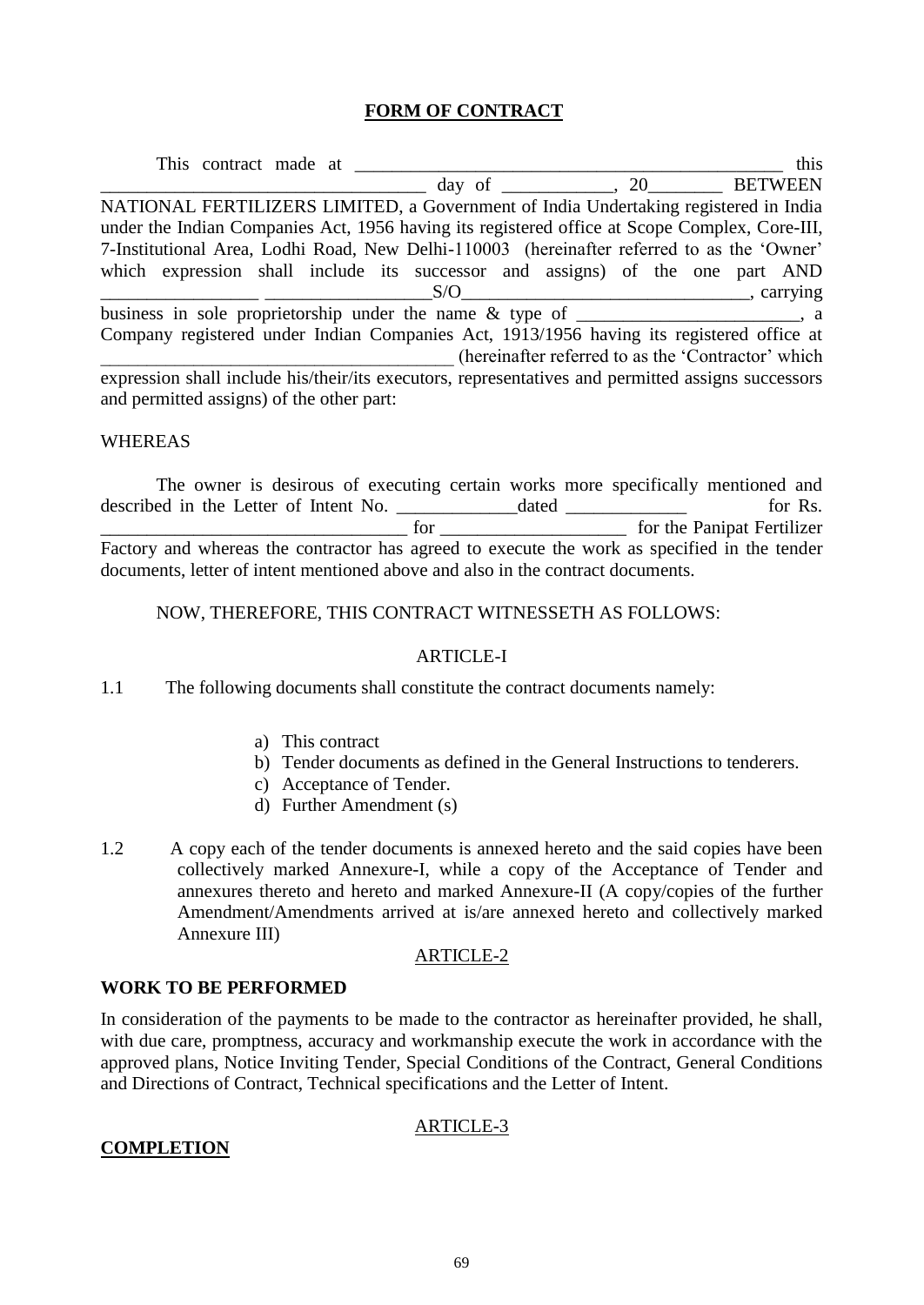3.1 The contract work shall be duly completed in all respect and handed over to National Fertilizers Ltd. within **None** Months from the date of issue of Intent. The time mentioned herein shall be the essence of the contract.

# ARTICLE-4

4.1 Notwithstanding any other Court or Courts having jurisdiction to decide the question(s) forming the subject matter of the reference, if the same had been the subject matter of a suit, any and all actions, any proceedings arising out of or relative to the contract (including any arbitration in terms thereof) shall lie only in the Court of Competent Civil Jurisdiction in this behalf at Panipat (where this contract has been signed on behalf of the Owner) and only the said Court(s) shall have jurisdiction of entertain and try and such action(s) and/or proceedings to the exclusion of all other Courts.

# ARTICLE-5

5.1 These contract documents mentioned in Article-I hereof embody the entire contract between the parties thereof, and the parties declare that in entering this contract they do not relay upon any previous representations whether expressed or/and whether written or oral or any inducement understandings or agreement of any kind not included within the contract document and all prior negotiations, representations, contracts and/or agreements and understandings are hereby cancelled.

# ARTICLE-6

# **NOTICES**

- 6.1 Subject to any provisions in the contract documents to be contrary, any notice, order or communication sought to be served by the contractor or the Owner with reference to the contract shall be deemed to have been sufficiently served upon the Owner (notwithstanding any enabling provisions under any law to the contrary) only if delivered by hand or by Registered Post Acknowledgements due post to the Engineerin-charge defined in the General Conditions of the Contract.
- 6.2 Without prejudice to any other mode of service provided for contract documents or otherwise available to the Owner, any notice, order or communication sought to be served by the Owner on the contract or with reference to the contract shall be deemed to have been sufficiently served if delivered by hand or through registered post acknowledgement due to the principal office of the contractor at \_\_\_\_\_\_\_\_\_\_\_\_\_\_\_\_\_\_\_\_\_\_\_\_\_\_\_\_\_\_\_\_.

# ARTICLE-7

# WAIVER

7.1 No failure or delay by the Owner in enforcing any right or remedy of the Owner in terms of the contract or any obligation or liability of the contract in terms thereof shall deemed to be a waiver of such right, remedy, obligation or liability as the case may be, by the Owner and notwithstanding such failure or delay the Owner shall be entitled at any time to enforce such right, remedy, obligations or liability as the case may be.

# ARTICLE-8

# **NON-ASSIGNABILITY**